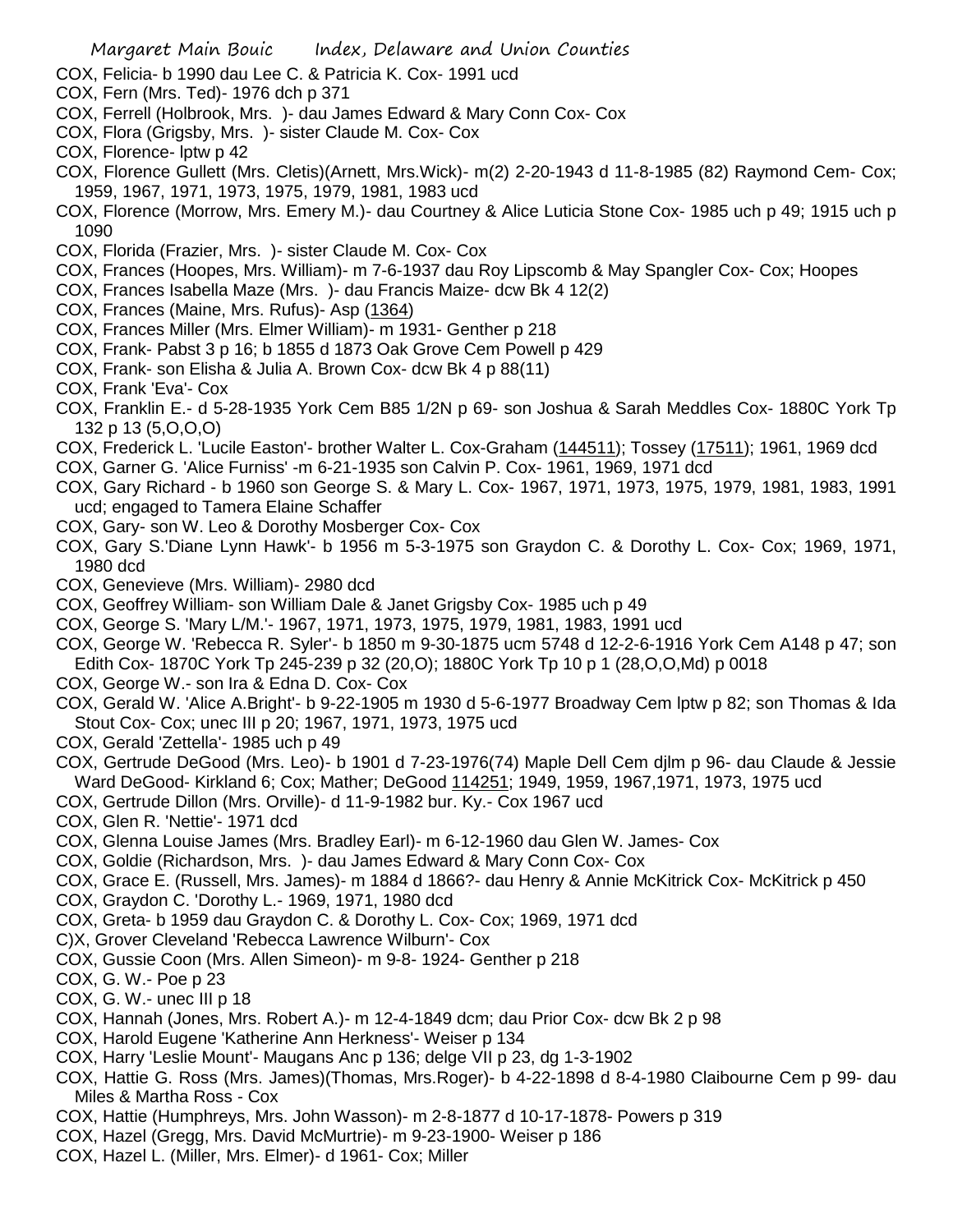- Margaret Main Bouic Index, Delaware and Union Counties COX, Hazel P. (Mrs. Benjamin H.)- 1959, 1967, 1971, 1973, 1975 ucd' COX, Hazel (Williams, Mrs. )- dau James Edward & Mary Conn - Cox COX, Helen (Mrs. Bert E.)- 1980 dcd COX, Helen (Brfenen, Mrs. )- sister Walter L. Cox- Cox COX, Helen L. Valentine (Mrs. Roy)- Cox; 1967, 1971, 1973, 1975, 1979, 1981, 1983 ucd COX, Henry 'Annie McKitrick'- b 1835 d 1921- McKitrick p 450 COX, Henry J. 'Catherine- b 1864 d 1949 son Henry & Annie McKitrick Cox- McKitrick p 450 COX, Henry- son John W. Cox- dcw Bk 4 p 85 (10) COX, Judge Horatio- 1883 uch V p 627 COX, Howard,Jr.- son Ruby Marie Cox- Cox COX, Howard L. b 11-16-1908 d 7-9-1984 (75) bur Marion- son Frank & Eva Cox- Cox; 1975, 1983 ucd COX, Howard R. 'Rebecca Scheiderer'- Cox COX, I.- delge VI p 21 COX, Ida E. Elliott (Mrs. Thomas S.)- b 1886 d 5-29-1964 York Cem C30 1-2 N p 80; unec III p 17 COX, Inez Helen (Gregg, Mrs. Ralph K.)- m 3-27-1955- Gregg; Cox COX, Indianna (Bricker, Mrs. David)- dcq Mary Rosecrans Reed 13 COX, Ira 'Edna D.'- d 1980- Cox COX, Isaac L. 'Susan Bumbarger'- m 1-21-1847 Madison Co unec X p 28 COX, Isaac T. 'Winney Francis'- m 3-14-1843 Madison Co- unec IX p 66 COX, Isabelle Maize (Mrs. Prior)- m 4-10-1851 dcm d 2-13-1887- 1880 dch p 801; Pabst 3, p 8, 18; dcq Carl Kuhns 29 COX, Iva D.- dau George W. & Rebecca R. Sigler Cox- 1880c york Tp 10 p 1 (8/12,O,O,O) COX, Jacob D.- 1883 uch V p 74, 187, 350, 415, 486, 515, 558, 662 COX, James- dcw Bk 4 p 85(10) exec, p 301(32) wit, 435(46)adm COX, James- hjt p 152; 1830C Union Tp 191 p 287 (40-50) COX, James- Nash p 394 COX, James- b 5-1822 1900C Jackson Tp 30 p 2A (78,O,Eng,Ky) COX, James Adam 'Karen Fay Michael'- son Ted Cox- Cox COX, James A. 'Michael'- 1991 ucd COX, James A. 'Sheryl A.'- 1967, 1971, 1973, 1975, 1979, 1981, 1983 1991 ucd
- COX, James Courtney 'Elizabeth Russ'- b 5-5-1917 d 1-19-1988 bur Fairview Mem.- son William Courtney & Dot Liston Cox- 1985 uch p 49; 1969, 1971, 1980 dcd; Cox
- COX, James Edward 'Mary Conn'- Cox
- COX, James E.- son J. & E. d 4-22-1879 (39-8-16) York Cem R2L158 p 43
- COX, James Emrick- son James Courtney & Elizabeth Russ Cox- 1985 uch p 49
- COX, James F.- b 3-1887 son Elmer J. & Myrta E. Cox- 1900C Jackson Tp 30 p 2A (13,O,O,O)
- COX, James Frank 'Lottie L. Thurston'- son Prior & Isabelle Maize Cox- dcq Carl Kuhn 14; 1880 dch p 216, 217, 489, 801
- COX, James 'Hattie Ross'- d 1939- Cox
- COX, James Henry- b 9-6-1874 Porter Tp son Emanuel & Mary Wilcox Cox- dcb
- COX, James- son James & Hattie Rose Cox- Cox
- COX, James L. 'Kathleen Nora O'Toole'- Cox
- COX, James Michael- b 12-27-1988 son James Adam & Karen Fay Michael Cox- Cox
- COX, James- b 1953 son Miles A. & Evelyn Cox- 1959, 1967, 1971, 1973 ucd
- COX, James H. 'Rebecca Salisbury'- b 1820 m 5-27-1841 dcm d 1908 Claibourne Cem p 32; 1850C Radnor Tp 172 p 180 (26,O); 1880C Radnor Tp p 476A; hadc p 48
- COX, James R. 'Maria J.'- 1971, 1973, 1975, 1979, 1981, 1983 ucd
- COX, James- son Ruby Marie Cox- Cox
- COX, James S.- 1908 dch p 102, 120
- COX, James Tipton- b 8-27-1872 d 9-8-1964 bur York Cem- not m-son William F. & Elizabeth C. Cox- 1880C York Tp 311 p 30 (7,O,O,O)
- COX, D. James 'Valerie'- 1975, 1979, 1983 ucd
- COX, Jamie Ann- b 1-5-1978 dau James A. & Sheryl A.Cordell Cox- 1981, 1983, 1991 ucd
- COX, Jamie- b 1977 ch Wayne L. & Jo Anne M. Cox- 1991 ucd
- COX, Jane- 1908 dch p 429
- COX, Jane Herriott (Mrs. William)- dau James W. & Margery Cunningham Herriott- 1883 uch V p 314; 1880C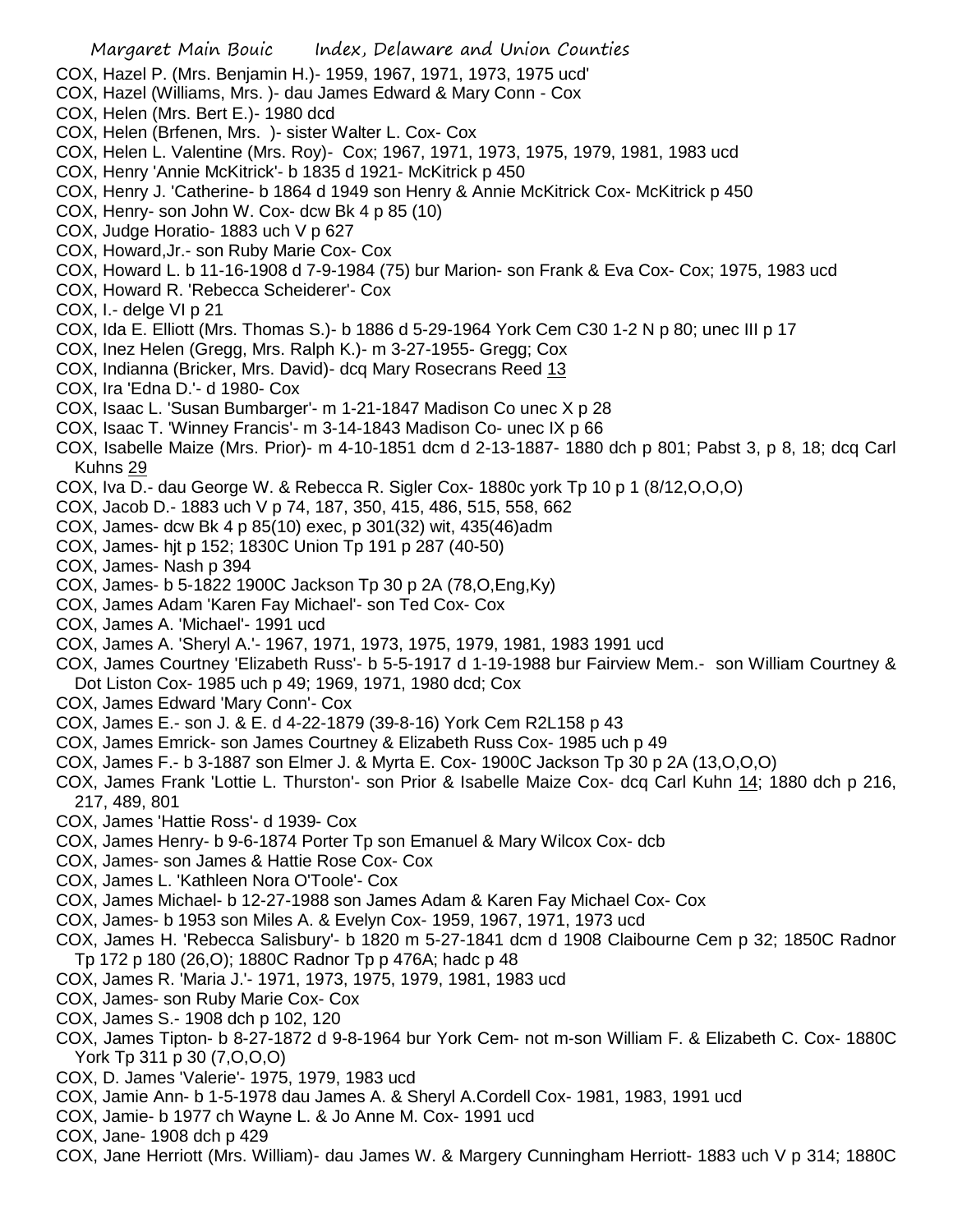- Millcreek Tp p 41 (30,O,O,O)
- COX, Jane- dau Dr. Joseph & Sarah Cox- 1850C Radnor Tp 175 p 180 (8,O)
- COX, Martha Jane (Mrs. Kenneth L.)- 1961, 1969, 1971, 1980 dcd
- COX, Jane Lee- dau Willard A. Coleman- Coleman
- COX, Jane Van Duser (Mrs. Elisha)- m 12-25-1862 dcm
- COX, Janet Grigsby (Mrs. William Dale)- m 8-1-1970 dau Glenn L. Grigsby- 1985 uch p 49; Cox
- COX, Janet Jordan (Mrs. Dennis R.)- m 6-9-1962 dau James C. Jordan- Cox
- COX, Janice (Mrs. Wallace E/D.)- d 4-23-1962- Cox; 1961 dcd
- COX, Jason Alan- b 1-24-1980 son Gary Cox- Cox
- COX, Jayne (Mrs. Kenneth)- Cox
- COX, J. B. 'Abigail'- d 11-13-1875 (53-5-27) Baughan Cem lptw p 8
- COX, J. D.- 1883 uch V p 238, 415
- COX, Jean Ann (Smith, Mrs. Donald)- dau Collins E. Cox- Cox
- COX, Jean L.(Lehner, Mrs. )(Mrs. Olin H.)- m(2) 9-4-1948- Cox; 1959, 1973, 1975, 1979, 1981, 1983, 1991 ucd
- COX, Jeffrey J.'Amy Fathbruckner'-m 9-5-1992 son Rev. Alvin R. & Bev. Cox- Cox
- COX, Jeff- b 1964 son William & Genevieve Cox- 1980 dcd
- COX, Jeffrey William- b 3-24-1983 son William & Janet Grigsby Cox- Cox
- COX, Jennie- dege VII p 23, dg 1-3-1902
- COX, Jennie Augusta (Seesholtz, Mrs. Fred)- b 8-17-1902 dau David & Rosa Hager Cox- Genther p 218
- COX, Jennie Freshwater (Mrs. Milt)- b 1875 dau Robert Campbell & Elmira Barker Freshwater- Freshwater p 160
- COX, Jennie- dau Joseph C. & Catherine Brintnell Cox- 1850C Delaware Town 1224 p 90 (26,O)
- COX, Jennie- dau Joshua & Sarah Meddles Cox- 1880C York Tp 132 p 13 (9,O,O,O)
- COX, Jennie R.- b 12-1869 dau Joshua & Sarah Meddles Cox- 1870C York Tp 241-235 p 31 (5/12,O)
- COX, Jennifer Lynn (Michael, Mrs. Daniel)- b 1972 m 4-1992 dau Scott & Debbie Cox- Cox; 1973, 1975, 1979, 1981, 1983, 1991 ucd
- COX, Jeremy- son Rev. Alvin R. & Bev Cox- Cox
- COX, Jeremy- b 1985 son Darryl W. & Victoria D. Cox- 1991 ucd
- COX, Jerry- b 1964 son William F. & Luretta Cox- 1969 dcd
- COX, Jessica- dau Brian & Kandy Veach Cox- Cox
- COX, Jessie E.- d 3-19-1871 (17y8m) dau Thomas W. & Margaret Penry Cox- 1880 dch p 750
- COX, Jessie M.- b 12-1881 dau Chester & Ella Cox- 1900C Claibourne Tp 37-40 p 2A (18,O,O,O)
- COX, ---(Mrs. J. F.)- dau J. L. Thurston- Cox
- COX, Jim- b 1968 son Ted L. & Joan Cox- 1973, 1975, 1979, 1981 ucd
- COX, Jim L.- 1975 ucd Jimmy- 1971, 1973 ucd
- COX, Jo Anne M. (Mrs. Wayne L.)- 1991 ucd
- COX, Joan O. (Mrs. Ted L.)- 1973, 1975, 1979, 1981, 1983, 1991 ucd
- COX, John- Indian raids- Powers p 214
- COX, John- Nash p 180
- COX, John- son James Edward & Mary Conn Cox- Cox
- COX, John E. 'Mary E. McKim'-b 9-1863 m consent 1893 unec IV p 54; 1900C Claibourne Tp 66-71 p 313 (31,O,O,Penn)
- COX, John G. 'Emily E. Culver'- m 10-5-1879 ucm 6554 -1880C Liberty Tp Un Co 61-62 p 7 (23, Ill, Missouri, O) p 0037
- COX, John J.- 1985 uch p 391
- COX, John Jay- Pabst Pion I p 90
- COX, John L.- 1967, 1971 ucd
- COX, John L. 'Helen Stokes'- b 9-25-1926 Ky m 6-10-1950 d 9-26-1989 (63) bur maple Grove- son Edward & Mary Conn Cox- Cox
- COX, John 'Mary Harlan'- son John & Rachel Cox- dcq Thomas Graham 142
- COX, John N.'Elizabeth'- d 5-10-1862 (72-9-11) Powers p 214;(Radnor 1812),231
- COX, John N. 'Elizabeth Gallant'- 1880 dch p 259, 509, 510, 750; 1908 dch p 287- dcw Bk 4 p 172 (19) wit; 1820C Radnor Tp; 1830C Radnor Tp delge III p 71, VII p 19; dcga p 53, 58, 60 Ohio State Gazette 6-2-1831; hadc p 48, 50
- COX, John R.- son Thomas W. & Margaret Penry Cox- 1850C Radnor Tp 3 p 175 (1,O)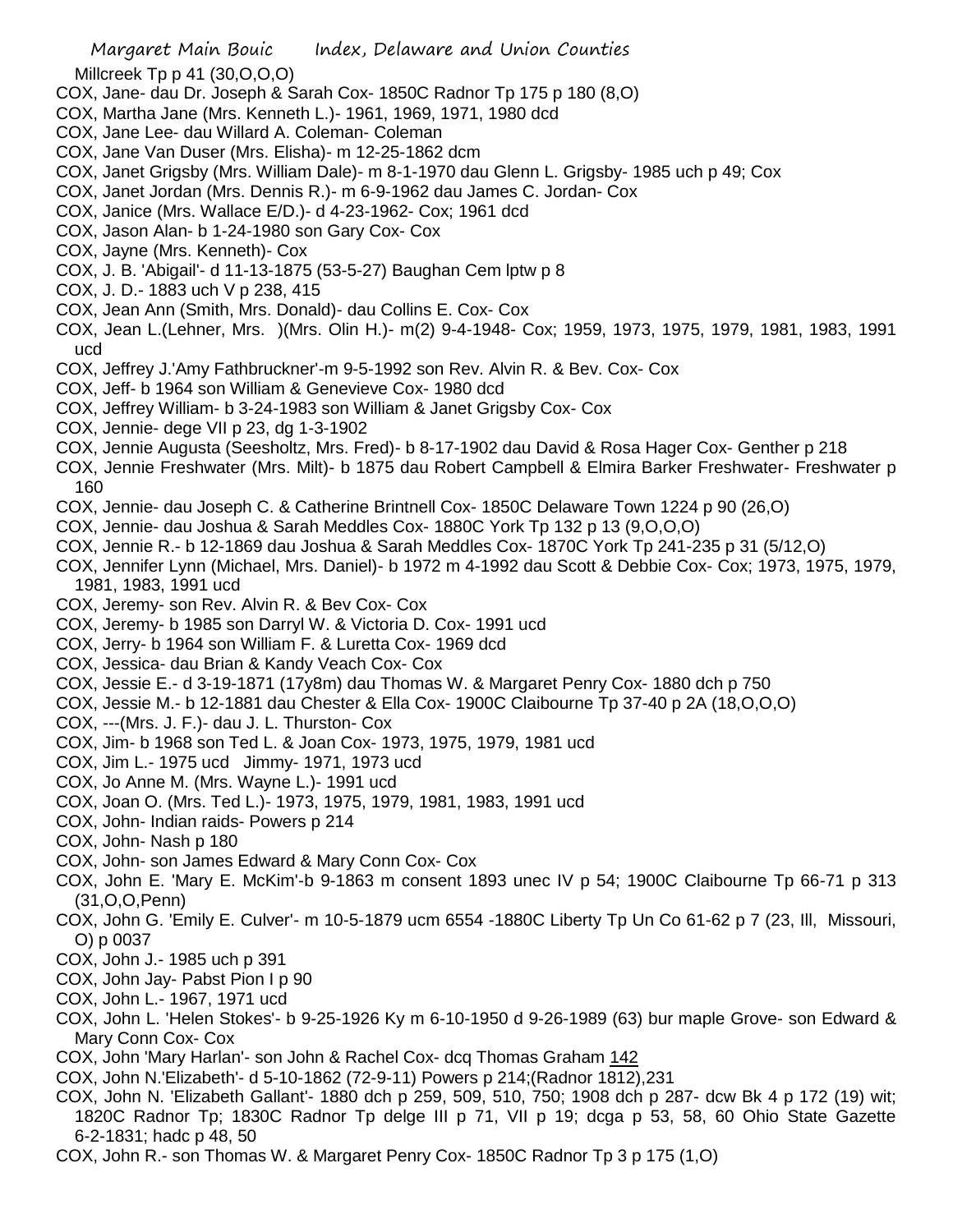- COX, John 'Rachel'- son Thomas & Ann Hind Cox- dcq Thomas Graham 284, 898
- COX, John S.- 1908 dch p 391; 1880C Delaware Town p 483A; Pabst 0
- COX, John W.- will dcw Bk 4 p 85(10)
- COX, Johnny L.- 1971 dcd
- COX, Joseph- Nash p 172
- COX, Joseph G. 'Doris A.'- Cox; 1969, 1971 dcd
- COX, Joseph C. 'Catharine Brentnell'- m 3-14-1849 dcm 1850C Delaware Town 1224 p 90 (26,O); 1880C Delaware Town p 484C
- COX, Joseph C.- son John W. Cox- dcw Bk 4 p 85(10), p 105(12) wit; delge V p 35, VII p 19, 45
- COX, Joseph- b 1963 son Joseph G. & Doris A. Cox- 1969, 1971 dcd
- COX, Joseph- son Dr. Joseph & Sarah Cox- 1850C Radnor Tp 175 p 180 (3,O)
- COX, Joseph 'Maranda Bethard'- m 2-4-1847 Madison Co- unec X p 28
- COX, Joseph- brother Prior Cox, Sr.- dcw Bk 2 p 98; delge VI p 9, 22
- COX, Joseph 'Sally Bennett'- m 2-13-1843 Madison Co unec IX p 66
- COX, Dr. Joseph 'Sarah'- 1880 dch p 238, 509, 546; 1908 dch p 286, 350, 491, 817; Pabst 0; Fowler p 52; 1830C Radnor Tp delge III p 71, IV p 4, VII p 19; 1840C Radnor Tp p 103 (40-50); 1850C Radnor Tp p 180 (51, Eng); hadc p 48
- COX, Joseph Winton 'Alice Howard'- Newhouse p 94
- COX, Josephus/Josephine?- d 6-22-1876 (20y2m) Radnor Cem Powell p 213- ch Dr. Joseph & Sarah Cox-1850C Radnor Tp 175 p 180 (13,O)
- COX, Joshua 'Sarah Meddles'- b 1836 m 6-21-1866 ucm 3981 d 1906 York Cem B85 1/2N p 69 1870C York Tp 241-235 p 31 (32,O); 1880C York Tp 132 p 13 (44,O,O,O) p 0024
- COX, Joyce E. Hickok (Mrs. William J.)- 1980 dcd
- COX, Joyce- dau Olin H. & Jean Cox- 1959 ucd (15)
- COX, J. T.- 1949 ucd
- COX, Juanita- dau Delmar D. & Tempa L. Cox- 1959 ucd (6)
- COX, Juanita (Mrs. William L.)- 1961 dcd, 1973, 1975, 1979, 1981, 1983 ucd
- COX, Judith (Compton, Mrs. Earl)- dau Ruby Marie Cox- Cox
- COX, Judy- dau Delmar D. & Tempa L. Cox- 1959 ucd (3)
- COX, Judy (Fryman, Mrs. )- b 1959- dau Roy & Helen L. Cox- Cox; 1959 ucd (6), 1971, 1973 ucd
- COX, Julia A. Brown (Mrs. Elisha D.)- m 3-3-1853 dcm; dcw Bk 4 p 88(11)
- COX, Julia (Roll, Mrs. Tom)- dau Garner T. & Alice Cox- Cox; 1961 dcd (17)
- COX, Kancy Veach (Mrs. Brian)- dau James Veach- Cox; 1991 ucd
- COX, Karen Michael (Mrs. James)- b 4-7-1961 m 6-28-1986 d 4-8-1990 (29) bur Hopewell Cem- dau Larry & Bette Griffith Michael- Cox; Michael
- COX, Katherine Ann Harkness (Mrs. Harold Eugene)- b 10-29-1930- dau Walter Weaver & Katherine Bressler Herkness- Weiser p 134
- COX, Kathleen Nora O'Toole (Mrs. James L.)- b 6-23-1946 Ireland d 7-9-1970 bur St. John's Catholic Cemdau Anthony & Barbara O'Toole- Cox
- COX, Kathy- b 1946 d 1970 Lady of Lourdes Cem lptw p 51
- COX, Kathy (Mrs. David)- Cox
- COX, Kathy- dau Carrie J. Cox- 1981, 1983 ucd
- COX, Keith- b 1976 son David E. & Brenda Cox- 1980 dcd
- COX, Kelly Colleen Sherrin (Mrs. Andrew Charles)- m 6-20-1992 dau Tom & Irene Sherrin- Cox
- COX, Kelly- b 1955 son Lawrence & Elizabeth F. Cox- Cox; 1961, 1969 dcd
- COX, Kenneth 'Betty'- 1967 ucd
- COX, Kenneth Dale- 'Patricia Ann Birchfield- m 7-28-1962 son Frederick L. & Lucile Easton Cox- Bell 1245116; Easton 1616; Graham 144516; Tossey 175116 1969, 1971, 1980 dcd
- COX, Kenneth 'Eva Mitchell'- 1959 ucd; Cox
- COX, Kenneth- son George S. & Mary L. Cox.- 1971, 1973, 1975, 1979, 1981, 1983, 1991 ucd
- COX, Kenneth L.- b 1924 d 1970 Maple Dell Cem djlm p 96
- COX, Kenneth L. 'Martha Jane Russell'- m 5-26-1940 ; Cox; 1961, 1969, 1971, 1980 dcd
- COX, Kenneth- son Olen & Agnes Moore DeGood Cox-utchisson p 60
- COX, Kenny- b 1970 son Ray & Claudia Cox- 1971 ucd
- COX, Kent Allen b 1962- son Lawrence & Elizabeth F. Cox- Cox; 1976 dch p 371; 1969, 1971 dcd
- COX, Kevin Nathan- b 3-9-1982 son Gary S. & Diane Lynn Hawk- Cox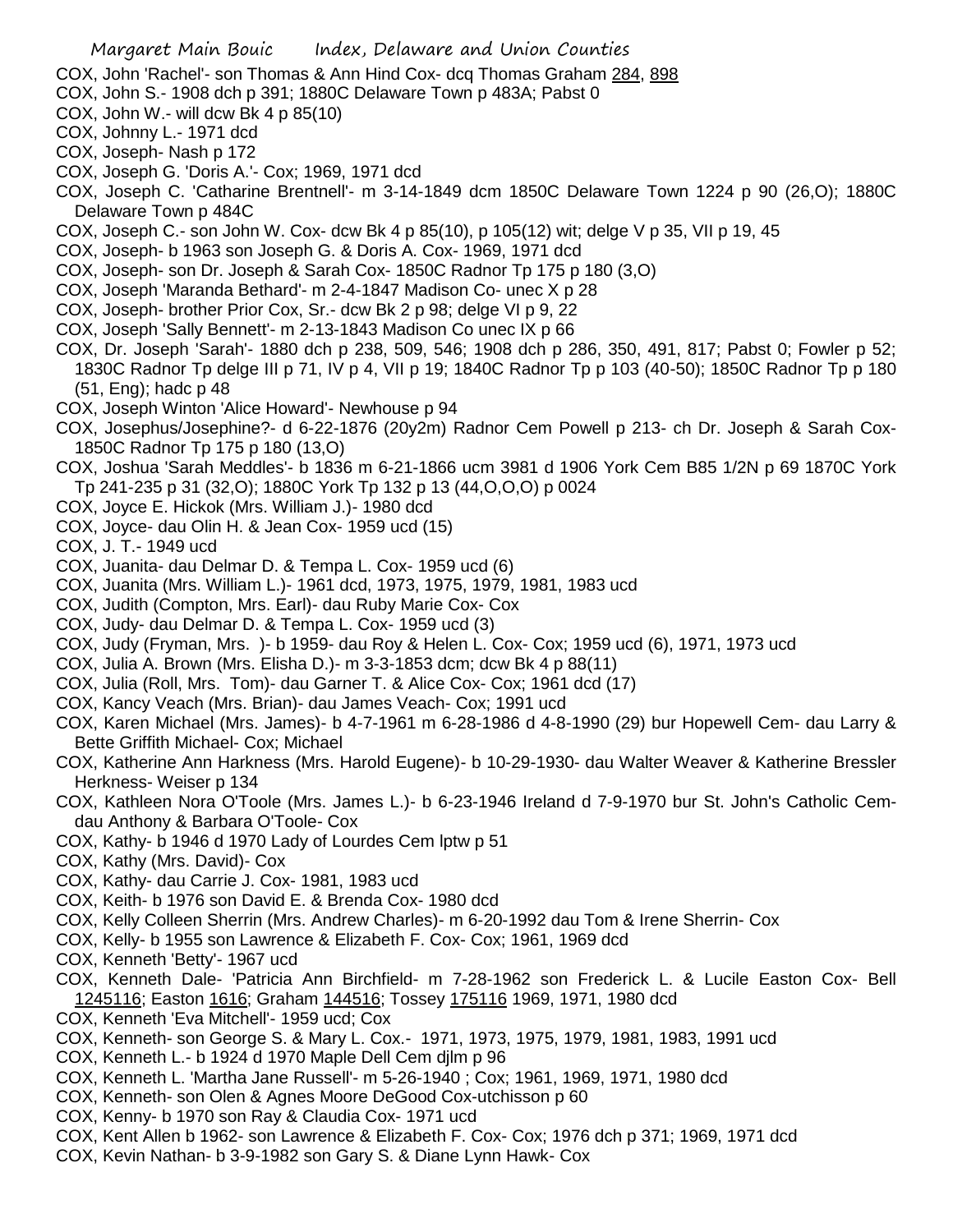- COX, Kim b 1958- son Lawrence & Elizabeth F. Cox- Cox; 1961, 1969 ucd
- COX, Kimber- b 1958- ch Robert S. & Betty L. Cox- 1961, 1969, 1971 dcd
- COX, Kristal- dau Lawrence E. & Elizabeth F. Cox- 1961 dcd (1 1/2)
- COX, LaDonna Darlene/Dee Dee- dau Rev. Alvin & Beverly Cox- Cox- engaged to Mark Anson James
- COX, Larry- son Delmar D. & Tempa L. Cox- 1959 ucd (8)- Cox
- COX, Larry Edward- b 10-8-1961 son William Floyd & Luretta Greene Cox- Graham 114451152; Tossey 1751152; Bell 122451152; Easton 16151; 1969 dcd
- COX, Lavina (Turney, Mrs. Lafayette)- m 1-4-1866 dcm; delge X p 32
- COX, Lawrence E.'Elizabeth F.'- b 11-20-1931 son Ted & Fern Cox -1961, 1969, 1971 dcd; 1976 dch 371; Cox
- COX, Lawrence Kelly- b 2-17-1955- son Lawrence E. & Elizabeth E. Cox- Cox; 1971 dcd; 1976 dch p 371
- COX, Lawrence P. 'Ruth L. Green'- m consent 1934- unec IV p 27
- COX, Leah M.- b 12-1890 dau Chester & Ella Cox- 1900C Claibourne Tp 37-40 p 2A (9,O,O,O)
- COX, Lee 'Patricia K.'- 1991 ucd
- COX, Leigh Ann (Coldren, Mrs. Rex)- m 7-7-1984- dau Edmund L. & Diane Daily Cox- Cox
- COX, Leo M. 'Gertrude Degood'- b 6-6-1899 d 9-27-1979 (80) bur Maple Dell Cem djlm p 96- son William J. & Loulie F. Mather Cox- Cox; 1985 uch p 102; Kirkland 6; 1949, 1959, 1967, 1971, 1973, 1975, 1979 ucd; 1900C Jackson Tp 50-51 p 3A (11/12,O,O,O)
- COX, W. Leo'Dorothy Mosberger'- b 10-16-1918 m 8-11-1941 d 5-18-1986 (67) bur Rushylvania son Olen & Agnes Moore DeGood Cox- Cox; Hutchisson p 60; delge X p 29
- COX, Leo- son Ted & Joan Cox- 1973 ucd
- COX, Leonard S.- son George W. & Rebecca R. Sigler Cox- 1880Cc York Tp 10 p 1 (3,O,O,O)
- COX, Leslie Mount (Riddle, Mrs. Lloyd)(Lund, Mrs. Christian)(Mrs. Harry)- b 12-20-1892 dau Rowena Carter Mount- Maugans Anc p 136
- COX, Lewis- son Anna Cox- Cox
- COX, Lewis- 1880C Dover Tp 30-31 p 22 (22,O,O,O) p 165A
- COX, Lillie (Ferguson, Mrs. Samuel)- McKitrick p 377
- COX, Linda C. (Mrs. Chester A.)- Cox; 1971 dcd
- COX, Lloyd 'Betty Ballard'- m 12-21-1956- son Merrell Cox- Cox
- COX, Lloyd E. 'Louise A.'- Cox
- COX, Loretta Greene (Mrs. William Floyd)- dau Morton W. & Berry Greene- Graham (1445115); Tossey; 1959 ucd; 1969 dcd
- COX, Lori Kirkpatrick (Mrs. Thomas)- m 11-14-1992 dau Robert & Sue Kirkpatrick- Cox
- COX, Lottie L. Thruston (Mrs. James Frank)- b 3-5-1857 d 10-31-1908 bur radnor- dau John Loofborrow &\* Elizabeth Williams Thurston- dcq Carl Kuhns 15
- COX, Louie (Engle, Mrs. Bert)- b 8-1885 dau Courtney & Alice Luticia Stone Cox- 1985 uch p 49; 1900C Liberty Tp Un Co 82-83 p 4A (14,O,O,O)
- COX, Louisa A. (Mrs. Lloyd E.)(McMillen, Mrs. Harold)- b 2-13-1905 d 6-3-1986 (81) bur Reynoldsburg- Cox
- COX, Loulie F. Mather (Mrs. William J.)- b 12-19-1875 near Essex 12-19-1875 m 1893 d 7-22-1961 (85) Maple Dell Cem djlm p 96- dau M. M. & Amanda Parish Mather- Cox; unec IV p 53; 1900C Jackson Tp 50-51 p 3A (25,O,O,O) 2ch
- COX, Lucile Easton (Mrs. Frederick L.)- b 2-25-1908 d 7-29-1989 (81) Oak Grove Cem -dau William T. & Ora Lowe Easton- Graham 144511; Tossey 4,5; 1961, 1969 dcd
- COX, Lucille (Kirk, Mrs. Gilman)- dau Roy Lipscomb & Mary Spangler Cox- Cox
- COX, Lucy, Miss- unclained letter- unec VII p 30
- COX, Lulu- Downing Reunion- delge X p 29
- COX, Luticia- b 1855 d 1928 Raymond Cem lptw p 36
- COX, Lydia (Hodges, Mrs. Timothy)- dau William & Mary Ramsden Cox- dcq John Humes 33
- COX, Mandy dau Roy C. Jr. & Pam Fryman Cox- Cox
- COX, ---- b 12-10-1869 Porter Tp dau Manuel & Mary Willion Cox- dcb
- COX, Maranda Bethard (Mrs. Joseph)- m 2-4-1847 unec X p 28
- COX, Marcia Jean Combs (Mrs. Benjmain Bret)- m 7-2-1977 dau Wesley Combs- Cox
- COX, Marcia (Towler, Mrs. )- dau William Paul & Margaret Cox- Cox
- COX, Margaret C.- Pabst 3 p 12
- COX, Margaret Penry (Mrs. Thomas W.)- b 1827 m 3-9-1848 dcm d 1888 Radnor Cem Powell p 218- dau David Penry- 1880 dch p 750; 1850C Radnor Tp 3 p 75 (23,O)
- COX, Margaret (Mrs. William P.)- Cox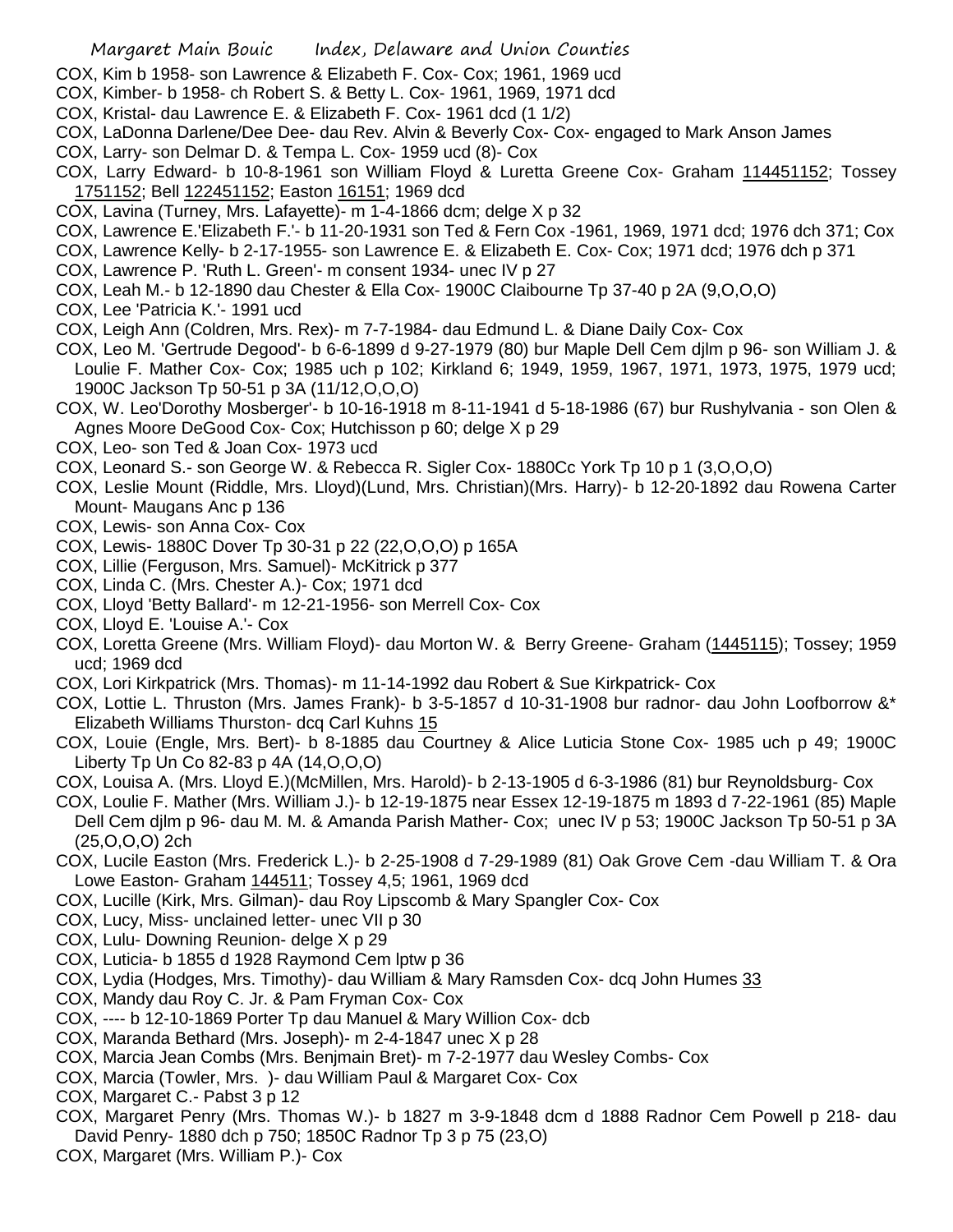- COX, Margarette Campbell McKinnie (Mrs. Prior)- dau James Rush & Margaretta Campbell McKinnie- 236 COX, Maria (Jackson, Mrs. Abraham)- m 9-28-1837 dcm
- COX, Maria J. (Mrs. James R.)- 1971, 1973, 1975, 1979, 1981, 1983 ucd
- COX, Marie (Steed, Mrs. William Chandis)- b 1-10-1889 d 5-5-1950 bur Shoup Cem- dau James Frank & Lottie L. Thurston Cox- dcq Carl Kuhns 7
- COX, Mark Allen 'Dolores Avanelle Stanley'- m 10-7-1990 son Allen & Carol Cox- Cox
- COX, Martha A. Moore (Mrs. William H.)- m 4-19-1855 dcm- dau Samuel & Priscenia Thompson Moore-Moore 2; 1908 dch p 761; dumch p 488
- COX, Martha- dau Claude M. & Edith Cox- Cox
- COX, Martha Jane Russell (Mrs. Kenneth)- m 5-26-1940- Cox
- COX, Martha (Kater, Mrs. Roland)- m 11-13-1971dau Ted L. Cox- Taylor 11128; Mitchell 112781128; Genther p p
- COX, Mary- (Penn.)- Powers p 29
- COX, Mary Belle (Puckett, Mrs. )- Cox
- COX, Mary Cook (Mrs. Noah)- b 1807 d 1885- ped Ardith Cox Felts #62 17; unec V p 46
- COX, Mary Conn (Mrs. Edward)- Cox
- COX, Mary E. Cusic (Mrs. Ebenezer)- m 11-30-1871 ucm 5019
- COX, Mary Goldhawk (Mrs. William)- Powers p 89
- COX, Mary E. McKim (Mrs. John E.)- b 7-1876 m consent 1893 unec IV p 54; 1900C Claiborne Tp 66-71 p 3B (23,O,O,O)
- COX, Mary E.- dau James & Rebecca Salisbury Cox- 1850C Radnor Tp 172 p 180 (2,O)
- COX, Mary E.- b 1844 d 1926 Radnor Cem Powell p 218- dau Thomas W. & Margaret Penry Cox- 1880 dch p 750
- COX, Mary Ferguson (Mrs. William)- dau Henry & Margaret Mckittrick Ferguson- McKitrick p 377
- COX, Mary Harlan (Mrs. John)- dau Moses & Margaret Ray Harlan- dcw Thomas Graham 286
- COX, Mary Heryek (Mrs. Charles)- m 1-3-1860 dcm
- COX, Mary Jane (McClung, Mrs. David)- lic 4-15-1853 ucm 1949 dau Spencer Cox- 1883 uch V p 318; ped Cynthia McGuire Diehl- delge III p 30
- COX, Mary Jane (Zuspan, Mrs. )- 1985 uch p 130
- COX, Mary (Johnson, Mrs. Ammi)- m 11-2-1848
- COX, Mary dau Dr. Joseph & Sarah Cox- 1850C Radnor Tp 175 p 180 (5,O)
- COX, Mary J.- dau William & Elizabeth Cox- 1870C York Tp 244-238 p 31 (4,O); 1880C York Tp 311 p 30  $(14, 0, 0, 0)$
- COX, Mary L. (Mrs. Maxwell)- 1961, 1969, 1971, 1980 dcd
- COX, Mary M. (Mrs. George W.)- 1967, 1971, 1973, 1975, 1979, 1981, 1983, 1991 ucd
- COX, Mary Lou (Gigliotti, Mrs )- dau Olen & Agnes Moore DeGood Cox- Hutchisson p 60; Cox
- COX, Mary Louise- b 8-9-1926 dau Allen Simeon & Gussie Coon Cox- Genther p 218
- COX, Mary M.- b 6-4-1886 Union Co Claibourne- dau Walter & Minnie Lewis Cox- dcb; delge VII p 23
- COX, Mary Ramsden (Mrs. William)- dcq George Hodges 67
- COX, Mary (Roloson, Mrs. Henry)- m 6-11-1845 dcm
- COX, Mary (Sterling, Mrs. David)- d 6-17-1892- dumch p 337
- COX, Matilda (Galloway, Mrs. John)- 1883 uch V p 175
- COX, Maud E.- b 9-18-1873 Delaware Town dau Elisha & Jane Vandooter Cox- dcb
- COX, Maudell Leisure (Mrs. Collins E.)- Cox
- COX, Maxwell Bruce 'Ruth Jorgensen'- Nash p 269
- COX, May Spangler (Mrs. Roy Lipscomb)- b 5-5-1891 m 9-6-1910 d 7-8-1984 (93)Oakdale Cem dau Dr. Charles W. & Virginia McNeer Spangler- Cox
- COX, Megan- b 1985 dau Dennis J. & Valerie Cox- Cox
- COX, Megan Kristina- b 4-30-1988 dau David & Kathy Cox- Cox
- COX, Mehitabel (Mrs. William)- d 8-20-1826 (50-2-4) Galena Cem Powell p 26
- COX, Melody- b 1952 dau Benjamin H. & Hazel P. Cox- 1967, 1971 ucd
- COX, Michael- son Delmar D. & Tempa L. Cox- 1959 ucd (5)
- COX, Michael (Mrs. James A.)- 1991 ucd
- COX, Michelle- b 1979 dau Lee C. & Patricia K. Cox- 1991 ucd
- COX, Mildred- b 4-2-1904 d 10-21-1907 Marengo Cem Powell p 376
- COX, Mildred A. (Bennington, Mrs. Robert Ray)- d 3-6-1982 (80) bur Marengo- sister Robert Cox- Cox;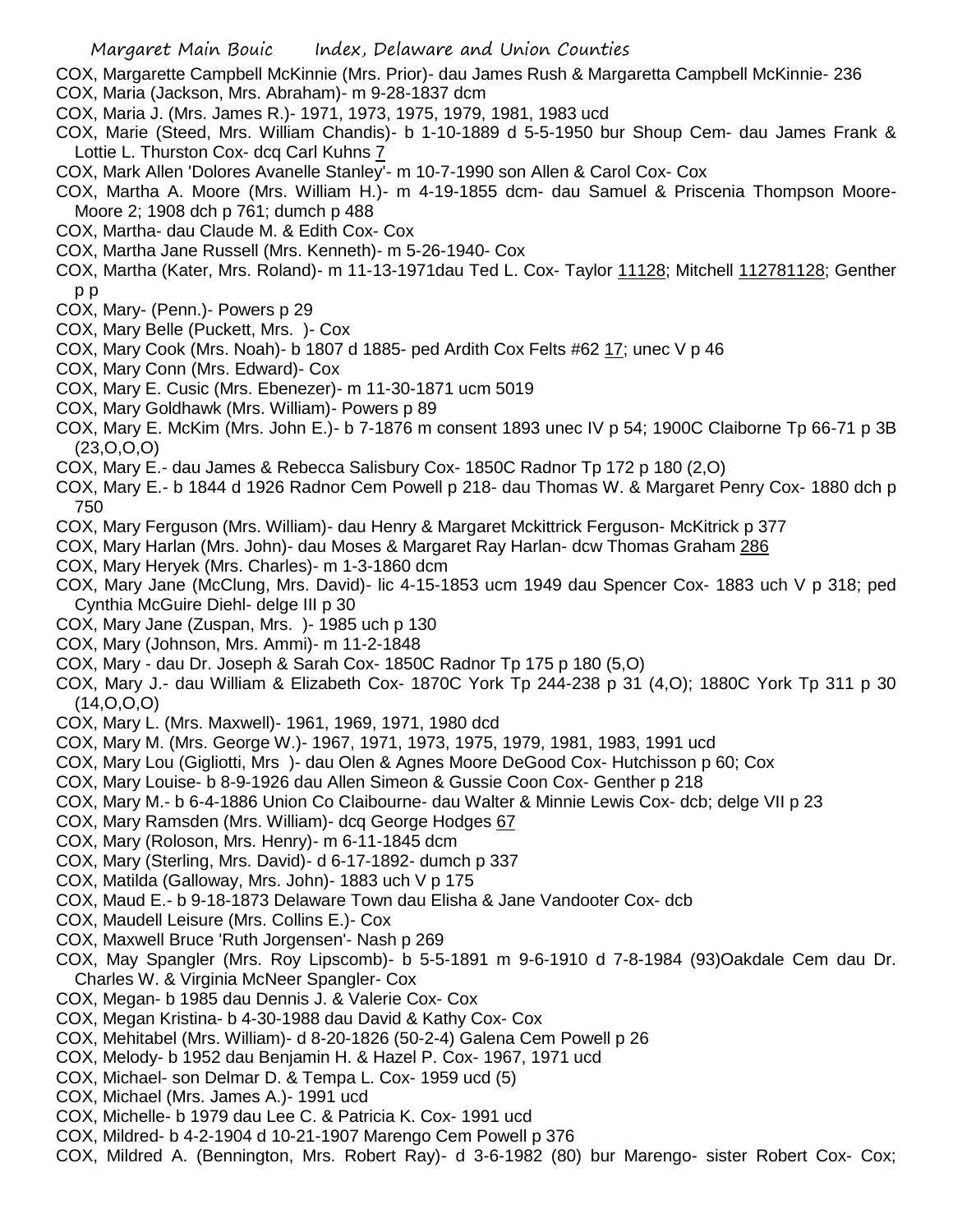**Bennington** 

- COX, Miles Archie 'Evelyn L.'- son James & Hattie G. Ross Cox- Cox; 1949, 1959, 1967, 1971, 1973, 1975, 1979, 1981, 1983, 1991 ucd
- COX, Milt 'Jennie Freshwater'- Freshwater p 160
- COX, Minnie- dau Courtney & Alice Luticia Stone Cox- 1985 uch p 49
- COX, Morgan B.- Pabst 0
- COX, Myrta (Mrs. Elmer)- b 10-1865 1900C Jackson Tp 30 p 2A (34,O,O,O) m 15y,1 ch
- COX, Nancy (Jackson, Mrs. Robert)- m 6-8-1843 dcm
- COX, Nancy Robey (Mrs. Thomas)- b 1829 d 1902 dau Michael & Matilda Dennison Robey- ped Ardith Cox Felts #62 9; unec VI p 46
- COX, Natalie (Null, Mrs. William)- dau Clark Cox- Cox
- COX, Nettie (Mrs. Glen R.)- 1971 dcd
- COX, Nicole (Young, Mrs. Fred)- m 2-6-1993 dau Regi & Sandra Cox- Cox
- COX, Nina- b 1971 dau James R. & Maria Cox- 1973, 1975, 1981, 1983 ucd
- COX, Ninette Lynne Heltzel (Mrs. David)- m 9-1-1979 dau Roger Heltzel- Cox
- COX, Noah 'Mary Cook'- b 1800 d 1881- 1985 uch p 49; ped Ardith Cox Felts \$62 16; unec V p 46
- COX, Nolia (Mrs. )- unclaimed letter- delge X p 65
- COX, Norma Jean (Sullican, Mrs. Wesley)- dau Charles V. & Edith E. Cox- Cox
- COX, Olin/Olen H.'Agnes Moore DeGood''Jean Lehner'- b 10-30-1896 m(2) 9-4-1948 d 6-10-1989 bur Maple Dell- son William J. & Loulie F. Mather Cox- Cox; Hutchisson p 60; 1900C Jackson Tp 50-51 p 3A (2,O,O,O); 1973, 1975, 1979, 1981, 1983, 1991 ucd
- COX, Olive (Parker, Mrs. )- dau James Edward & Mary Conn Cox- Cox
- COX, Olive (Mrs. William)- Downing Reunion- delge X p 29
- COX, Olivia Joyce- dau Oscar L. Cox- Cox engaged to Frank Smith
- COX, Opal Mae- b 1910 d 1944 Price Cem djlm p 64
- COX, Opal (Meyers, Mrs. Lee)- m 1939- Weiser p 76
- COX, Orville J. 'Gertrude Dillon'- b 10-2-1914 d 2-3-1978 bur Ky.- son James Edward & Mary Conn Cox- Cox; 1967 ucd
- COX, Oscar- brother Claude M. Cox- Cox
- COX, P.- uca p 87; delge VI p 21
- COX, Pam Fryman (Mrs. Roy C. Jr.)- m 1975- Cox
- COX, Pamela (Mrs. Benny G."- 1971, 1973, 1975, 1979, 1981 ucd
- COX, Pat (Farrington, Mrs. Larry)- dau Roy Sr. & Helen Valentine Cox- Cox
- COX, Patricia Ann Birchfield (Mrs. Kenneth Dale)- 1969, 1971, 1980 dcd; Graham; Tossey
- COX, Patricia Ann Cox (Farrington, Mrs. Larry Eugene)- b 7-22-1955 Graham(1596343)
- COX, Patricia Ann (Strupper, Mrs. Guy Lewis)- b 1959m 12-5-1975 dau Joseph G. & Doris A. Cox- Cox; 1969, 1971 dcd
- COX, Patricia K (Mrs. Lee C.)- 1991 ucd
- COX, Patricia- b 1955 dau Roy & Helen L. Cox- 1967, 1971, 1973 ucd
- COX, Paul- 1959 ucd
- COX, Paul Hartley- b 5-18-1928 son Allen Simeon & Gussie Coon Cox- Genther p 218
- COX, Pauline Delay (Mrs. William R.)- 1949, 1959, 1967, 1971, 1973, 1975, 1979 ucd
- COX, Phyllis (Murch, Mrs. Edward)- dau Henry Jr. & Catherine Cox- McKitrick p 450
- COX, Polly/Mary (Taylor, Mrs. Richard)- m 2-1800- Genther p 41; 1883 uch V p 326
- COX, Prior 'Elizabeth'- to US from England, Nat 11-14-1835; 1880 dch p 546, 801; dcw Bk 2 p 98; 1830C Radnor Tp delge III p 71, VI p 9, 22, VIII p 59; 1835 men 24 #182 p 39 Delaware Tp; rec p 2; delge VI p 9, 22; dcq Carl Kuhns 56
- COX, Prior 'Isabella Maize'- b 1-22-1826 m 4-10-1851 dcm d 1906 bur Radnor- son Prior & Elizabeth Cox-1880 dch p 801; Pabst 3 p 8, 13, 14, 16, 18, 20; dcw Bk 2 p 98; 1850C Thompson Tp 118 p 190 (24, Eng); 1880C Thompson p 298C; hadc p 121; dcw Bk 4 p 12 (2)exec
- COX, Prior 'Margaretta Campbell McKinnie'- Powers p 236
- COX, Prior- d 8-15-1839 (15) Radnor Cem Powell p 232-
- COX, Priscena Elizabeth (Zimmerman, Mrs. William Clinton)- b 1-17-1856 Del Co m 9-24-1874 d 10-9-1942 Del Co- Zimmerman (135) p 229
- COX, Rachael (Yantis, Mrs. )- dau Dr. Dana Wesley & Beverly Cox- Cox
- COX, Rachel (Mrs. John)- dcq Thomas Graham 285, 899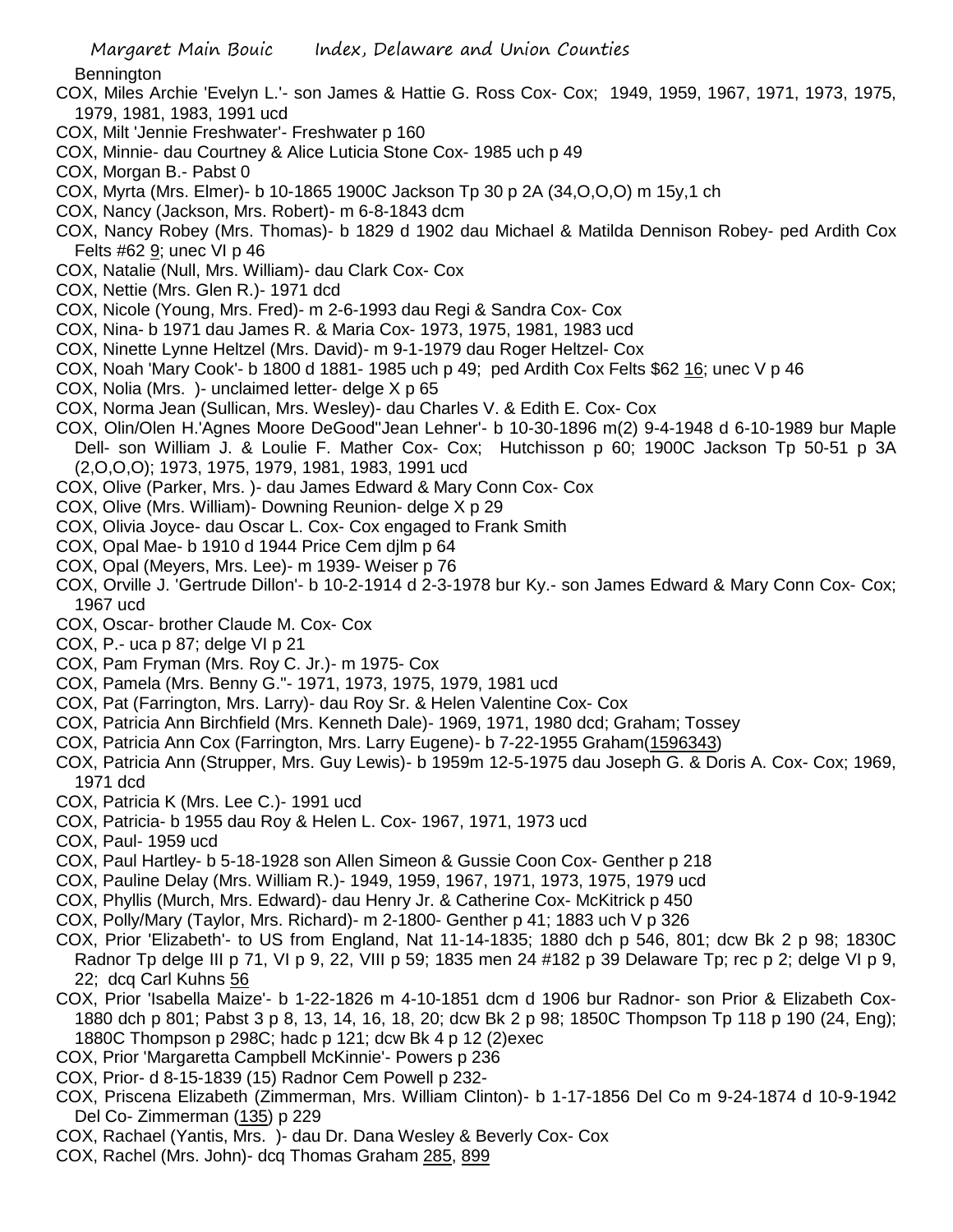COX, Twila Ramona (Mrs. Ernest R.)- 1959, 1967, 1971, 1973, 1975, 1979, 1981, 1983 ucd

- COX, Ramona (Nash, Mrs. Paul Burton)- Nash p 352
- COX, Ray 'Claudia D.'- 1971 dcd
- COX, Rebeca (Howsman, Mrs. George)- m 2-5-1846 Madison Co unec X p 27
- COX, Rebecca A.- dau William F. & ELizabeth Cox- 1870C York Tp 244-238 p 31 (2,O)
- COX, Rebecca Ann Cantrell (Mrs. Richard Newton)- m 7-22-1977 dau Raymond Cantrell- Cox; 1980 dcd
- COX, Rebecca A.- dau William F. & Elizabeth Cox- 1870C York Tp 244-238 p 31 (2,O)
- COX, Rebecca- heir John W. Cox- dcw Bk 4 p 85(10)
- COX, Rebecca Heddington (Mrs. Christopher)- m 6-28-1840 dcm; 1850C Porter Tp 3040 p 165 (29,Md)
- COX, Rebecca Lawrence Wilburn (Mrs. Grover Cleveland)- Cox
- COX, Rebecca R. Sigler (Mrs. George W.)- b 1854 m 9-30-1875 ucm 5748 d 1928 York Cem A14S p 47; 1880C York Tp 10 p 1 (25,O,O,O)
- COX, Rebecca Salisbury (Mrs. James)- b 1822 m 5-27-1841 dcm d 1895 Claibourne Cem p 32; 1850C Radnor Tp 172 p 180 (26,O)
- COX, Rebecca Scheiderer (Mrs. Howard R.)- dau George Scheiderer- Cox
- COX, Reg 'Sandra'- Cox; 1991 ucd
- COX, Rena- 1980 dcd
- COX, Rex- b 1950 son Roy Sr. & Helen Valentine Cox- Cox; 1967, 1973, 1975 ucd
- COX, Richard- Powers p 214
- COX, Richard- son Olin H. & Jean Cox- 1959 ucd(16)
- COX, Richard Newton 'Rebecca Ann Cantrell'- m 7-22-1977 grandson of Mrs. Clara Wells- Cox; 1980 dcd
- COX, Rita- b 1963 dau William & Juanita cox- 1973, 1975, 1979, 1981 ucd
- COX, Robert- son Anna Cox- Cox
- COX, Robert- brother Mildred A. Cox Bennington- Bennington; Cox
- COX, Robert J.- b 9-1-1838 son Thomas W. & Ann B. Jones Cox- Sand p 4; 1908 dch p 121, 161, 391, 424, 434, 502; 1976 dch p 140, 141; dumch p 89; lpr; 1850C Delaware Town 1096 p 85 (15,O); delge IV p 25, VII p 23
- COX, Robert- son Robert S. & Betty L. Cox- 1969, 1971 dcd
- COX, Robert S. 'Betty L.- 1961, 1969, 1971 dcd
- COX, Roberta- b 1975 dau James A. & Sheryl A. Cox- 1975, 1981, 1983, 1991 ucd
- COX, Roberts- (3-1978) dau James A. & Cordell Cox- Cox
- COX, Robin (Mrs. William J.)- Cox
- COX, Rollin Eugene'Sonja Robertson b 5-1-1943 m 12-1965- son Frederick Lawrence & Lucile Easton Cox-Graham 1445117; Tosse 175117; Bell 1246117; Easton 1617; 1961 dcd
- COX, Rosa Hager (Mrs. David)- b 5-29-1876 Hilliards- dau Americus Simeon & Jennie Baker Hager- Genther p 217, 218
- COX, Rosemary (Greene, Mrs. Donald)- b 5-6-1932 m 6-22-1931 dau Frederick L. & Lucile Easton Cox-Graham 1445113; Tossey 175113; Bell 1245113; Easton\1613
- COX, Roy C. Jr. 'Pam Fryman'- b 8-29-1951 m 1975 d 5-30-1977 Claibourne Cem p 99- son Roy Sr. & Helen Valentine Cox- Cox; 1967 ucd
- COX, Roy, Sr. 'Helen L. Valentine'- Cox; 1959, 1971, 1973, 1975, 1979, 1981, 1983, 1991 ucd
- COX, Roy 'Elaine'- Cox
- COX, Roy E.- son Lloyd E. & Louise A. Cox- Cox
- COX, Roy- son James & Hattie G. Ross Cox- Cox
- COX, Roy Lipscomb 'May Spangler'- b 1892 d 11-25-1967 Oakdale Cem II p 136 (M-R2-24); Cox
- COX, Roy 'Vendetta'- 1969 dcd
- COX, Roy- son Roy & Bendetaa Cox- 1969 dcd
- COX, R. P. 'Alice'- unec IV p 27
- COX, Ruby M.- b 1965- dau James R. & Maria Cox- 1967, 1971, 1973, 1975, 1979, 1981, 1983 ucd ucd
- COX, Ruby Marie Neal (Mrs. )- b 7-23-1908 d 8-8-1988 (80) dau William & Isabelle Hammonds Neal- Cox
- COX, Russell- b 1981 son James & Valerie K. Cox- 1983 ucd
- COX, Rusty- b 1981 son Dennis J. & Valerie Cox- 1991 ucd
- COX, Ruth Ann- b 10-28-1946 dau Frederick L. & Lucile Easton Cox- Graham 1445118; Tossey 5; 1961 dcd (14)
- COX, Ruth- dau Christopher & Rebecca Heddington Pabst 1850C Porter Tp 3040 p 165 (4,O); Pabst 1 p 8
- COX, Ruth Jorgensen (Mrs. Maxwell Bruce)- Nash p 352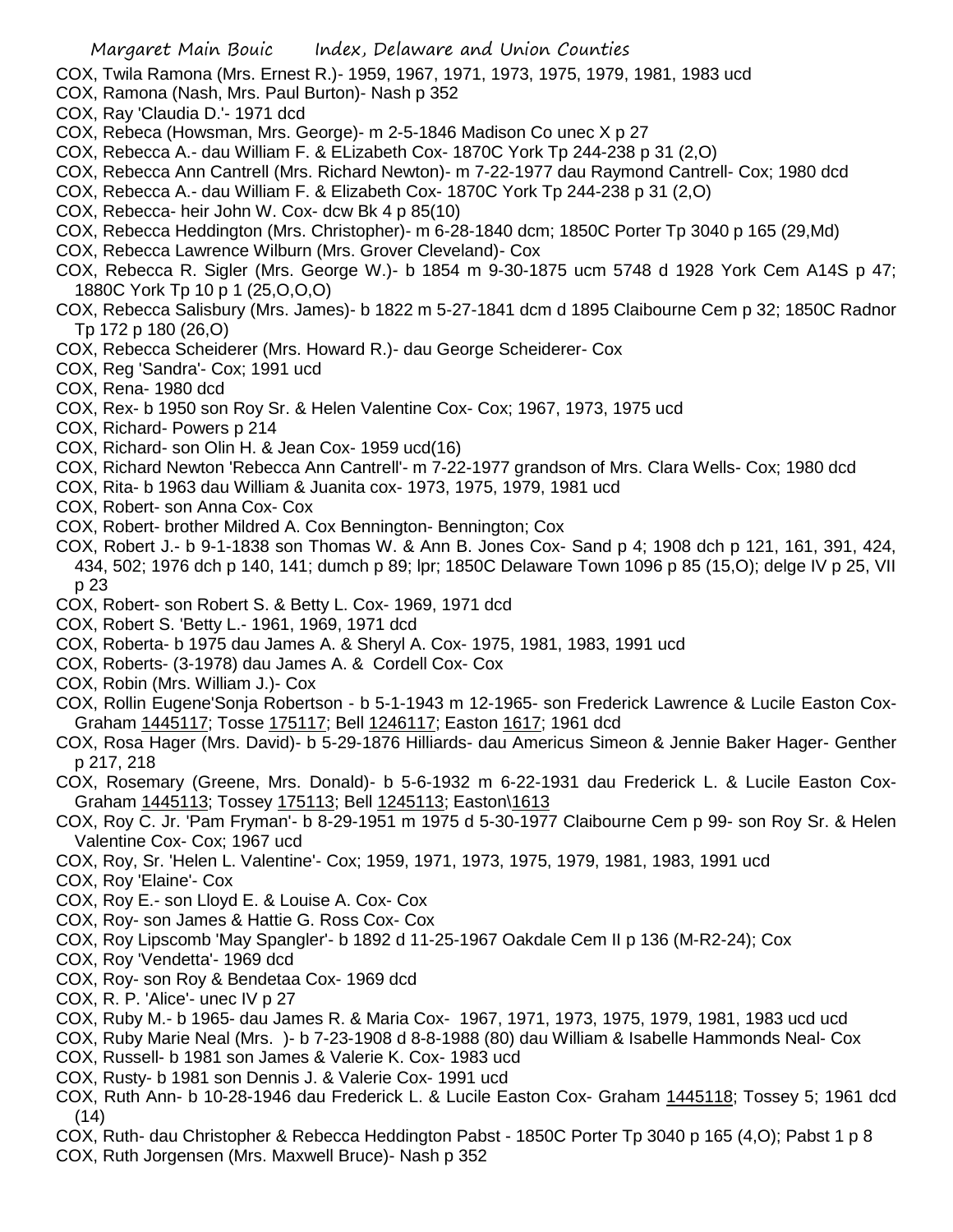- COX, Ruth L. Green (Mrs. Lawrence P.0- 1934- unec IV p 27
- COX, Ruth Moyer (Mrs. Amos P.)- b 3-29-1894 m 1929 d 2-17-1982 Prospect Cem- dau Frank E. & Ada A. Kirts Moyer- Cox; Moyer
- COX, Ruth (Williams, Mrs. Robert)- dau Roy Lipscomb & May Spangler Cox- Cox
- COX, Sally Ann Bennett (Mrs. Joseph)- m 2-13-1843 Madison Co unec IX p 66
- COX, Samuel Christopher- b 1958 son Lawrence E. & Elizabeth F. Cox- 1976 dch p 371; 1971 dcd
- COX, Samuel J. (Muckingum Co)- Powers p 305, 314
- COX, Sandra- b 1954 dau Kenneth & Betty Cox- 1967 ucd; Graham; Tossey
- COX, Sandra (Mrs. Regi)- Cox; 1991 ucd
- COX, Sarah- dau Anna cox- 1961 dcd (11)
- COX, Sarah Ann (Fleming, Mrs. Joseph d.)- m 10-11-1849 dcm
- COX, Sarah- dau Edith Cox- 1870C York Tp 245-238 p 32 (18)
- COX, Sarah (Holly, Mrs. Enoch)- m 6-17-1835 Madison Co unec VIII p 67
- COX, Sarah J. Maize(Mrs. D. J.)- m 6-12-1847 d 8-20-1849 Radnor Cem Powell p 217
- COX, Sarah Jones (Mrs. )- dau David E. & Margaret Jones- dcw Bk 4 p 174 (20)
- COX, Sarah (Mrs. Dr. Joseph)- 1850C Radnor Tp 175 p 180 (45, Wales)
- COX, Sarah (Legge, Mrs. Gary)- dau W. Leo & Dorothy Mosberger Cox- Cox
- COX, Sarah M.- b 10-14-1892 Delaware Town dau George & Nolia Brattin Cox- dcb
- COX, Sarah Meddles (Mrs. Joshua)- b 1845 m 6-21-1866 ucm 3981 d 1906 York Cem B85 1/2N p 69; 1870C York Tp 241-235 p 31 (25,O)
- COX, Sarah (Mrs. Thomas P.)- d 6-21-1886 (37-7-25) Radnor Cem Powell p 226
- COX, Scott A. 'Debbie'- 1967, 1971, 1973, 1975, 1979, 1981, 1983, 1991 ucd
- COX, Scottie Arthur (Mrs. Arthur)- dau Geoffrey & Janice Clevenger Arthur- 1985 uch p 28
- COX, Sharon (Evans, Mrs. Ben)- dau W. Leo & Dorothy Mosberger Cox- Cox
- COX, Sharon Ruth McKee (Mrs. Charles Dana)- m 10-9-1965 dau Birney McKee- Cox
- COX, Sheila (Rudd, Mrs. Lowell)- dau Clark Cox- Cox
- COX, Sheridan- dumch p 51
- COX, Sherman- son Christopher & Rebecca Heddington Cox- 1850C Porter Tp 3040 p 165 (8,O)
- COX, Sheryl A. (Mrs. James A.)- 1973, 1975, 1981, 1983, 1991 ucd
- COX, Sherry- b 1961 dau Ernest R. & Twilla R. Cox- 1967, 1971, 1973, 1975 ucd
- COX, Silas- delge VII p 45
- COX, Solomon- Pabst 1 p 8; delge II p 38
- COX, Spencer 'Elizabeth'- 1883 uch V p 316, 318
- COX, Stella Annie- b 1-10-1889 Thompson Tp dau Frank & Lotta Thurston Cox- dcb
- COX, Stephanie Gail (Phelps, Mrs. Gary Lee)- m 10-26-1969 dau John L. & Helen Stokes Cox- Cox
- COX, Steven Asher- b 5-10-1978 son Gary & Diane Hawk Cox- Cox
- COX, Steven James- b 3-24-1989 d 6-6-1989 bur Claibourne Cem p 107- son Brian & Kandy Veach Cox- Cox
- COX, Steven L. 'Elizabeth F.'- Cox
- COX, Steven Walter- b 6-26-1973 d 6-22-1988 (14) Africa Cem- son William L. & Carol Moccabee Cox- Cox
- COX, Susan Ann Ruth- b 11-28-1952 dau Donald Leroy & Else Meyer Cox- Graham 14451121; Tossey 1751121; Cox
- COX, Susan Baker (Mrs. David J.)- m 12-12-1850
- COX, Susan Bumbarger (Mrs. Isaac L.)- m 1-21-1847 Madison Co unec X p 28
- COX, Susan- dau Delmar D. & Tempa L. Cox- 1959 ucd (7)
- COX, Tammy- b 1966 dau Benny G. & Pamela J. Cox- 1971, 1973, 1975, 1979, 1981 ucd
- COX, Ted 'Fern'- 1976 dch p 371
- COX, Ted Leo 'Joan O.'- 1973, 1975, 1979, 1981, 1983, 1991 ucd
- COX, Ted L. Jr. 'Tracy Annette Donaldson'- m 9-1989- son Ted L. Cox- Cox
- COX, Tempa L. (Mrs. Delmar D.)- 1959 ucd
- COX, Teresa- d 4-21-1962 (8) dau Wallace D. & Janice Cox- Cox; 1961 dcd (7)
- COX, Terry- 1959 ucd
- COX, Thomas- 1835 men 24 #180 p 39 Delaware Tp
- COX, Thomas 'Ann Hind'- dcq Thomas Graham 568
- COX, Thomas- son Courtney & Alice Luticia Stone Cox- 1985 uch p 49; 1900C Liberty Tp Un Co 82-83 p 419 (16,O,O,O)
- COX, Thomas Harry- b 1868 d 1971 Oak Grove Cem Powell p 429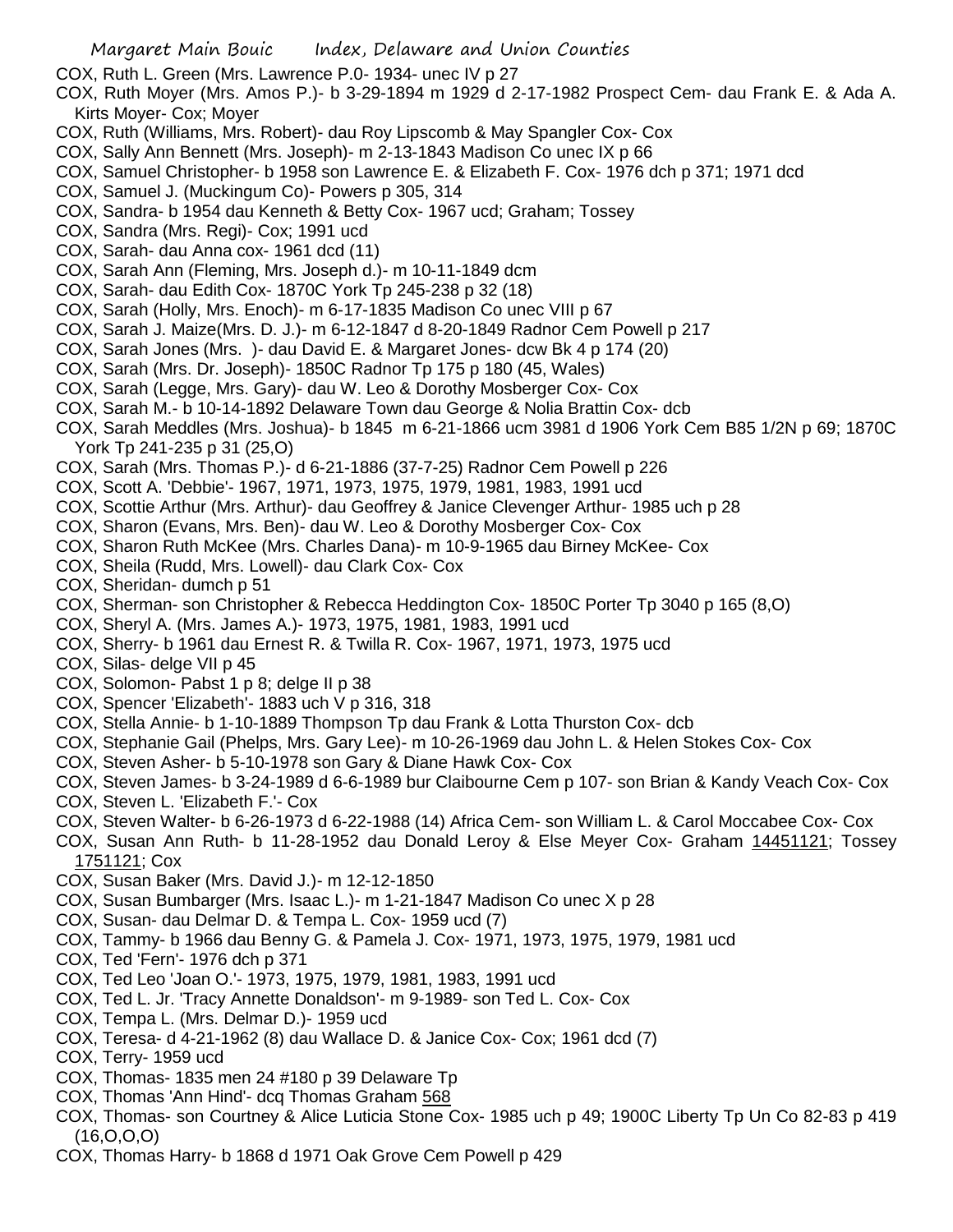- COX, Thomas- son John W. Cox- dcw Bk 4 p 85 (10)
- COX, Thomas- son Dr. Joseph & Sarah Cox- 1850C Radnor Tp 175 p 180 (11,O)
- COX, Thomas 'Lori Kirkpatrick'- m 11-14-1992 son Edmund Lee & Diane Daily Cox- Cox
- COX, Thomas Michael 'Valerie Lyn Slyh'- m 10-28-1989 son Thomas & Debbie Cox- Cox; Slyh
- COX, Thomas N.- dcw Bk 4 p 105 (12) wit
- COX, Thomas 'Nancy Robey'- b 1832 d 1911 son Noah & Mary Cook Cox- ped Ardith Cox Felts #62 8; unec V p 46
- COX, Thomas P.- b 11-25-1843 d 8-31-1898 Marengo Cem Powell p 376; 1880C Radnor Tp p 476A
- COX, Thomas P. son James & Rebecca Salisbury Cox- 1908 dch p 391; 1850C Radnor Tp 172 p 180 (6,O)
- COX, Thomas S. 'Ida E. Elliott'- b 1883 d 9-2-1926 York Cem 30 1/2 N p 80
- COX, Thomas W. 'Margaret Penry''Ann P. Jones'- b 1827 m 3-9-1848 dcm d 1895 Radnor Cem Powell p 218 son John N. & Elizabeth Gallant Cox- 1880 dch p 511, 750; 1908 dch p 391, 502; dumch p 59; Pabst 0; 1850C Radnor Tp 3 p 175 (23,O); 1880C Radnor Tp p 473C; Pabst 8 p 45, 46; delge IV p 25, VI p 58
- COX, Thomas W.- 1880C Delaware Town p 489A
- COX, Tim- b 1952 son Dana W. & Beverly Cox- 1969 dcd
- COX, Timothy- son Claude M. & Edith Cox- Cox
- COX, Tina- dau Claude M. & Edith Cox- Cox
- COX, Tom- son Edmund Cox- Cox
- COX, Trischia- b 1971 dau Benny G. & Pamela J. Cox- 1973, 1975, 1979, 1981 ucd
- in 1983 ucd lived with Chuck E. & Pamela J. Lambert
- COX, Valentine- delge VI p 59
- COX, Valeria Kay Wiley (Mrs. Dennis Janes)- m 9-22-1978 dau James Wiley- Cox; 1979, 1981, 1983, 1991 ucd
- COX, Valerie Lyn Slyh (Mrs. Thomas Michael)- m 10-28-1989 dau William & Eunice Slyh- Cox; Slyh
- COX, Valley- dau Grover Cleveland & Rebecca Lawrence Wilburn Cox- Cox
- COX, Varah- dau William & Elisa Cox- 1850C Genoa Tp 303 p 31 (18,O)
- COX, Vendetta (Mrs. Roy)- 1969 dcd
- COX, Victoria D. (Mrs. Darryl W.)- 1991 ucd
- COX, Virginia (MacIvor, Mrs. Robert)- dau Roy Lipscomb & May Spangler Cox- Cox
- COX, Virginia Miller (Mrs. James Emrick)- 1985 uch p 49
- COX, Virginia- sister Walter L. Cox- Cox
- COX, Wallace D. 'Janice'- 1961 dcd
- COX, Walter son Claude M. & Edith Cox- Cox
- COX, Walter L. 'Edna Hazel Weiser'- m 1943 d 12-21-1950(65) Weiser p 287
- COX, Walter- son Ruby Marie Neal Cox- Cox
- COX, Walter S. 'Beatrice E.'- 1969, 1981, 1980 dcd
- COX, Walter- son Thomas W. & Margaret Penry Cox- 1880 dch p 750 ; delge VII p 23
- COX, Warner- son Christopher & Rebecca Heddington Cox- 1850C Porter Tp 3040 p 165 (9,O)
- COX, Wayne- son Clark Cox- Cox
- COX, Wayne L. 'Cindy''Joanne L.'- 1973, 1975, 1979, 1981, 1983, 1991 ucd
- COX, Wayne N.'Corinne'- 1971, 1979, 1981, 1983, 1991 ucd
- COX, W. E. (Harlem Tp)- Powell p 141; delge VII p 42
- COX, Wendy-(7-1979)- dau William L. & Carol Moccabee Cox- Cox
- COX, William- delge VIII p 55, Sunbury Tp, 1810
- Cox, William- Pabst 1 p 8; hadc p 26; 1849 Genoa Tp; delge VI p 8
- COX, William B.'Jane Herriott'- 1883 uch V p 314; 1880C Millcreek Tp[ 41 (29, Eng, Eng,Eng) p 0157
- COX, William Boy- son Dr. Dana Wesley & Beverly Cox- Cox; 1961 dcd (17)
- COX, William- son Claude M. & Edith Cox- Cox
- COX, William Courtney 'Alice Luticia Stone- COX, 49
- COX, William Courtney 'Dot Liston'- b 7-4-1888 m 10-31-1908 d 12-10-1955(67) Oak Grove Cem son William Courtney & Alice Luticia Stone Cox-Cox; ped Ardith Cox Felts #62 2; unec V p 46; 1900C Liberty Tp Un C0 82-83 p 4A (11,O,O,O)
- COX, William Dale 'Janet Grigsby'- m 8-1-1970 son James Courtney & Elizabeth Russ Cox- 1985 uch p 49; Cox; 1969 dcd
- COX, W. E.- Pabst 0
- COX, William 'Elisa- 1835 men 28 #121 p 48 Genoa Tp; 1840C Genoa Tp delge IV p 67, V p 67; 1850C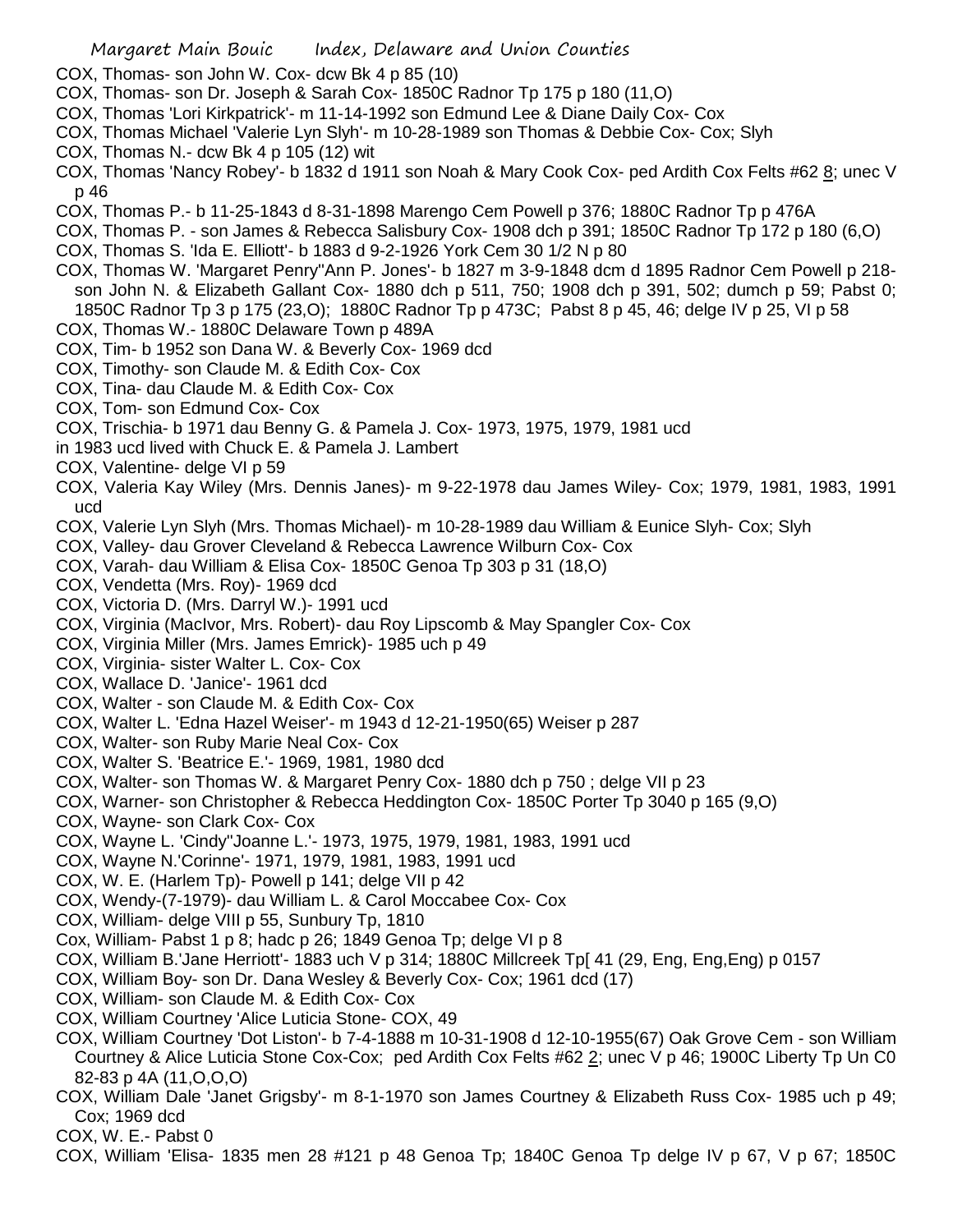Genoa Tp 303 p 31 (69, Eng)

- COX, William F. 'Elisabeth- b 9-4-1832 d 12-14-1897 York Cem L158 p 43; 1870C York T[p 244-238 p 31 (38,O); 1880C York Tp 311 p 30 (47,O,O,O) p 032A
- COX, William Floyd 'Luretta Greene'- b 2-18-1957 son Frederick Lawrence & Lucile Easton Cox- Graham 1445115; Tossey 175115; 1959 ucd; 1969 dcd
- COX, William 'Genevieve'- 1980 dcd
- COX, William G.- son Joshua & Sarah Meddles Cox- 1870C York Tp 241-235 p 31 (3,O); 1880C York Tp 132 p 13 (13,O,O,O)
- COX, William Henry 'Martha A. Moore'- m 4-19-1855 dcm son John M. & Elizabeth Gallant Cox- 1908 dch p 761; dumch p 488; 1850C Radnor Tp 164 p 180 (15,O); 1880C Concord Tp p 264A; delge VI p 51
- COX, William J. 'Joyce E.'- 1980 dcd
- COX, William J. 'Loulie F. Mather'- b 8-1871/2 m 1893 d 1945 Maple Dell Cem djlm p 96; unec IV p 53; Cox; 1900C Jackson Tp 50-51 p 3A (27,O,O,O) m 6y
- COX, William J. 'Robin'- son William R. & Pauline Delay Cox- Cox
- COX, William L. 'Carol'- 1969, 1971 dcd
- COX, William L. 'Joyce E.'- 1980 dcd
- COX, William L. 'Juanita'- 1961 dcd; 1973, 1975, 1979, 1981, 1983, 1991 ucd
- COX, William L.- son Prior & Isabella Maize Cox- 1880 dch p 606, 609, 801
- COX, William 'Mary Ferguson'- McKitrick p 377
- COX, William 'Mary Goldhawk- Powers p 89
- COX, William 'Mary Ramsden'- 1820C Genoa Tp; 1830C Genoa Tp delge III p 72, VII p 62; 1880 dch p 193, 275; 1908 dch p 453; dcq George Hodges 66
- COX, William- son Olen & Agnes Moore DeGood Cox- Hutchisson p 60
- COX, William 'Olive'- Downing Reunion- delge X p 29
- COX, William Paul 'Margaret'- b 11-28-1902 Thompson Tp dcb, d 7-6-1976 (73) bur Washington- son William & Myrtle Williams Cox- Cox
- COX, William R.- to US 3-1858 from Eng. Natur. 10-21-1876, delge IX p 59
- COX, William R. 'Pauline Delay'- b 12-4-1916 d 1-1-1995 son Ollin & Agnes M. DeGood Cox- Cox; 1949, 1959, 1967, 1971, 1973, 1975, 1979 ucd
- COX, William Ray- b Champaign Co d 8-17-1908 (5m) Oakdale Cem 2134 I p 14
- COX, William Thomas- son Collins E. Cox- Cox
- COX, William- son William & Elisa Cox- 1850C Genoa Tp 303 p 31 (10,O)
- COX, William- son William R. & Pauline Cox- 1959 ucd
- COX, Wilma Frances (Sloan, Mrs. David)- b 3-15-1926 dau Frederick Lawrence & Lucile Easton Cox- Graham 1445111; Tossey 175111
- COX, Winney Francis (Mrs. Isaac T.)- m 3-14-1843 Madison Co unec IX p 66
- COX, Woodrow- son Claude M.& Edith Cox- Cox
- COX, W. R.- uca p 49, 1908 dch p 431, 428, 429
- COX, W. S.- unclaimed letter- delge VII p 10
- COX, Yewell M.- son William Paul & Margaret Cox- Cox
- COX, Zach- b 1987 son Darryl W. & Victoria D. Cox- 1991 ucd
- COX, Zenus L.- d 8-18-1849 (10m15d) Radnor Cem Powell p 217
- COX, Zettella (Mrs. Gerald)- 1985 uch p 49
- COX, Zetella (Scheiderer, Mrs. Erwin J.)- m 8-30-1940- Cox; Scheiderer
- COXE, Mrs. Donald H.- Nash p 119
- COXE, Edward- Nash p 412
- COXE, William- Nash p 107
- COXEN, Edward G.- 1840C Brown Tp p 209 (20-30)
- COX(E)Y, Azuban (Davis, Mrs. Elisha)- b 1820 d 1905 ped Jerry Barber #220 25- unec X p 68
- COXEY, Donna Faye Fowkes (Mrs. Paul E. Jr.)- b 11-8-1937 m 8-30-1958- Weiser p 778
- COXEY, Emeline Wagner Hess (Mrs. Paul)- b 4-2-1902 dau Ernest Wagner & Blanche Felty Hess- Weiser p 778
- COXEY, Paul 'Emeline Wagner Hess'- m 7-15-1901- Weiser p 778
- COXEY, Paul Jr. 'Donna Faye Fowkes' b 1-27-1931 m 8-30-1958 son Paul & Emelian Wagner Hess Coxey-Weiser p 778
- COXEY, Sally Ann (Moyer, Mrs. Harry F.)- b 7-23-1934 m 12-18-1954 dau Paul & Emeline Wagner Hess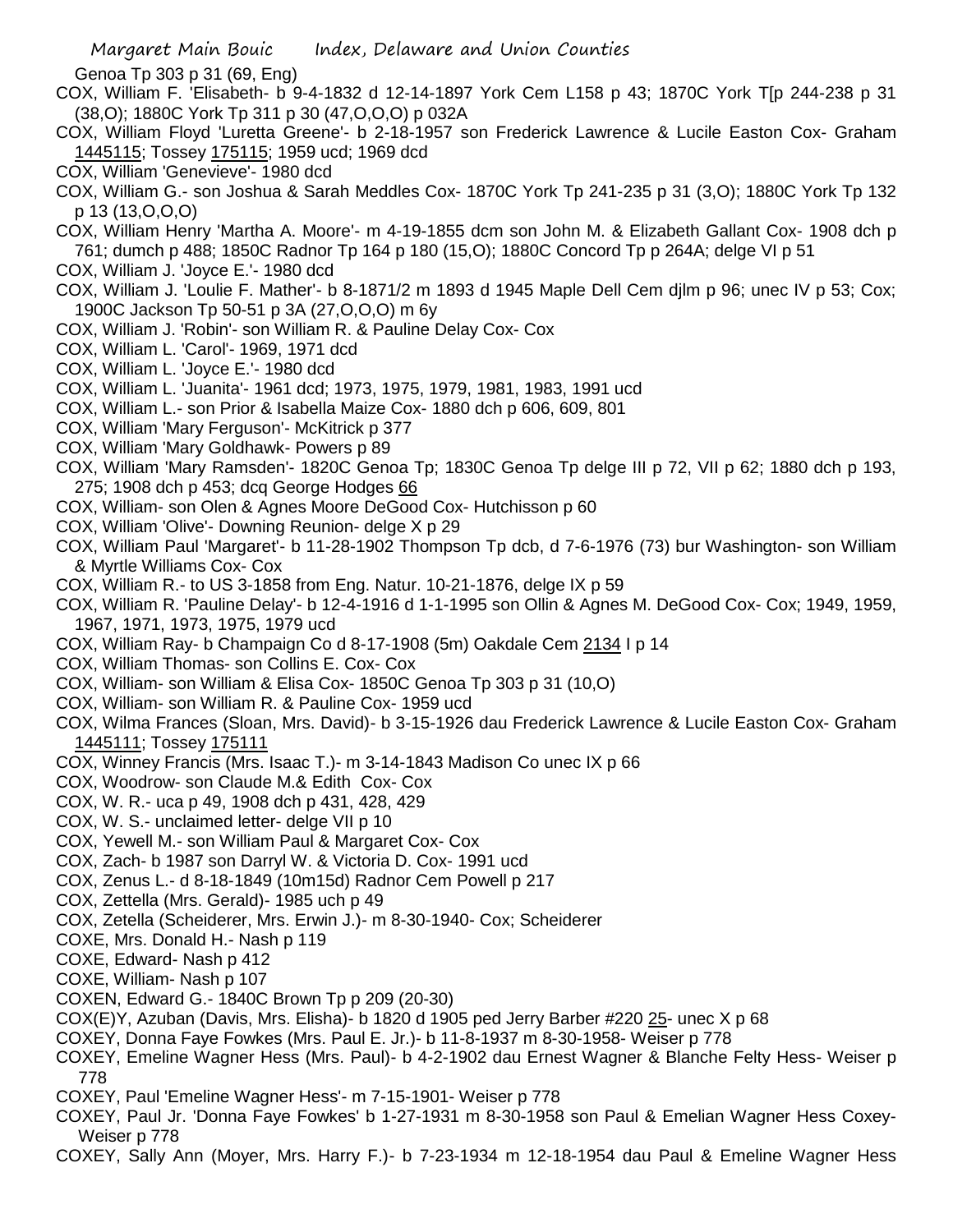Coxey- Weiser p 778

- COXIE, John d.- Pabst 1 p 7
- COXSOM, G. B.- 1908 dch p 425
- COY, Abel C.- son Josiah & Luircee Coy- 1850C Kingston Tp 3258 p 172 (21, Conn)
- COY, Adam "May Ann Oyster'- ped Fred Mayer #276 24- unec XI p 30
- COY, April- b 1970 ch Connie Coy- 1971 dcd
- COY, Anna Dodd (Scudder, Mrs. Enoch)(Strain, Mrs. William)(Mrs. John)- b 1806 d 1869- dau Jeduthun Dodd- McKitrick p 191
- COY, Austin Benjamin 'Helen Marie hahne'- b 1897 d 1977 son Solomon & Minnie Cowley Coy- ped Fred Mayer #276 14 unec XI p 30
- COY, Blanche M. Yelton (Mrs. Harold G.)- b 12-11-1935 m 10-22-1955 d 9-4-1992 (56) Milford Cem- dau Vernar A. & Lucille N. Major Yelton- Coy; 1979, 1981, 1983, 1991 ucd
- COY, Bonnie- dau William S. & Marjorie Coy- 1961 dcd (11),1971 dcd
- COY, Chad- b 1970 ch Bonnie Coy- 1971 dcd
- COY, Chancy- son Josiah & Luircee Coy- 1850C Kingston Tp 3258 p 172 (7, Conn)
- COY, Cindy Marie- b 1977 dau Jon Quintin & Patty Marie Bauman Coy- Coy; 1991 ucd
- COY, Connie- dau William S. & Marjorie Coy- 1961 dcd (11), 1969, 1971 dcd
- COY, Damion Michael- b 8-2-1983 son Jon Quintin & Patty Marie Bauman Coy- Coy ; 1991 ucd
- COY, David- son William S. & Marjorie Coy- 1961 dcd (13), 1969 dcd
- COY, David- son Josiah & Luircee Coy- 1850C Kingston Tp 3258 p 172 (17, Conn)
- COY, Debra Lee Morse (Mrs. Robert Harley)- b 2-5-1952 m 6-6-1970 dau Ray Geyer & Mary Belle Davis Morse- Coy; 1985 uch p 99; 1980 dcd
- COY, Diana (Mrs. Robert)- Coy
- COY, Donald 'Mary K.'- 1971 ucd
- COY, Drusilla- dau Josiah & Luircee Coy- 1850C Kingston Tp 3258 p 172 (13, Conn)
- COY, Elias- son Josiah & Luircee Coy- 1850C Kingston Tp 3258 p 172 (23, Conn)
- COY, Elizabeth- sister William S. Coy- Coy
- COY, Elizabeth (Mrs. Odas R.)- 1980 dcd
- COY, Erica Gale- b 10-21-1978 dau Jon Quintin & Patty Marie Bauman Coy- Coy; 1991 ucd
- COY, genevieve Fathbruckner (Mrs. william)- m 6-22-1942- Coy
- COY, Glenna (Freshwater, Mrs. Virgil)- m 1910- Freshwater p 93
- COY, Harold G. 'Blanche M. Yelton'- m 10-22-1955- Coy; 1975, 1979, 1981, 1983, 1991 ucd
- COY, Helen- Pabst 2 p 57
- COYk Helen Marie Hahne (Mrs. Austin Benjamin)- b 1909 d 1986 dau Frank & Olive Cowley Hahne- ped Fred Mayer #276 15- unec XI p 30
- COY, James H.- son William O. & Genevieve V. Coy- Coy; 1961 dcd(9), 1969, 1971 dcd
- COY, Jean Adelle (Mayer, Mrs. Delmar Merlin)- b 1924 d 1984 dau Austin Benjamin & Helen Marie Hahne Coy- ped Fred Mayer #276 7- unec XI p 30
- COY, Jeffrey- b 1964 son William O. & Genevieve V. Coy- Coy; 1969, 1971 dcd
- COY, John 'Anna Dodd'- m 1849- McKitrick p 191
- COY, John- b 1953- son William O. & Genevieve V. Coy- Coy; 1961 dcd (7), 1969, 1971 dcd
- COY, Jon Quintin 'Patty Marie Bauman'- m 6-10-1978 son Harold G. & Blanche M. Yelton Coy- Coy; 1981, 1983, 1991 ucd
- COY, Josiah 'Luircee'- 1850C Kingston Tp 3258 p 172 (57, Conn)
- COY, Judas- son Josiah & Luircee Coy- 1850C Kingston Tp 3258 p 172 (15, Conn)
- COY, Lauren- b 1970 ch Donald & Mary K. Coy- 1971 ucd
- COY, Luircee (Mrs. Josiah)- 1850C Kingston Tp 3258 p 172 (50, Conn)
- COY, Marjorie (Mrs. William S.)- Coy; 1961, 1969, 1971 dcd
- COY, Mary K. (Mrs. Donald)- 1971 ucd
- COY, Mary- b 1955 dau William O. & Genevieve V. Coy- 1961, 1971 dcd
- COY, May Ann Oyster (Mrs. Adam)- ped Fred Mayer #276 25- unec XI p 30
- COY, Minnie Cowley (Mrs. Solomon)- b 1878 d 1928 dau William Jr. & Olive Stone Cowley- ped Fred Mayer #276 -unec XI p 30
- COY, Odas R. 'Elizabeth'- 1980 dcd.
- COY, Patty Marie Bauman (Mrs. Jon Quintin)- m 6-10-1978 dau Mr. & Mrs. Harold Venrick- Coy; 1981, 1983, 1991 ucd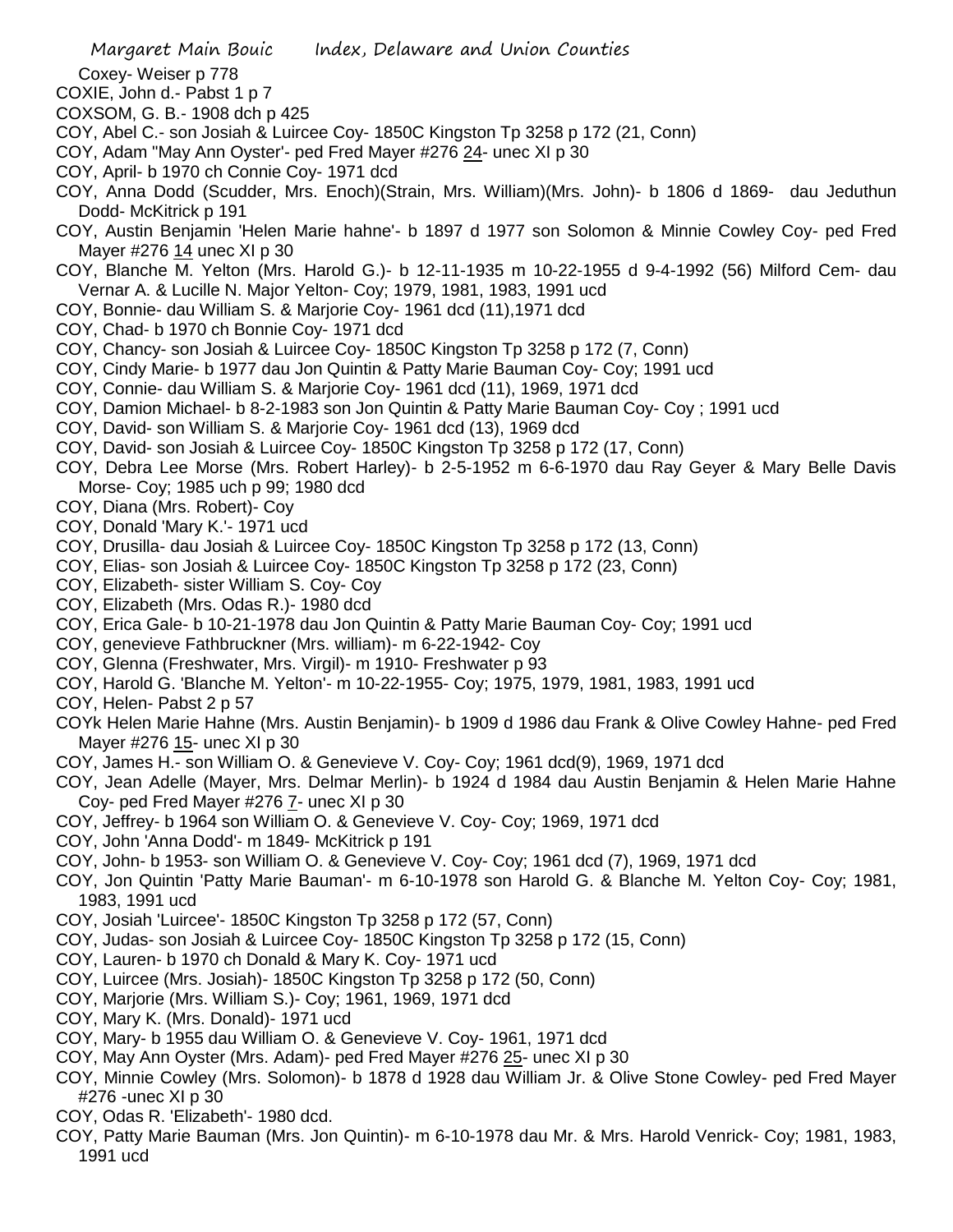- COY, Pelmira- dau Josiah & Luircee Coy- 1850C Kingston Tp 3258 p 172 (9,Conn)
- COY, Phebe- dau Josiah & Luircee Coy- 1850C Kingston Tp 3258 p 172 (11,Conn)
- COY, Polly Ann- 1949 ucd
- COY, Robert 'Diana'- Coy
- COY, Robert Harley 'Debra Lee Morse'- m 6-6-1970 son Robert Harley Coy- Coy; 1985 uch p 99
- COY, Robert- son William & Genevieve Fathbruckner Coy- Coy
- COY, Roberta Victoria- b 10-14-1989 dau Robert & Diana Coy- Coy
- COY, Sheri- b 6-3-1975 dau Robert & Debra Morse Coy- 1985 uch p 99
- COY, Solomon 'Minnie Cowley'- b 1871 d 1963 son Adam & May Ann Oyster Coy- ped Fred Mayer #276 12 unec XI p 30
- COY, Stacy Ione- b 1-6-1978 dau Theodore Coy- Coy
- COY, Stephen- son Josiah & Luircee Coy- 1850C Kingston Tp 3258 p 172 (19, Conn)
- COY, Stephen- son William S. & Marjorie Coy- Coy; 1961 dcd (13)
- COY, Theodore- son William S. & Marjorie Coy- Coy; 1961 dcd (5), 1969, 1971 dcd; engaged to Janice Ione **Christian**
- COY, Thomas- son William S. & Marjorie Coy- Coy; 1961 dcd (7), 1969, 1971 dcd
- COY, Toni Marie (Halterman, Mrs. Stephen Clay)-m 6-22-1942 dau Harold & Blanche M. Yelton Coy- Coy
- COY, William O. 'Genevieve V.'- 1961, 1969, 1971 dcd
- COY, William S. 'Marjorie'- d 8-3-1973 (54) Oak Grove Cem Coy; 1961, 1969, 1971 dcd; unec III p 17
- COY, William- son William O. & Genevieve Coy- Coy; 1961 dcd (13), 1969 dcd
- COYAN, Darl A. 'Karlene M.'- 1980 dcd
- COYAN, Darlene M. (Mrs. Karl A.)- 1980 dcd
- COYAN, Megan- b 1970 dau Karl A. & Karlene M. Coyan- 1980 dcd
- COYAN, Steve 'Penny'- 1980 dcd
- COYAN, Zack- b 1975 son Karl A. & Karlene M. Coyan- 1980 dcd
- COYER, Charles 'Martha Smith'- 1915 uch p 1112
- COYER, Martha Smith (Mrs. Charles)- dau Martin & Dorthal Luckenbell Brown
- 1915 uch p 1112
- COYKENDALL, see Koykendall, Coikendall, etc
- COYKENDALL, Catharine (Mrs. Harmon)- d 2-19-1854 (90y5m) Powell p 142, 144; rs p 6; dcw Bk 1 p 127; 1850C Kingston Tp 3311 p 174 (88, NJ)
- COYKENDALL, Charlotte (Clark, Mrs. Calvin)- m 12-25-1839 dcm
- COYKENDALL, Charlotte (Decker, mrs. )- dau Harmon Coykendall- dcw Bk 1 p 127
- COYKENDALL, Elizabeth (Finch, Mrs. )- dau Harmon Coykendall- dcw Bk 1 p 127
- COYKENDALL, Ellen Clark (Mrs. Peter)- m 2-4-1857 dcm
- COYKENDALL, Harmon 'Catharine' d 7-23-1833 (76-10-8) Powell p 142; dcw Bk 1 p 127; rs p 6l delge VI p 38, 39 Kingston Tp
- COYKENDALL, Jane (Conklin, Mrs. Nicholas)- m 10-26-1837 dcm
- COYKENDALL, John Henry- 1850C Kingston Tp 3194 (9,O)
- COYKENDALL, Peter 'Ellen Clark'- m 2-4-1857 dcm
- COYKENDALL, Peter- son Harmon Coykendall- dcw Bk 1 p 127
- COYKENDALL, Peter 'Rachel'- 1850C Kingston Tp 3194 p 170 (62, NJ)
- COYKENDALL, Rachel (Mrs. Peter)- d 4-24-1858 (70y2m) Old Blue Cem Powell p 144; 1850C Kingston Tp 3194 p 170 (65, Conn)
- COYKENDALL, Samuel- 1850C Kingston Tp 3194 p 170 (1,O)
- COYKENDALL, Terrill- 1850C Kingston Tp 3194 p 170
- COYLE, Aaron B.- b 1960 son Leonard & Beatrice Coyle- Coyle; 1967, 1971, 1973, 1975 ucd
- COYLE, Alice (Worrell, Mrs. )- dau Wesley C. & Ina Harris Coyle- Coyle
- COYLE, Beatrice Lykens (Mrs. Leonard)- Coyle; 1959, 1967, 1971, 1973, 1975, 1979, 1981 ucd
- COYLE, Daniel C.- b 1953 son Leonard & Beatrice Coyle- Coyle; 1959, 1967, 1971 ucd
- COYLE, Ethel Marie Fegley (Mrs. Samuel S.)- d 11-1953 (60) Oak Grove Cem Coyle; Fegley
- COYLE, Flora (Jackson, Mrs. )- dau Wesley C. & Ina Harris Coyle- Coyle
- COYLE, Frances (Couch, Mrs. )- dau Wesley C. & Ina Harris Coyle- Coyle
- COYLE, Grace G. (Crossin, Mrs. Andrew P.)- Crossin
- COYLE, Harry- son Wesley C. & Ina Harris Coyle- Coyle
- COYLE, Ina Harris (Mrs. Wesley C.)- Coyle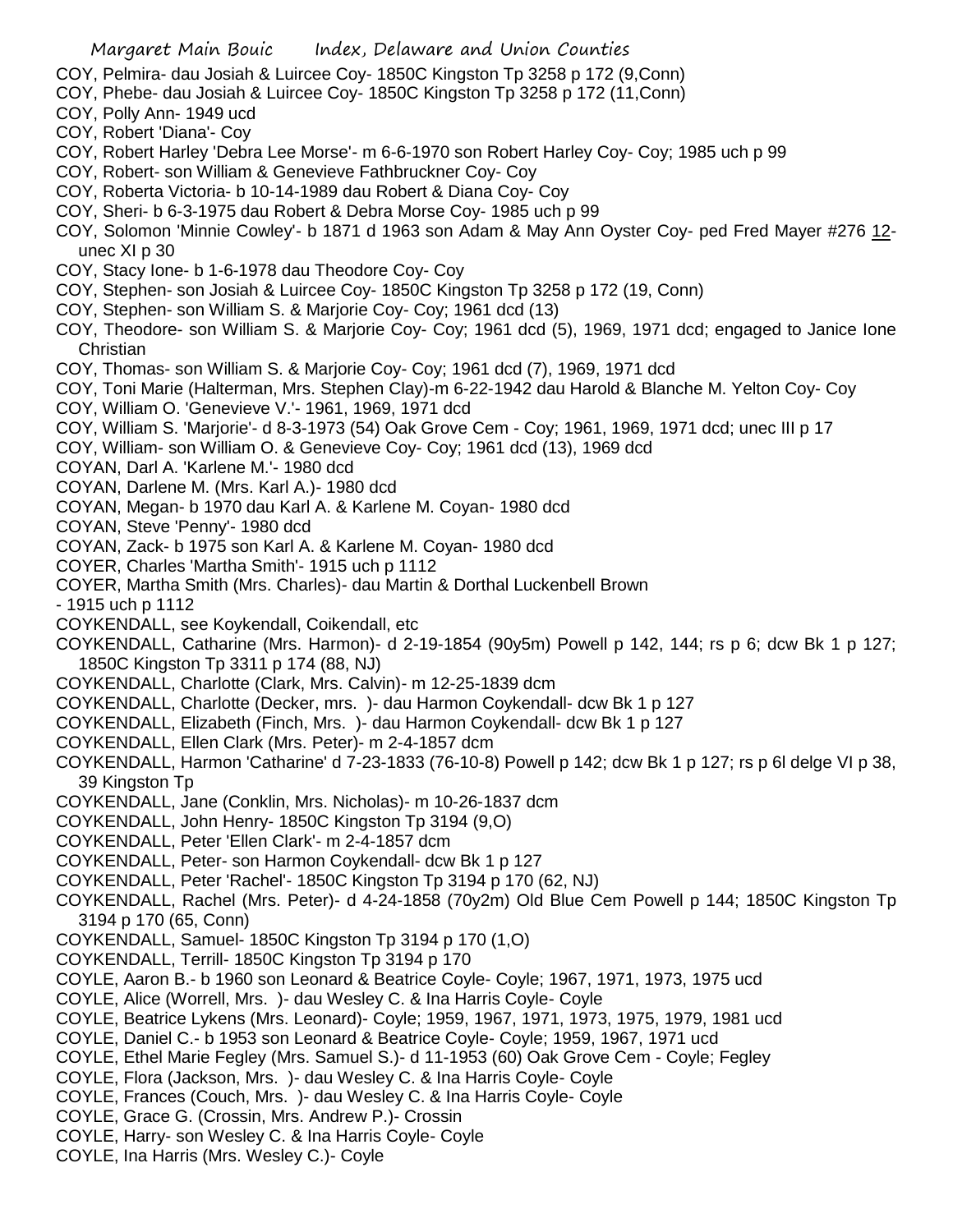- COYLE, Jessie (Brown, Mrs. )- dau Wesley C. & Ina Harris Coyle- Coyle
- COYLE, Leonard W. 'Beatrice Lykens'- b 10-2-5-1914 d 4-25-1986 bur Claibourne -son Wesley C. & Ina Harris Coyle; 1959, 1967, 1971, 1973, 1975, 1979, 1981 ucd
- COYLE, Leonard M.- son Leonard W. & Beatrice Lykens Coyle- Coyle
- COYLE, Naomi Agnes (Mrs. Henry E.)- d 10-1-1961 bur Cleveland- Coyle
- COYLE, Naomi (Dempsey, Mrs. )- dau Naomi Agnes Coyle- Coyle
- COYLE, Patricia- b 1950 dau Leonard & Beatrice Coyle- 1959, 1967 ucd
- COYLE, Penny (Mrs. Steve)- 1980 dcd
- COYLE, Russell- son Wesley C. & Ina Harris Coyle- Coyle
- COYLE, Ruth (Thompson, Mrs. )- dau Wesley C. & Ina Harris Coyle- Coyle
- COYLE, Samuel S.'Ethel Marie Fegley'- d 7-4-1962 (75) Oak Grove Cem WWI- Coyle; Fegley
- COYLE, Ted- son Wesley C. & Ina Harris Coyle- Coyle
- COYLE, W.- uca p 43
- COYLE, Wesley C. 'Ina Harris'- Coyle
- COYLER, Elder- 1915 uch p 230
- COYNE, --ch of Patrick Coyne- d Sunday, Madison Co Democrat 12-3-1879, unec XII p 15
- COYNER, Anna May Hedrick (Mrs. Clarence C.)- b 5-30-1869 m 2-22-1898 d 6-19-1957 dau Joseph & Maria Markel Hedrick- dcq Rolland Coyner  $3$ ; hadc p 95
- COYNER, Archie- son William S. & Millie Longwell Coyner- 1908 dch p 833
- COYNER, Barbara (Mrs. Joseph H.)- Coyner
- COYNER, Barbara Jo- dau Joseph H. & Barbara Coyner- Coyner
- COYNER, Carl Raymond- b 5-16-1886 Brown Tp dcb- son Judge George & Emma Hipple Coyner- Coyner
- COYNER, Charles L.- b 8-113-1883 Brown Tp son George & Emma Hipple Coyner- dcb
- COYNER, Clarence C. 'Anna May Hedrick'- b 2-2-1867 m 2-22-1898 d 5-7-1940 Oak Grove Cem son Rev. David H. & Harriet Francis Snodgrass Coyner- dcq Rolland Coyner 2
- COYNER, Rev. David H. 'Harriet Francis Snodgrass''Eliza C.'- b 4-13-1807 m 10-15-1865 dcm d 1-21-1892 bur Green Mound, Kilbourne; son Martin Luther & Elizabeth Rhea Coyner- hmp p 47, 76, 116, 119, 238; 1880 dch p 610; 1908 dch p 271, 276, 278, 334, 391, 850; dcq Rolland Coyner 4
- COYNER, Della Durfey (Mrs. Marion)- dcq Rolland Coyner 1
- COYNER, Denise Louise- dau Philip & Laverne Pecka Coyner- dcq Rolland Coyner 1
- COYNER, Diana Lynn (McNichols, Mrs. Roger)- dau Marion & Della Durfey Coyner- Coyner; dcq Rolland Coyner 1
- COYNER, Eddie- Pabst 0
- COYNER, Edna G.- d 2-18-1954 bur Green Mound, Kilbourne
- COYNER, Edward- son William S. & Millie longwell Coyner- 1908 dch p 833
- COYNER, Eliza D. (Mrs. David H.)- 1908 dch p 334, 850
- COYNER, Elizabeth Rhea (Mrs. Martin Luther)- dcq Rolland Coyner 9
- COYNER, Eunice/Emma A. Hipple (Mrs. George)- dau George W. & Dorothy Ann Faris Hipple- 1908 dch p 851; delge VI p 32
- COYNER, Frank- brother George & C.C. Coyner- Coyner
- COYNER, Mrs. George- d 1-1914 (54) bur Kilbourne- Coyner
- COYNER, Judge George 'Eunice A. Hipple'- d 8-1918 (58) son David H. & Eliza C. Coyner- Coyner; 1908 dch p 102, 165, 299, 334, 337, 338, 850
- COYNER, Hami- b 8-26-1868 Brown Tp son Wm. & Millie Coyner- dcb
- COYNER, Harniss- 1908 dch p 391
- COYNER, Harriet Francis Snodgrass (Mrs. David H.)- b 4-27-1828 m 10-15-1865 d 9-4-1916 bur Green Mound, Kilbourne- dcq Rolland Coyner 5
- COYNER, Harry- b 8-26-1868 Brown Tp son William S. & Millie Longwell Coyner- 1908 dch p 833
- COYNER, Helen Wood (Mrs. Rolland G.)- m 10-12-1922 d 1-11-1972 (75) bur Kilbourne- Coyner; dcq Rolland Coyner 1; 1961, 1969, 1971 dcd
- COYNER, Joseph Howard 'Barbara'- d 2-18-1975 (68) Oak Grove Cem son Clarence C. & Anna May Hedrick Coyner- Coyner
- COYNER, Laverna Pecka (Mrs. Philip)- dcq Rolland Coyner 1
- COYNER, Lila (Woodfill, Mrs. Wesley White)- White II (60)
- COYNER, Margaret Diller (Mrs. Michael)- dcq Rolland Coyner 17
- COYNER, Maria Markel- dau Rolland G. & Herlen Wood Coyner- dcq Rolland Coyner 1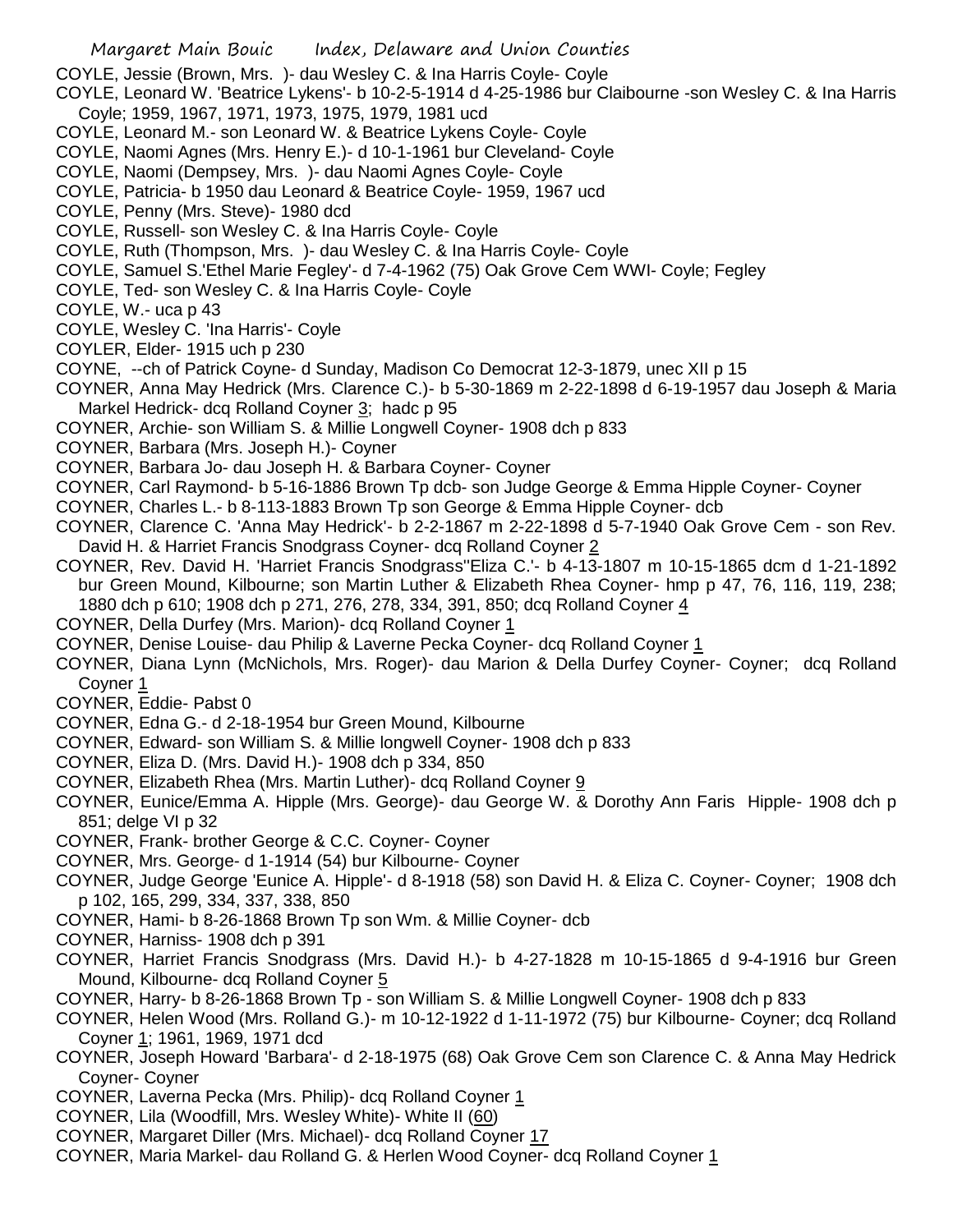COYNER, Marion 'Della Durfey'-d 1-11-1984 (57) bur Green Mound- son Rolland G. & Helen Wood Coyner-Coyner; dcq Rolland Coyner 1

- COYNER, Martin Luther 'Elizabeth Rhea'- son Michael & Margaret Diller Coyenr- dcq Rolland Coyner 8 COYNER, Maud- dau William S. & Millie Longwell Coyner- 1908 dch p 833
- COYNER, Michael 'Margaret Diller'- dcq Rolland Coyner 16
- COYNER, Millie Longwell (Mrs. William S.)(McKay, Mrs. Hugh Boyle)- dau Ralph & Betsey Thurston Longwell-1908 dch p 833; Thurston p 2
- COYNER, Philip 'Laverne Pecka'- d 1959 son Rolland G. & Helen Wood Coyner- dcq Rolland Coyner 1 COYNER, Robert B.- son Edna G. Coyner- Coyner
- COYNER, Rolland G. 'Helen Wood'- b 8-6-1899 m 1-12-1922 son Clarence C. & Anna Hedrick Coyner- dcb; dcq Rolland Coyner 1; 1961, 1969, 1971 dcd
- COYNER, Virginia Tubaugh (Coakley, Mrs. Homer)(Mrs. )- b 7-16-1920 d 1-7-1991 (70) Oak Grove-dau Henry & Dorthea Tubaugh- Coyner
- COYNER, Wayne Jeffrey- son Philip & Laverne Pecka Coyner- dcq Rolland Coyner 1
- COYNER, William S. 'Millie Longwell'- Thurston p 2; 1908 dch p 391; 1976 dch p 15; 1880C Brown Tp p 385A COYNINGHAM, Ann Maria (Mrs. Henry Fenn Aulden)- Powers Pat p 279
- COYNINGHAM, Emma Jane (Longsdorf, Mrs. )(Welch, Mrs. William Orville)- dau Henry Fenn Aulden & Ann Maria Coyningham- Powers Pat p 279
- COYNINGHAM, Henry Fenn Aulden 'Ann Maria'- Powers Pat p 279
- COYNS, E. A.- son John & Mary Coyns- 1860C Darby Tp 386-388 p 55 (21,O)
- COYNS, John L.- son John & Mary Coyns- 1860C Darby Tp 386-388 p 55 (9,O)
- COYNS, John 'Mary'- 1860C Darby Tp 386-388 p 55 (44,O)
- COYNS, Mary J.- dau John & Mary Coyns- 1860C Darby Tp 386-388 p 55 (12,O)
- COYNS, Mary (Mrs. John)- 1860C Darby Tp 386-388 p 55 (40,O)
- COYNS, Permelia- dau John & Mary Coyns- 1860C Darby Tp 386-388 p 55 (7,O)
- COYNS, Sarah A.- dau John & Mary Coyns- 1860C Darby Tp 386-388 p 55 (15,O)
- COYNS, W. H.- son John & Mary Coyns- 1860c Darby Tp 386-388 p 55 (18,O)
- COZAD, Sarah Simmons (Mrs. )- dau Ephraim Simmons- dcw Bk 2 p 41
- COZARD, Nathaniel- 1880 dch p 529, 535; 1908 dch p 134
- COZART, ---1908 dch p 492
- COZART, Frona Grace- d 1-30-1965 (83) Oak Grove Cem 1961 dcd
- COZART, Goldie (Main, Mrs. Arthur)- Maugans Anc p 27
- COZART, Hazel Verna (Bauder, Mrs. Henry Dewey)- b 5-14-1904 m 10-24-1925 d 11-29-1979 (75) Fairview Cem- dau Frona Grace Coart- Bauder; Cozart
- COZART, Jacob- delge VI p 50
- COZART, Robert Hyram- b 2-9-1887 Thompson Tp son Spencer & Sarah Jane Minard Cozart- dcb
- COZINS- see Cousins
- COZOUR, John- delge VII p 45
- COZZARELLI, Andrea Nicole- b 8-14- dau David & Stephanie Cornell Cozzarelli- Cozzarelli
- COZZARELLI, David 'Stephanie Cornell'- Cozzarelli
- COZZARELLI, Stephanie Cornell (Mrs. David)- Cozzarelli
- COZZE, Bonnie (Mrs. Frank C.)- Cozze; 1980 dcd
- COZZE, Frank C. 'Bonnie'- Cozze; 1980 dcd
- COZZE, Kari Lynn (Viland, Mrs. Gregory)- b 1968 m 3-28-1992 dau Frank C. & Bonnie Cozze- Cozze; 1980 dcd
- COZZE, Kelly- b 1970 ch Frank C. & Bonnie Cozze- 1980 dcd
- COZZENE, Charles A. 'Sarah Black'- m 12-22-1848 Madison Co, unec XI p 9
- COZZENE, Sarah Black (Mrs. Charles A.)- m 12-22-1848 Madison Co, unec XI p 9
- COZZENS, Alice McKitrick (Mrs. Roy)- b 9-27-1908 m 11-1-1926 dau Wesley Sheridan & Blanche Carpenter Cozzens- McKitrick p 96
- COZZENS, Arminta Lee (Mrs. Samuel)- McKitrick p 96
- COZZENS, Roy 'Alice McKitrick'- b 11-20-1900 m 11-1-1926 son Samuel & Arminta Lee Cozzens- McKitrick p 96
- COZZENS, Roy Jr. 'Betty Reed'- b 5-2-1927 m 7-15-1947 son Roy & Alice McKitrick Cozzens-McKitrick p 96
- COZZENS, Samuel 'Arminta Lee'- McKitrick p 96
- CRABB--- 1908 dch p 391 Rev.- unec XII p 53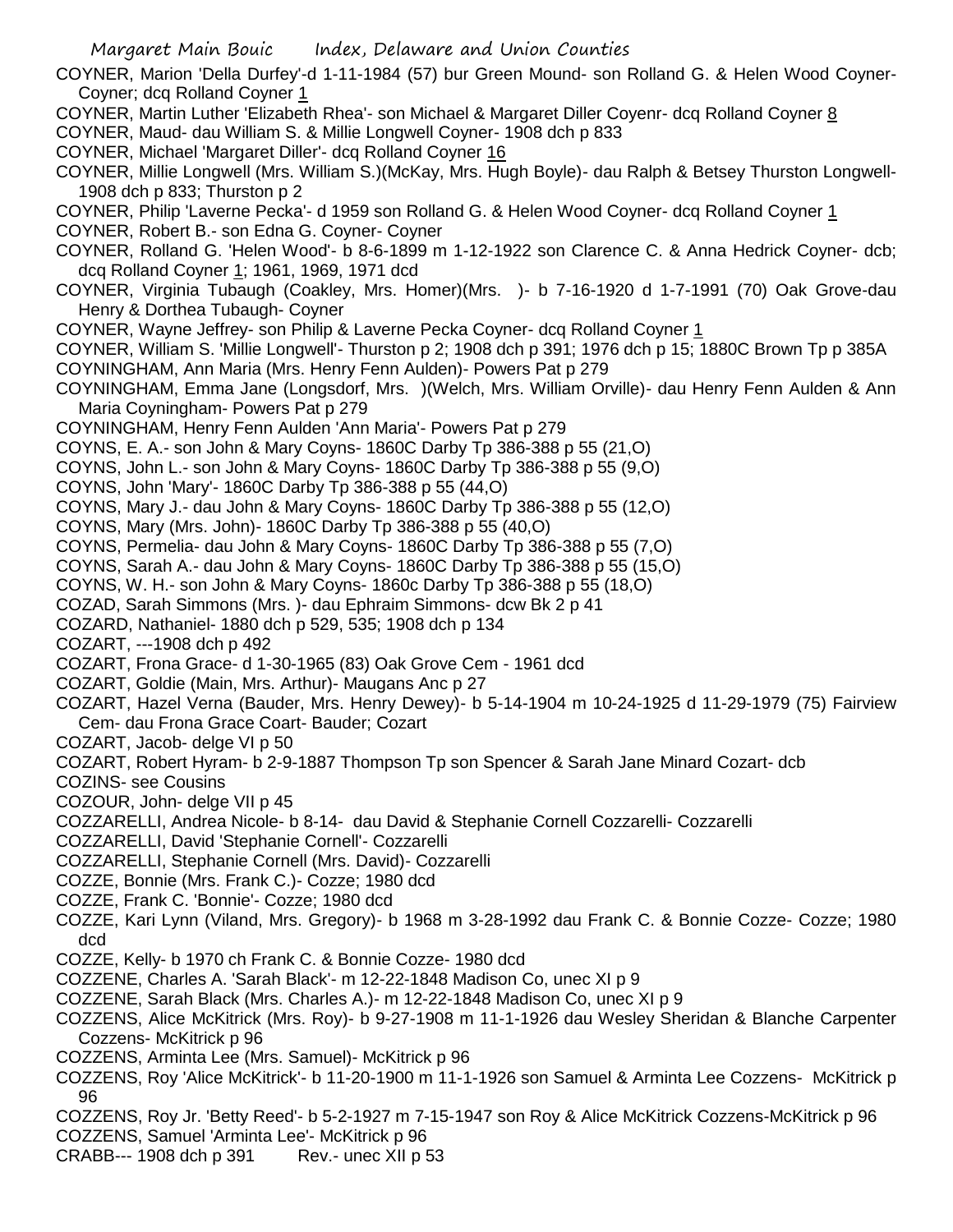- CRABB, Anie Maud Blair (Mrs. Ogesnon)- m 4-16-1840 Madison Co unec IX p 31
- CRABB, Benjamin 'Mrs. Sarah Ann Downing'- m 5-8-1845 Madison Co unec X p 17
- CRABB, Darryl Kent 'Mary Alice Kirtzman' m 6-9- son Charles Crabb- Crabb
- CRABB, Elizabeth (Hadden, Mrs. Isaac)- m 11-28-1933 Madison Co unec VII p 23
- CRABB, Esther (Gramley, Mrs. Homer)- b 9-11-1922- Weiser p 588
- CRABB, Rev. Henderson- 1915 uch p 214; 1883 uch V p 337
- CRABB, Lucy Eastman (Mrs. William)- m 9-23-1830 Madison Co unec V p 40
- CRABB, Mary Alice Kietzman (Mrs. Darryl Kent)- m 6-9- dau Clarence Kietzman Crabb- Crabb
- CRABB, Ogesnon 'Anie Maud Blair;- m 4-16-1840 Madison Co unec IX p 31
- CRABB, Olive P.- Probate Judge- unec IV p 6
- CRABB, Sarah Ann (Downing, Mrs. )(Mrs. Benjamin)- m 5-8-1845 Madison Co unec X p 17
- CRABB, Sarah McIntire (Mrs. William C.)- m 1-1-1849 Madison Co, unec XI p 9
- CRABB, William C. 'Sarah McIntire'- m 1-1-1849 Madison Co, unec XI p 9
- CRABB, William 'Lucy Eastman'- m 9-23-1830 Madison Co- unec V p 40
- CRABBE, Aidren Dotson (Mrs. Guy)- m 4-1900 twin dau Lee Dotson- delge IX p 52
- CRABBE, Astrid- ch Philip Crabbe II- Crabbe
- CRABBE, Effie Alfaretta (Kitchen, mrs. )(Graham, Mrs. Virgil)(Trees, Mrs. )(Hobbs, Mrs.Vernon)- b 1912- dau Philip James & Hattie M. Robinson Crabbe- Crabbe 3,4; Graham (16147); 1985 uch p 36, 156; Taylor (11747); Richey 7,
- CRABBE, Anna Hines (Mrs. Walter)- d 4-17-1974 (89) bur St. Mary's Cem- Crabbe
- CRABBE, Barbara Ellen (Lustfield, Mrs. Charles)- b 8-28-1940 dau Thomas Frank & Leona Graham Crabbe-Crabbe 4,5; Graham 161484; Taylor 11784; Richey; Genther p 106; 1949, 1959 ucd
- CRABBE, Catherine Barber (Mrs. Ozman)- Crabbe 1
- CRABBE, Cynthia Lynn- b 6-8-1968- dau Philip Crabbe II- Crabbe
- CRABBE, Doris Maxine (Borror, Mrs. Curtis)- b 8-12-1939 dau Thomas Franklin & Leona Graham Crabbe-Crabbe 4,5; Graham 161483; Taylor 11783; Genther p 106; Richey 8,9; 1949, 1959 ucd
- CRABBE, Hattie Dorothea (Hamilton, Mrs. George)-b 7-18-1906 m 6-20-1928 d 2-6-1993 (86) Union Chris. Ch. Cem- dau Phillip James & Hattie M. Robison Crabbe- Hamilton (1536); Graham (14536); (18166); Crabbe 3,4; Bouic (1266); Turney 6,7; 1985 uch p 156; 1959, 1967 ucd
- CRABBE, Dorothy Jean (Mrs. Philip)- b 8-20-1919 d 2-21-1993 (73) Oakdale Cem -Crabbe 3,4
- CRABBE, Edna Dotson (Mrs. Roy Homer)- m 4-1900 twin dau Lee Dotson- delge IX p 52
- CRABBE, Effie Maud Mitchell- d 1936- Crabbe 1,2
- CRABBE, Frank Ellsworth 'Effie Maud Mitchell'- b 11-3-1861 d 12-6-1956 bur Mt. Sterling- son Ozman & Catherine Barber Crabbe- 1985 uch p 36, 156; Crabbe 1,2
- CRABBE, Thomas Franklin 'Leona Graham'- b 3-16-1915 m 1-25-1936 d 1-9-1949 Oakdale Cem II p 7 (B-R4-1) son Philip James & Hattie M. Robison Crabbe- 1985 uch p 36; Crabbe 3,4; Graham (16148); Taylor (1178); Genther p 101, 106; Richey 7,8; 1949 ucd
- CRABBE, Guy 'Aidren Dotson'- m 4-1900- delge VIII p 4, IX p 52-twin son J. N. Crabbe
- CRABBE, Hattie Decker- dau Moses Decker- hmp p 75
- CRABBE, J. M.- hmp p 39
- CRABBE, J. N.- delge IX p 52
- CRABBE, John Jacob' Ruth William'- b 6-8-1947 m 12-1984 -son Robinson Lawrence & Juanita Taylor Crabbe- 1985 uch p 36 1959, 1967, 1971, 1973, 1975, 1979, 1981, 1983 ucd
- CRABBE, Juanita Marie Taylor (Mrs. Robinson)- b 11-5-1924 m 10-15-1944 d 9-18-1985- dau Oscar Zenis & Nellie Marie Cline Taylor- Crabbe 3,4; Taylor;1985 uch p 36, 156; 1949, 1971, 1973, 1975, 1979, 1981, 1983 ucd
- CRABBE, Karen Sue (Stowe, Mrs. Warren)(Mikols, Mrs. Michael)- b 12-23-1948 m(1) 11-18-1972 (2) 4-1985 dau Robinson Lawrence & Juanita Taylor Crabbe- 1985 uch p 36; 1959, 1967, 1971 ucd; Genther p a13; Crabbe 4
- CRABBE, Leona Graham (Hoover, Mrs. Robert)(Mrs.Thomas Franklin)- b 10-3-1911 m 8-27-1932 div m(2) 1-25-1936 d 7-7-1958 Oakdale Cem II p 7 (B-R4-1) dau Newton Jasper & Mary Taylor Graham- Crabbe 3,4; Graham 16148; Genther p 101, 106; Taylor 1178; Richey 7,8; 1949 ucd
- CRABBE, Margaret (Hilleary, Mrs. William)- Monnett p 3
- CRABBE, Ozman 'Catherine Barbee'- Crabbe 1
- CRABBE, Ozman -son Ozman & Catherine Barbee- Crabbe 2
- CRABBE, Philip Filmore 'Dorothy Jean'- b 1917 d 6-12-1991 (73) Fla- son Philip James & Hattie M. Robinson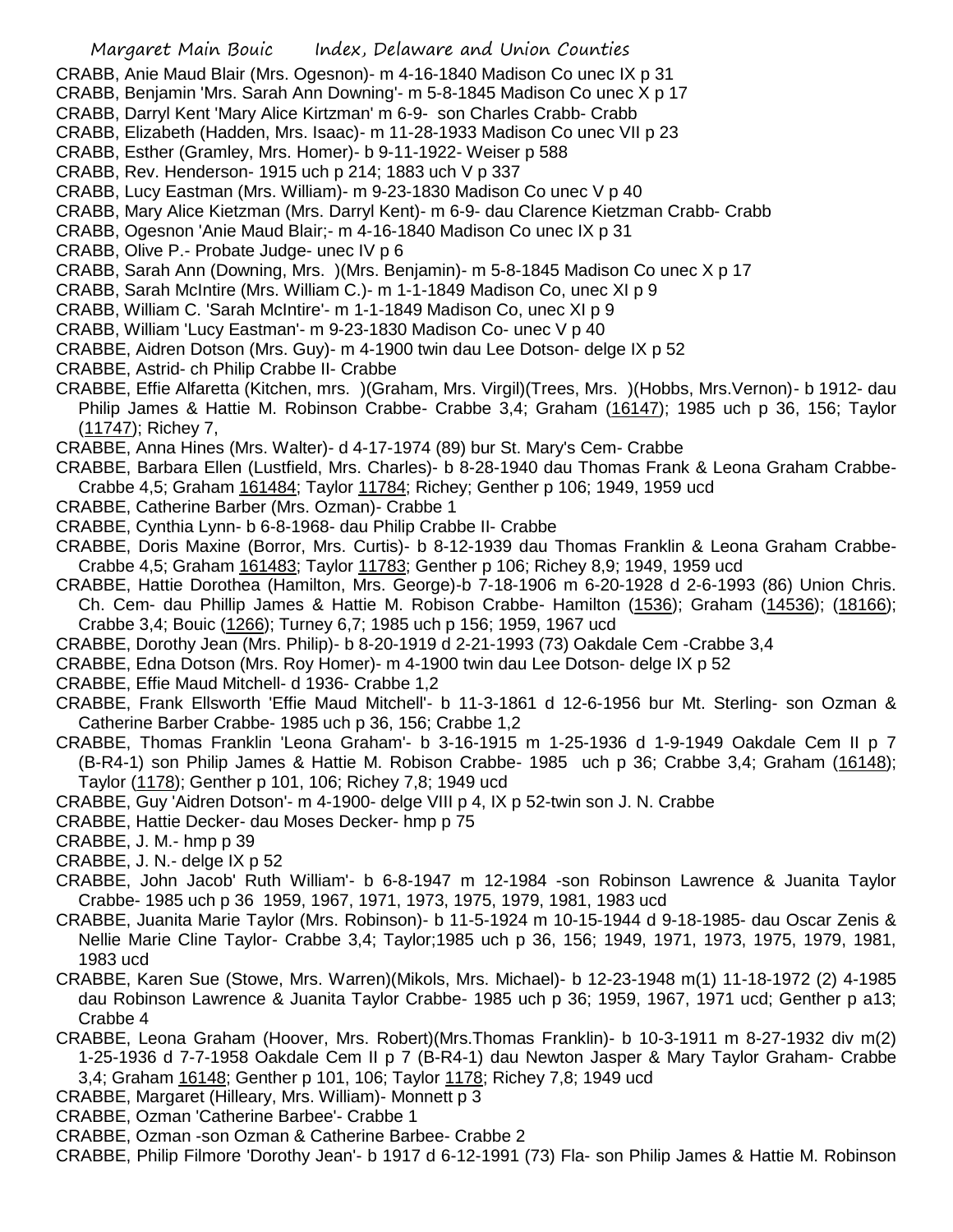Crabbe- Crabbe 3,4; 1985 uch p 36

- CRABBE, Philip Filmore III- b 5-9-1982 son Philip F. Crabbe II- Crabbe
- CRABBE, Philip James 'Hattie M. Robinson'- b 1885 d 1928 son Frank Ellsworth & Effie Maud Mitchell Crabbe- Crabbe 2,3; Genther p 101; 1985 uch p 36, 156
- CRABBE, Philip II-son Philip Filmore & Dorothy Jean Crabbe- Crabbe 4,5
- CRABBE, Robinson Lawrence 'Juanita Taylor'- b 9-23-1921 m 10-15-1944 son Philip James & Hattie Melissa Robinson Crabbe- Genther p a12; Crabbe 3,4; Taylor (11423); 1985 uch p 36; 1949, 1959, 1967, 1971, 1973, 1975, 1979, 1981, 1983 ucd
- CRABBE, Roy Homer'Edna Dotson' (27-1899) m 4-1900- twin son J. N. Crabbe- delge VIII p 4, IX p 52
- CRABBE, Sarah Jane (Kramer, Mrs. Leroy) div(Hatcher, Mrs. Robert)- b 11-14-1937 dau Thomas Franklin & Leona Graham Crabbe- Crabbe 4; Graham 161482; Taylor 11782; Genther p 106; 1949 ucd;Richey 8
- CRABBE, Mrs. T. W.- delge X p 37, cookbook
- CRABBE, Walter 'Anna Hines'- Crabbe
- CRABILL, Barbara E. Zimmerman (Mrs. John)- dau Isaac & Anna Ober Zimmerman- dumch p 262
- CRABILL, Bertha Jones (Mrs. Pearl)- dau Charles M. & Ida S. Snider Jones- 1915 uch p 616
- CRABILL, Ella Cole (Mrs. William)- dau Thomas & Harriet Leak Cole- 1908 dch p 523
- CRABILL, John 'Barbara Zimmerman'- dumch p 262
- CRABILL, John J.- son Pearl & Bertha Jones Crabill-1915 uch p 616
- CRABILL, Marion- ch Pearl & Bertha Jones Crabill- 1915 uch p 616
- CRABILL, Naomi (Brown, Mrs. Jacob W.)- m 1862- 1985 uch p 19; W. Brown IV p 470
- CRABILL, Pearl 'Bertha Jones'- 1915 uch p 616
- CRABILL, Ruth- dau Pearl & Bertha Jones Crabill- 1915 uch p 616
- CRABILL, Vesta Lee- b 7-13-1891 Harlem Tp dau William H. & Emma D. Cale Crabill- dcb
- CRABILL, William- 1880C Harlem Tp p 441C
- CRABLE, Elijah 'Pamelia Cotton'- Maugans Anc p 196
- CRABLE, Pamelia Cotton (Mrs. Elijah)- dau Harris White Cotton- Maugans Anc p 196
- CRABTREE, Abiga(male)- 1850C Claibourne Tp 183 p 29 (10,O)
- CRABTREE, Abraham 'Mary'- b 6-6-1750 d 5-2-1838 son William & Hanna Whitaker- dcc Larry Jackson 96, 124, 180
- CRABTREE, Adam Bell 'Alice Virginia Ranager'- b 1846 d 1898 son Ervin & Sarah Ann Crabtree- ped Charles Edwards #158 6- unec IX p 44
- CRABTREE, Alfred- b 1962 son Alfred L. & Shirley A. Crabtree- 1967 ucd
- CRABTREE, Alfred L. 'Shirley A.'- 1967 ucd
- CRABTREE, Alice Virginia Ranager (Mrs. Adam Bell)- b 1851 d 1936 dau Andrew Jackson & Martha Jane Jones Ranager- ped Charles Edwards #158 7- unec IX p 44
- CRABTREE, Rev. Alvah- 1915 uch p 231 Alva- Crabtree; 1949 ucd
- CRABTREE, Amelia (Hatfield, Mrs. Adam)- m 2-20-1843 ucm 869; unec VI p 3
- CRABTREE, Anne (Bush, Mrs. )- dau Walter A. & Elsie M. Allison Crabtree- Crabtree
- CRABTREE, Anne Marie Parrott (Mrs. Damon W. Jr.)- m 7-6-1991 dau William & Sally Parrott- Crabtree; Parrott
- CRABTREE, Annette A. (Mrs. Ralph A.)- 1973, 1975, 1979, 1981, 1983, 1991 ucd
- CRABTREE, Barbara (Elliott, Mrs. John)- dau Harold E. & Madeline Lucille Gray Crabtree- Crabtree
- CRABTREE, Barbara Jo (Bailey, Mrs. )- dau Ishmael T. & Rita Jenkins Crabtree- Crabtree
- CRABTREE, Belinda Mae (Minshall, Mrs. )- dau Ishmael T. & Rita Jenkins Crabtree- Crabtree
- CRABTREE, Betty- b 1966- dau Alfred L. & Shirley Crabtree- 1967 ucd
- CRABTREE, Beverly Jean (McMannis, Mrs. )- dau Ishmael T. & Rita Jenkins Crabtree- Crabtree
- CRABTREE, Brenda Marie Jackson (Mrs. John L.)- dau Delbert Jackson- Crabtree; 1991 ucd
- CRABTREE, Brittay Anne- b 5-18-1993 dau Damon W.,Jr. & Anne Marie Parrott Crabtree- Crabtree
- CRABTREE, Candice Ellen (Mrs. Estell)- m 11-20-1982 dau Lester Loudermilk- Loudermilk; Crabtree; 1991 ucd
- CRABTREE, Carolyn (Mrs. Harold L.)- Crabtree
- CRABTREE. Carrie- b 6-1880 ch Kins & Clara Mae Chandler Crabtree- 1880C Claibourne Tp 210-225 p 20 (1/12,O,Pa,O); 1900C Taylor Tp 155-159 p 7B (19,O,O,O)
- CRABTREE, Carrie 'Sadie Hanawalt'- b 1881 d 1956 Claibourne Cem p 59- Freshwater p 206
- CRABTREE, Cassie Ferguson (Mrs. Solomon)- b 1838 m 2-14-1856 d 2-11-1903 dcc Larry Jackson 13
- CRABTREE, Cathy (Mrs. Charles)- 1981, 1983 ucd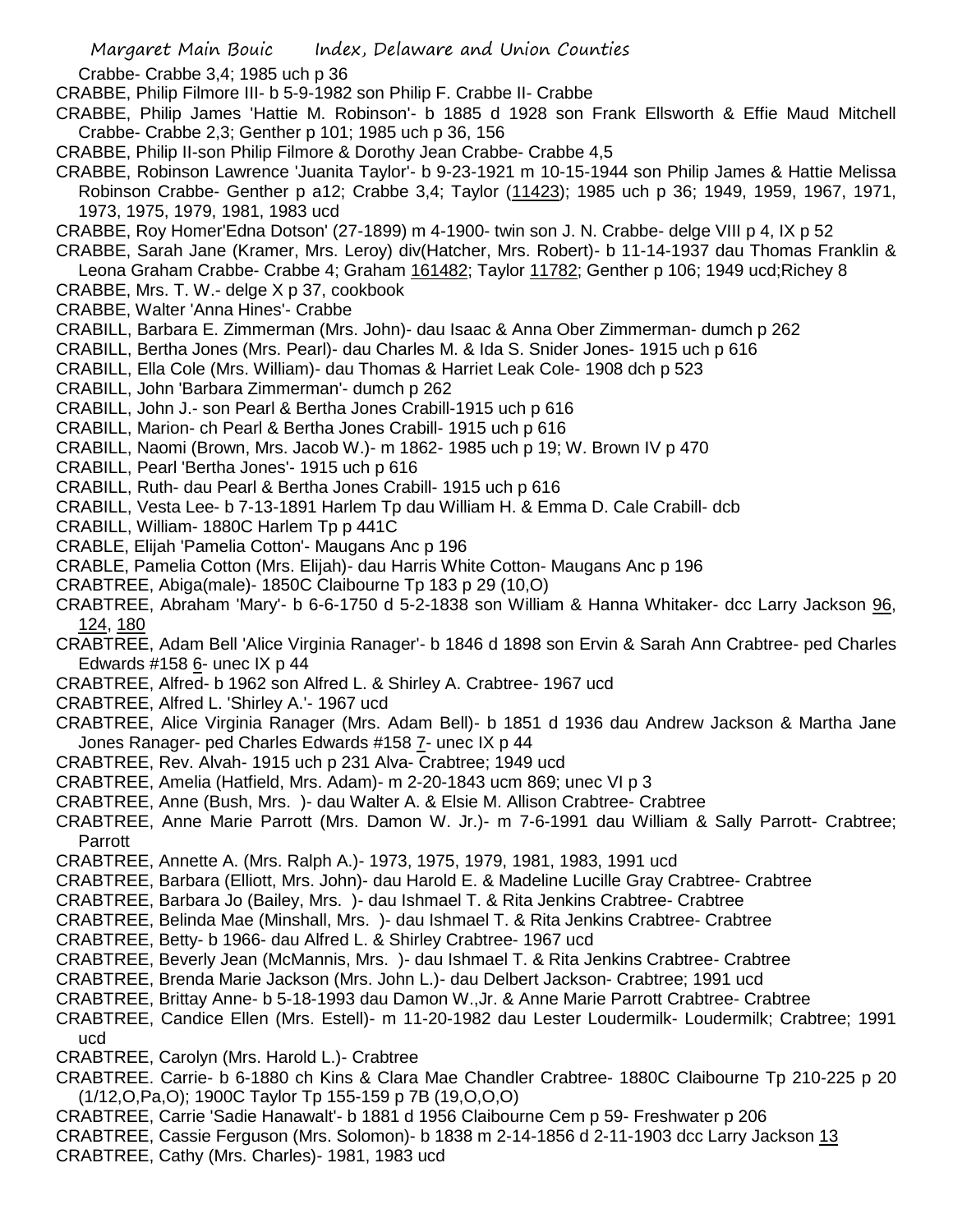CRABTREE, C. E.- 1949 ucd

- CRABTREE, Celia (Thompson, Mrs. James)- dau Solomon & Susannah Thompson Crabtree- dcc Larry Jackson 45
- CRABTREE, Charles 'Cathy'- 1981, 1983 ucd
- CRABTREE, Charles- son Charles & Cathy Crabtree- 1981, 1983 ucd
- CRABTREE, Charles- b 1960 son Richard C. & Thelma I. Crabtree- 1971 ucd
- CRABTREE, Charles- son Thomas & Hattie Mayo Crabtree- Crabtree
- CRABTREE, Chloe (Miller, Mrs. )- dau Henry & Rosie Dowdy Crabtree- Crabtree
- CRABTREE, Cindy- b 1957- dau Alfred L. & Shirley Crabtree- 1967 ucd
- CRABTREE, Clara Mae Chandler (Mrs. Kins/Kinzy)- b 1859 m 8-17-1876 ucm 5910 d 1935- E. York Cem E6 p 3; 1883 uch V p 574; 1880C Clabourne Tp 210-225 p 20 (21,O,Pa,O); 1900C Taylor Tp 155-159 p 7B (42,O,Vt,O) m 23y, 5 ch, 1 living
- CRABTREE, Clyde- son Miles E. & Mary H. Crabtree- 1961 dcd
- CRABTREE, Damon 'Louise'- Crabtree; 1991 ucd
- CRABTREE, Damon W. Jr. 'Anne Marie Parrott'- m 7-6-1991 son Damon & Louise Crabtree- Crabtree; 1991 ucd
- CRABTREE, Dean- ch Alva Crabtree- 1949 ucd
- CRABTREE, Debbie (Goulf, Mrs. Mike)- dau Charles & Cathy Crabtree- Crabtree; 1981, 1983 ucd
- CRABTREE, Deborah Kay (Rosebrook, Mrs. James)- m 5-26-197 dau Everett Crabtree- Crabtree
- CRABTREE, Debra- b 1956- dau Kenneth & Ina Crabtree- 1967, 1971 ucd
- CRABTREE, Debra Anne (Stottlemyer, Mrs. William John)- m 8-2-1974- Crabtree
- CRABTREE, Delano- son Henry & Rosie Dowdy Crabtree- Crabtree
- CRABTREE, Diana- b 1963 dau Kenneth & Ina Crabtree- 1967, 1971 ucd
- CRABTREE, Douglas Brent- b 3-22-1986 son Douglass Lee & Jo Linn Evans Crabtree- St. Paul p 76
- CRABTREE, Douglas L.'Jo'Linn'- b 4-28-1958/9 m 6-5-1981 son Kenneth & Ina Crabtree- St. Paul p 76; 1967, 1971, 1975, 1983 ucd
- CRABTREE, Ellis J.-son Alva W. Crabtree- Crabtree; 1949 ucd
- CRABTREE, Elsie (Cramlet, Mrs. )- dau Henry & Rosie Dowdy Crabtree- Crabtree
- CRABTREE, Elsie M. Allison (Mrs. Walter A.)- b 1886 m 12-24-1909 d 1963 Oakdale Cem II p 118 (K-RS-12)
- CRABTREE, Eliza- 1850C Claibourne Tp 183 (7,O)
- CRABTREE, Elizabeth Neal (Mrs. John)- m 9-5-1845 ucm 1066; unec VI p 32
- CRABTREE, Enos 'Martha J. Tallman'- m 1-17-1875 ucm 5628; mt 3 p 7
- CRABTREE, Ernest- b 1958 son Richard D. & Thelma I. Crabtree- 1971, 1973, 1975 ucd
- CRABTREE, Ervin 'Sarah Ann'- b 1814 d 1861 ped Charles Edwards #158 12- unec IX p 44
- CRABTREE, Estell 'Candice Ellen Loudermilk'- m 11-20-1982 son Toney & Mary Elizabeth Crabtree- Crabtree; Loudermilk; 1991 ucd
- CRABTREE, Estell,Jr.- b 10-13-1988 son Estell & Candice Ellen Loudermilk Crabtree- Crabtree; 1991 ucd
- CRABTREE, Estell- b 1960 son Ralph A. & Annette A. Crabtree- 1973, 1975, 1979 ucd
- CRABTREE, Everett- Crabtree
- CRABTREE, Fred- son Henry & Rosie Dowdy Crabtree- Crabtree
- CRABTREE, George W. 'Mattie Tidd'- Crabtree
- CRABTREE, Gerta (Mrs. Myron)- 1959 ucd
- CRABTREE, Gertrude (Lockwood, Mrs. James)- dau Carrie & Sadie Hanawalt Crabtree- Freshwater p 206
- CRABTREE, Hanah- 1850C Nash p Tp 183 p 29 (11,O)
- CRABTREE, Hanna Shump (Mrs. Wesley)- Crabtree
- CRABTREE, Hanna Whitaker (Mrs. William)- m 5-27-1746 dcc Larry Jackson 193, 249, 361
- CRABTREE, Harold E. 'Madeline'- b 2-1-1911 d 4-5-1976 (65) bur Woodstock Cem- son Thomas & Hattie Mayo Crabtree- Crabtree
- CRABTREE, Harold L. 'Carolyn'- d 8-21-1988 (48) bur Wesley Chapel Cem- Crabtree
- CRABTREE, Hattie M.- E. York Cem p 7; 1949 ucd
- CRABTREE, Hattie Mayo (Mrs. Thomas)- Crabtree
- CRABTREE, Helen- 1980 dcd
- CRABTREE, Helen (Blair, Mrs. )- dau Wesley & Hanna Shump Crabtree- Crabtree
- CRABTREE, Helen (Frisbey, Mrs. Robert)- dau Thomas & Hattie Mayo Crabtree- Crabtree
- CRABTREE, Henry 'Rosie Dowdy'- Crabtree
- CRABTREE, Ina I. (Oakley, Mrs. Russell Luther)- b 10-29-1908 m 8-6-1932 d 1-15-1989 (80) bur Claibourne p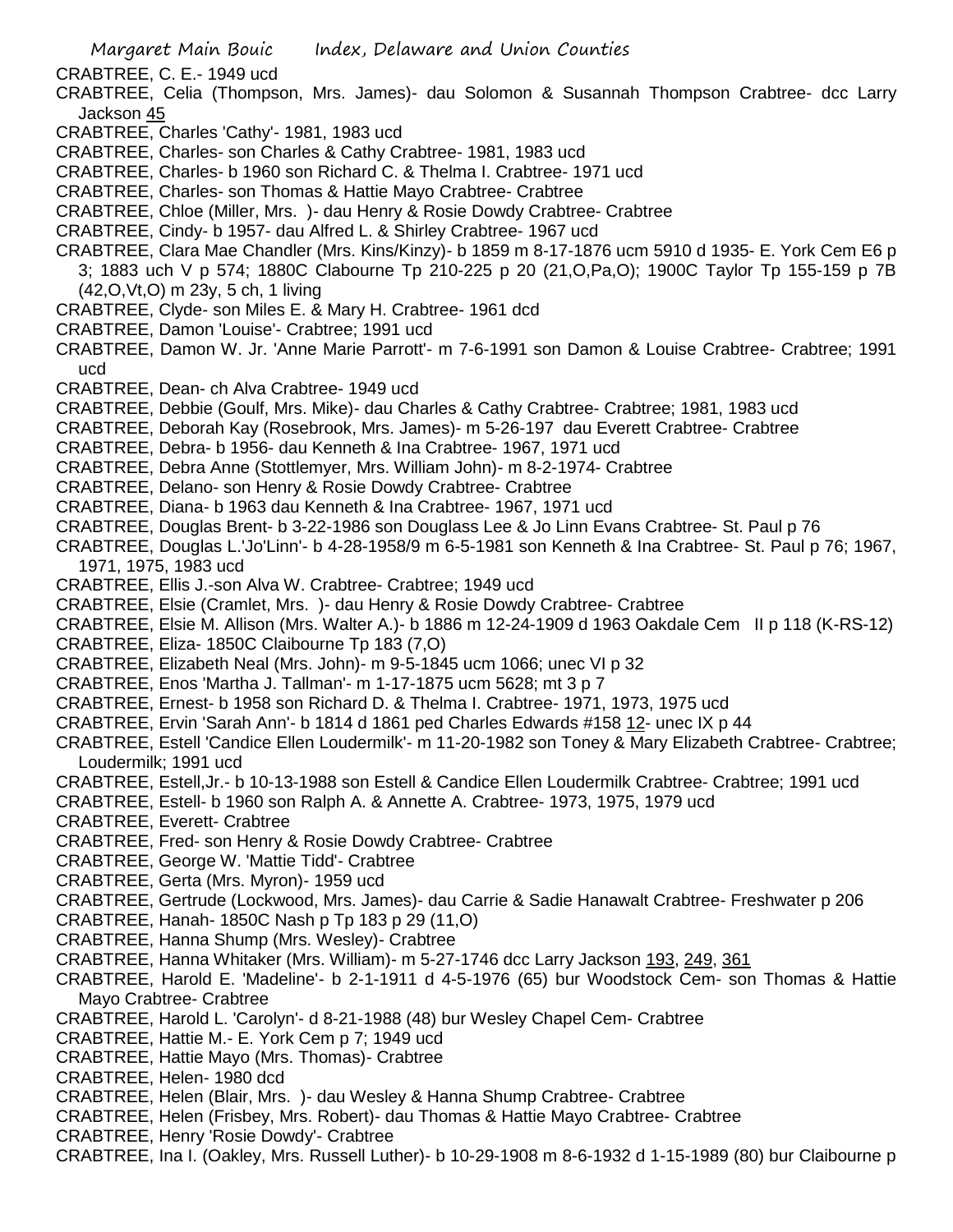97 - dau George W. & Mattie Tidd Crabtree- Crabtree; Oakley

CRABTREE, Ina Mary (Mrs. Kenneth)- b 1936 m 3-11-1955 Oakdale Cem II p 144 (M-R9-13); 1967, 1971, 1973 ucd

- CRABTREE, Isaac- son James & Jane Cahill Crabtree- 1850C Claibourne Tp 183 p 29 (6,O)
- CRABTREE, Ishmael T. 'Rita Jenkins'- d 7-25-1976 (46) Greenlawm Cem- son Toney & Mary Elizabeth Crabtree- Crabtree
- CRABTREE, Jacob- son Nathan & Lovina Crabtree- 1860C Claibourne Tp 795-776 p 104 (10,O); 1870C Claibourne Tp 84-82 (20,O)
- CRABTREE, James- unec XI p 11, York Tp
- CRABTREE, James- son Henry & Rosie Dowdy Crabtree- Crabtree
- CRABTREE, James 'Jane Cahill'- 1850C Claibourne Tp 183 p 29 (65, Md)
- CRABTREE, James Jr.- son James & Jane Cahill Crabtree- 1850C Claibourne Tp 183 p 29 (17,O)
- CRABTREE, Jamie- ch Charles & Cathy Crabtree- 1981, 1983 ucd
- CRABTREE, Jane Cahill (Mrs. James)- dau John Cahill- 1915 uch p 1037; 1850C Claibourne Tp 183 p 29 (63)
- CRABTREE, Jane- dau James & Jane Crabtree- 1850C Claibourne Tp 183 p 29 (14,O)
- CRABTREE, Janis L. (Mrs. Robert D.)- 1991 ucd
- CRABTREE, Joan- d 1932 dau Harold & Madeline Lucille Gray Crabtree- Crabtree
- CRABTREE, John 'Elizabeth Neal'- m 9-5-1845 ucm 1066; unec VI p 32
- CRABTREE, John F. 'Sue'- Crabtree
- CRABTREE, John Lane 'Brenda Marie Jackson'- son john f. & Sue Crabtree- Crabtree; 1991 ucd
- CRABTREE, John- son Thomas & Hattie Mayo Crabtree- Crabtree
- CRABTREE, John Wesley 'Naomi Thompson'- b 3-19-1874 m 1898 d 11-28-1965 son Solomon & Cassie Ferguson Crabtree- dcc Larry Jackson 6; Craig
- CRABTREE, Jo'Linn Evans (Mrs. Douglas Lee)- b 8-23-1961 m 6-5-1981 dau James H. & Sandra Graves Evans- Crabtree; St. Paul p 76; 1983 ucd
- CRABTREE, Joseph U.- d 9-11-1899 son Mary Crabtree- unec XII p 21, XIII p 44; invoices p 54 (35) not m -1870C Claibourne Tp 257-254 (6,O); 1880C York Tp 140 p 13 (16,O,O,O)
- CRABTREE, Judy- b 1961 dau Alfred L. & Shirley Crabtree- 1967 ucd
- CRABTREE, Judy- dau Miles E. & Mary H. Crabtree- 1961 dcd (8)
- CRABTREE, K.- 1880C Claibourne Tp p 219A
- CRABTREE, Katie (Norman, Mrs. Nelson)- Maugans Anc p 235
- CRABTREE, Kay (Taylor, Mrs. )- dau Walter & Elsie M. Allison Crabtree- Crabtree
- CRABTREE, Kenneth 'Ina Mary '- b 1934 m 3-11-1955 d 1972 Oakdale Cem II p 144 (M-R9-13) son Harold & Madeline Lucille Gray Crabtree- Crabtree; 1967, 1971 ucd
- CRABTREE, Kim- son Nathan & Lovina/Lorana Crabtree- 1860C Claibourne Tp 795-776 p 104 (7,O); 1870C York Tp 93-91 p 12 (17,O)
- CRABTREE, Kins/Kinzy 'Clara Mae Chandler'- b 11-1851/2 m 8-17-1876 ucm 5910 d 1934 E. York Cem E6 p 3; 1880C Claibourne Tp 210-228 p 20 (28,O,Pa,O); 1900C Taylor Tp 155-159 p 7B (48,O,O,O) m 23y; brother Joseph Crabtree- unec XIII p 44
- CRABTREE, L.- 1880C Claibourne Tp p 0213
- CRABTREE, Leona- dau Thomas & Hattie Mayo Crabtree- Crabtree
- CRABTREE, Lewis- son Mary Crabtree- 1880C York Tp 140 p 13 (23,O,O,O)
- CRABTREE, Lewis- son Nathan & Lovina/Lorana Crabtree 1860C Claibourne Tp 795-1776 p 104 (4,O); 1870C Claibourne Tp 257-254 (14,O); 1880C Claibourne Tp 77-82 (21,O,Va,Va)
- CRABTREE, Lewis- son Thomas & Hattie Mayo Crabtree- Crabtree
- CRABTREE, Lorana Ross (Mrs. Matthew)- m 6-6-1852 ucm 1814 m slip unec VII p 58
- CRABTREE, Loretta- dau Myron & Gerta Crabtree- 1959 ucd(5mo)
- CRABTREE, Lovina/Lorana (Mrs. Nathan)- 1860C Claibourne Tp 795-776 p 104 (29,O); 1870C Claibourne Tp 257-254 (39,O)
- CRABTREE, M.- uca p 87
- CRABTREE, Madeline Lucille Gray (Mrs. Harold E.)- b 11-7-1913 d 3-4-1991 (77) Woodstock Cem- dau George & Josephine Norris Gray- Crabtree
- CRABTREE, Marie (Graham, Mrs. Dwight L.)- b 2-17-1913 d 2-16-1986 dau Walter A. & Elsie M. Allison Crabtree; Graham (16942); Crabtree
- CRABTREE, Marion L.- 1991 ucd
- CRABTREE, Marsha- b 1955 dau Richard D. & Thelma I. Crabtree- 1971, 1973 ucd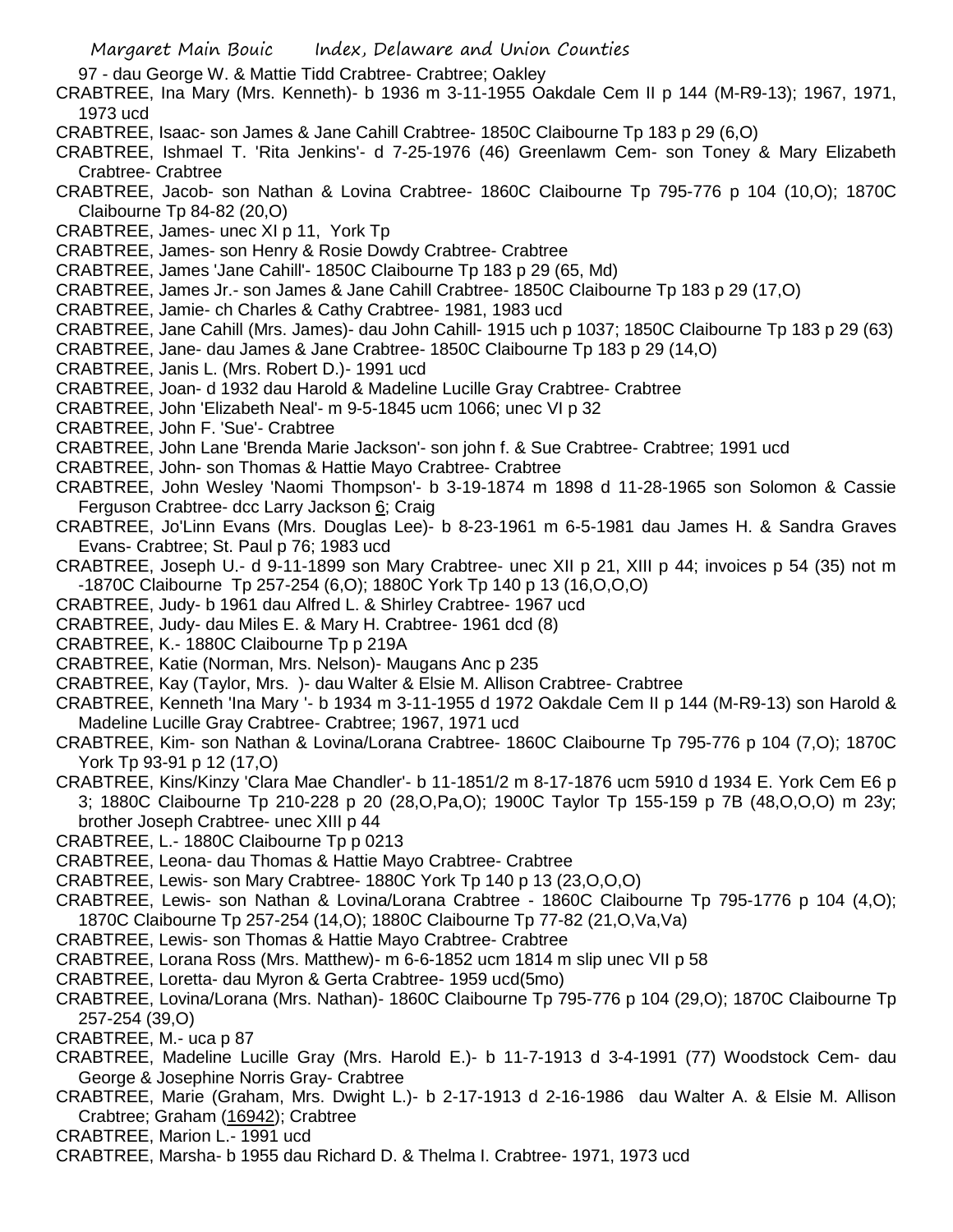- CRABTREE, Martha Ann (Edwards, Mrs. John Louis)- b 1886 d 1970 dau Adam Bell & Alice Virginia Ranager Crabtree- ped Charles Edwards #158 3- unec IX p 44
- CRABTREE, Martha J. Tallman (Mrs. Enos)- m 1-17-1875 ucm 5628; mt 3 p 7
- CRABTREE, Mary (Mrs. )- 1880C York Tp 140 p 13 (50,O,O,O) p 0024
- CRABTREE, Mary (Mrs. Abraham)- dcc Larry Jackson 97, 125, 181
- CRABTREE, Mary- b 1960 dau Alfred L. & Shirley Crabtree- 1967 ucd
- CRABTREE, Mary Elizabeth (Mrs. Toney)- d 12-20-1979 (73) bur Greenlawn Cem- Crabtree; 1971, 1973, 1975, 1979 ucd
- CRABTREE, Mary H. (Mrs. Miles E.)- 1961 dcd
- CRABTREE, Mary Pike (Mrs. William II)- m 2-17-1725 dcc Larry Jackson 385, 497
- CRABTREE, Matilda (Stewart, Mrs. Enoch F.)- m 1-14-1879 ucm 6412
- CRABTREE, Matthew- son Harold L. & Carolyn Crabtree- Crabtree
- CRABTREE, Matthew 'Lorana Ross'- m 6-6-1852 ucm 1814 bur York Cem- 1883 uch IV p 518, 541; unec VII p 58 m slip
- CRABTREE, Mattie Tidd (Mrs. George W.)- Crabtree
- CRABTREE, May (Robertson, Mrs. James)- b 6-18-1906 dau Carrie & Sadie Hanawalt Crabtree- Freshwater p 206
- CRABTREE, Miles E. 'Mary H.'- 1961 dcd
- CRABTREE, Miles- son Miles E. & Mary H. Crabtree- 1961 dcd (7)
- CRABTREE, Myron 'Gerta'- 1967 ucd
- CRABTREE, Nancy Ball (Mrs. Wesley)- b 181- m 1830 d 12-12-1863 dau John & Mary Ball- dcc Larry Jackson 25
- CRABTREE, Naoma/Omey (Thompson, Mrs. William)- b 1822 dau Solomon & SUsanna Thompson Crabtreedcc Larry Jackson 31
- CRABTREE, Naomi Thompson (Mrs. John Wesley)- b 6-21-1880 m 1898 d 6-15-1945 dau Finley & Mary Thompson Thompson- dcc Larry Jackson 7
- CRABTREE, Nathan- 1850C York Tp 458-466 p 70 (24,O); 1860C Claibourne Tp 795-776 p 104 (35,O)
- CRABTREE, Nellie (Howland, Mrs. Arthur)- dau Thomas & Hattie Mayo Crabtree- Crabtree
- CRABTREE, Paula- b 1958 dau Ralph A. & Annette Crabtree- 1975 ucd
- CRABTREE, Pauline (Watson, Mrs. )- dau Toney & Mary Elizabeth Crabtree- Crabtree
- CRABTREE, Peggy Jo (McLemore, Mrs. Robert R.)- m 6-28-1986 dau H. D. Crabtree- Crabtree; McLemore
- CRABTREE, Ralph 'Annette A.'- son Toney & Mary Elizabeth Crabtree- Crabtree; 1973, 1975, 1979, 1981, 1983, 1991 ucd
- CRABTREE, Randy- b 1956 son Alfred L. & Shirley A. Crabtree- 1967 ucd
- CRABTREE, Richard D. 'Thelma Irene'- b 1958- son Alfred L. & Shirley A. Crabtree- 1967, 1971, 1973, 1975, 1979, 1981, 1983, 1991 ucd
- CRABTREE, Rita Jenkins (Mrs. Ishmael R.)- Crabtree
- CRABTREE, Robert D. 'Janis L.'- 1991 ucd
- CRABTREE, Robert R. 'Zula M.'- 1969, 1971 dcd
- CRABTREE, Robert- son Thomas & Hattie Mayo Crabtree- Crabtree
- CRABTREE, Robin Jessica (Berryman, Mrs. )- dau Ellis J. Crabtree- Crabtree engaged to J.M organ Mathys
- CRABTREE, Ronald- son Miles E. & Mary H. Crabtree- 1961 dcd (5)
- CRABTREE, Rosie Dowdy (Mrs. Henry)- Crabtree
- CRABTREE, Ruby (Holbrook, Mrs. Luther)- b 10-16-1922 d 1-20-1990 (67) Forest Grove Cem- dau Henry & Rosie Dowdy Crabtree- Crabtree
- CRABTREE, Ruth Ann- dau Alva Crabtree- 1949 ucd
- CRABTREE, Ruth- b 1976 dau Ralph A. & Annette Crabtree- 1979, 1981, 1983 ucd
- CRABTREE, Sadie Hanawalt (Mrs. Carrie)- b 1886 d 1946 Claibourne Cem p 59- dau James Scott & Elnora Fuller Hanawalt- Freshwater p 206
- CRABTREE, Samantha Jo- b 11-10-1981 dau Douglas L. & Jo'Linn Evans Crabtree- Crabtree; St. Paul p 76 1983 ucd
- CRABTREE, Sarah Ann (Mrs. Ervin)- b 1817 ped Charles Edwards #158 13- unec IX p 44
- CRABTREE, Sarah E.- 1850C Nash p Tp 183 p 29 (13,O)
- CRABTREE, Shirley A. (Mrs. Alfred L.)- 1967 ucd
- CRABTREE, Solomon 'Cassie Ferguson'- b 9-20-1838 m 2-14-1856 d 7-23-1902 dcc Larry Jackson 12
- CRABTREE, Solomon 'Susannah Thompson'- b 2-18-1779 m 1799 d 12-22-1863 son Abraham & Mary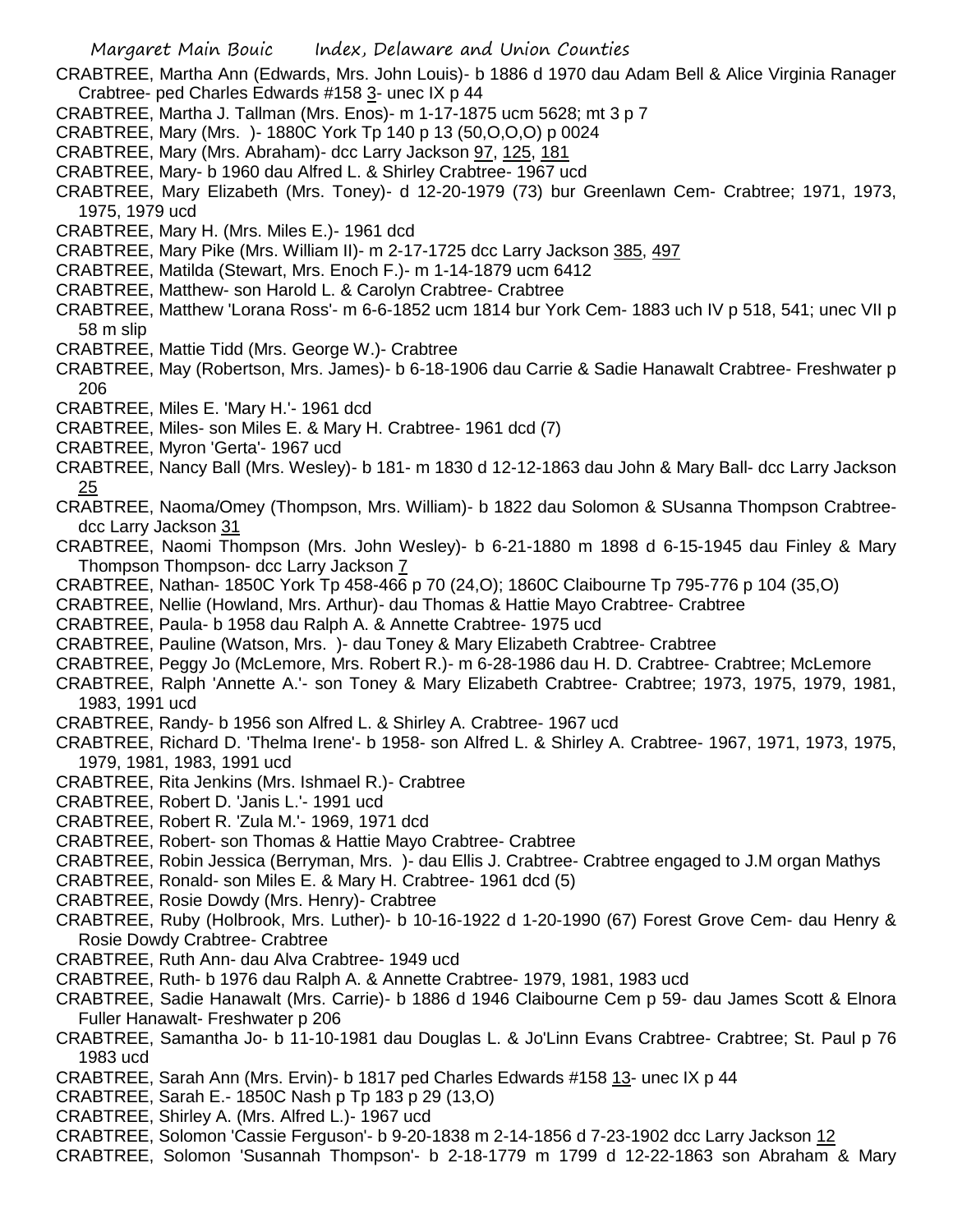- Crabtree- dcc Larry Jackson 48, 62, 90
- CRABTREE, Sue (Mrs.John F.))(Kuhn, Mrs. )- Crabtree
- CRABTREE, Susannah Thompson (Mrs. Solomon)- b 5-22-1780 m 1799 d 6-28-1860 dcc Larry Jackson 49, 63,, 91
- CRABTREE, Tammy- ch Charles & Cathy Crabtree- 1981 ucd
- CRABTREE, Terry- b 1961 ch Richard D. & Thelma I. Crabtree- 1971, 1973, 1975 ucd
- CRABTREE, Thelma Irene (Mrs. Richard D.)- 1971, 1973, 1975, 1979, 1981, 1983, 1991 ucd
- CRABTREE, Thomas 'Hattie Mayo'- Crabtree
- CRABTREE, Tommy- 1983 ucd
- CRABTREE, Toni E.- b 1966 ch Richard D. & Thelma Irene Crabtree- 1971, 1973, 1975, 1983, 1991 ucd
- CRABTREE, Toney 'Mary Elizabeth Hines'- Crabtree
- CRABTREE, Tony- b 1957 son Ralph A. & Annette A. Crabtree- 1973 ucd
- CRABTREE, Vangie (Jackson, Mrs. H erman)- b 2-22-1919 m 1-15-1938- dau John Wesley & Naomi Thompson Crabtree- dcc Larry Jackson 3
- CRABTREE, Violet (Derring, Mrs. )- dau Thomas & Hattie Mayo Crabtree- Crabtree
- CRABTREE, Virginia (Cain, Mrs. Charles)- dau Thomas & Hattie Mayo Crabtree- Crabtree
- CRABTREE, Walter A. 'Elsie M. Allison'- b 1-20-1888 Scioto Co,O. m 12-24-1909 d 6-16-1979 Oakdale Cem II p 118 (K-RS-12)- son Wesley & Hanna Shump Crabtree- Crabtree; 1959 ucd
- CRABTREE, Wesley 'Hanna Shump'- Crabtree
- CRABTREE, Wesley 'Nancy Ball'- b 1812 d 5-28-1865 son Solomon & Susannah Thompson Crabtree- dcc Larry Jackson 24
- CRABTREE, Wesley- son Thomas & Hattie Mayo Crabtree- Crabtree
- CRABTREE, Wilbur- son Walter A. & Elsie M. Allison Crabtree- Crabtree
- CRABTREE, William- 1850C Union Tp 1275-1293 p 191 (22,O)
- CRABTREE, William II 'Mary Pike'- b 1705 m 2-17-1725 dcc Larry Jakcson 384, 496
- CRABTREE, William III 'Hannah Whitaker'- b 12-22-1726 m 5-27-1746 d 1777 dcc Larry Jackson 192, 248, 360
- CRABTREE, Zula M. (Mrs. Robert R.)- 1969, 1971 dcd
- CRACALA, N.- 1880C Claibourne Tp p 0217
- CRACE, Harold- b 1961 lived with Raymond & Elizabeth Baron- 1971, 1973 ucd
- CRACE, Ivory (Mrs. Lester)- 1967, 1971, 1973, 1975 ucd
- CRACE, Lester 'Ivory'- 1967, 1971, 1973, 1975 ucd
- CRACK, Max- b 12-10-1874 son Fred & Margaret Caseman Crack- dcb
- CRADER, Thlema- unec XI p 62
- CRADDOCK, Betty/Bette Irene (Zander, Mrs. Carroll Wayne)- b 7-29-1924 m 7-1943 dau Ray Lewis & Melba Mae Jewison Craddock- Freshwater p 217
- CRADDOCK, Caral Jean (Coker, Mrs. David Wayne)- b 5-24-1926 m 1941 dau Ray Lewis & Melva Mae Jewison Craddock- Freshwater p 217
- CRADDOCK, Cora Elda Stalian (Mrs. Lewis Hayes)- b 4-8-1885 m 3-5-1902 d 5-13-1954 dau Christopher Columbus & Amanda Minner Stalian- Freshwater p 216, 217
- CRADDOCK, David Eugene- b 4-7-1963 son Roger Eugene & Elizabeth Dee Peegrem Craddock- Freshwater p 217
- CRADDOCK, Elizabeth Dee Peegrem (Mrs. Roger Eugene)- m 6-17-1959- Freshwater p 217
- CRADDOCK, Elizabeth Wimbish (Mrs. )- dau John Wimbish- uccp p 52
- CRADDOCK, Kathleen (Mrs. Russell R.)- 1975, 1979 ucd
- CRADDOCK, Lewis Hayes 'Cora Elda Stalian'- b 9-18-1876 m 3-5-1902 d 3-6-1960- Freshwater p 216, 217
- CRADDOCK, Lola Mae Larner (Mrs. Ralph Eugene)- b 8-18-1911 m 4-20-1931- Freshwater p 217
- CRADDOCK, Mandy- b 1959 dau Rev. Russell R. & Kathleen Craddock- 1975 ucd
- CRADDOCK, Mary Elizabeth- b 4-16-1961 dau Robert Eugene & Elizabeth Dee Peegrem Craddock-Freshwater p 217
- CRADDOCK, Mary Lona (Kovaly, Mrs. John Theodore)- b 9-23-1902 m 11-24-1926 d 12-29-1964 dau Lewis Hayes & Cora Elda Stalian Craddock- Freshwater p 217
- CRADDOCK, Melba Mae Jewison (Mrs. Ray Lewis)- m 12-14-1923- Freshwater p 217
- CRADDOCK, Ralph Eugene 'Lola Mae Larner'- b 5-25-1912 m 4-20-1931 son Lewis Hayes & Cora Elda Stalian Craddock- Freshwater p 217
- CRADDOCK, Ray Lewis 'Melba Mae Jewison'- b 10-14-1904 m 12-14-1923 son Lewis Hayes & Cora Elda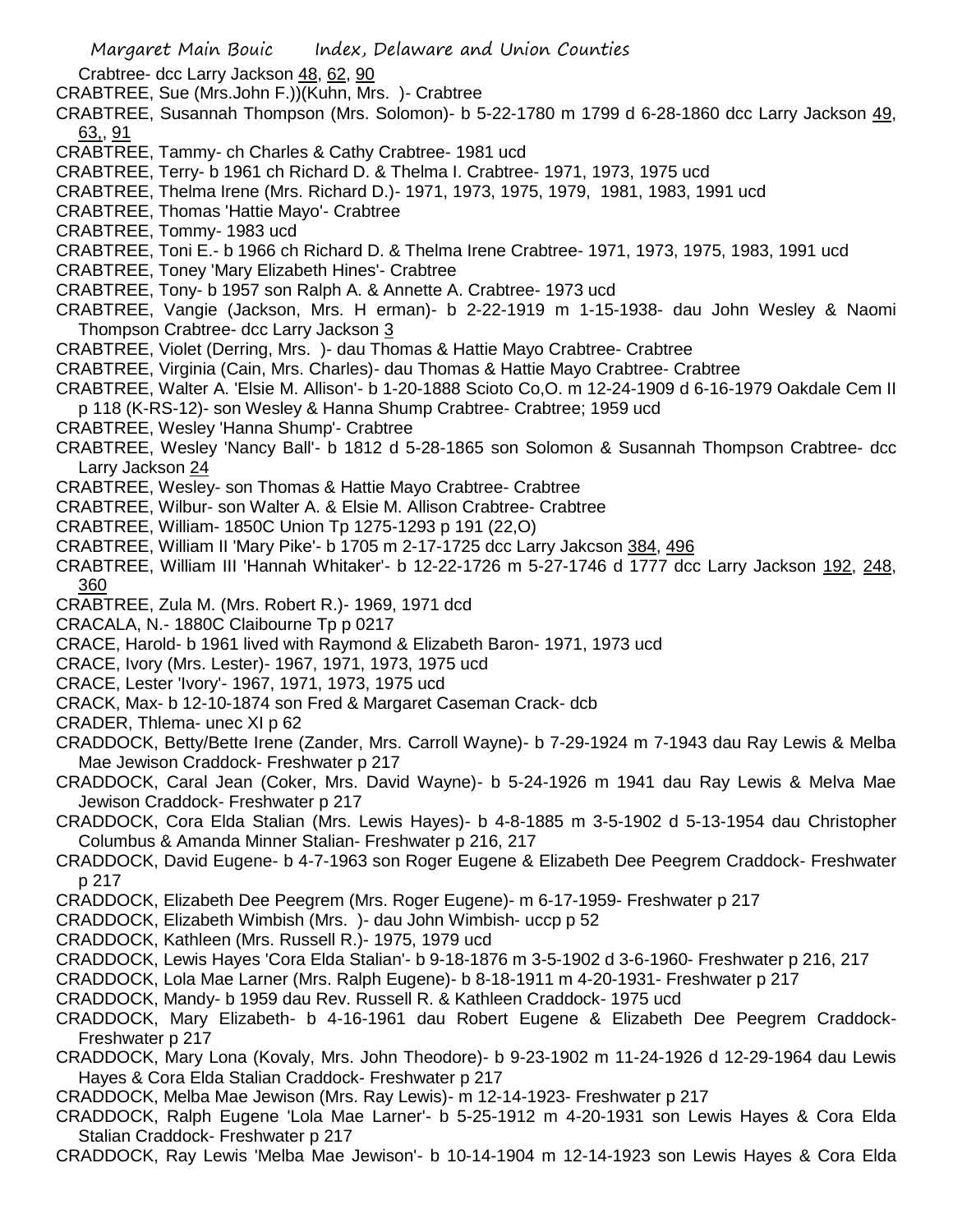Stalain Craddock- Freshwater p 217

CRADDOCK, Robert Lee- b 3-31-1929 son Ray Lewis & Melba Mae Jewison Craddock- Freshwater p 217

CRADDOCK, Roger Eugene 'Elizabeth Dee Peegrem'- b 4-14-1937 m 6-27-1959 son Ralph Eugene & Lola Mae Larner Craddock- Freshwater p 217

CRADDOCK, Rev. Russell R. 'Kathleen'- 1975, 1979 ucd

CRADDOCK, Shirley Jean (Welker, Mrs. William L.)- b 2-11-1933 m 6-2-1951 dau Ralph Eugene & Lola Mae Larner Craddock- Freshwater p 217

CRADDOCK, Susan Lynn- b 3-3-1962 dau Roger Eugene & Elizabeth Dee Peegrem Craddock- Freshwater p 217

CRADDOCK, William R.- 1975 ucd

CRADDUCK, Mary (McCaslin, Mrs. John Wesley)- b 1834 ped Narna Erwin Strait #381 15, dau Presley M. & Zerilda Lamb Cradduck- unec XII p 59

- CRADDUCK, Presley M. 'Zerilda Lamb'- b 1806 d 1862 ped Marna Erwin Strait #381 30; unec XII p 59
- CRADDUCK, Zerilda Lamb (Mrs. Presley M.)- b 1817 ped Marna Erwin Strait #381 31; unec XII p 59
- CRADLER, Anna M. (Mrs. Lewis F.)- b 1873 d 1943 Oakdale Cem II p 89 (H-RN-8)

CRADLER, Augolize/Ohlomia (Mrs. John)- 1860C Darby Tp 257-258 p 36 (40, Bav); 1870C Darby Tp 98-67 p 11 (50, Ger)

- CRADLER, Christian/Christopher 'Mary M.'- b 1829 Ger.d 3-23-1902 (72y5m)- Oakdale Cem 1526 (86C) I p 158 (C-6); 1860C Darby Tp 258-259 p 37 (28, Wert); 1870C Paris Tp 103-104 p 15 (36, Bav)
- CRADLER, Christian- dau Christopher & Mary Cradler- 1870C Paris Tp 103-104 p 15 (8,O)
- CRADLER, David C.- b 1862 Un Co d 11-6-1885 (23y7m) Oakdale Cem I p 158 (O-6)
- CRADLER, Elnora- dau Christopher & Mary Cradler- 1870C Paris Tp 103-104 p 15 (10,O)
- CRADLER, Ella- b 1861 d 1939 Oakdale Cem I p 158 (C-6)
- CRADLER, Fredrick- son Christopher & Mary Cradler- 1870C Paris Tp 103-104 p 1(2,O)5
- CRADLER, Gotleb- son Christopher & Mary Cradler- 1870C Paris Tp 103-104 p 15 (7,O)
- CRADLER, Jacob C.- b 11-5-1863 Un Co d 10-4-1895 Oakdale Cem I p 158 (C-6)
- CRADLER, John 'Aubolize'- 1860C Darby Tp 257-258 p 36 (40,Wert); 1870C Darby Tp 98-67 p 11 (50,Ger)
- CRADLER, John- son Christopher & Mary Cradler- 1870C Paris Tp 103-104 p 15 (6,O)
- CRADLER, John W.- no dates Oakdale Cem II p 38
- CRADLER, Joseph- b Ger d 5-13-1894 (67y) Oakdale Cem 1000 (144D)
- CRADLER, Lewis F. 'Anna M.'- b 1874 Oakdale Cem II p 89 (H-RN-8)
- CRADLER, Lydia/Elizabeth- 1860C Darby Tp 257-258 p 36 (4,O); 1870C Darby Tp 98-67 p 11 (15,O)
- CRADLER, Mary M. (Mrs. Christian/Christopher)- b 1838 Ger. d 5-11-1912 (73y10m) Oakdale Cem I p 158 (C-6) 2459 (86C); 1860C Darby Tp 258-259 p 37 (21,O); 1870C Paris Tp 103-104 p 15 (30, Bav)
- CRADLER, Minnie- dau Christopher & Mary Cradler- 1870C Paris Tp 103-104 p 1(4,O)
- CRADLER, Nettie- b 1864 Un Co d 1-1-1936 Oakdale Cem II p 38 (G-R4-22)
- CRADLER, William- son Christian/Christopher & Mary Cradler- 1860C Darby Tp 258-259 p 37 (2,O); 1870C Paris Tp 103-104 p 15 (12,O); 1880C Allen Tp p 0063
- CRADY, Joanne- dau William & Mildred Elizabeth Freshwater Crady- Freshwater p 114
- CRADY, Mildred Elizabeth (Mrs. William)- b 1-4-1918 dau Hardy Felix & Mary Augustine Weeks Freshwater-Freshwater p 114
- CRADY, William 'Mildred Elizabeth Freshwater'- Freshwater p 114
- CRAEDLER, John- b Germ. d 5-13-1894 Paris Tp- uninf p 8
- CRAFFORD, inf son of Howard & Frances- d 8-3-1912 Oakdale Cem 2476 (222E) I p 38
- CRAFORD, F. S.- Jerome IOOF Cem DJ p 121
- CRAFORD, William- Jerome IOOF Cem DJ p 121
- CRAFT, family of Janice Youhas #300- unec X p 61
- CRAFT, Ada Elizabeth Bryant (Mrs. Moses C.)(Griffith, Mrs. Edward)- b 9-4-1893 d 10-16-1989 bur N.C.- dau James R. & Frances E. Porter Bryant- Craft; Griffith
- CRAFT, Amanda Lilley (Mrs. Stephen)- m 1990 Graham(16125125)
- CRAFT, Austin Lyle- b 1992 son George & Pamela Powell Craft- Graham 161251222
- CRAFT, Emma Virginia Kerpps (Mrs. )- dau Clement Dillon & Margaret M. Flennikin- Powers p 177
- CRAFT, Albert J./S 'Nova'- 1979, 1981, 1983, 1991 ucd
- CRAFT, Alice (Mrs. Paul J.)- 1971, 1973, 1975, 1979, 1981, 1983 ucd
- CRAFT, Allen Sr.- Craft
- CRAFT, Ballard J.- son William H. & Stella M. Pitts Craft- Craft; Pitts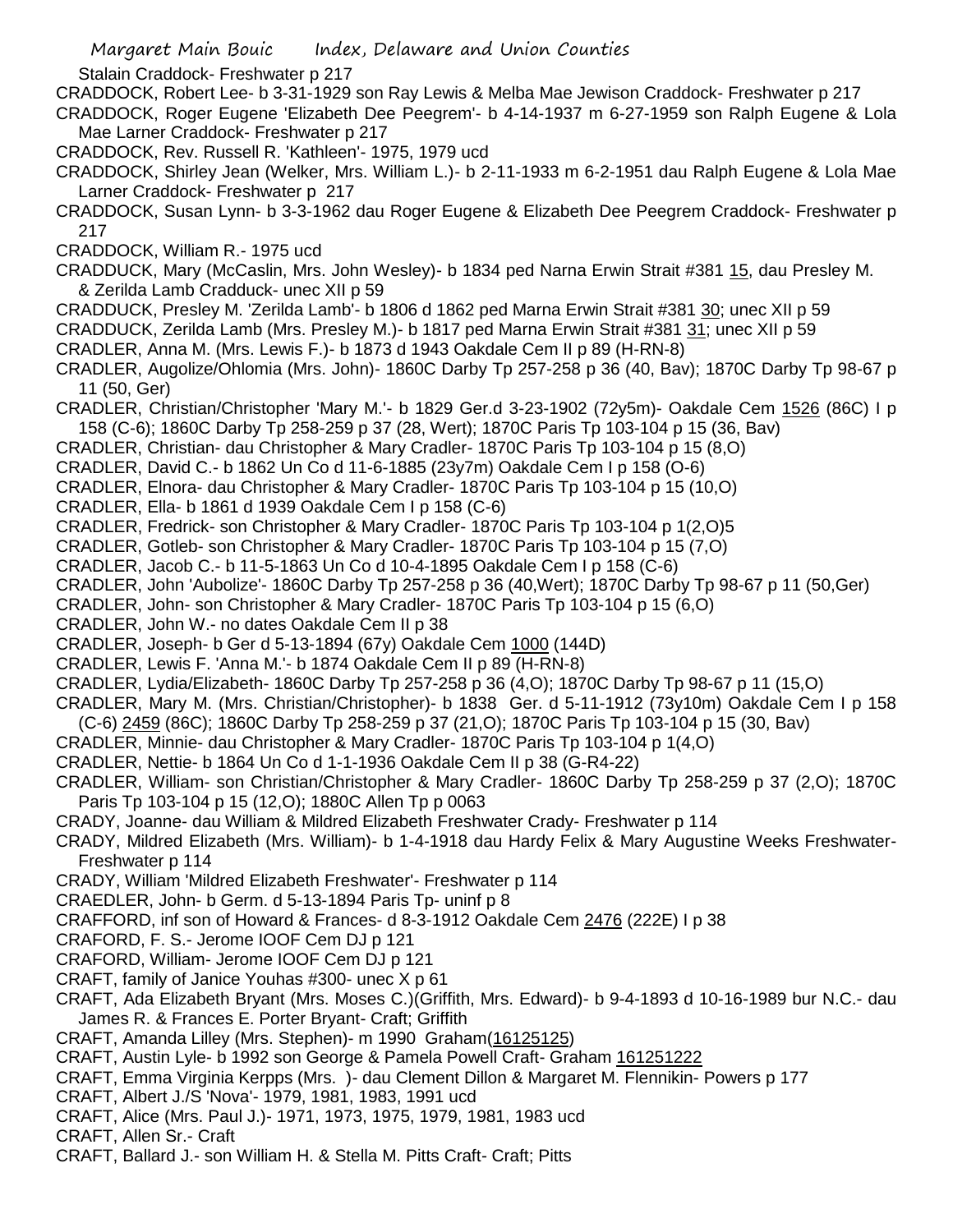- CRAFT, Betti Jo Fensel (Mrs. David)- Craft
- CRAFT, Bobbi (Mrs. Kenneth)- 1991 ucd
- CRAFT, Brandie- b 1990 ch John E. & Jane L. Craft- 1991 ucd
- CRAFT, Connie Sue- b 7-3-1958 d 3-9-1987 (28) bur Huntsville Cem- dau William H. & Stella M. Pitts Craft-Craft; Pitts
- CRAFT, Daniel 'Donna Downey'- b 1965 m 1990 son Dennis & Rosalie Dennis Craft- Graham 16125124; 1971, 1980 dcd
- CRAFT, David 'Betti Jo Fensel'- Craft
- CRAFT, Denise Lyn (Cowgill, Mrs. Robert Lee)- b 6-9-1960dau Dennis Arthur & Rosalie Dennis Craft- Graham 16135121; Cowgill p 22; 1971, 1980 dcd
- CRAFT, Dennis Arthur 'Rosalie Dennis'- 1971 dcd; Cowgill p 22
- CRAFT, Edward- 1971, 1973, 1975 ucd
- CRAFT, George David 'Rebbecca Hanmert' m 1985 div 1991 m Pamella Powell (2) 1991- b 5-18-1962 son Dennis Arthur & Rosalie Dennis Craft- Graham 16125122; 1971, 1980 dcd
- CRAFT, Gloria Morris, Mrs. Douglas)- dau William H. & Stella Pitts Craft- Craft
- CRAFT, Hannah Marie- dau Virgil E. Craft- Craft engaged to John F. Morris
- CRAFT, Harrison- son William H. & Stella Pitts Craft- Craft; Pitts
- CRAFT, Heidie Michael- b 1991 dau George David & Rebbecca Hanmert Craft- Graham 161251221
- CRAFT, James A. Sr. 'Pearl Cendi'- b 4-2-1922 m 7-1949 d 12-2-1983 (61) bur Oregon,O.- son Alex & Julia Black Czizmadia- Craft; Cendi
- CRAFT, James A. Jr.- son James A. Sr. & Pearl Cendi Craft- Craft; Cendi
- CRAT, Jane L. (Mrs. John E.)- 1991 ucd
- CRAFT, Jennifer Elizabeth- b 3-9-1982 son David & Betti Jo Fensel Craft- Craft
- CRAFT, John Albert- son Martin C. Craft- Craft
- CRAFT, John E. 'Jane L.'- 1991 ucd
- CRAFT, Karen (Franck, Mrs. Joe)- dau William H. & Stella Pitts Craft- Craft; Pitts CRAFT, Karen (Gill, Mrs. Charles Jr.)- 1985 uch p 59
- CRAFT, Kenneth 'Bobbi'- b 1964 son Paul J. & Alice Craft- 1971, 1973, 1975, 1979, 1981, 1991 ucd
- CRAFT, M. Leroy- son William H. & Stella M. Pitts Craft- Craft
- CRAFT, Lindsey- b 1991 ch Stephen & Amanda lilley Craft- Graham 16125125
- CRAFT, Martin C.- son Moses & Ada Elizabeth Bryant Craft- Craft
- CRAFT, Melody- b 1979 dau Paul J. & Alice Craft- 1979, 1981, 1983 ucd
- CRAFT, Michael Allen- b 5-1-1964 son Dennis Arthur 7 Rosalie Dennis Craft- Graham 16125123; 1971, 1980 dcd
- CRAFT, Moses C. 'Ada Elizabeth Bryant'- d 1925- Craft
- CRAFT, Nova (Mrs. Albert J.)- 1979, 1981, 1983, 1991 ucd
- CRAFT, Pamella Powell (Mrs. George David)- m 1991 Graham (16125122)
- CRAFT, Paul J. 'Alice'- 1971, 1973, 1975, 1979, 1981, 1983, 1991 ucd
- CRAFT, Pearl Cendi/Csizmodia (Mrs. James A. Sr.)- b 2-22-1925 m 7-1949 d (65) Oregon,O.- dau John & Pearl Csizmodia- Craft; Cendi
- CRAFT, Rebecca Hanmert (Mrs. George David)- m 1985 div 1991- Graham (16125122)
- CRAFT, Rosalie Dennis (Mrs. Dennis Arthur)(McClary, Mrs. Larry)- b 5-2-1935 m 2-28-1991 dau George & Jeannette Graham Dennis- Graham 1612512; Cowgill p 22; 1971, 1980 dcd
- CRAFT, Sharli- b 1979 lived with Rosalie Craft- 1980 dcd
- CRAFT, Sharon (Wireman, Mrs. Tom)- dau William H. & Stella Pitts Craft- Craft; Pitts
- CRAFT, Stella M. Pitts (Mrs. William H.)- Craft; Pitts
- CRAFT, Stephen/Steve 'Amanda Lilley'- b 1966 m 1990 son Dennis & Rosalie Dennis Craft- Graham 16125125; 1971, 1980 dcd
- CRAFT, Treva Smith- dau William H. & Stella M. Pitts Craft- Craft
- CRAFT, Vera E.- dau Moses C. & Ada Elizabeth Bryant Craft- Craft
- CRAFT, Wanda (Gressner, Mrs. Frank)- dau William H. & Stella Pitts Craft- Craft
- CRAFT, William H. 'Stella M. Pitts'- son Allen Craft Sr.- Craft; Pitts
- CRAFTON, Lloyd- b 12-16-1916 d 5-6-1988 (72) bur Green Mound- Crafton
- CRAGER, Arnold (Mrs. David)- 1983, 1991 ucd
- CRAGER, Blanche Mosier (Mrs. Kirk)- Crager
- CRAGER, Carletta (Culp, Mrs. Mike)- dau Richard E. & Lillian Friedel Crager- Crager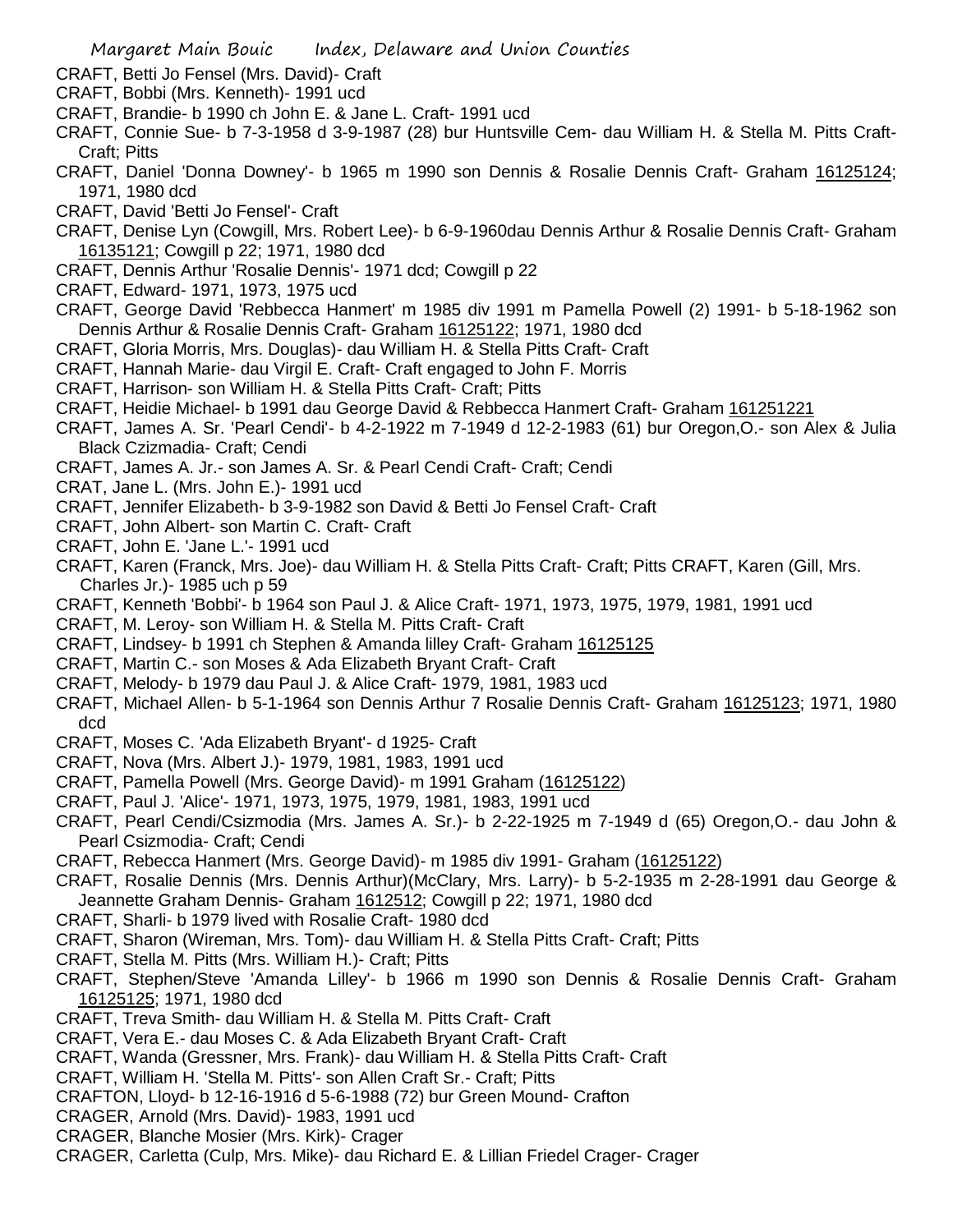- CRAGER, Charles N.- b 8-30-1930 d 8-10-1988 (57) bur Pleasant Hill Cem son Oscar & Ruth Terrel Crager-Crager
- CRAGER, Curtis- son Charles N. Crager- Crager
- CRAGER, Curtis- uncle of Charles N. Crager- Crager
- CRAGER, David 'Arnold'- b 1957 son James A. & Emma Mowell Crager- Crager; 1967, 1971, 1973, 1975, 1983, 1991 ucd
- CRAGER, David Eugene 'Michelle Ann Hilbert'- m 9-22-1979 son James Crager- Crager
- CRAGER, Deborah (Champion, Mrs. David)- dau Richard E. & Lillian Friedel Crager- Crager
- CRAGER, Douglas 'Laura'- son Charles N. Crager- Crager
- CRAGER, Emma Mowell (Mrs. James A.)- m 3-15-1945 Crager; 1959, 1967, 1971, 1973, 1975, 1979, 1981, 1983 1991 ucd
- CRAGER, Evelyn (Wolfe, Mrs. Arthur)- dau Kirk & Blanche mosier Crager- Crager
- CRAGER, James E. 'Emma E. Mowell'- m 3-15-1945 brother Charles N. Crager; Crager 1971, 1973, 1975, 1979, 1981, 1983 1991 ucd
- CRAGER, James- son James A. & Emma Mowell Crager- Crager; 1959 ucd (13)
- CRAGER, Jane (Thompson, Mrs. Jay)- dau Charles N. Crager- Crager
- CRAGER, Jennie Wynn Lester (Mrs. John E.)(Phillips, M rs. Benny Edward)- b 7-18-1949 Franklin Co m(1)1-23-1971 (2) 9-18-1982 dau Paul & Jennie V. lombard Lester- Genther p 109- 1973, 1975, 1979 ucd
- CRAGER, John E. 'Jennie Wynn Lester'- son James A. & Emma Mowell Crager- Crager; 1959 ucd (11), 1967, 1973, 1975, 1979 ucd
- CRAGER, John Michael- b 6-6-1971 son John & Jennie W. Lester Crager- Genther p 109; 1973, 1975, 1979 ucd
- CRAGER, Joseph- son Charles N. Crager- Crager
- CRAGER, Kirk 'Blanche Mosier'- Crager
- CRAGER, Lillian Friedel (Mrs. Richard E.)- Crager; Friedel
- CRAGER, Linda (Gibson, Mrs. Ben)-dau Richard E. & Lillian Friedel Crager- Crager
- CRAGER, Mark- son Charles N. Crager- Crager
- CRAGER, Michael K.- son Richard E. & Lillian Friedel Crager- Crager
- CRAGER, Michelle Ann Hilbert (Mrs. David Eugene)- m 9-22-1979 dau William F. & Alice Hilbert- Crager
- CRAGER, Michelle Renee- b 8-5-1973 dau John & Jennie W. Lester Crager- Genther p 109; 1975, 1979 ucd CRAGER, Oscar 'Ruth Terrel'- Crager
- CRAGER, Patrick K.- son Richard E. & Lillian Friedel Crager- Crager
- CRAGER, Richard E. 'Lillian Friedel'-b 9-19-1922 d 3-3-1992 (69) bur Wesley Chapel Cem son Kirk & Blance Mosier Crager- Crager; Friedel
- CRAGER, Richard,Jr.- son Richard E. & Lillian Friedel Crager- Crager
- CRAGER, Ricky Allen- b 1964 d 9-3-1984 bur Forest Grove Cem- son James A. & Emma Mowell Crager-Crager; 1967, 1971, 1973, 1975, 1979, 1981, 1983 ucd
- CRAGER, Ruth Terrel (Mrs. Oscar)- Crager
- CRAGER, Suzanna (Jeffers, Mrs. )--b 1950- dau James & Emma Crager- 1967 ucd
- CRAGER, William James- b 12-1981 d 12-1981 (3 days) bur Unionville Cem- son David Eugene & Michelle Ann Hilbert Crager- Crager
- CRAGHAN, William- delge V p 54 Concord Tp
- GRAGO, Abigail Ann- b 6-10-1984- dau David & Camille Crago- Crago
- CRAGO, Blanche I. Pugh (Mrs. Clarence B.)- Crago; 1961, 1969, 1971, 1980 dcd
- CRAGO, Camille H.(Mrs. David)- Crago; 1983, 1991 ucd
- CRAGO, Cathy- b 1960 dau Robert & Elaine S. Crago- 1969, 1971 dcd
- CRAGO, Cindy- b 1963 dau Robert & Elaine Crago- 1969, 1971, 1980 dcd
- CRAGO, Clarence B. 'Blanche I.Pugh'- Crago; 1961, 1969, 1971, 1980 dcd
- CRAGO, Clint- son David & Camille Crago- 1983 ucd
- CRAGO, Connie Dianne (Sheppard, Mrs. Timothy Lawrence)- b 2-21-1960 m 5-14-1983 dau Floyd D. & Margaret A. Hilt Crago- Gabriel 1631323; 1961 dcd (1); 1971, 1973, 1975, 1979 ucd
- CRAGO, David 'Camille H.'- son Farrel Crago- Crago; 1983, 1991 ucd
- CRAGO, Deborah Lynn (Gish, Mrs. William John, Jr.)- b 8-1-1958 m 5-29-1982d au Floyd D. & Margaret Ann Hilt Crago- Crago; Gabriel 1631322; 1961 dcd (3); 1971, 1973, 1975, 1979 ucd
- CRAGO, Delora (Schmidt, Mrs. Alfred Lawrence)- b 2-16-1928 m 1944- Rausch (14642) II p 271, III p 287 CRAGO, Elaine (Mrs. Robert)- 1969, 1971, 1980 dcd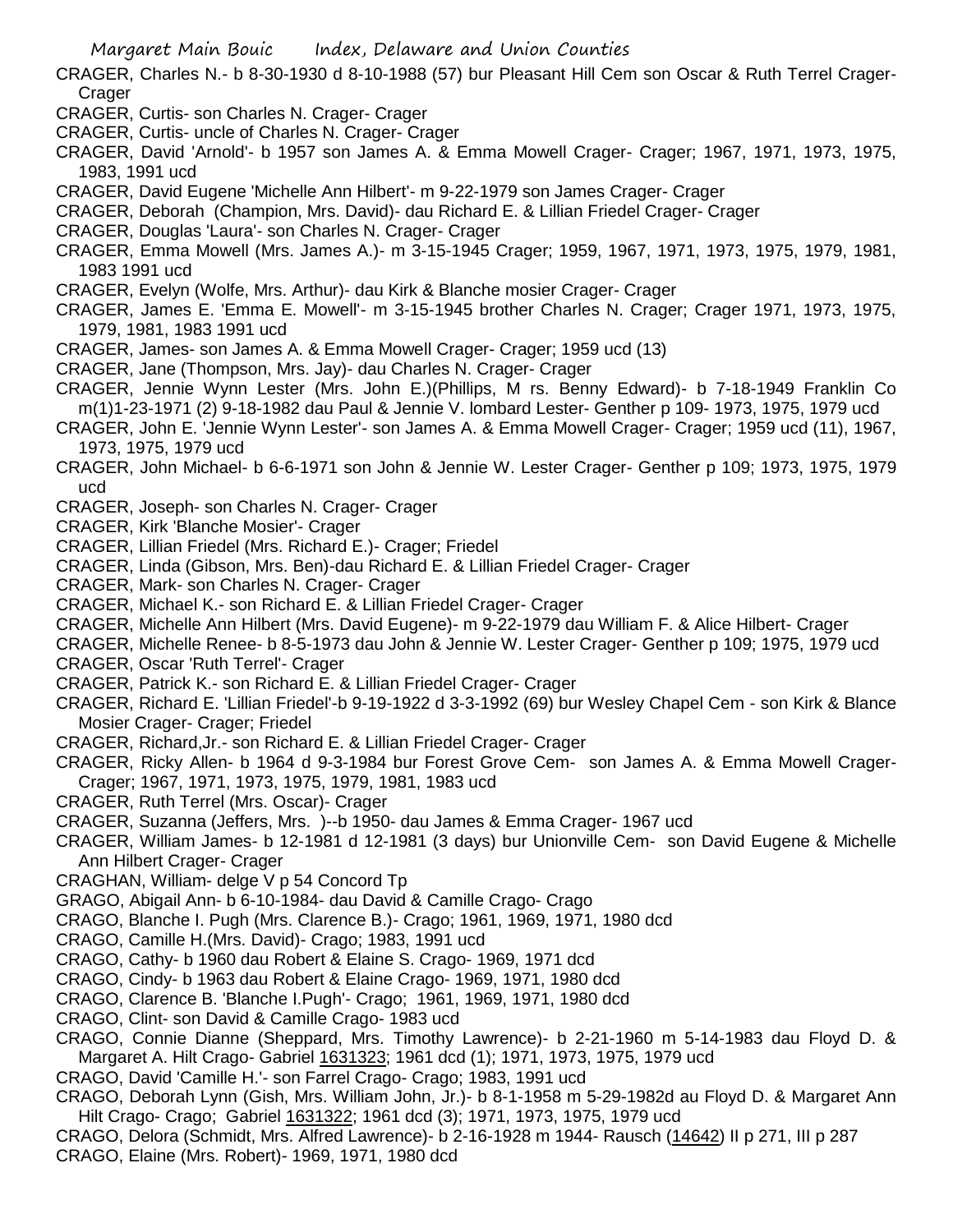- Margaret Main Bouic Index, Delaware and Union Counties
- CRAGO, Ellen- 1860C Millcreek Tp 19
- CRAGO, Floyd D. 'Margaret Ann Hilt'- son Clarence Crago- 1961 dcd; 1971, 1973, 1975, 1979, 1981, 1983, 1991 ucd
- CRAGO, Jennie Flenniken (Mrs. John B.)- b 8-23-1810 d 2-25-1893 dau John Wilkins & Hester Ann Wright Flenniken- Powers p 157, 177
- CRAGO, John B. 'Jennie Flenniken'- b 1-15-1813 d 3-28-1889- Powers p 157
- CRAGO, John 'Rebecca Davis'- m 8-25-1836 Madison Co- unec VII p 24
- CRAGO, Margaret/Peggy Ann Hilt (Mrs. Floyd)- b 3-16-1932 m 10-24-1952- dau Raymond & Londa McBride Hilt- opc 842; Gabriel 163132; 1961 dcd; 1971, 1973, 1975, 1979, 1981, 1983, 1991 ucd
- CRAGO, Mark Andrew- b 9-2-1980 son David & Camille Crago- 1983 ucd
- CRAGO, Mary Elizabeth (Solomon, Mrs. Freeman Filmore)- Crago; Solomon
- CRAGO, Nancy Madeline Nellis (Mrs. Richard)- m 5-26-1979- 1979, 1981, 1983, 1991 ucd
- CRAGO, Patricia- b 1982 dau Richard & Nancy Crago- 1983, 1991 ucd
- CRAGO, Rebecca Davis (Mrs. John)- m 8-25-1836 Madison Co unec VII p 24
- CRAGO, Richard Allen 'Nancy Madeline Nellis'- b 11-28-1953 m 5-26-1979 son Floyd D. & Margaret Ann Hilt Crago- Gabriel 1631321; 1961 dcd; 1971, 1973, 1979, 1981, 1983, 1991 ucd
- CRAGO, Richard Andrew- b 12-29-1985 son Richard Allen & Nancy Madeline Nellis Crago- Crago; 1991 ucd
- CRAGO, Robert 'Elzine'- 1969, 1971, 1980 dcd
- CRAHEN, Chris- b 1975 ch James A. & Elizabeth Crahen- 1980 dcd
- CRAHEN, Elizabeth (Mrs James A.) -1980 dcd
- CRAHEN, Heidi- b 1980 dau James A. & ELizabeth Crahan- 1980 dcd
- CRAHEN, James A. 'Elizabeth'- 1980 dcd
- CRAHEN, Tammy- b 1971 ch James A. & Elizabeth Crahan- 1980 dcd
- CRAIG, --- b 8-10-1867 Harlem Tp son Wm. Craig- dcb
- CRAIG, Abigail (Cotton, Mrs. Harris White Jr.- dau James Craig- Maugans Anc p 196
- CRAIG, Adelaide Susanna Richards (Mrs. Jacques van der Beek)- b 12-26-1836 m 10-2-1882 d 10-31-1915 dau John William & Andora Garber Richards- Weiser p 221
- CRAIG, Adna C.- b 9-14-1823 dau James & Margaret Sleator Craig- Powers Pat p 178, 179
- CRAIG, A. L.- 1979 ucd
- CRAIG, Alberta Halterman (Mrs. Warren G.)- m 11-12-1942- Craig
- CRAIG, Alex Spencer- b 1-25-1989 son Rob & Amy Warner Craig- Craig
- CRAIG, Alexander- b 9-20-1814 d 10-3-1869 son James & Margaret Sleator Craig- Powers Pat p 178, 179
- CRAIG, Alice Brice- dau Rev. John & Jane Stockton Brice- Shipps p 5,6,7
- CRAIG, Alice Leona- b 2-5-1897 Delaware Town dau J. N. & Janie Stone Craig-dcb
- CRAIG, Amy Warner (Mrs. Rob)- m 11-28-1981 dau Robert & Myrtle Warner- Craig
- CRAIG, Andrew- 1820C Big Rock Tp
- CRAIG, Andrew- 1870C Paris Tp 75-76 p 11 (57,Vt)
- CRAIG, Andrew 'Betsy Vandrevander'- m 10-3/10-1822 ucm 36- 1883 uch III p 283 unec II p 13
- CRAIG, Ann C. (Low, Mrs. Dwight)- m 8-12-1951 dau Edwin & Phyllis Davis Craig- Craig; Carr (11431923)
- CRAIG, Ann Eliza- b 3-6-1836 d 2-1842 dau James & Margaret Sleator Craig- Powers Pat p 178, 179
- CRAIG, Annabelle K. (Mrs. Richard E.)- 1969, 1971, 1980 dcd
- CRAIG, Anna C. (Mrs. Michael J.)- 1969, 1980 dcd
- CRAIG, Archabald- 1835 men 28 #105 p 48 Genoa Tp
- CRAIG, Ashley Megan- b 8-10-1986 dau Scott & Tracie Cornell Craig- Craig
- CRAIG, Barbara (Mrs. Randall E.)- 1980 dcd
- CRAIG, Becky- dau Ralph & Medrith Hare Craig- Craig
- CRAIG, Betsy Vandrevander (Mrs. Andrew)- m 10-3/10-1822 ucm 36; 1883 uch III p 283; unec II p 13
- CRAIG, Betty May Robinson (Mrs. Thomas Marshall)- Weiser p 694
- CRAIG, Betty (Williams, Mrs. )- dau William McKinley Craig- Craig
- CRAIG, Bill D. 'Pat L.'- 1969, 1971, 1980 dcd
- CRAIG, Charles- 1850C Orange Tp 1184 p 114 (5, Irel)
- CRAIG, Charles L.- son William & Francis J. Craig- 1880C Leesburg Tp 92 p 7 (5,O,NJ,Pa) p 175C
- CRAIG, Chester E.'Emma L.'- son William McKinley & Ellen Malissa Craig- Craig; 1969 dcd
- CRAIG, Douglas C.- Craig
- CRAIG, Evelyn Chloene (Mrs. Dr. John E.)- m 11-28-1936; unec V p 14
- CRAIG, Christine (Mrs. Robert E.)- 1980 dcd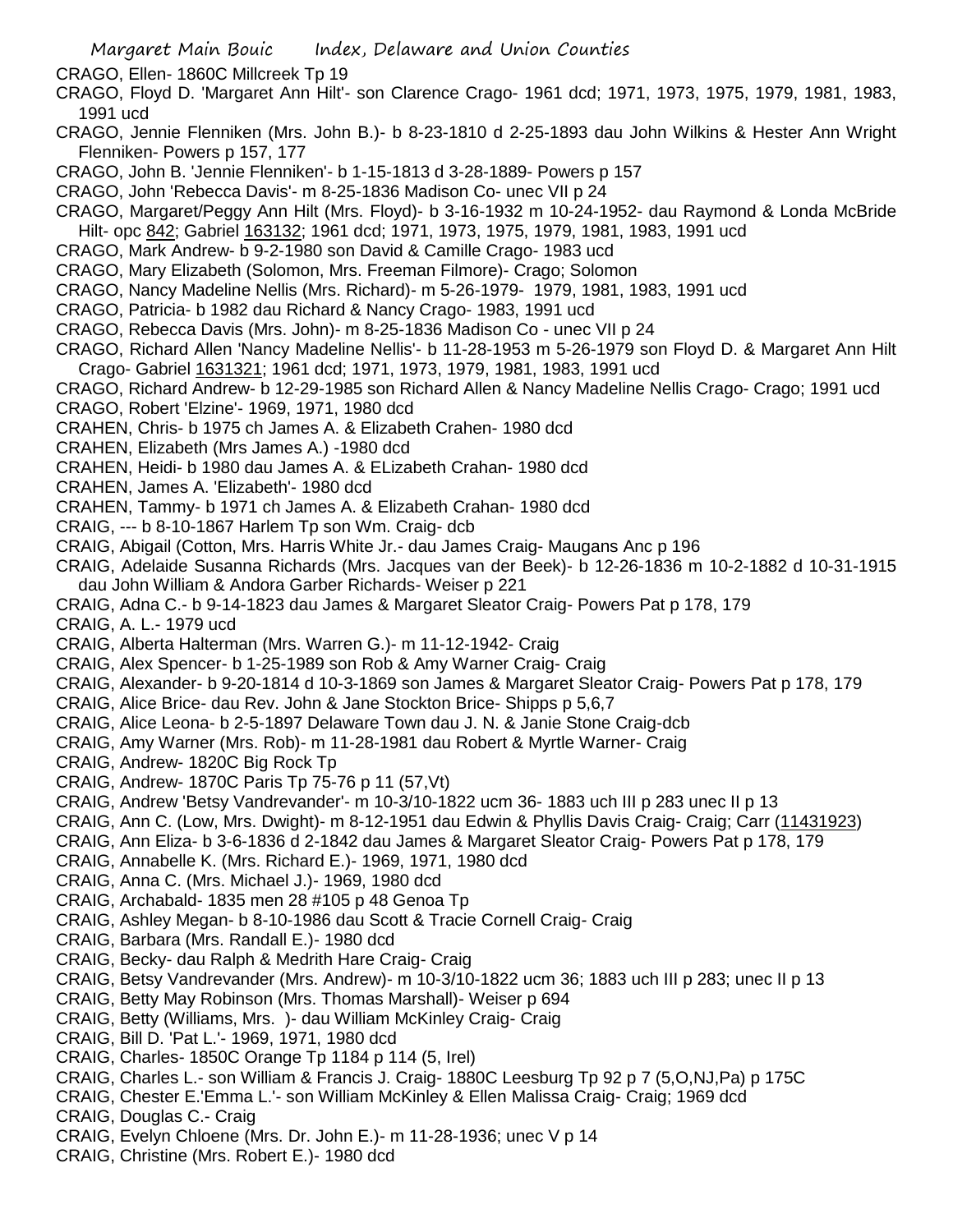- CRAIG, Collins- son William McKinley & Ellen Malissa Craig- Craig
- CRAIG, Coryden- son Enos & Emily Mirandy Barnes Craig- Powers p 179, 243
- CRAIG, David J. 'Zoe Lyons'- m 1932- Craig
- CRAIG, David S.- 1880C Delaware Town p 509A
- CRAIG, David T. 'Sidney Culp'- b 1858 m 8-5-1879 d 12-31-1937 son John & Jermima A. Thomas- dcc James Hapner 12
- CRAIG, David- brother Thomas J. Craig- Craig
- CRAIG, Denise Camilla (Cantrell, Mrs. Rick Allen)- b 1956 m 6-22-1974 dau Walter J. & Kathryn M. Craig-Craig; 1969, 1971 dcd
- CRAIG, Dorothy (Fryman, Mrs. Donald)- dau Elza G. & Minervia/Nerva J. Tucker Craig- Craig; 1949 ucd
- CRAIG, Dorothy (Mrs. Herbert Guy)- Craig
- CRAIG, Douglas- 'Marjorie Naomi David'- b 2-13-1926 m 7-6-1951 son Thomas J. & Emily Wilson Craig- Craig
- CRAIG, Dylan Cornell- b 2-7-1992 son Scott & Tracie Cornell Craig- Craig
- CRAIG, Edgar W. 'Marie Bolin'- b 6-8-1914 m 4-20-1935 d 4-9-1984 son Robert & Etha Dell Walker Craig-Craig
- CRAIG, Edith (Baker, Mrs. Richard)- dau Elza S. & Minervia J. Tucker Craig- Craig
- CRAIG, Edrica (Mrs. George W.)- d 5-23-1971- Craig
- CRAIG, Edward- 1850C Orange Tp 1184 p 114 (7/12,Irel)
- CRAIG, Edward W. 'Marie Bolin'- b 6-8-1914 m 4-20-1935 d 4-9-1984 Mt. Carmel Cem- son Robert & Etha Dell Walker Craig- Craig
- CRAIG, Edwin 'Phyllis Davis'- b 1899 d 1974 Oak Grove Cem II p 122 (K-R7-23)
- CRAIG, Eliza (Cage, Mrs. Benjamin T.)- m 5-9-1872 ucm 5079
- CRAIG, Ella- 1880C Delaware Town p 490C
- CRAIG, Ellen Malissa (Mrs. William McKinley)- da 2-9-1968 (72) Oak Grove Cem Craig
- CRAIG, Elnathan R.- 1880C Delaware Town p 517A; Pabst 0
- CRAIG, Elsie (Weaver, Mrs. Merle)- Weaver
- CRAIG, Elsie 'Minerva Hoover'- Craig
- CRAIG, Elza S. 'Minerva Tucker'- b 1909 d 1976 Price Cem djlm p 66; 1949, 1959 ucd
- CRAIG, Emily Lysle (McTavish, Mrs. Duncan)- dau Morte H. Craig- Powers p 179, 180, 183
- CRAIG, Emily Mirandy Barnes (Mrs. Enos)- d 9-3-1907- Powers Pat p 179, 180, 183, 184
- CRAIG, Emily F. Wilson (Mrs. Thomas J.)- b 3-19-1895 Scot. m 4-22-1917 d 9-13-1993 (98) Marlborough Cem dau Allan & FLorence Wats Wilson- Craig; 1961, 1979 dcd
- CRAIG, Emma L. (Mrs. Chester E.)- 1969 dcd
- CRAIG, Capt. Enos 'Emily Mirandy Barnes'- b 4-27-1829 m 4-4-1852 d 1924 (95)- Powers Pat p 179, 180, 183, 243
- CRAIG, E. R.- Powell p 429
- CRAIG, Eric- b 1979 son Randall E. & Barbara Craig- 1980 dcd
- CRAIG, Esther- 1850C Delaware Town 1140 p 86 (22,NY); Pabst 2 p 14; 8 p 46
- CRAIG, Esther (Boston, Mrs. William)- b 3-22-1828 d 5-17-1898- dcc Cynthia Cummins 23
- CRAIG, Etha Dell Walker (Mrs. Robert)- Craig
- CRAIG, Ethel (Bevis, Mrs. Thomas)(Baker, Mrs. )- m 1949- dau Elza G. & Minervia/Nerva J. Tucker Craig-Craig; 1949 ucd
- CRAIG, Evelyn (Mattox, Mrs. Darious)- dau Robert & Etha Dell Walker Craig- Craig
- CRAIG, Evelyn (Sidders, Mrs. Charles)- dau Edward W. & Marie Bolin Craig- Craig
- CRAIG, Frances (Krofranek, Mrs. Anton)- dau Thomas J. & Elsie Wilson Craig- Craig
- CRAIG, Frances (Leiter, Mrs. )- dau Robert & Etha Dell Walker Craig- Craig
- CRAIG, Francis J. (Mrs. William)- 1880C Leesburg Tp 72 p 7 (27, Pa,Scotland,Pa)
- CRAIG, Gary L. 'Teresa L.'- b 1955 son Richard E. & Annabel K. Willeke Craig- Craig -1969, 1971, 1980 dcd
- CRAIG, George M.- b 12-4-1821 son James & Margaret Sleator Craig- Powers Pat p 178, 179
- CRAIG, George 'Susanne Engard'- Beckley 5
- CRAIG, George W. 'Edrica'- d 5-30-1971 (76)- Craig
- CRAIG, Gertude (Hughes, Mrs. )- dau Sim & Permilia Hensen Craig- Craig
- CRAIG, Gracie B.- b 7-18-1876 Berkshire Tp dau J. M. & Mary Shenberger Craig- dcb
- CRAIG, Hannah McCoy (Mrs. )- dau Robert McCoy- Powers p 195. 196
- CRAIG, Harry C.- b 10-1876 1900C Jackson Tp 89-91 p 4B (23,O,Penn,Penn)
- CRAIG, Helen (Cooper, Mrs. Albert)- dau Robert & Etha Dell Walker Craig- Craig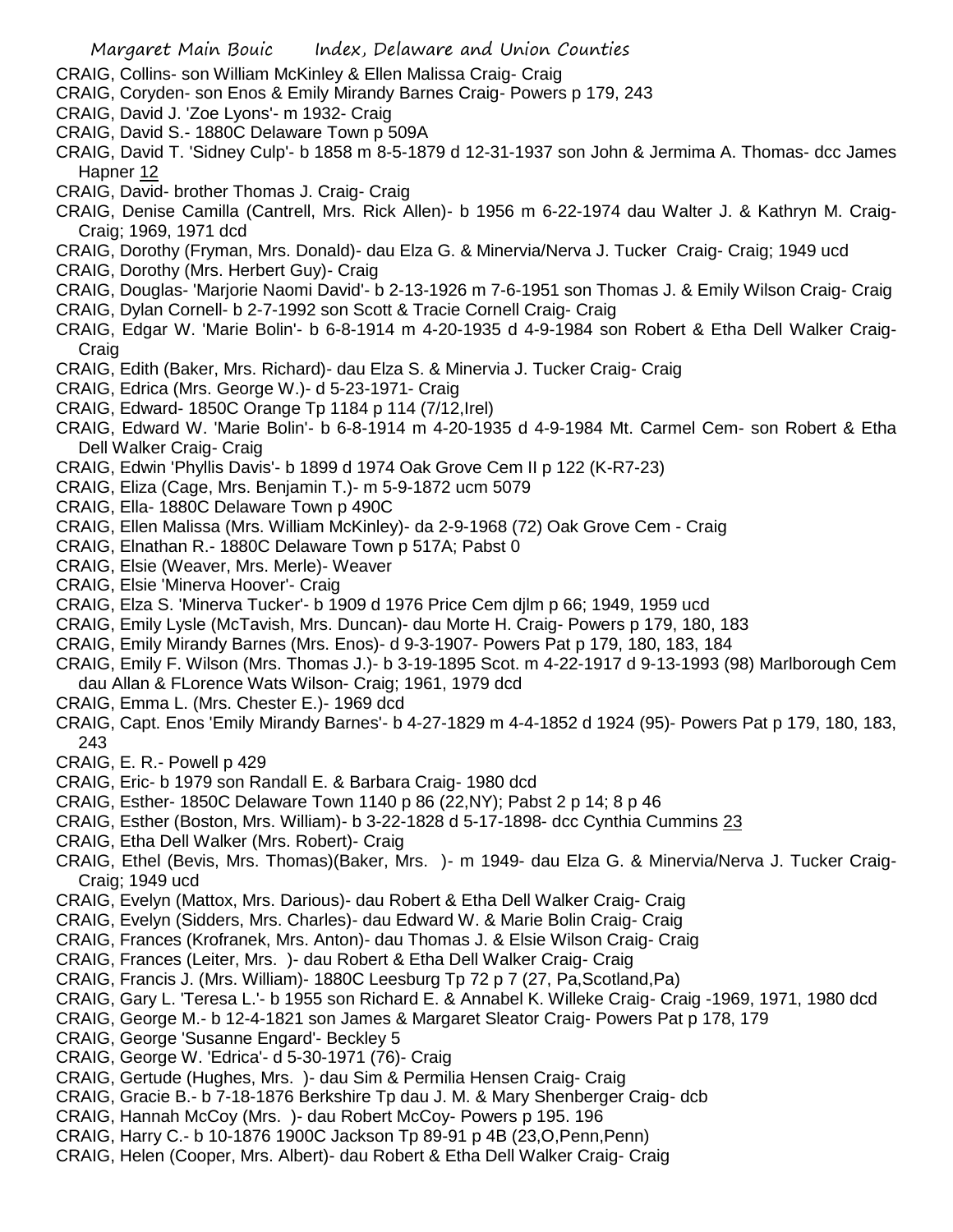CRAIG, Helen Lucille Rusk (Mrs. Marshall)- b 8-22-1898 m 10-31-1922 dau Francis James & Lillina Catherine Kahle Rusk- Weiser p 694

- CRAIG, Helena- b 9-26-1899 Delaware Town dau James & Jennie Stone Craig; dcb, colored
- CRAIG, Henry C.- son William & Francis J. Craig- 1880C Leesburg Tp 72 p 7 (3,O,NJ,PA)
- CRAIG, Henry- brother Thomas J. Craig- Craig
- CRAIG, Herbert Guy 'Dorothy'- d 10-9-1981 brother Dr. John Craig- Craig
- CRAIG, Ida (Mead, Mrs. Henry)- Asp (928-2)
- CRAIG, IRa 'Myrtle McCall'- Craig
- CRAIG, Iva (Young, Mrs. Charles)- dau Sim & Permilia Hensen Craig- Craig
- CRAIG, Jack DeForest- b 12-26-1926 d 10-15-1951 son Marshall & Helen Lucille Rusk Craig- Weiser p 694
- CRAIG, Jackie (Mrs. Robert)- Craig
- CRAIG, Jacques van der Beek 'Adelaide Susanna Richards'- b 12-22-1817 m 10-2-1882 d 8-18-1884 bur Reading,Pa- Weiser p 221
- CRAIG, James- 1880C Delaware Tp p 330C
- CRAIG, James- heirs hadc p 32; 1849 Kingston Tp
- CRAIG, James- Maugans Anc p 196
- CRAIG, James A. 'Marguerita Kessler'- b 9-6-1883 d 11-1974- son David T. & Sidney Culp Craig- dcc James Hapner 6
- CRAIG, James- d 5-4-1831 (36-8-7) Old Blue Cem Powell p 143
- CRAIG, James B.- 1908 dch p 391
- CRAIG, James/Jim- son Elza S. & Minervia J. Tucker Craig- Craig; 1949 ucd
- CRAIG, James- b 2-28-1817 d 10-21-1888 son James & Margaret Sleator Craig- Powers p 178, 179
- CRAIG, James 'Margaret Sleator'- m 10-12-1813 d 8-11-1870- Powers Pat p 178, 179
- CRAIG, James R.- son Warren G. & Alberta Halterman Craig- Craig
- CRAIG, James- son Thomas J. & Emily Wilson Craig- Craig
- CRAIG, Jason- b 1976 son Randall E. & Barbara Craig- 1980 dcd
- CRAIG, Jennie Marie- 11-20-1895 Delaware Town dau James & Laura Virginia Stone Craig- dcb
- CRAIG, Jermima A. Thomas (Mrs. John)- b 1835 m 10-9-1856- dcc James Hapner 25
- CRAIG, Jerry 'Pattie'- 1991 ucd
- CRAIG, Joan (Britenstine, Mrs. Theodore)- b 7-8-1937 m 6-12-1954 d 5-25-1995 dau Elza G.& Minervia/Nerva J. Tucker Craig- Craig; 1959 ucd
- CRAIG, Johanna- 1850C Orange Tp 1184 p 114 (22, Irel)
- CRAIG, John- taken by Indians 1556- Powers p 214
- CRAIG, Dr. John E.'Evelyn Chloene Winegardner'- m 11-28-1936- Craig
- CRAIG, John DeForest- b 12-16-1948 son Jack DeForest Craig- Weiser p 694
- CRAIG, John 'Jermima A. Thomas'- b 1835 m 10-9-1856- dcc James Hapner 24
- CRAIG, Joseph- b 8-9-1818 d 2-10-1834 son James & Margaret Sleator Craig- Powers Pat p 178, 179
- CRAIG, Katherine (Mrs. Walter J.)- 1961, 1969, 1971, 1980 dcd
- CRAIG, Kathryn M. Kelly (Mrs. Walter)- d 2-9-1983 (62) Oak Grove Cem Craig
- CRAIG, Kay Bunker (Mrs. Robert Lee)- m 8-17-1981- Craig
- CRAIG, Kyle- son Scott & Tracie Cornell Craig- Craig
- CRAIG, L. A. N.- hjt p 135; 1883 uch IV p 505, 506
- CRAIG, La(e)ina (Willey, Mrs. Ira)0- m 3-9-1872 ucm 5085
- CRAIG, Laura B.- b 1875 d 1925 Milford Cem Un Al p 45
- CRAIG, Laura (Girdwood, Mrs. Harry D.)- b 1-1-1876 dau Seldon Franklin & Virginia Garland Moore Craig-Howison 480
- CRAIG, Leisha- 1980 dcd
- CRAIG, Lelia- dau Enos & Emily Mirandy Barnes Craig- Powers p 243
- CRAIG, Leoutis (Hapner, Mrs. William Edward)- b 8-8-1911 m 4-22-1929 d 12-9-1966 dau James A. & Marguerita Kessler Craig- dcc James E. Hapner 3
- CRAIG, Lillie (Chaney, Mrs. Everett L.)- b 1918 d 1977 Claibourne cem p 105
- CRAIG, Lois- Craig mother of Rob Craig
- CRAIG, Lola Decker (Mrs. Elmer)- Craig
- CRAIG, Lorissa C.- b 6-9-1832 dau James & Margaret Sleator Craig- Powers p 179
- CRAIG, Lulu Alice- dau Enos & Emily Mirandy Barnes Craig- Powers Pat p 148, 179, 180, 181, 195, 243
- CRAIG, Mae- 1971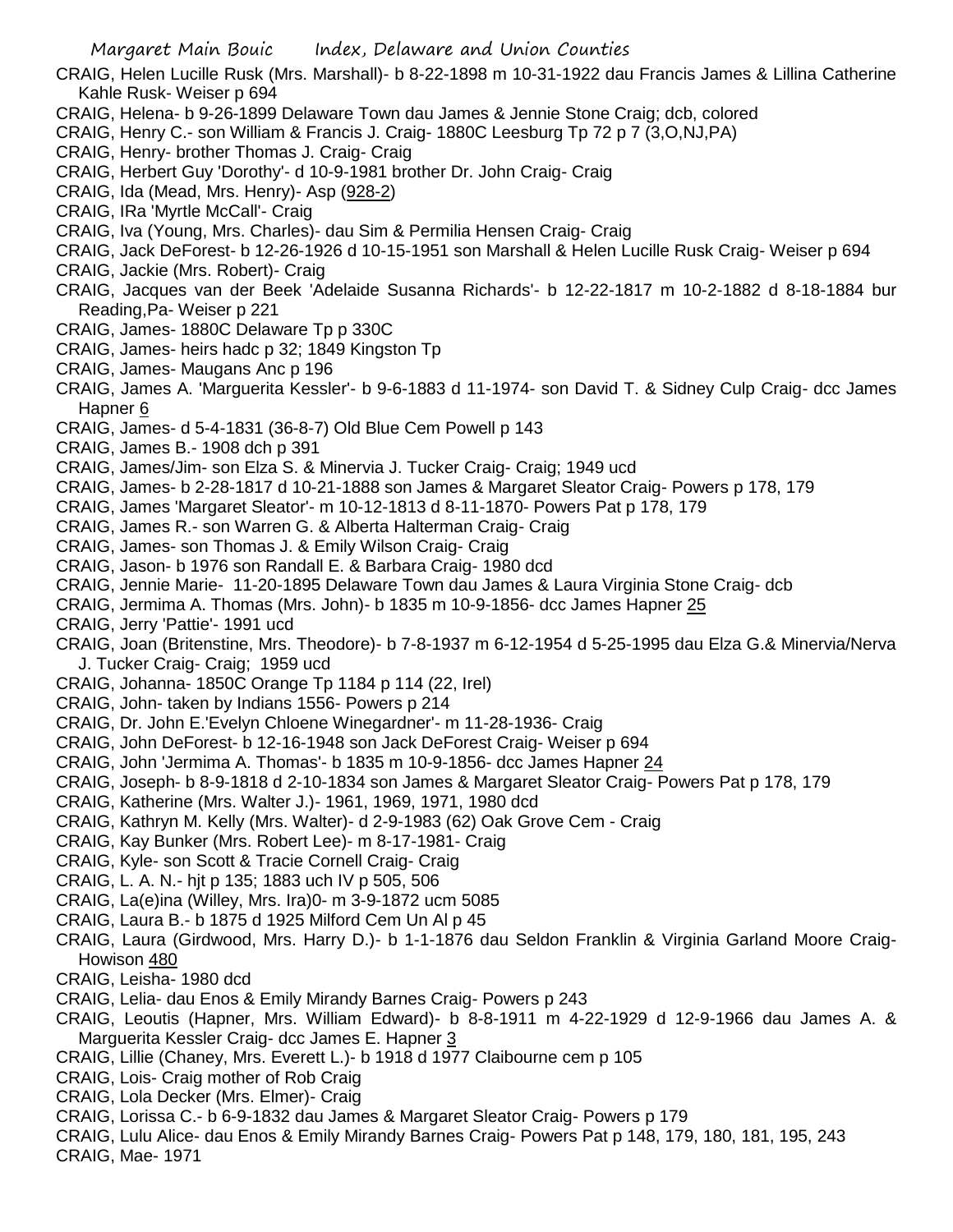- CRAIG, Margaret Jane (Didleman, Mrs. David)- m 4-30-1857 dcm
- CRAIG, Margaret Sleator (Mrs. James)- m 10-12-1813 d 6-24-1855- Powers Pat p 178, 179
- CRAIG, Marguerita Kessler (Mrs. James A.)- b 12-29-1884 m 1903 d 12-1947 dau Adam & Albertena Prahl Kessler- dcc James Hapner 7
- CRAIG, Maria- b 3-14-1838 dau James & Margaret Sleator Craig- Powers Pat p 179
- CRAIG, Mariam (Mother)- b 1880 d 1941 Claibourne Cem p 30
- CRAIG, Marion- b 5-26-1866 d 11-18-1872 ch Selden Franklin & Virginia Garland Moore Craig- Howison 479
- CRAIG, Marie Bolin (Mrs. Edgar W.)- m 4-20-1935- Craig
- CRAIG, Marjorie Naomi David (Mrs. Douglas Charles)- b 4-16-1930 m 7-6-1951 dau William S. & Eliza Richey David- Newhouse 13212115
- CRAIG, Marsha Ellen- b 9-5-1950 dau Thomas Marshall & Betty May Robinson Craig- Weiser p 694
- CRAIG, Marshall 'Helen Lucille Rusk'- m 10-31-1922- Weiser p 694
- CRAIG, Martha A.- b 5-1-1826 d 1856 dau James & Margaret Sleator Craig- Powers Pat p 178, 179
- CRAIG, Mary E.- Pabst 0
- CRAIG, Mary Lou- b 1-2-1924 dau Marshall & Helen Lucille Rusk Craig- Weiser p 694
- CRAIG, Mary Louise Graham (Mrs. Thomas T.)- m 4-19-1969 dau Verne & Ruth Garee Graham- Graham 1612525
- CRAIG, Mary (Russell, Mrs. Meredith)- b 5-9-1942 d 2-5-1990 947) bur Maple Grove Cem- dau Edgar W. & Marie Bolin Craig- Craig
- CRAIG, Mary- b 7-1879 dau William & Francis J. Craig- 1880C Leesburg Tp 72 p 7 (11/12,O,NJ,Pa)
- CRAIG, Medrith Hare (Mrs. Ralph)- m 10-1934- Craig
- CRAIG, Michael- Pabst 0
- CRAIG, Michael J. 'Anna C.'- 1980 dcd
- CRAIG, Mildred Irene (Kindell, Mrs. Henry Glenn)- m 3-1929- Graham (127442)
- CRAIG, Minerva Hoover (Mrs. Elsie)- Craig
- CRAIG, Minervia Tucker (Mrs. Elza S.)- b 6-17-1906 m 10-9-1926 d 9-8-1978 Price Cem djlm p 66; Craig; 1949, 1959 ucd
- CRAIG, Morte H.- son Enos & Emily Mirandy Barnes Craig- Powers Pat p 179, 183, 243
- CRAIG, Morte H. Jr.- son Morte H. Craig,Jr.- Powers Pat p 179, 180
- CRAIG, Myrtle McCall (Mrs. Ira)- Craig
- CRAIG, Nancy (Cochran, Mrs. )- dau Richard E. & Annabelle Willeke Craig- Craig
- CRAIG, Nancy Susan (George, Mrs. James Kinkade)- b 4-10-1944 m 6-223-1963 dau Warren G. & Alberta Halterman Craig- Craig; St. Paul p 149
- CRAIG, Nancy S.- 1969 dcd
- CRAIG, Noble E. 'Patricia L.'- 1980 dcd
- CRAIG, Oscar- Craig
- CRAIG, Pamela M. Arth (Mrs. Stacy W.)- m 5-9-1992 dau John & Rose Arth- Craig CRAIG, Pat L. (Mrs. Bill D.)- 1971, 1980 dcd
- CRAIG, Patricia L. (Mrs. Noble E.)- 1980 dcd
- CRAIG, Patrick- 1850C Orange Tp 1184 p 114 (38, Irel)
- CRAIG, Pattie (Mrs. Jerry)- 1991 ucd
- CRAIG, Permilia Hensen (Mrs. Sim)- Craig
- CRAIG, Phyllis Davis (Mrs. Edwin)- b 1897 d 2-2-1968 Oakdale Cem II p 122 (K-R7-23)
- CRAIG, Rachel (Hempsted, Mrs. Charles P.)- m 6-23-1821 dcga p 15 Frank.Chron.
- CRAIG, T. Ralph 'Medrith Hare'- b 10-20-1905 m 10-1934 d 5-26-1995 (89) Hale Cem, Mt. Victory- son Mathew & Jenna Kaylor Craig- Craig
- CRAIG, Randall/Randy E. 'Barbara'- son Richard E. & Annabelle Willeke Craig- Craig; 1969, 1980 dcd
- CRAIG, Rebecca A.- b 11-22-1827 d 11-4-1868 dau James & Margaret Sleator Craig- Powers p 178, 179
- CRAIG, Renee (Russell, Mrs. Claude)- dau Sim & Permilia Hensen Craig- Craig
- CRAIG, Richard C.- son Elmer & Lola Decker Craig- Craig
- CRAIG, Richard E. 'Annabelle K. Willeke'- d 8-19-1980 (56) Trenton Cem- son Oscar Craig- Craig; 1969, 1971, 1980 dcd
- CRAIG, Richard Earl,Jr.- son Richard E. & Annabelle Willeke Craig- Craig
- CRAIG, Rob 'Amy Warner'- m 11-28-1981 son Lois Craig- Craig
- CRAIG, Robert 'Etha Dell Walker'- Craig
- CRAIG, Robert Eugene III- b 1-16-1985 son Rob & Amy Warner Craig- Craig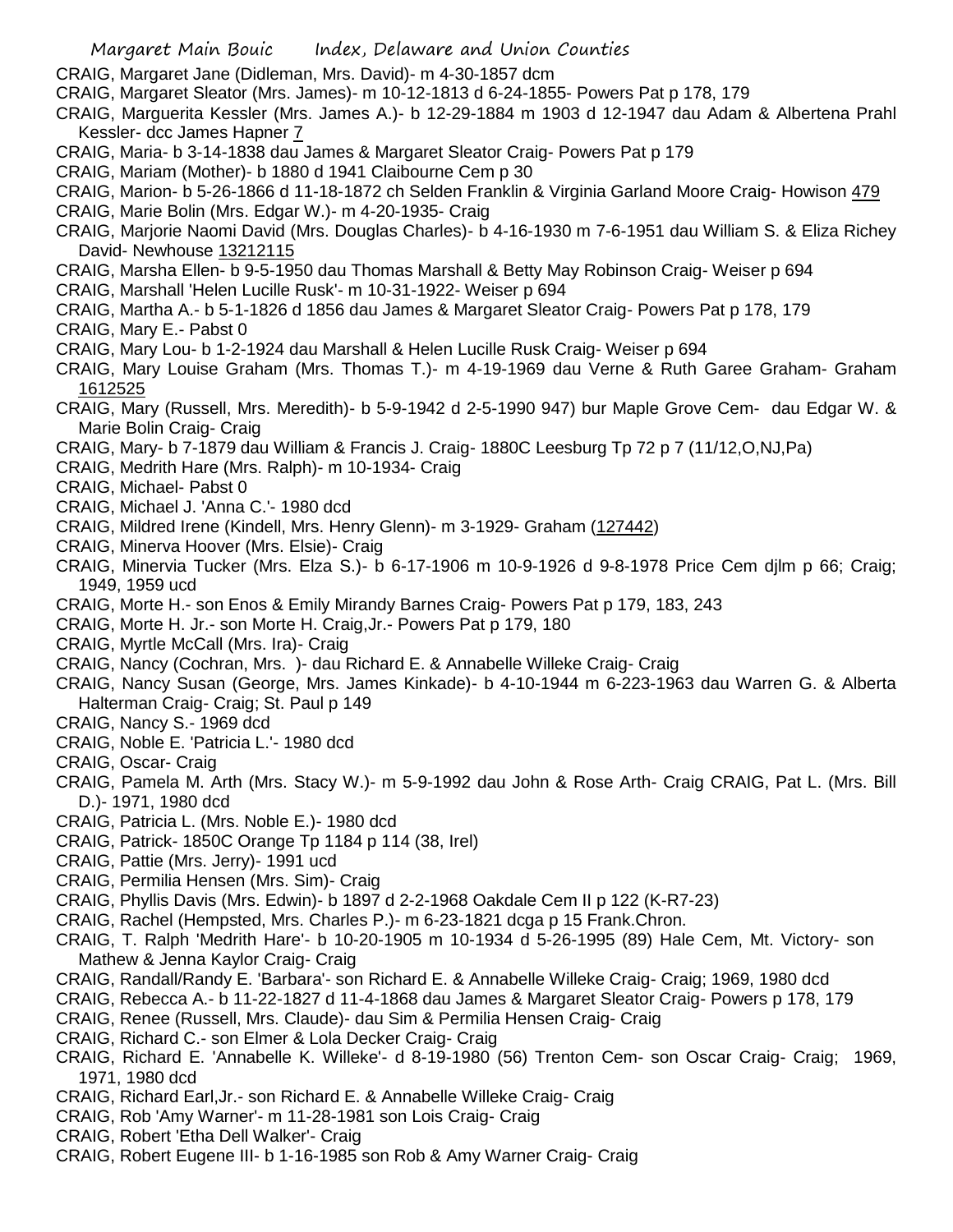- CRAIG, Robert 'Jackie'- Craig
- CRAIG, Robert Lee 'Kay Bunker'- b 1-17-1942 m 8-17-1981 d 6-5-1989 son Elza G. & Minervia/ Nerva J. Tucker Craig- Craig; 1949, 1959 (17) ucd
- CRAIG, Robert- b 11-13-1820 d 9-13-1821 son James & Margaret Sleator Craig- Powers Pat p 178, 179
- CRAIG, Roger E. 'Christine'- 1980 dcd
- CRAIG, Ronald Eugene- son Edgar W. & Marie Bolin Craig- Craig
- CRAIG, Ruby (Phipps, Mrs. Victor)- dau Elza G. & Minervia/Nerva J. Craig- Craig; 1949, 1959 (13) ucd
- CRAIG, Ruth (Spring, Mrs. Otis E.)- m 10-27-1936- Spring; Craig
- CRAIG, Ruth (Ullmer, Mrs. John)- dau Elza S. & Minervia/Nerva J. Craig- Craig; 1949, 1959 (13) ucd
- CRAIG, Ruth Westfall (Mrs. Capt. Samuel)- d 2-22-1978 (99)- Craig
- CRAIG, Ruth (Wilson, Mrs. )- dau William McKinley Craig- Craig
- CRAIG, Ruth Zimmerman (Mrs. Oscar)- Craig
- CRAIG, Sally (DeLong, Mrs. Richard)- dau Edgar W. & Marie Bolin Craig- Craig
- CRAIG, Samuel F.- 1908 dch p 391
- CRAIG, Capt. Samuel 'Ruth Westfall'- d 7-26-1943- Craig
- CRAIG, Sarah (Dehaven, Mrs. Joseph S.)- b 1804 d 1895 ped Florence Paugh Dyke #16 29; unec III p 15
- CRAIG, Sarah J. (Carpenter, Mrs. David)- McKitrick p 96
- CRAIG, Scott 'Tracie Cornell'- son Bob & Jackie Craig- Craig
- CRAIG, Scott- b 1960 son Richard E. & Annabelle K.Willeke Craig- Craig; 1969, 1971, 1980 dcd
- CRAIG, Selden Franklin 'Virginia Garland Moore'- m 4-19-1864 d 2-5-1899 Howison (154)
- CRAIG, Seth H.- b 2-14-1825 d 8-1-1905- son James & Margaret Sleator Craig- Powers Pat p 178, 179
- CRAIG, Shannon Dale- b 12-3-1954 son Thomas Marshall & Betty May Robinson Craig- Weiser p 694
- CRAIG, Sharon (Schell, Mrs. Robert)- dau Edgar W. & Marie Bolin Craig- Craig
- CRAIG, Shelly Kay- dau Robert D. Craig- Craig- engaged to Michael Ray Skaggs
- CRAIG, Sidney Culp (Mrs. David T.)- b 1859 m 8-5-1879 d 2-9-1932 dau Milton S. & Louisa S. Dillard Culp/Colp- dcc James Hapner 13
- CRAIG, Sim'Permilia Hensen'- Craig
- CRAIG, S. J. father Mrs. Paul Woerline- 1949 ucd
- CRAIG, Sleator- b 1-1-1816 d 10-20-1816 son James & Margaret Sleator Craig- Powers Pat p 178, 179
- CRAIG, Stacy W,'Pamela M. Arth'- m 5-9-1992 son Robert Lee & Jackie Craig- Craig
- CRAIG, Stephanie- dau Robert Lee Craig- Craig
- CRAIG, Dr. Steven D.- b 10-19-1946 Kenton d 12-1-1994 (48) Hale Cem- son Ralph & Medrith Hare Craig-**Craig**
- CRAIG, Sue- b 1955 dau Bill D. & Pat Craig- 1969, 1971 dcd
- CRAIG, Susan- 1850C Orange Tp 1184 p 114 (38, Irel)
- CRAIG, Susan Ann (Muhlenberg, Mrs. John Philip Emanuel)- Weiser p 216
- CRAIG, Suzaanne Engard (Mrs. George)- dau Peter & Marie Armstrong Engard- Beckley 5
- CRAIG, Tegan- b 1972 ch Michael J. & Anna C. Craig- 1980 dcd
- CRAIG, Teresa L. (Mrs. Gary L.)- 1980 dcd
- CRAIG, Theda (Watkins, Mrs. )- dau William McKinley Craig- Craig
- CRAIG, Thomas J. 'Emily Wilson'- m 4-22-1917 d 8-30-1969 bur Marlborough Cem- Craig; 1961, 1969 dcd
- CRAIG, Thomas Marshall 'Betty May Robinson'- b 11-29-1923 son Marshall & Helen Lucille Rusk Craig-Weiser p 694
- CRAIG, Thomas T. 'Mary Louise Graham'- m 4-19-1969- Graham 1612525
- CRAIG, Tracey Jean (Riffle, Mrs. Paul)- m 6-6-1981- dau Douglas C. Craig- Craig
- CRAIG, Tracie Cornell (Mrs. Scott)- Craig
- CRAIG, Trent- b 1970 son Michael J. & Anna C. Craig- 1980 dcd
- CRAIG, Twila (Hines, Mrs. Glen)- dau Elza S. & Minervia J. Tucker Craig- Craig
- CRAIG, Virginia Garland Moore (Mrs. Selden Franklin)- b 2-8-1841 m 4-19-1864 dau George W. & Martha Randolph Howison Moore- Howison 154
- CRAIG, Virginia Marie (Mentz, Mrs. Anthony John)- b 10-23-1918 dau Marshall & Helen Lucille Rusk Craig-Weiser p 694
- CRAIG, Walter J. 'Katherine/Kathryn M.'- Craig 1961, 1969, 1971, 1980 dcd
- CRAIG, Warren G. 'Alberta Halterman'- b 3-11-1922 m 11-12-1942 d 5-25-1985 Woodstock Cem- son Elmer &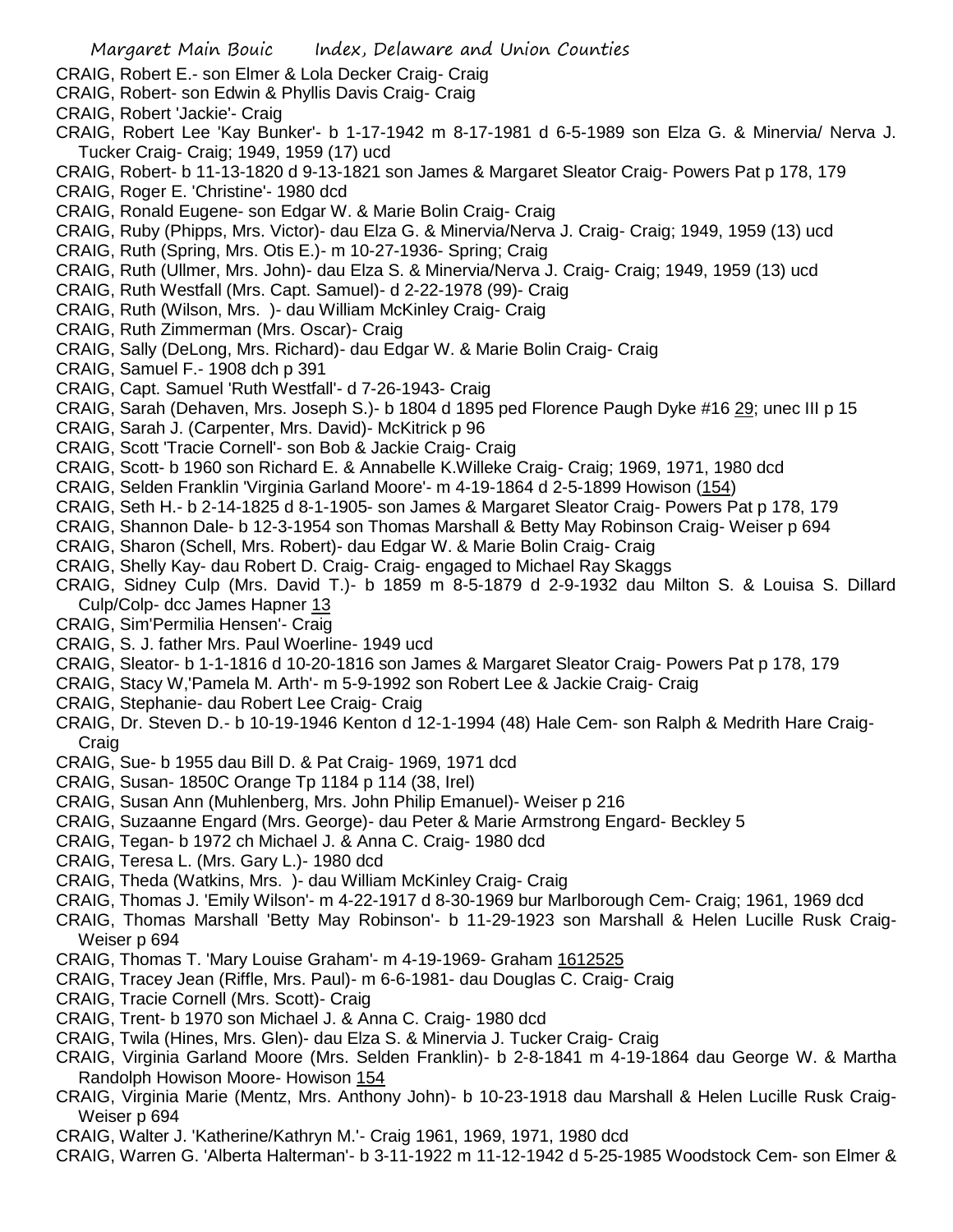CRAIG, William 'Francis J.'- 1880C Leesburg Tp 72 p 7 (41, Md,NJ,Ger) p 0178

- CRAIG, William C.- b 8-6-1834 d 3-4-1836 son James & Margaret Sleator Craig- Powers Pat p 179
- CRAIG, William M.- uca p 100
- CRAIG, William McKinley 'Ellen Melissa'- d 4-14-1960- Craig
- CRAIG, Zoe Lyons (Mrs. David)- b 3-21-1912 m 1932 d 11-19-1970 bur Calif.- dau Charles & Bertha Lincoln Lyons- Craig
- CRAIGE, Major Isaac- Powers p 114
- CRAIGE, James- Kingston Tp 1826- delge VI p 39
- CRAIGHEAD, Maude (McKittrick, Mrs. William Hunt)- m 3-15-1899 d 8-12-1952- McKitrick p 341
- CRAIGHILL, Nancy (Miles, Mrs. Joseph)- m 1845- unec IX p 51
- CRAIGIE, Sarah (Finley, Mrs. John)- dcq TG 1129
- CRAIGO, Anna Lou (Weeks, Mrs. Gerald R.)- m 11-24-1968 dau Dennis Craigo- Craigo; 1961 dcd (15)
- CRAIGO, Beatrice (Mrs. Dennis L.)- 1961 dcd
- CRAIGO, Delores Jolene (Schmidt, Mrs. Alfred Lawrence)- b 2-16-1928 m 2-1977 d 1-30-1987 St. Paul p 47, 96
- CRAIGO, Dennis L. 'Beatrice'- 1961 dcd
- CRAIM, Elizabeth Jane Ackison (Mrs. Thomas)- m 12-18-1859 ucm 2965
- CRAIM, Thomas 'Elizabeth Jane Ackison'- m 12-18-1859 ucm 2965
- CRAIN, see Crane
- CRAIN, --James Fathbruckner family- delge V p 38
- CRAIN, Aaron 'Mary Elizabeth'- b 1789 d 8-7-1844 New Millcreek Cem p 18; Ostraner p 1 dumch p 445; Powell p 243, 250; 1835 men 18 #7 p 27 Concord Tp; dcc James Fathbruckner 120
- CRAIN, Aaron E.- b 1851 d 1944 New Millcreek Cem p 21, Powell p 249
- CRAIN, Abraham P.- 1835 men 6 #85 p 4 Berkshire Tp
- CRAIN, Alfred W.- 1835 men 58 #50 p 108 Trenton Tp
- CRAIN, Alice J. (Dodds, Mrs. David L.)- dau Reece N. & Emma Jane Ackerman Crain- Crain 2,3; Dodds 2,3; 1880C Scioto Tp 184; 1870C Sc Tp 57
- CRAIN, Almira Elizabeth Jane Ackison (Mrs. Thomas)- m consent 1859- unec IV p 9
- CRAIN, Alpha 'Rebecca'- 1860C York Tp 1225-1234 p 165 (31,O)
- CRAIN, Alson B.- 1835 men 11 #79 p 11 Bennington Tp
- CRAIN, Amiza- 1835 men 11 #77 p 14 Bennington Tp
- CRAIN, Amy Guthrie (Mrs. Bryan)- m 10-1-1988 dau John & Kathry Guthrie- Crain
- CRAIN, Austin Tyler- b 1-8-1993 son Bryan & Amy Guthrie Crain- Crain
- CRAIN, Benjamin 'Mary Ann Clark'- m 10-24-1857 ucm 2619; unec XII p 11
- CRAIN, Bryan 'Amy Guthrie'- m 10-1-1988 son David & Cheryl Crain- Crain
- CRAIN, Caroline (Durfey, Mrs. Girard)- d 3-19-1876 (30-8-8) Fairview Cem p 7; Powell p 245- dau John P. & Margaret Winget Crain- Crain 2; 1850C Scioto Tp 2385 p 143 (5,O)
- CRAIN, Caroline (Mrs. Joseph)- Crain 1
- CRAIN, Carolyn Isaly (Mrs. Richard W.)- b 11-7-1942 m 1962 dau David J. & Dorothy Rae King Isaly- Powers Pat p 269
- CRAIN, Charlie Oliver (Ditmars, Mrs. Frank Orville)- b 2-27-1885 d 10-5-1953- Weiser p 116
- CRAIN, Clara Winkler (Mrs. Roger)- Crain 3
- CRAIN, Claude- b 1885 d 4-17-1961 New Millcreek Cem p 21, Powell p 249- son Edkert & Nettie Jones Crain
- CRAIN, Cynthia Louise (Ranson, Mrs.Roy N.)- dau James F. & Ida Jane Piper Crain- Crain
- CRAIN, Daniel L.- son James Franklin & Ida Jane Piper Crain- Crain
- CRAIN, David- b 3-23-1963 son Richard W. & Carolyn Isaly Crain- Powers Pat p 269
- CRAIN, David Samuel- d 6-21-1959 (10) bur Maple Grove- son James F. & Ida Jane Piper Crain- Crain
- CRAIN, Edna Mildred- b 9-13-1900 Scioto Tp New Millcreek Cem p 21- dau Edbert & Nettie Jones Crane- dcb
- CRAIN, Edward/Edkert 'Nettie Jones'- son Reece N. & Emma Jane Ackerman Crain-Crain 2,3; 1870C Scioto Tp 57; 1880C Sc Tp 289
- CRAIN,, Eliza M.- dau Alpha & Rebecca Crain- 1860C York Tp 1225-1234 p 165 (6,O) CRAIN, Elizabeth (Mrs. Aaron)- see Mary Elizabeth- dumch p 445; Crain 1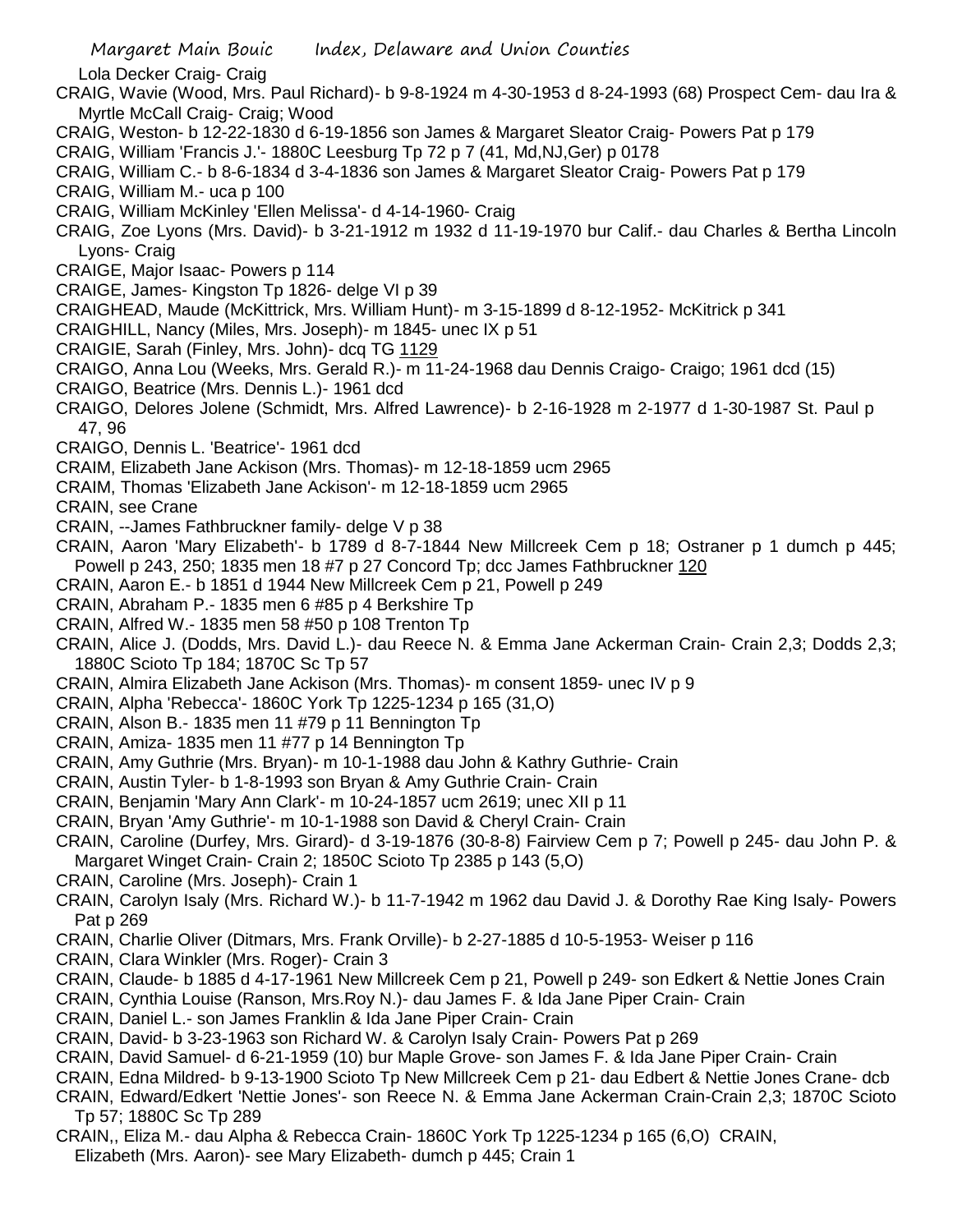- CRAIN, Elizabeth (Carr, Mrs. Benjamin)- b 1-16-1814 d 8-4-1855 (41-1-28) New Millcreek Cem p 18; 1915 uch p 993; Maugans Anc p 86, 88; Bean (1111); 1850C Scioto Tp 2371-2383 (38,O)
- CRAIN, Elizabeth/Lizzie- dau Reece N. & Emma Jane Ackerman Crain- Crain 2
- CRAIN, Elmer L. 'Elsie M.- b 1879 d 1938 Price Cem djlm p 62
- CRAIN, Elsie M. (Mrs. Elmer L.)- b 1883 d 1965 Price Cem djlm p 62
- CRAIN, Emma Jane Ackerman (Mrs. Reece N.)- b 1835 m 10-11-1849 dau Abraham & Catherine Ackermandcc James Fathbruckner 61; opc 303; 1870C Scioto Tp 57(38,O); 1880C Sc Tp 289 p 291C
- CRAIN, Emma Newhouse (Mrs. William)- b 8-4-1871 m 9-25-1894 d 6-27- dau William & Margaret Loveless Newhouse- opc 249; Newhouse p 89 139(10)31; Loveless p 8
- CRAIN, Fannie Adelle Friedley (Mrs. Joseph Rudolph)- b 11-1-1864 m 6-12-1879 d 6-10-1906 New Millcreek Cem p 21; Powell p 249- dau Andre & Fannie Christa Friedley- opc 243; Crain 2,3; delge II p 41; dcc James Fathbruckner 31
- CRAIN, (Crinn), Fay E.- b 10-21-1870 Scioto Tp son Reece & Emma Jane Ackerman Crain- dcb
- CRAIN, Glenn- b 12-7-1889 Scioto Tp dau A. E. & Anjenet Jones Crain- dcb; New Millcreek p 21
- CRAIN, Fay C.- b 10-21-1870 Scioto Tp son Reece & Ema jane Ackerman Crain- dcb
- CRAIN, Hester (Sweney, Mrs. )- b 1858 d 1916 Old Millcreek Cem p 1, Powell p 79- sister Luella J. Allen
- CRAIN, Homer John 'Olive Steadman'- b 2-17-1884 m 7-7-1906 son Rudolph & Della Friedley Crain- opc 448; 1908 dch p 657; Crain 3,4; dcb (Crane)
- CRAIN, Ida Jane Piper (Mrs. James Franklin)- b 1-24-1921 m 2-6-1943 d 1-30-1991 bur Maple Grove, dau Pearl & Mary Russell Piper- Crain; 1973, 1975, 1979, 1981, 1983 ucd
- CRAIN, Imogene (Sherman, Mrs. Grover Robinson)- b 7-30-1892 m 6-24-1914 d 4-22-1979- dau Joseph Rudolph & Fannie Adelle Friedly Crain- dcc James Fathburckner 15; opc 303; Rittenhouse 5,6; Sherman 3,4; delge II p 41; dcb (Crane)
- CRAIN/CRAINE, James- delge II p 22
- CRAIN, James Franklin 'Ida Jane Piper'- b 2-29-1912 m 2-6-1943 d 9-16-1992 (80) Maple Grove Cem son Thomas & Mary Alice Kirkpatrick Crain; Crain; 1973, 1975, 1979, 1981, 1983 ucd
- CRAIN, James S.- 1991 ucd
- CRAIN, James- son James F. & Ida Jane Piper Crain- Crain
- CRAIN, Jim- b 11-22-1886 Scioto Tp son Aaron E. & Nett Jones Crain- dcb
- CRAIN, John- son Bryan & Amy Guthrie Crain- (3-1993)- Crain
- CRAIN, John 'Mary Swartz'- m 12-18-1873 ucm 5406
- CRAIN, John V. P. 'Margaret Winget'- m 5-9-1844 dcm d 10-2-1873(55y20d) Fairview Cem p 7, Powell p 245 son Aaron & Mary Elizabeth Crain; Crain 1,2; Pabst 0; hadc p 50; 1850c Scioto Tp 2385
- CRAIN, Joseph 'Caroline'- son Aaron & Mary Elizabeth Crain- Crain 1; dumch p 445
- CRAIN, Joseph Rudolph 'Fannie Adelle Friedley''Stella Cowles'- b 5-21-1852 m 6-12-1879 d 8-10-1933 New Millcreek Cem p 21- Powell p 249- son Reece N. & Emma Jane Ackerman Crain- Crain 2,3; 1870C Scioto Tp 57 (14,O); 1880C Sc Tp 289 p 291C; delge II p 41; unec VIII p 40
- CRAIN, Kate (Mrs. Frank T.)- d Monday- dau Levi Wilson Madison Co. Democrat 12-31-1879, unec XII p 15
- CRAIN, Laura- b 9-15-1964 dau Richard W. & Carolyn Isaly Crain- Powers Pat p 269
- CRAIN, Leo- b 8-11-1888 Scioto Tp son ed & Nettie Jones Crain- dcb; New Millcreek Cem p 21
- CRAIN, Mable- b 3-5-1880 Scioto Tp dcb, d 11-10-1886 (6-8-5) New Millcreek Cem p 21, Powell p 249- dau Joseph Rudolph & Adella Friedley Crain- Crain 3; 1880C Scioto Tp 289
- CRAIN, Malvina J.- dau Alpha Crain- 1860C York Tp 1225-1234 p 165 (10,O)
- CRAIN, Margaret E. (Mrs. Ralph L.)- b 1922- Price Cem djlm p 70
- CRAIN, Margaret Winget (Mrs. John V. P.)- m 5-9-1844 dcm d 1-7-1889 (66) Powell p 245- dau Ezra & Eleanor Cochran Winget- Crain 1,2; opc  $47/1850C$  Scioto Tp 2385 (26,O); 1880C Radnor Tp p 477C CRAIN, Maria (Matney, Mrs. William)- m 9-11-1851 dcm
- CRAIN, Martha- dau Alpha & Rebecca Crain- 1860C York Tp 1225-1234 p 165 (3,O)
- CRAIN, Martha Jane (Cratty, Mrs. David G.)- b 1833 m 11-18-1852 dcm d 1909 Fairview Cem Powell p 243 dau Aaron & Mary Elizabeth Crain- Crain 1,2; dumch p 445; Maugans Anc p 10; 1850c Scioto Tp 2385 (17, Va)
- CRAIN, Mary (Allen, Mrs. )- dau Homer & Olive Steadman Crain- Crain she has done research on this family CRAIN, Mary A.- dau Alpha & Rebecca Crain- 1860C York Tp 1225-1234 p 165 (1,O)
- CRAIN, Mary Amander- b 10-6-1869 Scioto Tp dcb, d 10-22-1869 (16d) New Millcreek Cem p 21- dau Reece N. & Emma Jane Ackerman Crain- Crain 2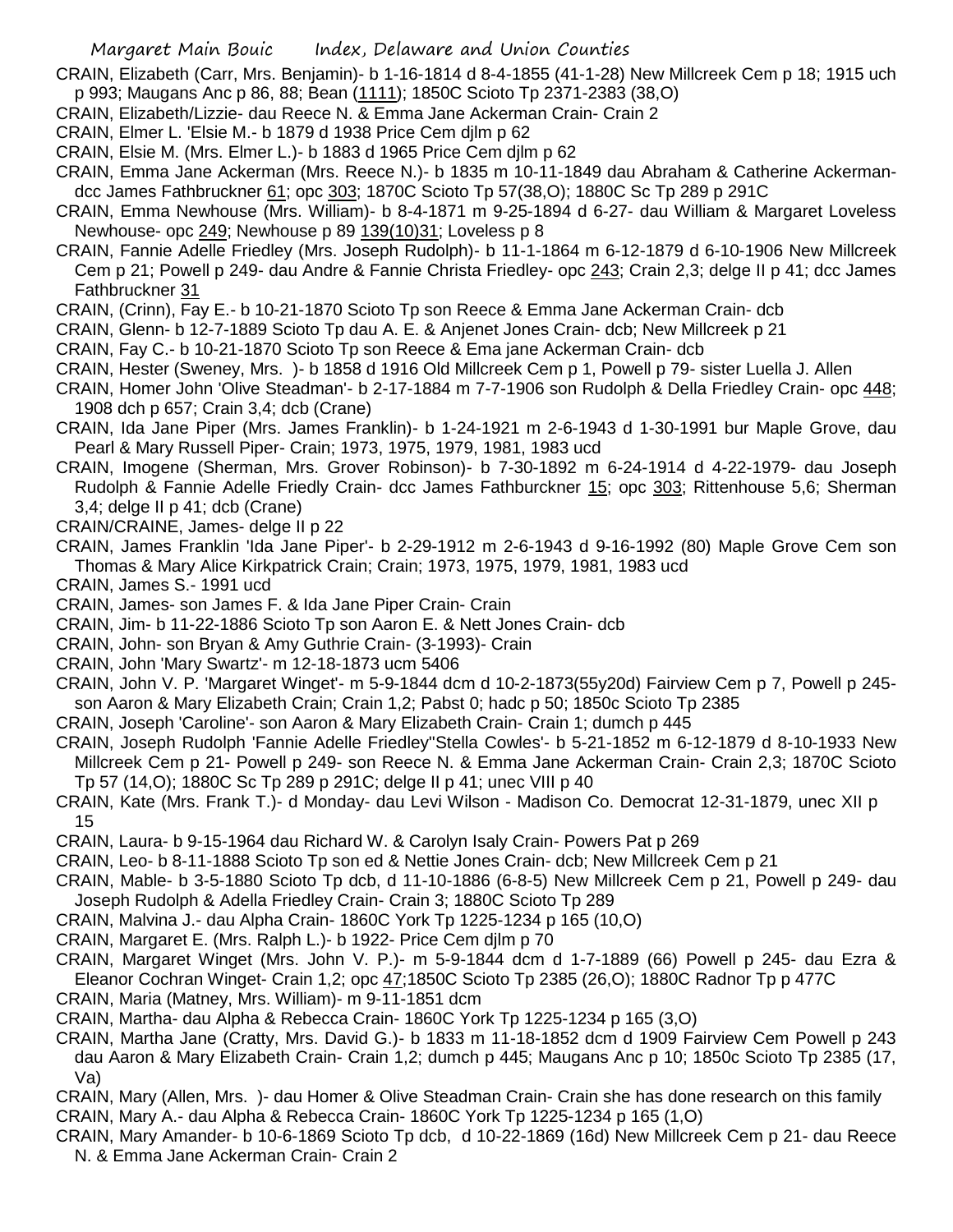CRAIN, Mary Ann Clark (Mrs. Benjamine)- m 10-24-1857 ucm 2619; unec XII p 11

CRAIN, Mary Elizabeth (Mrs. Aaron)- b 1789 d 10-2-1858 (69y) Delaware New Millcreek Cem p 18- opc 304; dcc James Fathbruckner 121; 1850C Scioto Tp 2385 (60, Va); Powell p 243, 250

- CRAIN, Mary Ellan (Stinson, Mrs.Willie)- dau James Franklin & Ida Jane Piper Crain- Crain
- CRAIN, Mary Swartz (Mrs. John)- m 12-18-1873 ucm 5406
- CRAIN, Nettie Jones (Mrs. Edkert)- b 1863 d 1944 New Millcreek Cem p 21, Powell p 249; Crain 2,3
- CRAIN, Nina/Ninna-b 6-10-1892 Sicoto Tp dau Edd & --Jones Crane, dcb; New Millcreek Cem p 21
- CRAIN, Morman E.- d 2-5-1908 (1-7-20) New Millcreek Cem p 27 son J. & E.
- CRAIN, Olive Anna- dau John & Margaret Winget Crain- 1850C Scioto Tp 2385 p 144 (2,O)
- CRAIN, Olive Steadman (Mrs. Homer J.)- dau Edward Elmore & Martha Ann Gardner Steadman- 1908 dch p 657; Crain 3,4
- CRAIN, Paul 1910 Price Cem djlm p 48
- CRAIN, Ralph L. 'Margaret E.'- b 1906 d 1977 Price Cem R 13 djlm p 70
- CRAIN, Rebecca (Mrs. Alpha)- 1860C York Tp 1225-1234 p 165 (25,O)
- CRAIN, Reece- d 9-26-1885 (4-9-2) New Millcreek Cem p 21, Powell p 249- son Joseph Rudolph & Della Friedley Crain- Crain
- CRAIN, Reece N. 'Emma Jane Ackerman'- b 1826 m 10-11-1849 d 4-17-1873 New Millcreek Cem p 20, Powell p 249- son Aaron & Mary Elizabeth Crain- dcc James Fathburckner 60; hadc p 50; Crain 1,2; 1908 dch p 391; 1870C Scioto Tp 57 (44,O)
- CRAIN, Richard W.- witness- Powers p 242- 1814
- CRAIN, Richard W. 'Carolyn Isaly'- m 1962 Powers Pat p 269
- CRAIN, Roger 'Clara Winkler''Lee'- b 4-4-1894 dcb- son Joseph Rudolph & Della Friedley Crain- opc 509; Crain 3,4
- CRAIN, Roy/Ray N.- b 6-19-1897 d 1915 New Millcreek Cem p 21; Powell p 249- son A. E. & Nettie Jonesdcb; Crain
- CRAIN, Rudolph- see Joseph Crain
- CRAIN, Ruth Ann (Sparks, Mrs. Stanley) b 1961 dau James F. & Ida J. Piper Crain- Crain; 1973, 1975, 1979 ucd
- CRAIN, Said H.- b 9-23-1893 Scioto Tp son A.E. & Nellie Jones Crain- dcb
- CRAIN, Thomas 'Almira Elizabeth Jane Ackison m consent 1859- unec IV p 9
- CRAIN, Veda Loretta- b 9-26-1897 Scioto Tp dcb, dau Joseph Rudolph & Della Friedley Crain- Crain 3
- CRAIN, W. F. & N. P>- delge VII p 22
- CRAIN, William 'Emma Newhouse'- Loveless p 8
- CRAIN, William Frank- son Reece N. & Emma Jane Ackerman Crain- Crain 2; 1880C Scioto Tp 289
- CRAIN, William P.- son Aaron & Mary Elizabeth Crain- Crain 1
- CRAINER, R. M.- dg 1-7-1908, delge VIII p 13
- CRAINES, James- unec II p 20
- CRALL, Margaret (Wells, Mrs. James)- Freshwater p 118, 147
- CRALTY, Thelma (Willey, Mrs. Clinton)- b 1909- Weiser p 29
- CRAM TREES & CO.- delge VII p 22
- CRAMBLIT, Beverly (Jackson, Mrs. )- dau Thomas Irwin & Naomi Cramblit- Cramblit; 1961 dcd (13)
- CRAMBLIT, Ethe (Toole, Mrs. )- sister Thomas Irwin Cramblit- Cramblit
- CRAMBLIT, Irwin Thomas 'Naomi E.'- d 9-8-1956 (65) Cramblit; 1961 dcd
- CRAMBLIT, Martha Jean (Salyers, Mrs. )- dau Irwin Thomas & Naomi E. Cramblit- Cramblit
- CRAMBLIT, Myrtle Marie (Richardson, Mrs. )- dau Irwin Thomas & Naomi E. Cramblit- Cramblit
- CRAMBLIT, Naomie E. (Mrs. Irwin Thomas)- Cramblit 1961 dcd
- CRAMER, ----hjt p 10; 1915 uch p 414; unec III p 17; family of Imogene Sehnert unec IX p 14, XII p 2
- CRAMER, Rev.- 1908 dch p 221; 1883 uch V p 581
- CRAMER, Adrienne- b 12-10-1977 dau Rex Alan & Brenda J. Laughour Cramer- Cramer; 1985 uch p 37
- CRAMER, Alan Berry 'Margaret Simkins'- b 1-6-1951 son James Walter & Mary Penhorwood Cramer- 1985 uch p 36, 111, 159; Genther p 70, 71
- CRAMER, Alfred 'Orpha'- 1961 dcd
- CRAMER, Alfred- son Alfred & Orpha Cramer- 1961 dcd (5)
- CRAMER, Alice Skidmore (Harpel, Mrs. )- m(2) 1948- Cramer
- CRAMER, Almira Guy (Mrs. John W.)- m 11-10-1871 ucm 50-10
- CRAMER, Andrew- son John & Moriah Cramer- 1850C Troy Tp 2531 p 134 (7,O)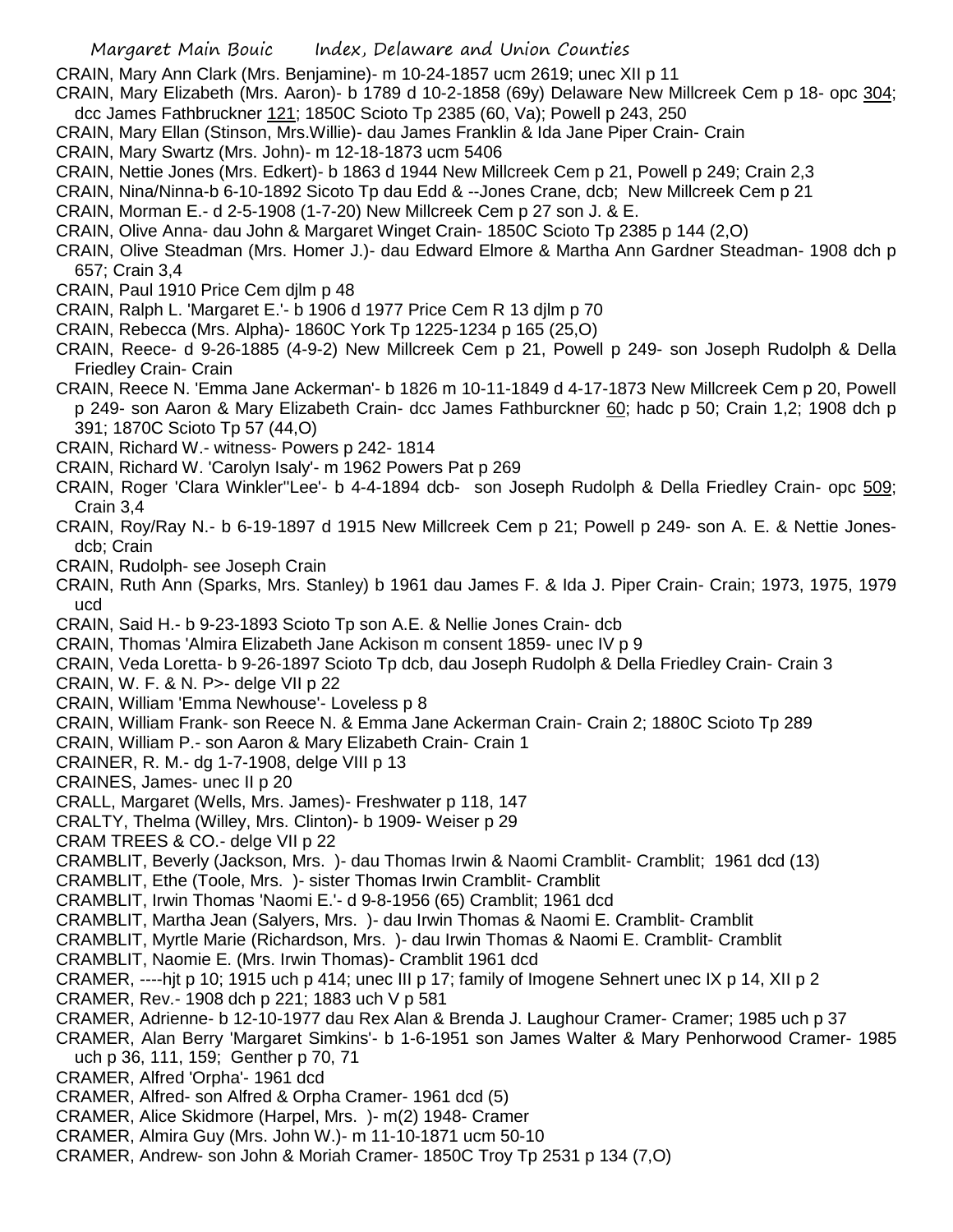CRAMER, Ann- dau Jacob & Maria B. Kent Cramer- 1880C Jerome Tp 123-126 p 14 (7,O,Pa,O)

- CRAMER, Anna Speck (Mrs. Benjamin)- 1883 uch V p 615
- CRAMER, Annie (Chase, Mrs. Robert)- Maugans Anc p 190
- CRAMER, Anthony 'Sarah Parmer'- m 1-10-1849 dcm- 1850C Marlborough Tp p 183 (41, Pa); delge VII p 22, 45
- CRAMER, Arby Paul 'Cloa Mae Jenkins'- b 1-13-1897 d 5-23-1960 Claibourne Cem p 71; WWI- son J. Ernest & Nina Jolliff Cramer- 1985 uch p 16, 36, 37, 58; 1949, 1959 ucd; 1900C Claibourne Tp 44-49 p 2B (3,O,O,Ks)
- CRAMER, Benjamina 'Ann Speck'- 1883 uch V p 615
- CRAMER, Benjamin Darrell- b 3-12-1978 son Darrell Dean & Martha Mae Hard Cramer- 1983, 1991 ucd; Cowgill p 61
- CRAMEER, Benjamin- b 12-8-1880 Troy Tp son Edward & Sarah Feaster Cramer- dcb; delge VII p 23, dg 1-3- 1902
- CRAMER, Bessie/Elizabeth Ann Liller (Mrs. Clyde Raymond)- d 8-1941- Cowgill p 66
- CRAMER, Bessie (Mrs. Jesse Wolf)- d 2-19-1970 bur Ashley Union Cem- Cramer
- CRAMER, Betsy White Cotton (Mrs. Michael Jr.)- ped Robert Hamilton 19 #45 unec IV p 16
- CRAMER, Betty (Baxley, Mrs. Robert)- Baxley; Cramer
- CRAMER, Betty (Gates, Mrs. )- dau Ken N. Cramer- Cramer
- CRAMER, Betty (Wilson, Mrs. Don)- Claibourne Cem p 71- dau Fred E. & Edith M. Jolliff Cramer- Cramer
- CRAMER, Beverly- ch Ernest & Edna Cramer- 1959 ucd (13)
- CRAMER, Blanche- b 4-1883 dau Caroline Cramer- 1900C Richwood 415-448 p 16A (17,O,O,O)
- CRAMER, Brenda- (Gibson, Mrs. Darrell Wayne"Todd")- b 11-13-1940 dau Arby & Cloa Cramer- 1985 uch p 58, 161
- CRAMER, Brenda J. Laughorn (Mrs. Rex Alan)- m 1974- 1985 uch p 37
- CRAMER, Brenda Kay- b 8-17-1970 dau Steven L. & Dixie D. Cramer- 1985 uch p 41; 1973, 1975, 1979, 1981 ucd
- CRAMER, Brian Richard- b 4-11-1984 son Earl Paul III & Jean Elizabeth Rice Cramer- 1985 uch p 116
- CRAMER, Callie (Willauer, Mrs. Frederick S.) m 3-11-1882 ucm 7143
- CRAMER, Carl- son Bessie Cramer- Cramer
- CRAMER, Carl/Jim- son Carl J. & Daisy Searles Cramer- Cramer
- CRAMER, Carl J. 'Daisy M. Searles'- b 12-25-1918 d 3-26-1990 (71) Forest Lawn, Cols.- Cramer; 1961, 1969, 1971, 1980 dcd
- CRAMER, Carol Jean (Vandall, Mrs. David Eugene)- b 6-15-1955 m 7-29-1977 dau Charles Thomas & Marjorie Mae Reed Cramer- Cowgill p 61; 1959, 1967, 1971, 1973, 1975 ucd
- CRAMER, Caroline- b 7-1862 dau Mary Hedges- 1900C Richwood 415-448 p 16A (37,O,O,Pen) wid; 3 ch
- CRAMER, Carolyn Ruth Gardner (Mrs. Francis Edward)- m 10-13-1962 dau Dale Gardner- Cramer
- CRAMER, Carolyn Sue (Rudd, Mrs. Charles Allen)- b 2-5-1953 dau James Walter & Mary Penhorwood Cramer- Cramer; 1985 uch p 36, 111
- CRAMER, Catharine (Knight, Mrs. Westbrook)- m 5-2-1823 ucm 48 Unec II p 44
- CRAMER, Catherine (Darst, Mrs. John)- m 5-31-1835 dcm
- CRAMER, Catherine- b 4-24-1963 dau Eddie & Ruth Gardner Cramer- 1985 uch p 36
- CRAMER, Catherine (Fisher, Mrs. Benjamin)- b 4-30-1812 m 5-14-1829- 1915 uch p 663; 1985 uch p 140
- CRAMER, Catherine (Knight, Mrs. Westbrook)- m 7-29-1823 ucm 48; 1883 uch III p 284
- CRAMER, Catherine Park (Mrs. Joseph B.)- b 11-29-1801 m 5-20-1821 d 8-29-1890 ped Leora Hatton Betsch 21; delge III p 53
- CRAMER, Catherine Sue Large (Mrs. Charles Dennis)- b 4-14-1950 m 5-15-1971 dau Mont & Goldie Dalton Large- Cowgill p 10
- CRAMER, Charles- son Bessie Cramer- Cramer
- CRAMER, Charles D.- b 1962 son Carl J. & Daisy M. Searles Cramer- Cramer; 1969, 1971, 1980 dcd
- CRAMER, Charles- brother Carl J. Cramer- Cramer
- CRAMER, Rev. Charles E.'Ruby McKill'- b 6-14-1892 m 8-12-1915 d 8-28/24-1980 bur York Cem E 50 p 92 son Charles Wesley & Monta Cramer- Cramer; 1985 uch p 36, 156, 159, 162; 1949, 1959, 1967,1971, 1973, 1975 ucd
- CRAMER, Charles Dennis 'Catherine Sue Large'- b 2-4-1948 m 5-15-1971 son Charles Thomas & Marjorie Mae Reed Cramer- Cowgill p 10
- CRAMER, Jesse Charles 'Chalsea Morrow'- son Rev. Charles & Ruby McKill Cramer- Cramer; 1985 uch p 36;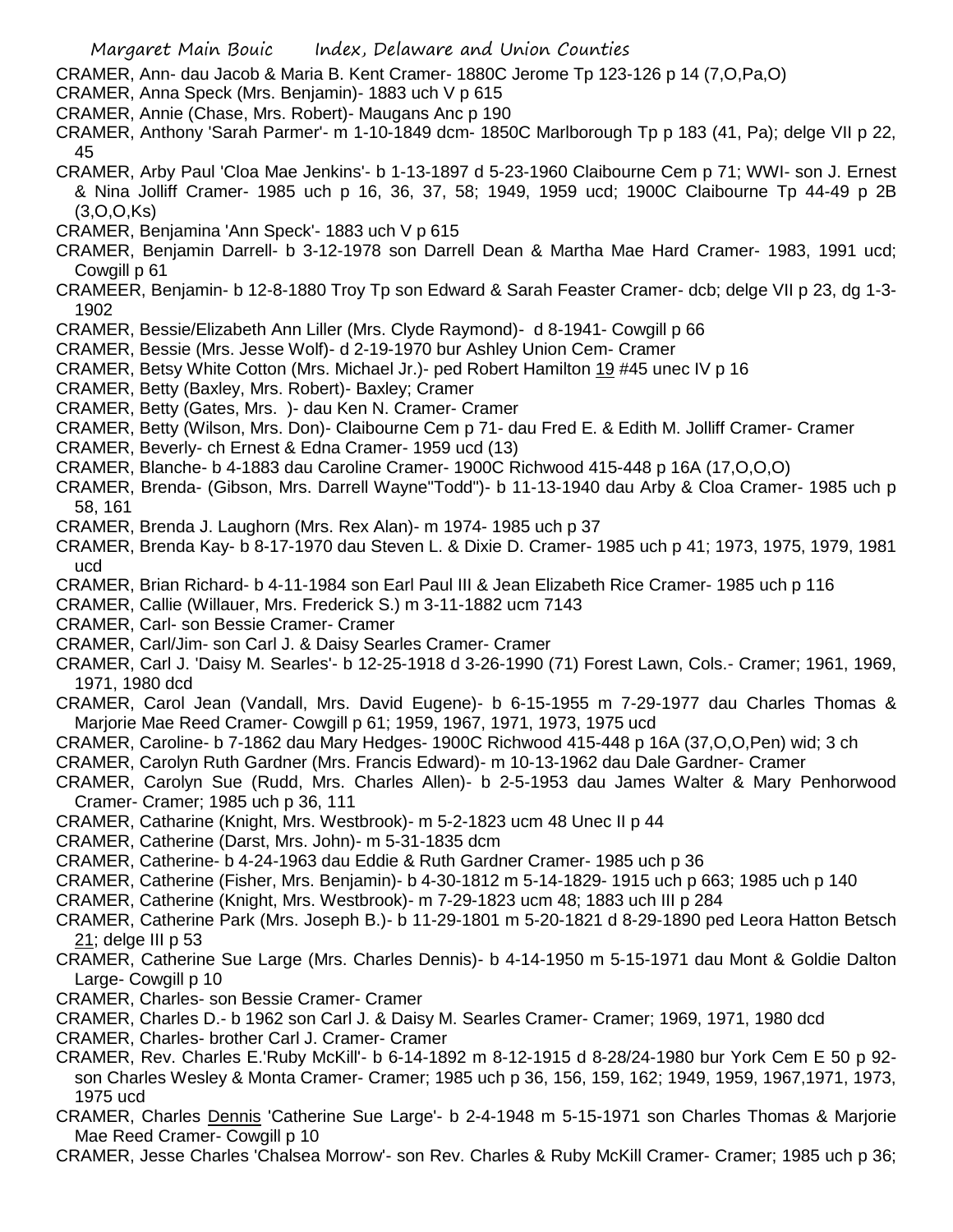1949, 1971, 1981 ucd

- CRAMER, Charles E.- son Jesse Charles & Chasalea Morrow Cramer- 1985 uch p 36
- CRAMER, Charles F. 'Dorothy Gale'- m 5-13-1939- Cramer; 1969, 1980 dcd
- CRAMER, Charles- son Jacob & Maria B. Kent Cramer- 1870C Jerome Tp 90 p 12 (10,O); 1880C Jerome Tp 123-126 p 14 (20,O,Pa,O)
- CRAMER, Charles- son Jesse W. & Bessie Cramer- Cramer
- CRAMER, Charles Thomas 'Marjorie Mae Reed- b 4-25-1922 m 11-23-1943 son Clyde Raymond & Elizabeth Ann Liller Cramer- Cowgill p 60; Cramer; 1959, 1967, 1971, 1973, 1975, 1979, 1981, 1983, 1991 ucd
- CRAMER, Charles Wesley 'Monta'- Cramer
- CRAMER, Chasalea Morrow (Mrs. Charles)- 1908 dch p 36; 1949, 1971, 1981 ucd
- CRAMER, Christina (Conklin, Mrs. James)- delge VII p 12
- CRAMER, Christina Rose- b 7-2-1987 dau Rick Phillip & Teresa Lynn Ward Cramer- Cramer
- CRAMER, Christina (Sult, Mrs. Conrad)- m 8-3-1840 dcm
- CRAMER, Clara Moehn (Mrs. Clyde E.)- b 1-9-1897 m 6-23-1915/8 d 3-25-1975 Claibourne Cem p 92- dau Henry & Ola Drumm Moehn- Cramer; 1985 uch p 36; 1971, 1973 ucd
- CRAMER, Claudia Louise West (Mrs. Thomas Lynn)- b 10-5-1946 m 8-16-1965 dau Clifford Robert & Lela Bell Swearingen West- Cowgill p 60
- CRAMER, Cloa Mae Jenkins (Mrs. Arby)- b 1912 Claibourne Cem p 71- 1985 uch p 16; 1949, 1959, 1967, 1971, 1973, 1975, 1979, 1981, 1983, 1991 ucd
- CRAMER, Clyde E. 'Clara Moehn/Mohen'- b 10-27-1894 m 6-23-1915/8 d 10-12-1977 Claibourne Cem p 92 son J. Ernest & Nina Jolliff Cramer- Cramer; 1985 uch p 36; 1915 uch p 149; 1900C Claibourne Tp 44-49 p 2B (5,O,O,Ks); 1971, 1973, 1975 ucd
- CRAMER, Clyde 'Marsha L.'- 1980 dcd
- CRAMER, Clyde Raymond 'Bessie/Elizabeth Ann Liller''Alice Skidmore'- b 5-9-1892 m(2) 1948 d 12-17-1970 bur Hale Cem- son Thomas & Hannah Curtis Cramer- Cowgill p 60
- CRAMER, Coe 'Edith Imogene Lippincott'- delge VIII p 48
- CRAMER, Cornelia Lathan (Mrs. Rev. George H.)- unvmec p 12
- CRAMER, Daisy M. Searles (Mrs. Carl J.)- Cramer; 1961, 1969, 1971, 1980 dcd
- CRAMER, Dale- b 3-24-1973 son Dale & Karen Cramer- 1985 uch p 36
- CRAMER, Dan- son Zerah L. & Effie Daniels Cramer- Cramer
- CRAMER, Daniel- Freshwater p 188
- CRAMER, Daniel C. 'Phyllis'-son Zerah & Effie E. Danils Cramer- Cramer; 1975, 1979, 1981, 1983 ucd
- CRAMER, Daniel- son Jacob & Maria B. Kent Cramer- 1870C Jerome Tp 90 p 12 (6,O); 1880C Jerome Tp 123-126 p 14 (16,O,Pa,O)
- CRAMER, Daniel 'Matilda M. Lukenbill'- m 4-1-1841 dcm; delge VII p 22
- CRAMER, Darrell Dean 'Martha Mae Hard'- b 6-15-1955 m 11-23-1977- son Charles Thomas & Marjorie Mae Reed Cramer- Cowgill p 60; 1967, 1971, 1973, 1975, 1983, 1991 ucd
- CRAMER, David- b 1953 son Jesse Charles & Chasalea Morrow Cramer- Cramer; 1985 uch p 36; 1971 ucd
- CRAMER, David L. 'Karen'- b 7-13-1951 son Francis B. & Lucille Douglas Cramer- Cramer; 1959, 1967 ucd
- CRAMER, Denise (Beaty, Mrs. Kenneth)- m 6-11-1982 dau John A. Cramer- Cramer
- CRAMER, Denise- b 1954 dau John A. & Juanita Cramer- 1959, 1967, 1971, 1975 ucd
- CRAMER, Dennis C.- son Charles & Marjorie Cramer- 1959 ucd(110, 1967, 1971 ucd
- CRAMER, Dixie Dee Dugan (Mrs.Steven L.)(DeWitt, Mrs. Richard Gene)- b 5-18-1951 m(1) 11-3-1968 div 5-1978 m(2) 5-17-1980 dau Donald Clay & Patrice Grace Jordan Dugan- 1985 uch p 41; 1973, 1975, 1979, 1981 ucd
- CRAMER, Dolvin C. 'Patricia A.'- 1980 dcd
- CRAMER, Don C. 'Georgia Staley'- b 3-2-1900 m 1-13-1923 d 3-16-1986 (86) Claibourne Cem p 71- son John Ernest & Nina Jolliff Cramer- Cramer; 1985 uch p 36, 134, 173; 1949, 1959, 1967, 1971, 1973, 1975, 1979, 1981, 1983 ucd
- CRAMER, Don 'Susan'- Cramer
- CRAMER, Don W.- 1980 dcd
- CRAMER, Donald- son Clyde R. Cramer- Cramer
- CRAMER, Dorothy Gale (Mrs. Charles F.)- m 5-13-1939- Cramer; 1969, 1980 dcd
- CRAMER, Earl Paul IV- b 4-22-1981 son Earl Paul III & Jean Elizabeth Rice Cramer- 1985 uch p 116
- CRAMER, Earl Paul III 'Jean Elizabeth Rice'- 1985 uch p 116
- CRAMER, Eddie 'Ruth Gardner'- b 4-21-1940 m 10-13-1962- son Francis B. & Martha Lucille Douglas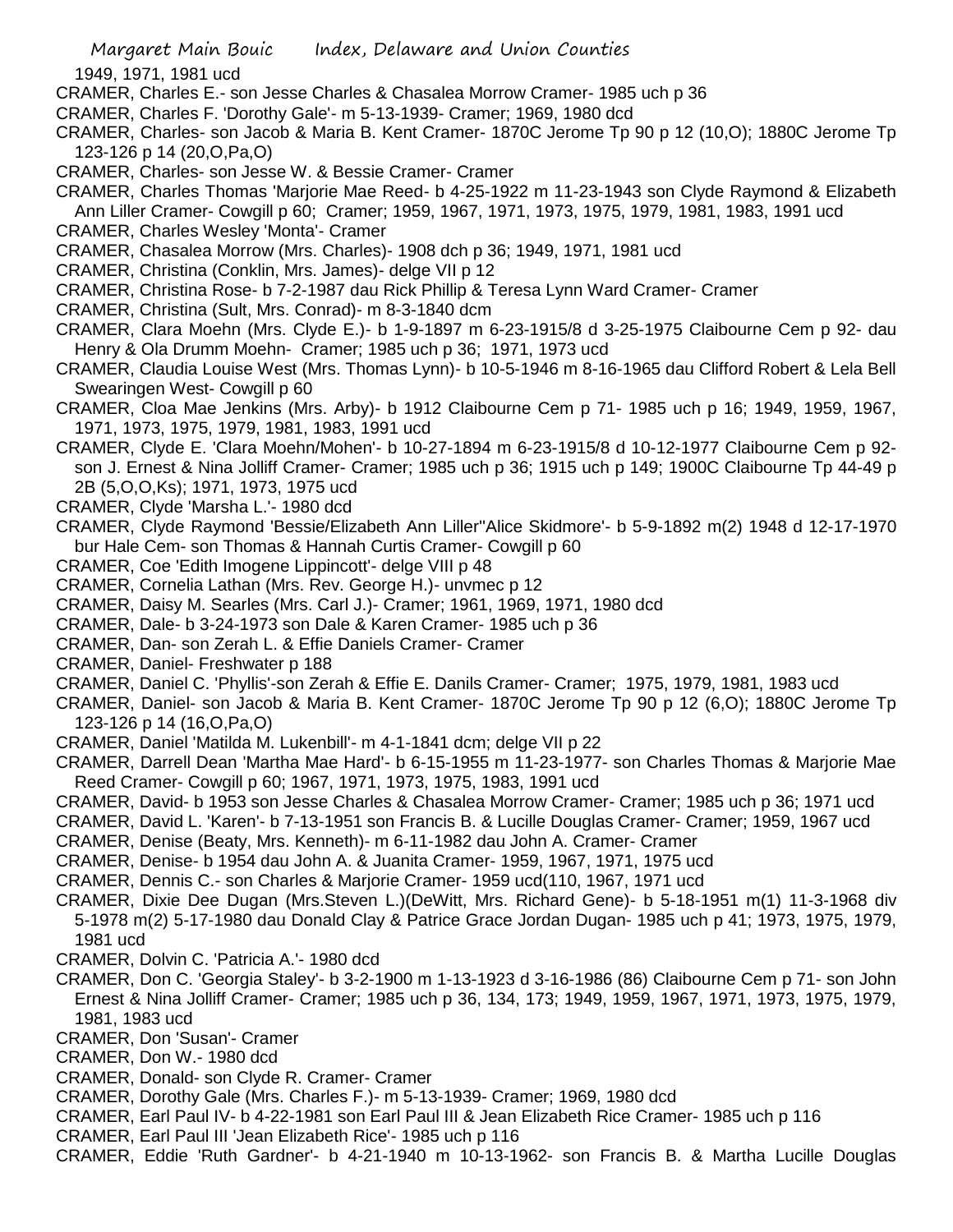Cramer- 1985 uch p 36; 1949, 1959 ucd

- CRAMER, Edith Imogene lippincott (Mrs. coe)- b 2--27-1892 dau Daniel Mullison & Mary Ellen Dunham Lippincott- delge VIII p 47
- CRAMER, Edith M. Jolliff (Mrs. Fred E.)- b 1-4-1894 m 1916 d 10-20-1981 Claibourne Cem p 71- dau George W. & Jennie Beck Jolliff- Cramer; 1971, 1973, 1975, 1979, 1981 ucd
- CRAMER, Edna M. (Mrs. Ernest)- 1959, 1971, 1975, 1979, 1981, 1983, 1991 ucd
- CRAMER, Edward- brother Carl J. Cramer- Cramer
- CRAMER, Edward R.- b 1-27-1862 d 12-9-1894 (32-10-12) Claibourne Cem p 13
- CRAMER, Edward L.- b 10-1879 son Leander & Martha Morris Cramer- 1880C Claibourne Tp 112-118 p 11 (8/12,O,O,O)
- CRAMER, Edward R.- son John & Eliza Hudson Cramer- 1883 uch V p 615; 1880C Claibourne Tp 74-78 p 7 (18,O,O,O)
- CRAMER, Edward R. 1880C Troy Tp p 336C
- CRAMER, Edward W. 'Grace Wells'- son Bessie Cramer- Cramer; 1961 dcd
- CRAMER, Effie E. Daniels (Mrs. Zerah L.)- b 3-3-1905 m 6-9-1923 d 12-27-1993 (88) Claibourne Cem p 81 dau W. W. & Susana Bell Daniels- Cramer; 1959, 1967, 1971, 1973, 1975, 1979 ucd
- CRAMER, Eliza Hudson (Mrs. John)- b 10-9-1822 Claibourne Cem p 22- dau John & Olinda Ward Hudson-1883 uch V p 615; 1880C Claibourne Tp 74-78 p 7 (57, O,Va,O)
- CRAMER, Elizabeth- dau Francis B. & Lucille Douglas Cramer- 1959 ucd (13)
- CRAMER, Elizabeth (Jones, Mrs. Vernon)- b 2-5-1945 m 4-8-1967 dau Francis & Martha Lucille Douglas-1985 uch p 37; Cramer; 1949 ucd
- CRAMER, Elizabeth (Loveless, Mrs. William L.)- Freshwater p 211; Loveless p 8
- CRAMER, Elizabeth (Rhodes, Mrs. William)- 1880 dch p 670
- CRAMER, Emeline 1850C Claibourne Tp 114 p 19 (12,O)
- CRAMER, Emeline (Cooney, Mrs. Thomas)- m 8-20-1857 ucm 2590 mt 8-26-1857; unec XII p 11
- CRAMER, Emeline (Converse, Mrs. Orson)- m 12-27-1863 ucm 2590
- CRAMER, Emily Frazer (Mrs. Rev. Stephen J.)- Cramer; 1985 uch p 111; 1991 ucd
- CRAMER, Eric- son Fern Cramer- 1983 ucd
- CRAMER, Eric Scott- b 2-15-1985 son Mark Allen & Vickie Lynn Bushong Cramer- Cramer; Cowgill p 61
- CRAMER, Ernest F.'Edna'.-b 5-12-1921 m 7-7-1951- son Clyde E. & Clara Moehn Cramer- Cramer; 1985 uch p 36, 37; 1971, 1973, 1975, 1979, 1981, 1983, 1991 ucd
- CRAMER, John Ernest 'Nina Jolliff'- b 1869 d 1950 Claibourne Cem p 9- son Leander & Martha Morris Cramer- 1985 uch p 36, 37; 1949 ucd; 1900C Claibourne Tp 44-49 p 2B (30,O,O,O)
- CRAMER, Ernest T. 'Florence M.'- d 1968- Cramer
- CRAMER, Ernest, Jr.- son Ernest T. & Florence M. Cramer- Cramer
- CRAMER, Ernestine E/F.- 1975, 1991 ucd
- CRAMER, Ester (Miller, Mrs. Harold)- Pounds 5,6
- CRAMER, Faye- b 5-11-1952 ch Ernest F. & Edna Cramer- 1985 uch p 37; 1959, 1971, 1973, 1979, 1981, 1983 ucd
- CRAMER, Faye (Mrs. Thomas)- Cramer
- CRAMER, Fern- b 10-13-1959 dau Ernest F. & Edna Cramer- 1985 uch p 37; 1959, 1971, 1975, 1979, 1981, 1983, 1991 ucd
- CRAMER, Florence (Borland, Mrs. )- dau Jesse Charles & Chasalea Morrow Cramer- Cramer; 1985 uch p 36, 120
- CRAMER, Florence M. (Mrs. Ernest T.)- d 6-5-1982 (89) bur Bloomfield Cem- Cramer
- CRAMER, Francis- son Clyde E. & Clara Moehn Cramer- Cramer
- CRAMER, Francis Edward 'Carolyn Ruth Gardner'- m 10-13-1962- son Francis B. & Martha Lucille Douglas Cramer- Cramer
- CRAMER, Francis E.- 1971 ucd
- CRAMER, Francis M.- dau John & Moriah Cramer- 1850C Troy Tp 2531 p 134 (3,O)
- CRAMER, Francis B.'Martha Lucille Douglas'- b 1-20-1916 m 1-20-1938 d 11-20-1990 (74) son Clyde & Clara Moehn Cramer- 1985 uch p 36; 1949, 1959, 1967, 1971, 1973, 1975, 1979, 1981, 1983 ucd
- CRAMER, Frank- d 2-21-1966 son Bessie Cramer- Cramer
- CRAMER, Frank Leander 'Lamont Baldwin'- b 3-12-1885 m 1910 d 3-22-1965 Claibourne Cem p 70- dau Edward & Caroline Hedge Cramer-Cramer
- CRAMER, Fred E. 'Edith M. Jolliff'- b 1893 d 1945 Claibourne Cem p 71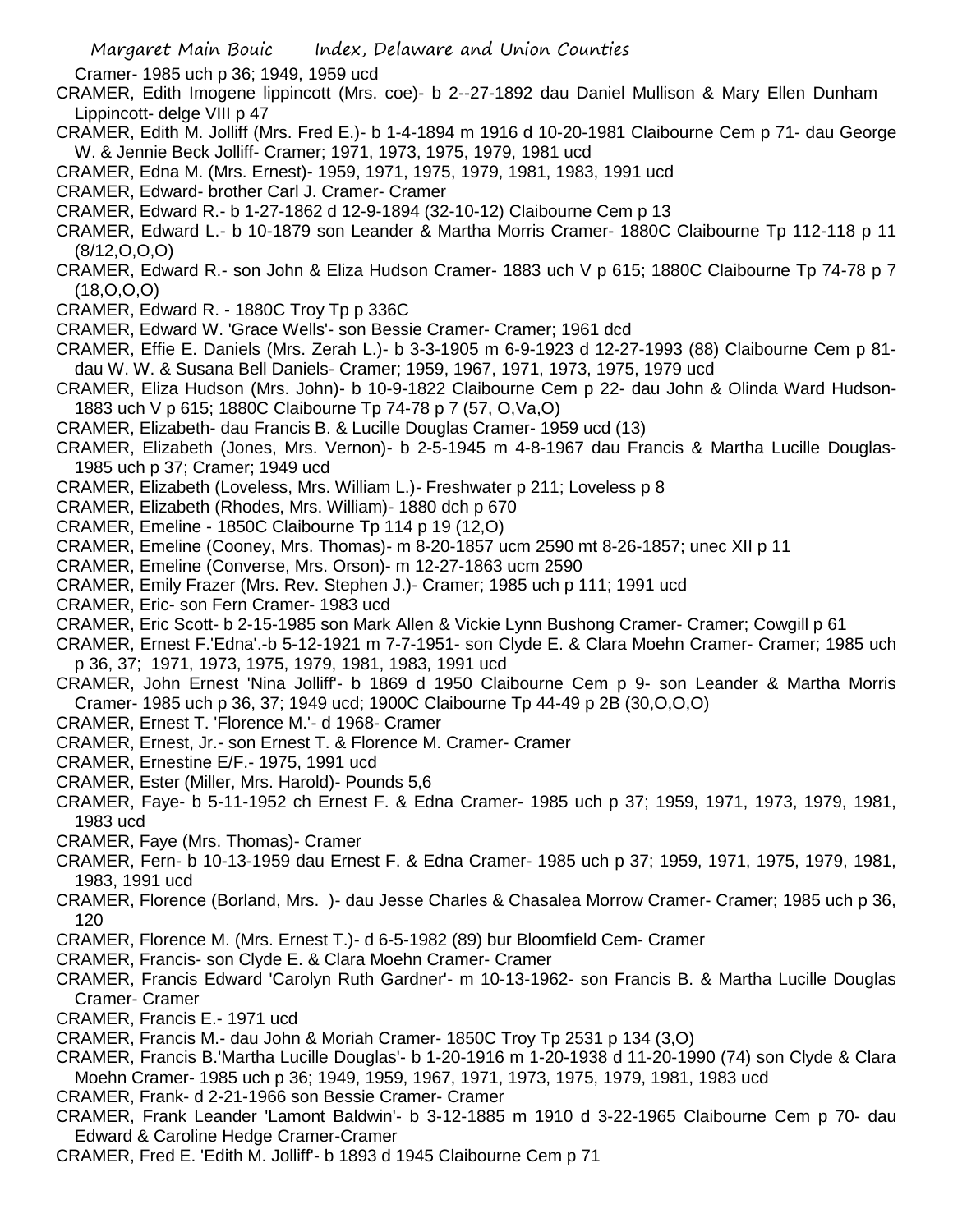- CRAMER, Fred E.-b 1-1893 son John Ernest & Nina Jolliff Cramer- 1985 uch p 36; 1900C Claiborne Tp 44-49 p 2B (7,O,O,Ks)
- CRAMER, Fred L.- b 1871 d 1942 Claibourne Cem p 84- son Leander & Martha Morris Cramer- 1880C Claibourne Tp 112-118 p 11 (9,O,O,O)
- CRAMER, Fred- brother L. Louise Cramer Timmons- Cramer
- CRAMER, Gary- son Alfred & Orpha Cramer- 1961 dcd(6)
- CRAMER, Gary Lee 'Wanda Lou Smart'- b 12-17-1945 m 10-13-1968 son Charles Thomas & Marjorie Mae Reed Cramer- Cramer; Cowgill p 60; 1959, 1971 ucd
- CRAMER, Gay (Schambs, Mrs. Guy J.)- b 3-1896 dau Guy C. & Maude Aller Cramer-Cramer; 1900C Claibourne Tp 7-9 p 1A (4,O,O,O)
- CRAMER, Gayle (Botkin, Mrs. Virgil)- dau Rev. Charles & Ruby McKill Cramer- Cramer
- CRAMER, George C.- b 1927 d 1928 Claibourne Cem p 71- son Don C. & Georgia Staley Cramer- Cramer
- CRAMER, Rev. George H. 'Cornelia Latham'- unvmec p 8, 12, 34
- CRAMER, George O.- d 10-7-1843 (20-5-10) Claibourne Cem p 31
- CRAMER, Georgia Staley (Mrs. Don C.)- b 2-23-1902 m 1-13-1923 d 11-20-1993 (91) Claibourne Cem p 71 dau George & Minnie Frisby Staley- 1985 uch p 36, 134, 173; Cramer; 1949, 1959, 1967, 1971, 1973, 1975, 1979, 1981, 1983, 1991 ucd
- CRAMER, Georgina/Georgianna (Almonon/Almazon, Mrs. Edward)- b 5-7-1943 m 6-9-1965 dau Francis B. & Lucille Douglas Cramer- 1985 uch p 36; 1949, 1959 (15)
- CRAMER, Gladys C. (Moore, Mrs. George E.)(Marine, Mrs. )- b 10-11-1893 d 5-3-1988 (91) Oakdale Cem dau Guy C. & Maude Aller Cramer- Cramer; 1900C Claibourne Tp 7-9 p 1A (6,O,O,O)
- CRAMER, Glenna Faye Skaggs (Mrs. Thomas O.0- m 3-16-1969 dau Glen Skaggs- Cramer
- CRAMER, Grace- d inf dau Rev. Charles E. & Ruby Fern McKill Cramer- 1985 uch p 36
- CRAMER, Grace Wells (Mrs. Edward W.)- d 1-21-1967 (60)- Cramer; 1961 dcd
- CRAMER, Guy- son Bessie Cramer- Cramer
- CRAMER, Guy C. 'Maude Aller'- b 11-8-1872 m 11-6-1892 d 12-3-1962 Claibourne Cem p 84- son Leander & Martha Morris Cramer- Cramer; 1880C Claibourne Tp 112-118 p 11 (7,O,O,O); 1900C Claibourne Tp 7- p 1A (27,O,O,O)
- CRAMER, Guy- son Jesse Will & Bessie Cramer- Cramer
- CRAMER, Guy 'Juanita'- 1969, 1980 dcd
- CRAMER, Hannah Curtis (Mrs. Thomas)- Cramer
- CRAMER, Hannah (Lambert, Mrs. Albert)- m 7-17-1843 Madison Co- unec IX p 66
- CRAMER, Harley- son Clyde R. Cramer- Cramer
- CRAMER, Harriet C. Trimbee (Mrs. Joseph J.)- m 9-5-1872 ucm 5131
- CRAMER, Harry- b 6-2-1882, female, Troy Tp ---- Feaster, dcb
- CRAMER, Harry- son Jesse Will & Bessie Cramer- Cramer
- CRAMER, Hazel (Mrs. Ken M.)- Cramer
- CRAMER, Helen (Somerlot, Mrs. Raymond)(Weaver, Mrs. George)- b 2-1926 m 11-22-1945 (2)12-18-1971 dau Clyde & Clara Moehn Cramer- Cramer; 1985 uch p 37, 131
- CRAMER, Henry- delge VII p 45
- CRAMER, Henry M.- d 9-29-1880(or1890) (3-10-20) son William & Nancy J. Cramer- Hanover Cem 1-2-9
- CRAMER, Howard- son Edward W. & Grace Cramer- Cramer
- CRAMER, Ida Mae- d 9-3- 1981 (91) bur Glendale Cem- Crame
- CRAMER, Irma (Mrs. John)- 1949 ucd
- CRAMER, Isaac E.- b 4-25-1838 d 8-27-1847 (9-4-2) Fancher Cem Powell p 12?
- CRAMER, Israel- dg 1-7-1908. delge VIII p 13
- CRAMER, Jack- b 5-2-1979 son Rex Alan & Brenda J. Laughorn Cramer- 1985 uch p 37
- CRAMER, Jack- son Alfred & Orpha Cramer- 1961 dcd (6mo)
- CRAMER, Jacob L.- Pabst 0
- CRAMER, Jacob 'Maria B. Kent'- m 11-27-1851 ucm 1739; 1870C Jerome Tp 90 p 12 (47, Pa); 1880C Jerome Tp 123-126 p 14 (57,Pa,Pa,Va) p 145A; unec XIV p 66
- CRAMER, James- b 1955 son Carl & Daisy Cramer- 1961, 1969, 1971 dcd
- CRAMER, James- b 1974 son Dalvin C. & Patricia A. Cramer- 1980 dcd
- CRAMER, James P.- 1973 ucd
- CRAMER, James Paul- b 9-8-1954 son Paul E. & Kathleen L. Shields Cramer- 1985 uch p 37; 1959, 1967 ucd CRAMER, James Walter 'Mary Penhorwood'- son Rev. Charles E. & Ruby McKill Cramer- Cramer; 1985 uch p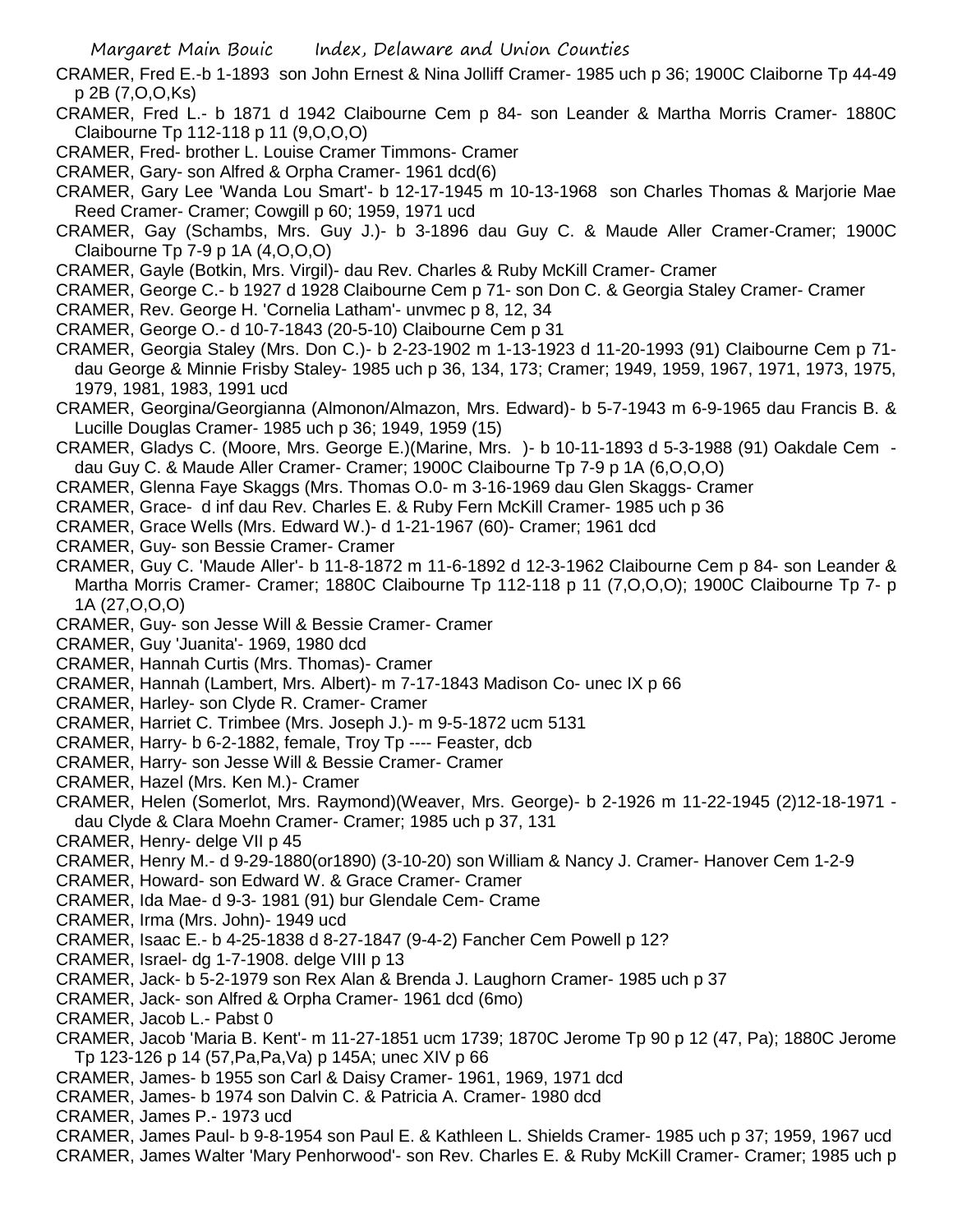36, 111

- CRAMER, Jane Welch (Mrs. Jonathan)- m 1-14-1849 dcm; Pabst Pion I p 81; 1850c Liberty Tp Del Co 1633 p 107 (20,O)
- CRAMER, Jason Allen- b 9-28-1982 son Mark Allen & Vicki Lynn Bushong Cramer- Cramer; Cowgill p 61
- CRAMER, Jason Lee- b 7-26-1969 son Steven L. & Dixie Dee Cramer- 1985 uch p 41; 1973, 1975, 1979, 1981 ucd
- CRAMER, Jean Elizabeth Rice (Mrs. Earl Paul III)- b 8-12-1959 dau Richard & Margaret Elizabeth Brewster Rice- 1985 uch p 116
- CRAMER, Jeanette Lee- b 4-28-1973 dau Thomas Lynn & Claudia Louise Wert Cramer- Cowgill p 60
- CRAMER, Jeff- b 4-27-1976 son David & Karen Cramer- 1985 uch p 37
- CRAMER, Jeffrey Mark- b 7-5-1975 son Gary Lee & Wanda Lou Smart Cramer- Cowgill p 60; 1980 dcd
- CRAMER, Jenni- dau Don & Sue Cramer- Cramer
- CRAMER, Jennifer Lynn- b 4-28-1973 dau Thomas Lynn & Claudie Louise Wert Cramer- Cowgill p 60
- CRAMER, Jesse Will 'Bessie'- d 3-30-1962 bur Ashley Union cem Cramer
- CRAMER, Jim- b 1955 son Paul E. & Kathleen R. Cramer- 1971 ucd
- CRAMER, JoAnn (Stillings, Mrs. Duane)- m 1951 Claibourne Cem p 71- dau Don C. & Georgia Staley Cramer-Cramer; 1985 uch p 36, 134, 135; 1949 ucd
- CRAMER, Joel- b 1980 son Rev. Dalvin C. & Patricia A. Cramer- 1980 dcd
- CRAMER, John- 1880C Claibourne Tp p 0194
- CRAMER, John Arthur 'Juanita Penhorwood'- son Rev. Charles E. & Ruby Fern Mckill Cramer- Cramer; 1985 uch p 36; 1949, 1959, 1967, 1971, 1973, 1975, 1979, 1981, 1983, 1991 ucd
- CRAMER, John- son Rev. Charles & Ruby McKill Cramer- Cramer
- CRAMER, John- b 12-24-1965 son Eddie & Ruth Gardner Cramer- 1985 uch p 36
- CRAMER, John 'Eliza Hudson'- b 10-9-1822 Claibourne Cem p 22; 1880C Claibourne Tp 74-78 p 7 (58,O,Md,O)
- CRAMER, John E.- son Leander & Martha Morris Cramer- 1880C Claibourne Tp 112-118 p 11 (11,O,O,O)
- CRAMER, John G.- 121st Reg, delge X p 77
- CRAMER, John 'Irma'- 1949 ucd
- CRAMER, John- son Jacob & Maria B. Kent Cramer- 1880C Jerome Tp 123-126 p 14 (11,O,Pa,O)
- CRAMER, John- b 3-1900 son John Ernest & Nina Jolliff Cramer- 1900C Claibourne Tp 44-49 p 2B (2/12,O,o,Ks)
- CRAMER, John 'Lucy Jane Morgan'- m 10-17-1861 dcm
- CRAMER, John M.- Pabst 0
- CRAMER, John 'Moriah'- 1850C Troy Tp 2531 p 134 (31,O); hadc p 56
- CRAMER, John Michael- b 7-30-1969 son Gary L. & Wanda Lou Smart Cramer- Cowgill p 60; Smart; 1980 dcd CRAMER, John W. 'Almira Guy'- m 11-10-1871 ucm 5010
- CRAMER, John W.- b 10-27-1883 Franklin Co Mor Tp son A. O. & Hulda M. Sullivan Cramer- dcb
- CRAMER, Jonathan 'Jane Welch'- m 1-14-1849 dcm; Pabst Pion I p 81; 1850c Liberty Tp Del Co 1633 p 107 (22,O)
- CRAMER, Jonathan Michael 'Theresa Kay Hayes'- m 11-19-1994 son Gary & Wanda Smart Cramer-Cramer
- CRAMER, Joseph B. 'Catherine Park'- b 1-29-1794 m 5-20-1821 d 5-24-1886 ped Leora Hatton Betsch 20; delge III p 53
- CRAMER, Joseph J. 'Harriet C. Trimbee'- m 9-5-1872 ucm 5131
- CRAMER, Juanita (Mrs. Guy)- 1969, 1980 dcd
- CRAMER, Juanita M. Penhorwood (Mrs. John Arthur)- 1985 uch p 36; 1949, 1959, 1967, 1971, 1973, 1975, 1979, 1981, 1983, 1991 ucd
- CRAMER, Julia Mae- b 4-5-1981 dau Darrell Dean & Martha Mae Hard Cramer- Cowgill p 61; 1983, 1991 ucd
- CRAMER, June Andrews (Mrs. William R.)- dau Charles E. Andrews- Andrews; 1949 ucd
- CRAMER, June (Henry, Mrs. Henderson C. Jr.)- b 6-29-1922 m 11-21-1939 d 7-28-1952 dau Clyde & Clara Moehn Cramer- 1985 uch p 37
- CRAMER, Kathleen- b 1976 dau Dalvin C. & Patricia A. Cramer- 1981 dcd
- CRAMER, Kathleen L. Shields (Mrs. Paul Edward)- m 1-20-1946 dau Charles & Celia Knapp Shields- 1985 uch p 36, 37, 126; 1959, 1967, 1971, 1973, 1975, 1979, 1991 ucd
- CRAMER, Kathy) b 1959 dau Daniel C. & Phyllis Cramer- Cramer; 1975 ucd- engaged to James H. Davis
- CRAMER, Kathy/Kathleen Dawn (Sealey, Mrs. Kevin Eugene)- m 10-15-1988 dau Phillip Dean & Sandra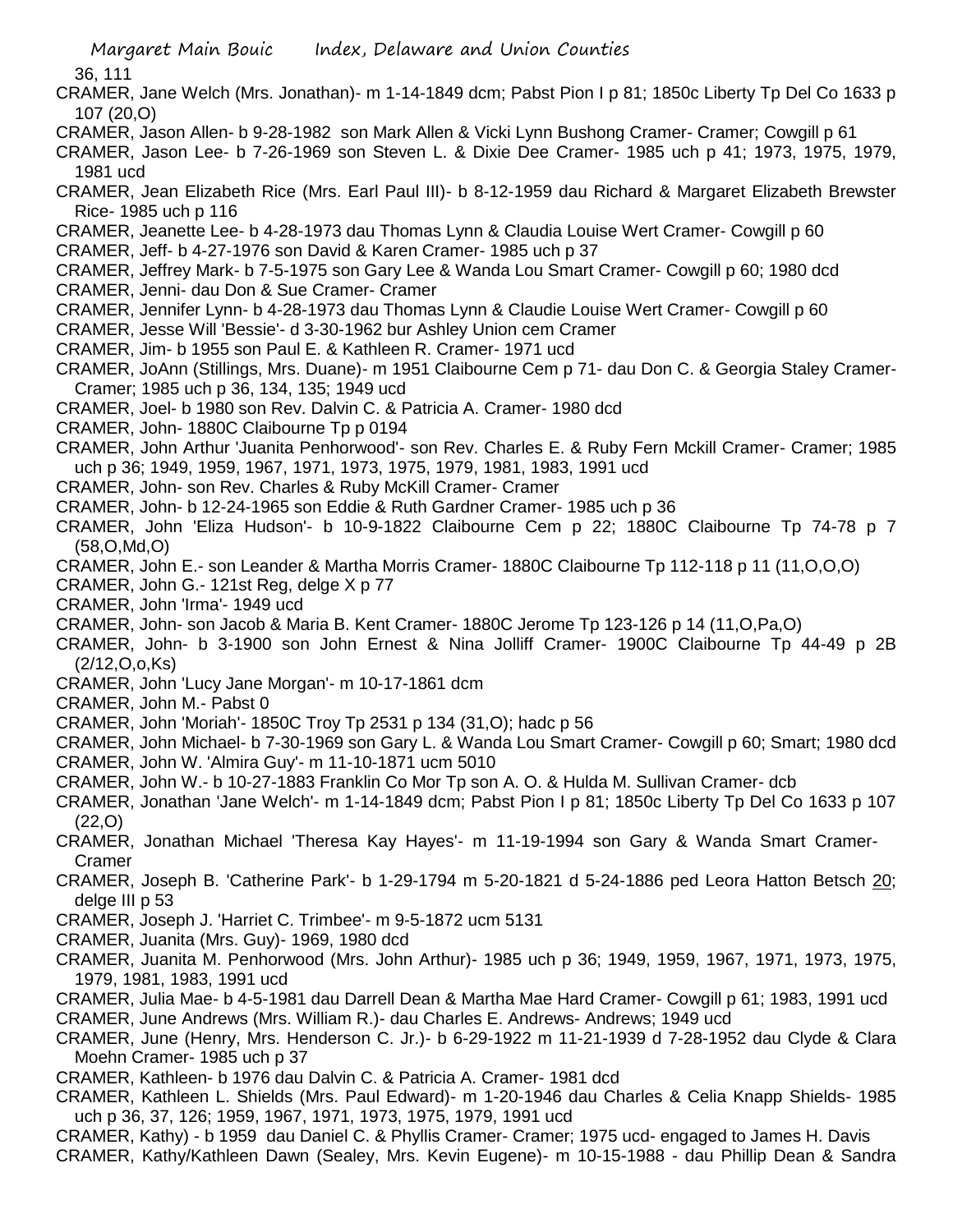Delores Panknin Cramer- 1980 dcd; Cramer

- CRAMER, Keith- b 1964 son Daniel C. & Phyllis Cramer- 1975, 1979, 1981 ucd
- CRAMER, Ken M. 'Hazel'- d 4-16-1963 (58) Cramer
- CRAMER, Lamont L. Baldwin (Mrs. Frank L.)- b 12-5-1889 m 1910 d 3-7-1965 Claibourne Cem p 70- Cramer CRAMER, Lavinia- dau John & Moriah Cramer- 1850C Troy Tp 2531 p 134 (1,O)
- CRAMER, Leander 'Martha Morris'- b 1846 d 1880 Claibourne Cem p 22- son John & Eliza Hudson Cramer-1883 uch V p 615; 1985 uch p 36
- CRAMER, Linda (Parker, Mrs. )- b 1953 dau Carl & Daisy Searles Cramer- Cramer; 1961, 1969, 1971 dcd
- CRAMER, Lori Ann- b 11-9-1974 dau Charles Dennis & Catherine Sue Large Cramer- Weiser p 10
- CRAMER, Louis- query- unec XIII p 27
- CRAMER, S. Louise (TImmons, Mrs. Earl J.)- b 1-21-1903 m 1-19-1932 d 1-10-1995 (91) Michigan- sister of Fred Cramer- Cramer
- CRAMER, Lucy Jane Morgan (Mrs. John)- m 10-17-1861 dcm
- CRAMER, Martha Lucille Douglas (Mrs. Francis B.)- m 1-20-1938 dau Melvin L. & Mary E. Jerew Douglas-1985 uch p 36; 1949, 1959, 1967, 1971, 1973, 1975, 1979, 1981, 1983, 1991 ucd
- CRAMER, Macey- 1880C Claibourne Tp p 194A
- CRAMER, E. Mae Cramer/Kramer (Brown, Mrs. Harley E.)- WBrown VI p 765
- CRAMER, Margaret- 1850C Troy Tp 2531 p 134 (63, Pa)
- CRAMER, Margaret C. Ann (Hamilton, Mrs. Isaac Newton)- b 1827 m 3-14-1850 ucm 1510 d 1893- dau Michael Cramer- 1883 uch V p 111; unec IV p 16, VII p 59, XIV p 17; ped Robert Hamilton 9 #45; 1880C Paris Tp 136-140 p 4 (52,O,O,O)
- CRAMER, Margaret J.- d 10-31-183?(1-3-16) Radnor Cem Powell p 232 dau John & M. Cramer
- CRAMER, Margaret (Love, Mrs. Valentine)- Maugans Anc p 178
- CRAMER, Margaret Simkins (Mrs. Alan)- dau Harry Taylor & Eva Walker Simkins- Genther p 70, 71
- CRAMER, Margaret V.- dau Jonathan & Jane Cramer- 1850C Liberty Tp 1633 p 107 (9/12,O)
- CRAMER, Marguerite Reynolds (Mrs. Arby P.)- b 2-16-1905 d 11-1-1962 Claibourne Cem p 101 dau Edward & Kitty Cannon Reynolds- Cramer; 1985 uch p 37
- CRAMER, Maria B. Kent (Mrs. Jacob)- m 11-27-1851 ucm 1739; 1870C Jerome Tp 90 p 12 (40,O);1880C Jerome Tp 123-126 p 14 (50,O,Va,Vt); unec XIV p 66
- CRAMER, Marilla- dau Jacob & Maria B. Kent Cramer- 1870C Jerome Tp 90 p 12 (17,O)
- CRAMER, Marinda (McMillen, Mrs. Lylle B.)- b 2-15-1835 m 8-18-1853 d 9-14-1908 ped Wanda Bishop Boerger 23; delge III p 6
- CRAMER, Marjorie M Reed (Mrs. Charles Thomas)- b 10-31-1925 m 11-23-1943 dau Homer Clark & Erma Wildering Maize Reed- Cowgill p 60; 1959, 1967, 1971, 1973, 1975, 1979, 1981, 1983, 1991 ucd
- CRAMER, Mark Allen 'Vicki Lynn Bushong'- b 7-25-1958 m 10-29-1977 son Charles Thomas & Marjorie Mae Reed Cramer- Cowgill p 61; 1959, 1967, 1971, 1973, 1975, 1979, 1981, 1983 ucd
- CRAMER, Marsha L. (Mrs. Clyde)- 1980 dcd
- CRAMER, Martha- 1880C Claibourne Tp p 0196
- CRAMER, Martha- b 10-1843 1900C Claibourne Tp 32-346 p 14A (56,O,Wa,NY); 6 ch, 5 living
- CRAMER, Martha Kay (Ventolo, Mrs. Joseph Anthony, Jr.)- b 8-27-1941 m 5-4-1962- dau Francis & Martha Lucille Douglas Cramer- Cramer; 1985 uch p 36; 1949, 1959 ucd
- CRAMER, Martha Mae Hard (Mrs. Darrell Dean)- b 8-16-1957 m 11-23-1977 dau Edward Merrill & June Isabel Parry Hard- Cowgill p 60; 1983, 1991 ucd
- CRAMER, Martha Morris (Mrs. Leander)- b 1843 d 1931 Claibourne Cem p 22; 1985 uch p 36; 1880C Claibourne Tp 112-118 p 11 (36,O,Va,NY)
- CRAMER, Mary C.- dau John & Eliza Hudson Cramer- 1883 uch V p 615; 1880C Claibourne Tp 74-78 p 7 (27,  $III, O, O$ ,)
- CRAMER, Mary Cotton (Mrs. Micael)- dau Harris White Cotton- Maugans Anc p 196
- CRAMER, Mary E.- dau Jacob & Maria B. Kent Cramer- 1870C Jerome Tp 90 p 12 (11,O); 1880C Jerome Tp 123-126 p 14 (22,O,Pa,O)
- CRAMER, Mary Jane (Ackerman, mrs. )- dau Edward W. & Grace Cramer- Cramer
- CRAMER, Mary Jane (Ridge, Mrs.Paul D.)- d 1-1950 Claibourne Cem p 71- dau Don C. & Georgia Staley Cramer- Cramer; 1985 uch p 36, 117, 134
- CRAMER, Mary Lee- b 4-12-1957 dau Charles Thomas & Marjorie Mae Reed Cramer- Cowgill p 61; 1959, 1967, 1971, 1973, 1975, 1979, 1981, 1991 ucd
- CRAMER, Mary Penhorwood (Mrs. James Walter)- m 1947 dau Sherman Penhorwood- 1985 uch p 36, 111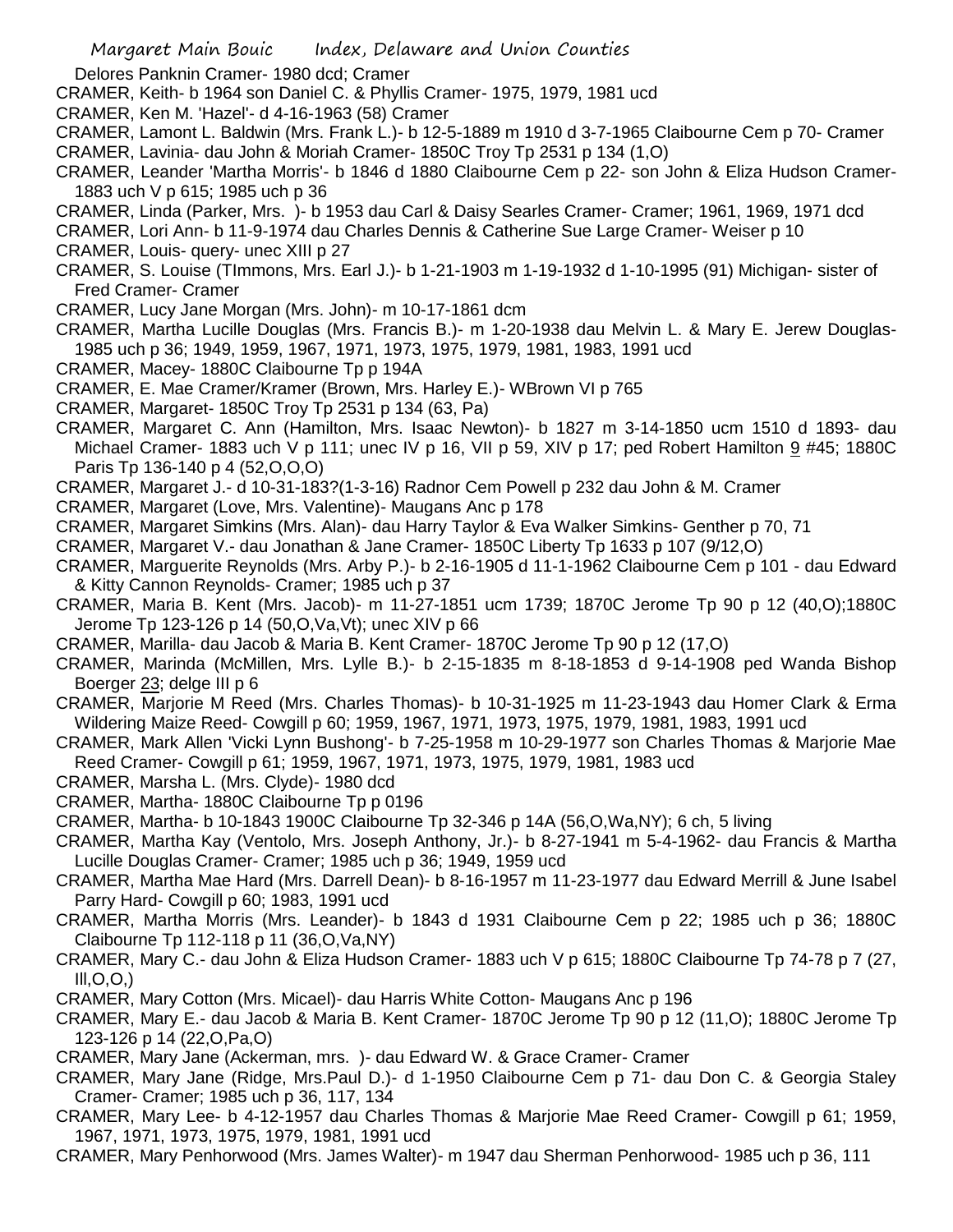- CRAMER, Mary Thompson (Mrs. Michael)- m 9-23-1841 ucm 739; unec V p 38; 185-C Claibourne Tp 193 p 31 (57,Va); 1860C Richwood 751-734 p 99 (60, Va)
- CRAMER, Mary (Mrs. Walter)- 1949 ucd
- CRAMER, Matilda M. Lukenbill (Mrs. Daniel)- m 4-1-1841 dcm
- CRAMER, Maud (Jones, Mrs. Charlie Webb)- m 9-17-1905- Graham (12725)
- CRAMER, Maude Aller (Mrs. Guy C.)- b 1870 d 1946 Claibourne Cem p 84; 1900C Claibourne Tp 7-9 p 1A (29,O,O,O) m 7y, 2 ch
- CRAMER, Maxine G.- b 4-16-1917- dau Clyde E. & Clara Moehn Cramer- Cramer; 1985 uch p 36, 37; 1971, 1973, 1975, 1979, 1981, 1983, 1991 ucd
- CRAMER/Cramerdem, Michael- b 2-5-1771 d 3-15-1861 Claibourne Cem p 31; 1883 uch V p 111, 571; 1850C Claibourne Tp 114 p 19 (81, Md)
- CRAMER, Melanie (Williams, Mrs. James M.)- m 5-4-1991 dau Thomas & Glenna Cramer- Cramer
- CRAMER, Michael- 1880C Paris Tp p 120A
- CRAMER, Dr. Michael J.- 1880 dch p 406; 1908 dch p 225, 255; delge VI p 21
- CRAMER, Michael L.- son John Arthur & Juanita Penhorwood Cramer- 1959(9),1967, 1971 ucd
- CRAMER, Michael Jr.'Betsy White Cotton'- b 1801 d 1886 son Michael Cramer- 1883 uch V p 571; Ped Robert Hamilton 18; unec IV p 16, XI p 42, 66; 1840C Claibourne Tp 65 (30-40); 1880C Paris Tp 136-140 p 14 (75,O,Md,Md)
- CRAMER, Michael 'Mary Cotton'- Maugans Anc p 196; 1860C Richwood 751-734 p 99 (57,o)
- CRAMER, Michael 'Mary Thompson'- m 9-23-1841 ucm 739; unec V p 38- 1915 uch p 492; 1850C Claibourne Tp 193 p 31 (46,O)
- CRAMER, Michael 'Nancy Welch'- m 9-14-1843 dcm; Pabst Pion I p 80
- CRAMER, Michael 'Polly'- unec XII p 69 (estate of Levi Wells)
- CRAMER, Michelle Denise- b 11-13-1972 dau Charles Dennis & Catherine Sue Large Cramer- Cowgill p 60
- CRAMER, Monta (Mrs. Charles Wesley) Cramer
- CRAMER, Moriah (Mrs. John)- 1850C Troy Tp 2531 p 134 (23,O)
- CRAMER, Morris A.- b 1-8-1867 d 10-25-1904 Claibourne Cem p 22 son Leander & Martha Morris Cramer-1880C Claibourne Tp 112-118 p 116 (13,O,O,O)
- CRAMER, Nancy Jane Needles (Mrs. William R.)- b 1-3-1841 d 9-9-1917 Licking Co- Hanover Cem 1-2-8- dau Archibald C. & Nancy M. Kyle Needles- ped Leora Hatton Betsch 11; delge III p 53
- CRAMER, Nancy Welch (Mrs. Michael)- m 9-14-1843 dcm Pabst Pion I p 81
- CRAMER, Nellie- b 1877 d 1955 Claibourne Cem p 84
- CRAMER, Nellie E. Ruder (Mrs. Harry)- d 8-16-1971 bur Forest Lawn Cem- Cramer
- CRAMER, Nina Jolliff (Mrs. J. Ernest)- b 5-1873 d 1952 Claibourne Cem p 9- dau John & Mary Sidle Jolliff-1985 uch p 36, 37; 1949 ucd; 1900C Claibourne Tp 44-49 p 2B (27,Ks,O,O) m 8y 4 ch
- CRAMER, Nora (Retterer, Mrs. Lee)- 1985 uch p 115
- CRAMER, Olinda A.- dau John & Eliza Hudson Cramer- 1883 uch V p 615
- CRAMER, Opal Ballinger (Mrs. )- d 7-1-1974 (61) dau W. A. Ballinger- Cramer
- CRAMER, Orpha (Mrs. Alfred)- 1961 dcd
- CRAMER, Patricia A. (Mrs. Dalvin C.)- 1980 dcd
- CRAMER, Patricia (Robinson, Mrs. Max)- dau Zerah L. & Effie Daniels Cramer- Cramer; 1985 uch p 119
- CRAMER, Paul- son Clyde R. & Bessie Liller Cramer- Cramer
- CRAMER, Paul Edward 'Kathleen L. Shields'- m 1-20-1946 -son Arby P. & Marguerite E. Reynolds Cramer-Cramer; 1985 uch p 20, 36, 37, 58, 180; 1959, 1967, 1971, 1973, 1975, 1979, 1983, 1991 ucd
- CRAMER, Paul H.- unvmec p 41
- CRAMER, Paul L.- b 1910 d 1961 Claibourne Cem p 81
- CRAMER, Paul M.- d 4-18-1961(51) Claibourne Cem- son Guy & Maude Aller Cramer- Cramer
- CRAMER, Paula Jean- 1919 Claibourne Cem p 71
- CRAMER, Pauline (Williams, Mrs.Ira W.)- m 6-7-1934 dau Guy C. & Maude Aller Cramer- Cramer
- CRAMER, Phillip Dean 'Sandra Delores Parknin'- m 5-17-1964- son Charles F. & Dorothy I. Cramer- Cramer; 1980 dcd
- CRAMER, Phyllis (Mrs. Daniel)- Cramer; 1975, 1979, 1981, 1983 ucd
- CRAMER, Polly (Mrs. Michael)- unec XII p 69 (estate of Levi Wells
- CRAMER, Rachel Ester- b 1950 d 7-27-1954 York Cem C24 p 79- dau Jesse Charles & Chasalea Morrow Cramer- 1985 uch p 36
- CRAMER, Rachael (Glick, Mrs. William)- m 12-15-1839 dcm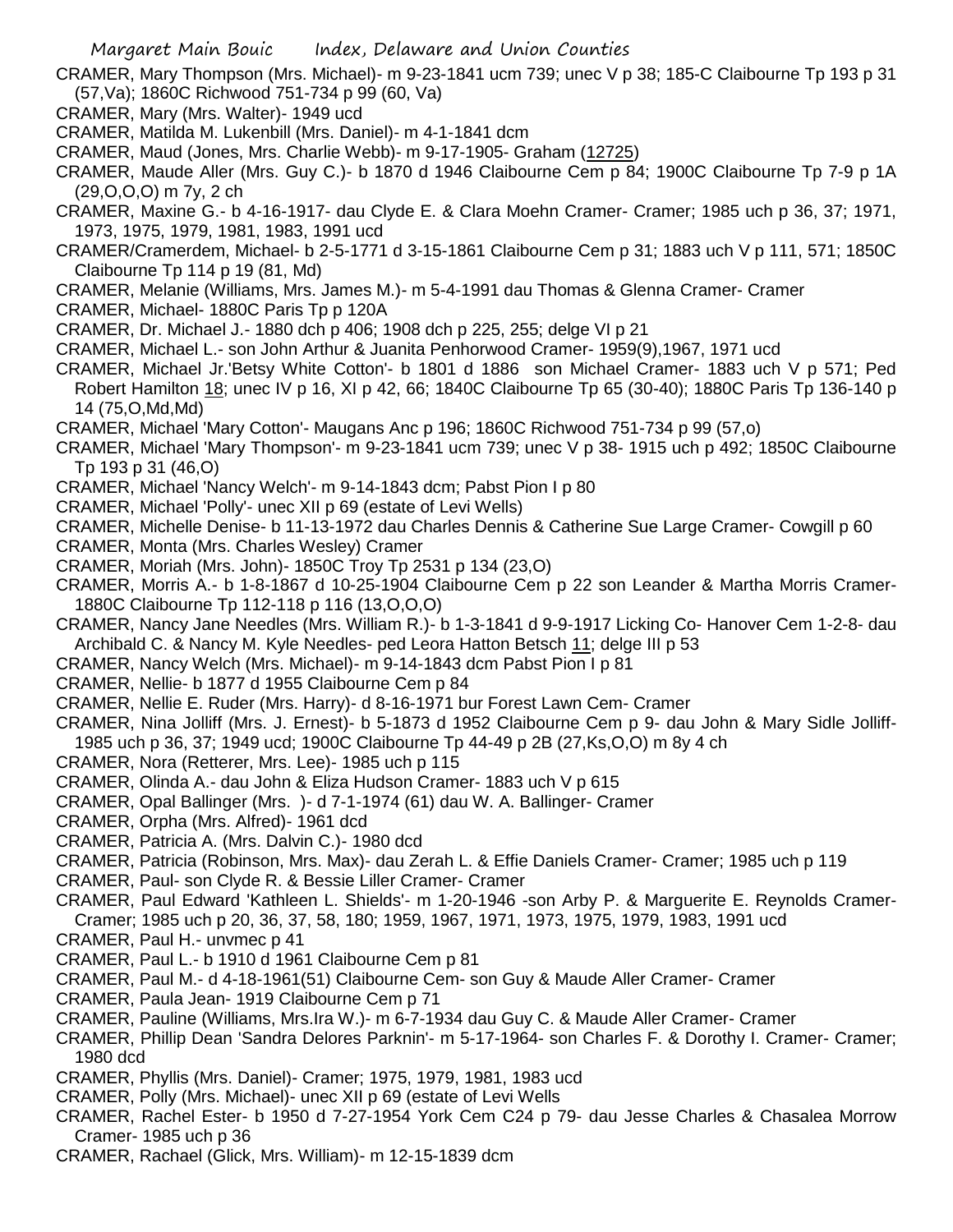CRAMER, Ranie- b 1873 d 1938- Hamover Cem 1-2-7

- CRAMER, Reba Gayle (Swigert, Mrs. Guy)(Botkin, Mrs. Virgil)- dau Rev. Dharles E. & Ruby Fern McKill Cramer- 1985 uch p 36
- CRAMER, Rex Alan 'Brenda J. Laughorn'- b 12-12-1952 m 1974 son Paul E. & Kathleen L. Shields Cramer-1985 uch p 37; 1959, 1967, 1971 ucd
- CRAMER, Rick Phillip 'Teresa Lynne Ward'- m 8-9-1986 son Phillip & Sandra D. Cramer- Cramer
- CRAMER, Robert- son Phillip Dean & Sandra Delores Panknin Cramer- 1980 dcd

CRAMER, Robert Thomas- b 7-17-1968 son Thomas Lynn & Claudia Louise West Cramer - Cowgill p 60

- CRAMER, Robert 'Irena'- son Zerah L. & Effie Daniels Cramer- Cramer; 1959 ucd (17)
- CRAMER, Rosannah- d 10-9-1859 (19-1-21) Radnor Cem dau John & M. Cramer- Powell p 232
- CRAMER, Rose E. (Hatton, Mrs. George)- b 12-11-1862 m 8-20-1885 d 10-26-1929 dau William R. & Nancy Jane Needles Cramer- ped Leora Hatton Betsch 5; delge III p 53
- CRAMER, Rose L. (Newman, Mrs. Paul)- Claibourne Cem p 71- dau Fred E. & Edith M. Cramer- Cramer
- CRAMER, Rosemarie- dau Alfred & Orpha Cramer- 1961 dcd (2)
- CRAMER, Ruby Fern McKill (Mrs. Rev. Charles)- b 12-26-1894 m 8-12-1915 d 3-13-1977 York Cem E 50 p 92- dau Arthur & Dora Leatherman McKill- 1985 uch p 36; Cramer; 1949, 1971, 1973, 1975 ucd
- CRAMER, Russell- son Alfred & Orpha Cramer- 1961 dcd (2)
- CRAMER, Ruth Gardner (Mrs. Eddie)- b 1943 m 10-13-1962 dau Dale & Sarah Gardner- 1985 uch p 36
- CRAMER, Ruth Merrill (Gibson, Mrs. Grear Emmitt)- b 8-3-1898 m 10-7-1915 d 11-1-1965- 1985 uch p 16, 58 CRAMER, Sadie (Mrs. )- d 1-17-1970 (92) bur Condit- Cramer
- CRAMER, Samantha- b 1845 d 1925 Claibourne Cem p 22- dau John & Eliza Hudson Cramer- 1883 uch V p 615; 1880C Claibourne Tp 74-78 p 7 (34,O,O,O)
- CRAMER, Samuel L.- d 4-16-1932 (33-3-1) Fancher Cem Powell p 123
- CRAMER, Sandra Delores Parknin (Mrs. Philip Dean)- m 5-17-1964 dau Edward A. Parknin- Cramer; 1980 dcd
- CRAMER, Sara Jane (Walters, Mrs. Jacob)- 1985 uch p 95
- CRAMER, Sarah Feaster- b 1852 d 1910 Marlborough Cem p 165, Powell p 285
- CRAMER, Sarah J.- dau John & Eliza Hudson Cramer- 1883 uch V p 615
- CRAMER, Sarah J.- Probably dau Sarah Cramer- 1850C Marlborough Tp 28 p 183 (4,O)
- CRAMER, Sarah Parmer (Mrs. Anthony)- m 1-10-1849 dcm; 1850C Marlborough Tp 28 p 183 (26,O)
- CRAMER, Sharon- dau Alan & Margaret Simkins Cramer- Genther p 71
- CRAMER, Sheryl (Quick, Mrs. Larry)- m 2-10-1967- dau Charles & Dorothy Gale Cramer- Cramer; Herriott
- CRAMER, Shirley (Young, Mrs. )- dau Carl J. & Daisy Searles Cramer- Cramer; 1961 dcd
- CRAMER, Sophia (McKitrick, Mrs. John)(Webb, Mrs. Bowman)- b c 1837 m 8-19-1854 (2) 8-10-1893 div 10-4-1901 d 11-16-1912- McKitrick p 317, 318, 319
- CRAMER, Starling Louise- b 1911 d 1928 Claibourne Cem p 71
- CRAMER, Stella May- b 5-12-1883 Troy Tp dau --Elaner Cramer; dcb; Pabst 0
- CRAMER, Stephanie (McLaughlin, Mrs. Bruce J.)- b 5-7-1956 m 1983- twin dau James Walter & Mary Penhorwood Cramer- 1985 uch p 36, 111
- CRAMER, Rev. Stephen 'Emily Frazer'- b 5-7-1956 twin son James Walter & Mary Penhorwood Cramer-Cramer; 1985 uch p 36, 111; 1991 ucd
- CRAMER, Steven L. 'Dixie D.'- 1973, 1975 ucd
- CRAMER, Sue- dau William L. & June Cramer- 1949 ucd
- CRAMER, Susan (Mrs. Don)- Cramer
- CRAMER, Suzanne (Sullivan, Mrs. Dallas)- b 9-25-1925 m 3-1-1945 d 1-28-1986 (60) Claibourne Cem- dau Frank & Lamont Baldwin Cramer- Cramer; Sullivan
- CRAMER, Teresa Lynne Ward (Mrs. Rick Phillip)- m 8-9-1986 dau Edward P. & Brenda Ward- Cramer
- CRAMER, Theresa Kay Hayes (Hall, Mrs. )(Mrs. Jonathon Michael)- m 11-19-1994 dau Jerry & Judy Hayes- Cramer
- CRAMER, Thomas 'Hannah Curtis'- Cramer
- CRAMER, Thomas Lynn 'Claudia Louise West'- b 1-3-1945 m 8-16-1965 son Charles Thomas & Marjorie Mae Reed Cramer- Cowgill p 60; 1959 ucd
- CRAMER, Thomas O. 'Glenna Faye Skaggs'- m 3-16-1969 son Charles & Dorothy Gale Cramer- Cramer CRAMER, T. W.- 1973 ucd
- CRAMER, Venus Norma (Stephens, Mrs. Thomas Gilbert)- b 4-20-1925 m 4-22-1941- Graham (1272131)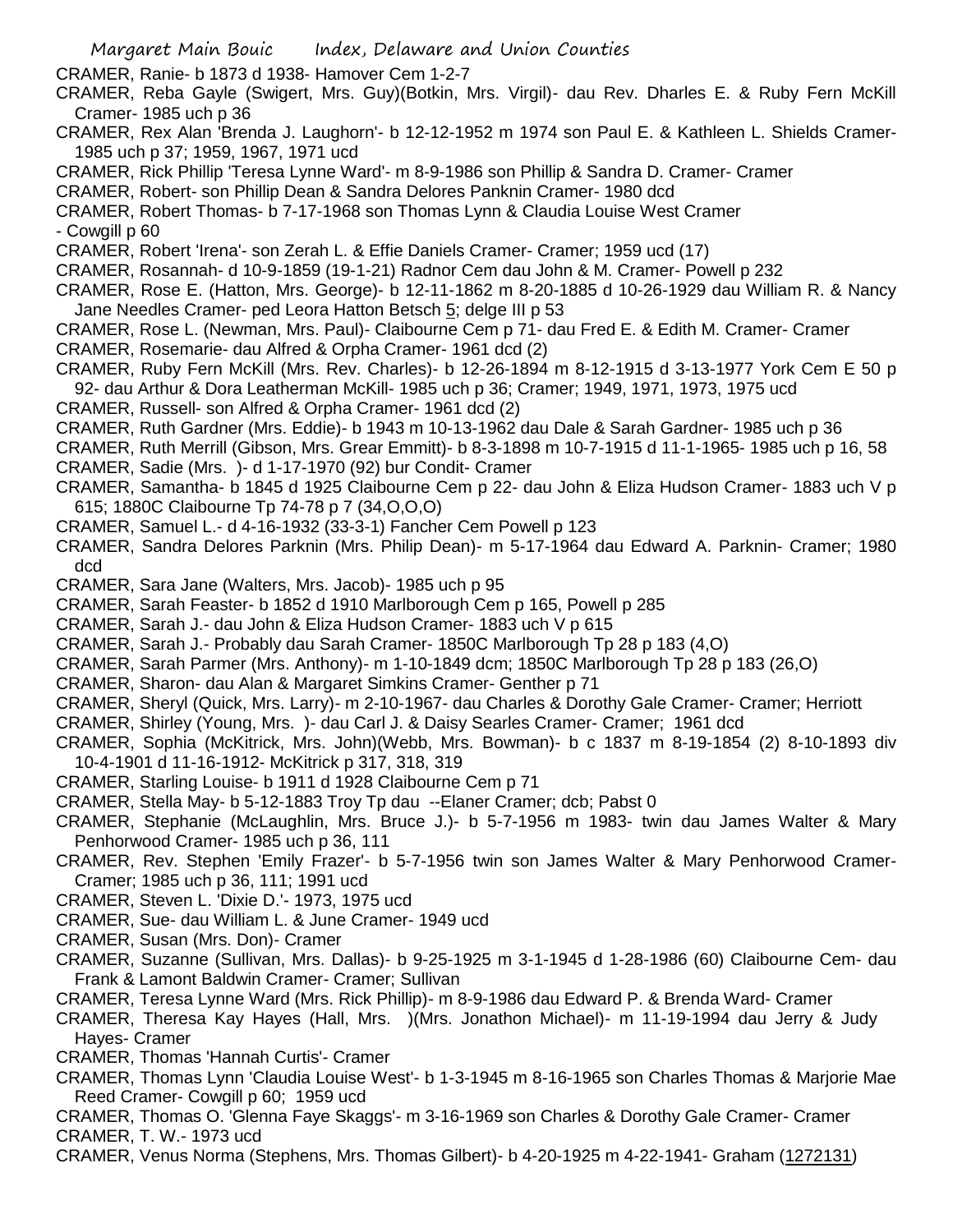- CRAMER, Verrie Jeanet- b 7-21-1891 Troy Tp dau Edward & Sarah feaster Cramer- dcb
- CRAMER, Vicki Lynn Bushong (Mrs. Mark Allen)- b 4-23-1959 m 10-29-1977 dau Clair & Pearl Juanita Andrews Bushong- Cowgill p 61
- CRAMER, Wade- b 8-25-1980 son Rex Alan & Brenda J. Laughorn Cramer- 1985 uch p 37
- CRAMER, Walter- son Rev. Charles & Ruby McKill Cramer- Cramer
- CRAMER, Walter 'Mary'- 1949 ucd
- CRAMER, Wanda Lou Smart (Mrs. Gary Lee)- b 10-8-1947 m 10-13-1968- dau Leonard Elwood & Mary Ruthella Clark Smart- Smart; Cramer; Cowgill p 60
- CRAMER, William- Nash p 167
- CRAMER, William- 1835 men 33 #74 p 57 Harmony Tp
- CRAMER, William Fredrick- 1925 Claibourne Cem p 71
- CRAMER, William- son John & Moriah Cramer- 1850C Troy Tp 2531 p 134 (5,O)
- CRAMER, William L. 'June'- son Zerah & Effie E. Daniels Cramer- Cramer; 1949 ucd
- CRAMER, William R. 'Nancy Jane Needles'- b 7-7-1832 d 1-5-1914 Licking Co- Hanover Cem 1-2-9- son Joseph B. & Catherine Park Cramer- ped Leora Hatton Betsch 10; delge III p 53
- CRAMER, William- son Zerah L. & Effie Daniels Cramer- Cramer
- CRAMER, Zadok- Powers p 153
- CRAMER, Zerah L. 'Effie Daniels'- b 6-14-1902 m 1923 d 10-15-1970 Claibourne Cem p 81- son Guy C. & Maude Allen Cramer- Cramer; 1959, 1967, 1981, 1983, 1991 ucd
- CRAMERDEM, Michael- 1850C Claibourne Tp 114 (81, Md)
- CRAMLIT, Alice Clover (Mrs. Milton)- Cramlit
- CRAMLIT, Clara Nettie (Williams, Mrs.Emory)- b 8-25-1875 m 8-10-1892 d 6-8-1965 Oakdale Cem- dau Milton & Alice Clover Cramlit- Cramlit
- CRAMLIT, Milton 'Alice Clover'- Cramlit
- CRAMMER, Andrew- Pabst 0
- CRAMMER, Jos. C.- b 8-8-1879 Troy Tp son Ed & Sarah F. Crammer- dcb
- CRAMMER, Nettie- b 6-5-1878 Troy Tp dau Ed & Sarah F. Crammer- dcb
- CRAMPTON, Elizabeth (Mills, Mrs. George Pierson)- Mills 1; 1908 dch p 500; Mills St p 1
- CRAMPTON, Izma Anna (McKittrick, Mrs. Benajina Ross)- b 3-7-1891 m 8-20-1908 d 5-4-1926- McKitrick p 378, 379
- CRAN, Mary Ann (Nash, Mrs. Calab R.)- unec XII p 15
- CRANDAL, Dorothie (Brungart, Mrs. John R.)- Weiser p 599
- CRANDAL, Philens- 1880C Radnor Tp p 474A
- CRANDALL, see Crandell
- CRANDALL, Rev.- 1883 uch V p 216
- CRANDALL, --- b 2-16-1868 Brown Tp son L. B. & C. Crandall- dcb
- CRANDALL, Abby (Mrs. Hewitt)(Maine, Mrs. Richard Holmes)- Asp (347a)
- CRANDALL, Abigail Lucinda Maine (Mrs. Charles M.)- b 3-1-1824 m 3-30-1844 dau Sheffield Barber & Emily Hart Stillman Maine- Asp 1084
- CRANDALL, Anna Brown (Mrs. Lodowick)- Asp (267e)
- CRANDALL, Bathsheba Crandall (Mrs. Lewis)- Asp (266)
- CRANDALL, Benjamin Ira 'Rebecca D. Babbitt''Cynthia Lockwood'- b 4-15-1828 m 8-4-1857 (2) 8-12-1894 d 1-21-1902 son Joseph P. & Susan P. Maine Crandall- Asp 1095
- CRANDALL, Bess O.- 1959 ucd
- CRANDALL, Bethiah Maine (Mrs. Lewis)- b 4-6-1745 dau Andrew & Fear Holmes Maine- Asp 99
- CRANDALL, Blanche Walker (Mrs. Homer)- Crandall; see Stimmel 3,4; Longbrake p 50, 51
- CRANDALL, Carl M.'Geraldine M.'- d 12-13-1970 bur Forest Grove Cem- Crandall
- CRANDALL, Charles M. 'Abigail Lucinda Maine'- m 3-30-1844- Asp (1084)
- CRANDALL, Charlotte (Buddington, Mrs. Luke)- b 5-19-1778- dau Lewis & Bethiah Maine Crandall- Asp 267c
- CRANDALL, Claud E.'Genevieve' -d 12-7-1982 son Homer & Blanche Walker Crandall- Crandall; opc 705
- CRANDALL, Claudette- b 7-3- dau Clyde & Gertrude Larcomb Crandall- Graham\ 175722
- CRANDALL, Clyde N. 'Gertrude Larcomb'- m 6-13-1936 son Homer & Blanche Walker Crandall- Graham (17572)
- CRANDALL, Cynthia Lockwood (Mrs. Benjamin Ira)- m 8-12-1894- Asp (1095)
- CRANDALL, David S. 'Harriet Maine'- Asp (1437)
- CRANDALL, Deborah Burdick (Mrs. Rev. Joseph)- Asp p 56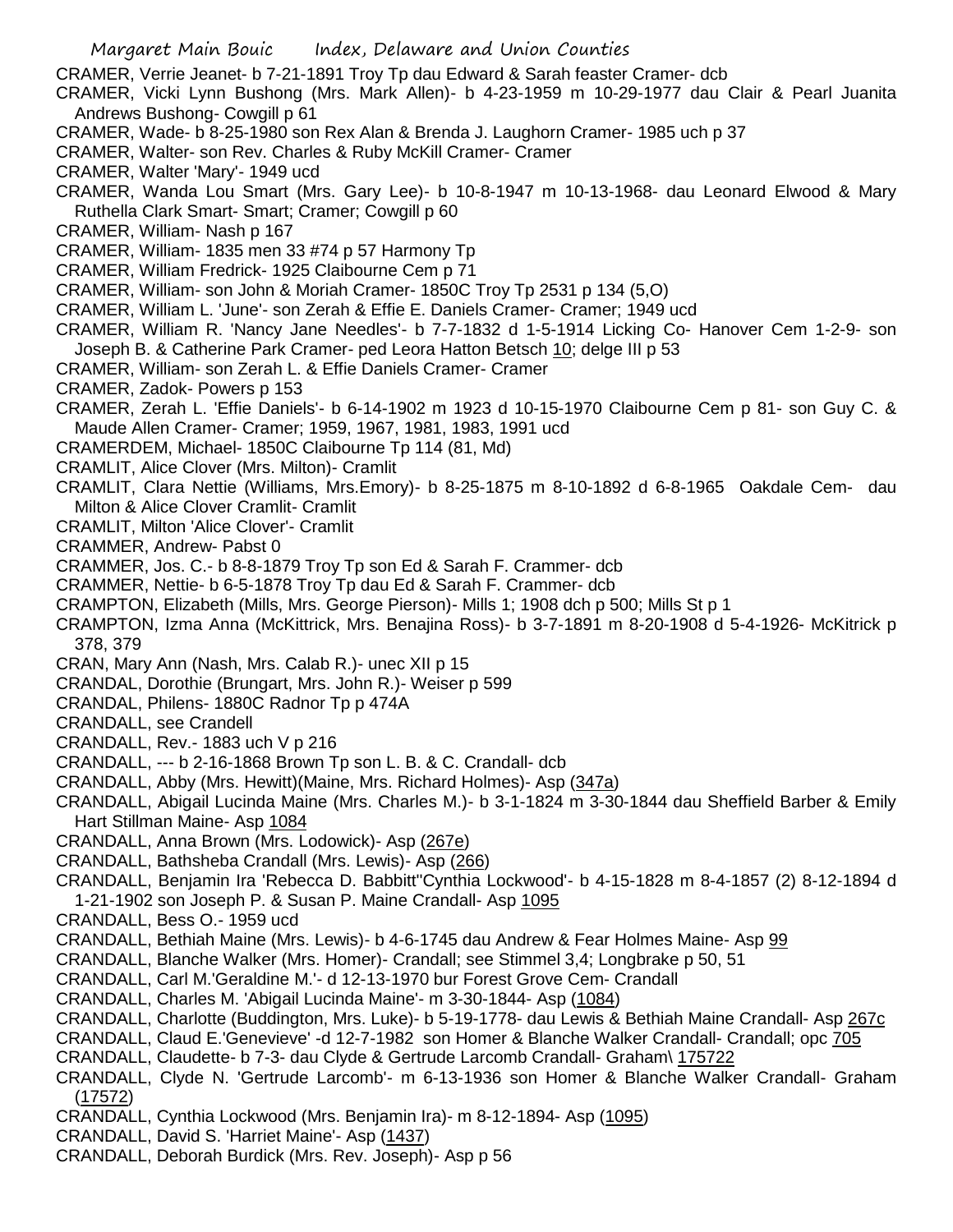- CRANDALL, Deborah (Stillman, Mrs. George)- m 4-10-1708 dau Rev. Joseph & Deborah Burdick Crandall-Asp p 56
- CRANDALL, Desire (Slocum, Mrs. Samuel)- Asp p 91
- CRANDALL, Diana- granddau Carl M. & Geraldine M. Crandall- Crandall
- CRANDALL, Dorothy- twin dau Homer Odus & Mary Phillips Crandall- Crandall
- CRANDALL, Edna (Rittenhouse, mrs. Walter)- d 6-19-1966 dau William Homer & Sarah Blanche Walker Crandall- Crandall; Parrott 4,5; Rittenhouse 4,5; opc 552
- CRANDALL, Ella A. Burnham (Mrs. George W.)- m 1-7-1880 ucm 6636
- CRANDALL, Ella F.- granddau A. A. & Hilah Woodworth- 1880C union Tp 1782 p 29 (18,O,O,O)
- CRANDALL, Esther (Babcock, Mrs. Elkanah)- Asp p 42
- CRANDALL, Freida (Stimmel, Mrs. Roy)- b 6-15-1900 m 10-5-1921 dau Homer & Blanche Walker Crandall-Crandall; Hutchisson p 36; Stimmel 3,4; Richey 8,9; Longbrake p 50, 51
- CRANDALL, Forest 'Mildred E. Schmitter'- m 9-1931 son Homer & Blanche Walker Crandall- Crandall
- CRANDALL, George- grandson A. A. & Hilah Woodworth- 1870C Union Tp 23 p 3 (10,O); 1880C Union Tp 172 p 29 (21,O,?,O)
- CRANDALL, George W.- Ella A. Burnham'- m 1-7-1880 ucm 6636
- CRANDALL, Geraldine M. (Mrs. Carl M.)- b 11-17-1906 d 9-11-1990 (83) bur Forest Grove- Crandall
- CRANDALL, Gertrude Larcomb (Mrs. Clyde N.0- b 11-23-1912 m 6-13-1936 dau Jasper & Jennie Graham Larcomb- Graham 17572; opc 761; unec VIII p 28
- CRANDALL, Hannah Clarke (Mrs. Samuel)- b c 1730 m c 1747 dau Samuel & Hannah Wilcox Clarke- dcc Maxson Greene 79
- CRANDALL, Hannah Maine (Mrs. John)- b c 1826 dau Gardner G. & Martha/Patty Davis Maine- Asp 541
- CRANDALL, Harriet Maine (Mrs. David S.)- dau Amos S. Maine- Asp 1427
- CRANDALL, Harriet Sardinia (Bennehoff, Mrs. Rev. Isaac)- b 2-16-1841 m 6-4-1867 dau Joseph P. & Susan P. Maine Crandall- Asp 1101
- CRANDALL, Harry- brother Carl Crandall- Crandall
- CRANDALL, Hiram Leroy 'Maria C. Maine''Marion Phillips'- b 2-24-1834 m 7-7-1860 (2) 1-1870 d 2-17-1878 son Joseph P. & Susan P. Maine Crandall- Aasp 1098
- CRANDALL, Homer 'Blanche Walker'- d 3-22-1964 (89) bur Walnut Grove- Crandall; Longbrake p 50, 51; 1961 dcd
- CRANDALL, Horace W.- 1880C Genoa Tp 469 p 46 (10,NY)
- CRANDALL, Howard- brother Carl Crandall- Crandall
- CRANDALL, Iris Tennant (Mrs. Richard)- Dodds 5
- CRANDALL, James 'Jo Ann'- son Carl & Geraldine Strickland Crandall- Crandall
- CRANDALL, Rev. John- Powers Pat p 316
- CRANDALL, John Bradley- b 1-23-1773 son Lewis & Bethiah Maine Crandall- Asp 267a
- CRANDALL, John 'Hannah Maine'- Asp (541)
- CRANDALL, John Marshall 'Lydia Jane Maine'- m 11-6-1859- Asp (1087)
- CRANDALL, John R.- 1880C Delaware Town p 506A
- CRANDALL, Jonas C. Maine 'Miranda C. Andrews''Sally P. Knapp'- b 5-22-1826 m 11-10-1859 (2) 3-1866 d 1-10-1881-Asp 1094
- CRANDALL, Rev. Joseph 'Deborah Burdick'- Asp p 56
- CRANDALL, Joseph P. 'Susan P. Maine'- b RI 5-22-1794 m 2-24-1820 d 3-19-1870 son Luke & Martha Maxson Crandall- Asp (402)
- CRANDALL, Joshua- b 8-8-1781 son Lewis & Bethiah Maine Crandall-Asp 167d
- CRANDALL, Joy Ann (Nicholls, Mrs.Donald A.)- d 9-9- dau Carl & Geraldine Strickland Crandall- Crandall
- CRANDALL, Julia Henrietta (Randall, Mrs. Nathan)- m 6-8-1837- Asp (587)
- CRANDALL, Julia Leonora (Crane, Mrs. Putnam W.)- b 1-25-1830 m 10-7-1863 dau Joseph P. & Susan P. Maine Crandall- Asp 1096
- CRANDALL, Lewis 'Bathsheba Crandall'- b 10-24-1769 son Lewis & Bethiah Maine Crandall- Asp 266
- CRANDALL, Lewis 'Bethiah Maine'- b 1738- Asp (99)
- CRANDALL, Lodowick 'Anna Brown'- son Lewis & Bethiah Maine Crandall- Asp 267e
- CRANDALL, Loezah- 1850C Genoa Tp 469 p 46 (14, NY)
- CRANDALL, Lucy Palmyra (Barrett, Mrs. George W.)(Rice, Mrs. George W.)- b 6-2-1836 m 10-8-1833 (2) 2-14-1868 dau Joseph P. & Susan P. Maine Crandall- Asp 1099
- CRANDALL, Luke 'Martha Maxson'- Asp p 68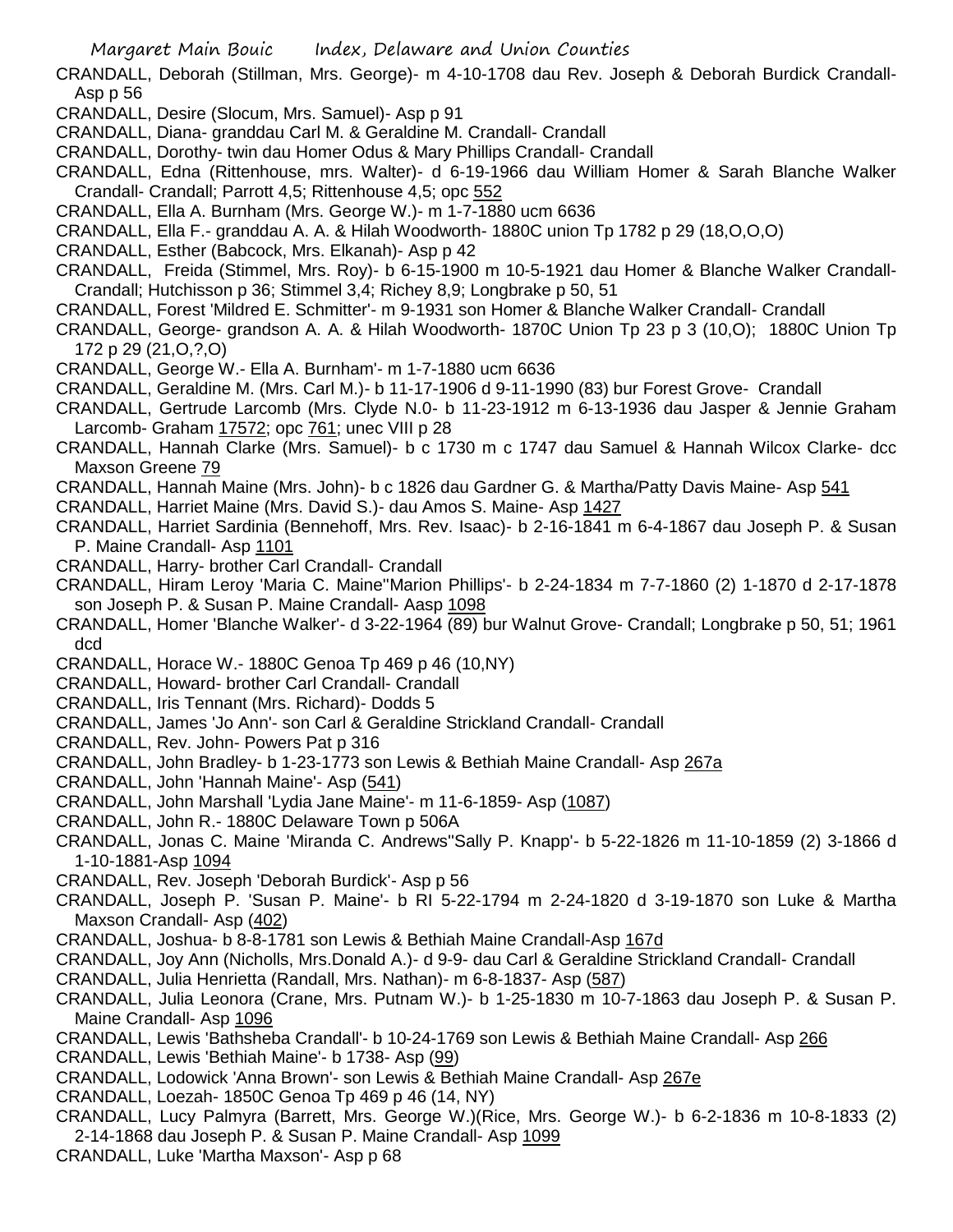CRANDALL, Lydia Jane Maine (Mrs. John Marshall)- b 12-18-1832 m 11-8-1859 dau Sheffield Barber & Emily Hart Stillman Maine- Asp 1087

- CRANDALL, M.- 1980 dcd
- CRANDALL, Maria Cordelia Maine (Mrs. Hiram Leroy)(McDaniel, Mrs. John A.)- b 10-1-1844 m 7-7-1860 dau Milton Maxson & Theda C. Carpenter Maine- Asp 1110, (1098)
- CRANDALL, Marion Phillips (Mrs. Hiram Leroy)- m 1-1870- Asp (1098)
- CRANDALL, Martha Maine 9Colton, Mrs. Charles A.)- b 6-9-1845 d 12-6-1871 dau Joseph P. & Susan P. Maine Crandall- Asp 1102
- CRANDALL, Martha Maxson (Mrs. Luke)- Asp p 68
- CRANDALL, Mary Antoinette Jacobs (Mrs. Russell Albertus)- m 2-18-1846- Asp (1091)
- CRANDALL, Mary Babcock (Mrs. Peter)- dcc Maxson Greene 313
- CRANDALL, Mary Burdick (Mrs. Peter)- m 2-27-1717/8- dau Samuel & Mary Foster Burdick- dcc Maxson Greene 157
- CRANDALL, Mary E. Woodworth (Mrs. Theodore)- m 7-18-1858 ucm 2750
- CRANDALL, Mary L. (Bouton, Mrs. Enoch E.)- b 10-30-1822 m 7-9-1845 dau Joseph P. & Susan P. Maine Crandall- Asp 1092
- CRANDALL, Mary (Newcomb, Mrs. Samuel)(Maine, Mrs. Ezekiel)- Asp (46)
- CRANDALL, Mary Phillips (Mrs. Homer Odus)- b 11-8-1904 m 11-30-1929 d 10-12-1991 bur Radnor- dau Oscar & Emma McMillen Phillips- opc 660; Dodds 4,5; 1961, 1969, 1971, 1980 dcd
- CRANDALL, Miranda C. Andrews (Mrs. Jonas C. Maine)- m 11-10-1859- Asp (1094)
- CRANDALL, Nabby Brown (Mrs. )- dau James & Abigail Maine Brown- Asp467
- CRANDALL, Nelson- b 2-2-19 son Clyde N. & Gertrude Larcomb Crandall- Graham 175721
- CRANDALL, Homer Odus 'Mary Phillips'- d 4-12-1978 (82) son Homer & Blanche Walker Crandall- Crandall; Dodds 4,5; 1961, 1969, 1971, 1980 dcd
- CRANDALL, Olive M. (Mrs. Asa B.)- b 7-12-1886 d 7-5-1980 Oakdale Cem I p 113 (F-R3-17); 1959, 1979 ucd
- CRANDALL, Oscar- 1850C Genoa Tp 469 p 46 (4, Ill.)
- CRANDALL, Peter 'Mary Babcock'- b c 1655 d 1734- dcc Maxson Greene 312
- CRANDALL, Peter 'Mary Burdick'- b 1690 m 2-27-1717/8 d c 1734- son Peter & Mary Babcock Crandall- dcc Maxson Greene 156
- CRANDALL, Philemon- Pabst 0
- CRANDALL, Rebecca D. Babbitt (Mrs. Benjamin Ira)- b 8-4-1857- Asp (1095)
- CRANDALL, Rebecca (York, Mrs. Dr. Stephen)- Asp (157c)
- CRANDALL, Rhoda- b 9-1-1771 dau Lewis & Bethiah Maine Crandall- Asp 267
- CRANDALL, Richard H.'Iris Tennant'- twin son Homer Odus & Mary Phillips Crandall- Crandall; Dodds 5
- CRANDALL, Rosette P.- b 5-13-1824 not m d 2-22-1878 dau Joseph P. & Susan P. Maine Crandall- Asp 1093
- CRANDALL, Russell Albertus 'Mary Antoinette Jacobs'- b 1-9-1821 m 2-18-1846 son Joseph P. & Susan P. Maine Crandall-Asp 1091
- CRANDALL, Russell Smith- b 4-11-1776 son Lewis & Bethiah Maine Crandall- Asp 167b
- CRANDALL, Sally P. Knapp (Mrs. Jonas C. Maine)- m 2-1866- Asp (1094)
- CRANDALL, Samuel 'Hannah Clarke'- b 7-6-1724 m c 1747 d 1813 son Peter & Mary Burdick Crandall- dcc Maxson Greene 78
- RANDALL, Sarah Eliza (Everts, Mrs. Galen B.)- b 8-25-1838 m 3-14-1862 dau Joseph P. & Susan P. Maine Crandall- Asp 1100
- CRANDALL, Sarah (Miner, Mrs. John B.)(Coats, Mrs. Ralph)- m 5-18-1856- Asp (1267)
- CRANDALL, Sarah (Witter, Mrs. Josiah)- Powers Pat p 316
- CRANDALL, Stella (Sayre, Mrs. )- sister Homer Crandall- Crandall
- CRANDALL, Susan P. Maine (Mrs. Joseph P.)- b 2-17-1800 m 2-24-1820 d 1-9-1882 dau Dewey & Lucinda Colegrove Maine- Asp 406
- CRANDALL, Susan Rosina (Adams, Mrs. John Israel)- b 3-16-1832 m 1-6-1853 dau Joseph P. & Susan P. Maine Crandall- Asp 1097
- CRANDALL, Susannah (Greene, Mrs. Edward J.)- b 7-9-1759 m c 1780 d 10-7-1836 dau Samuel & Hannah Clarke Crandall- dcc Maxson Greene 39
- CRANDALL, Theodore 'Mary E. Woodworth'- m 7-18-1858 ucm 2750
- CRANDALL, Wesley- brother Homer Crandall- Crandall
- CRANDEL, George- 1880C Union Tp p 078A
- CRANDELL- see Crandall --family of Nola J. Freeman #167 unec VII p 1, IX p 13, XII p 2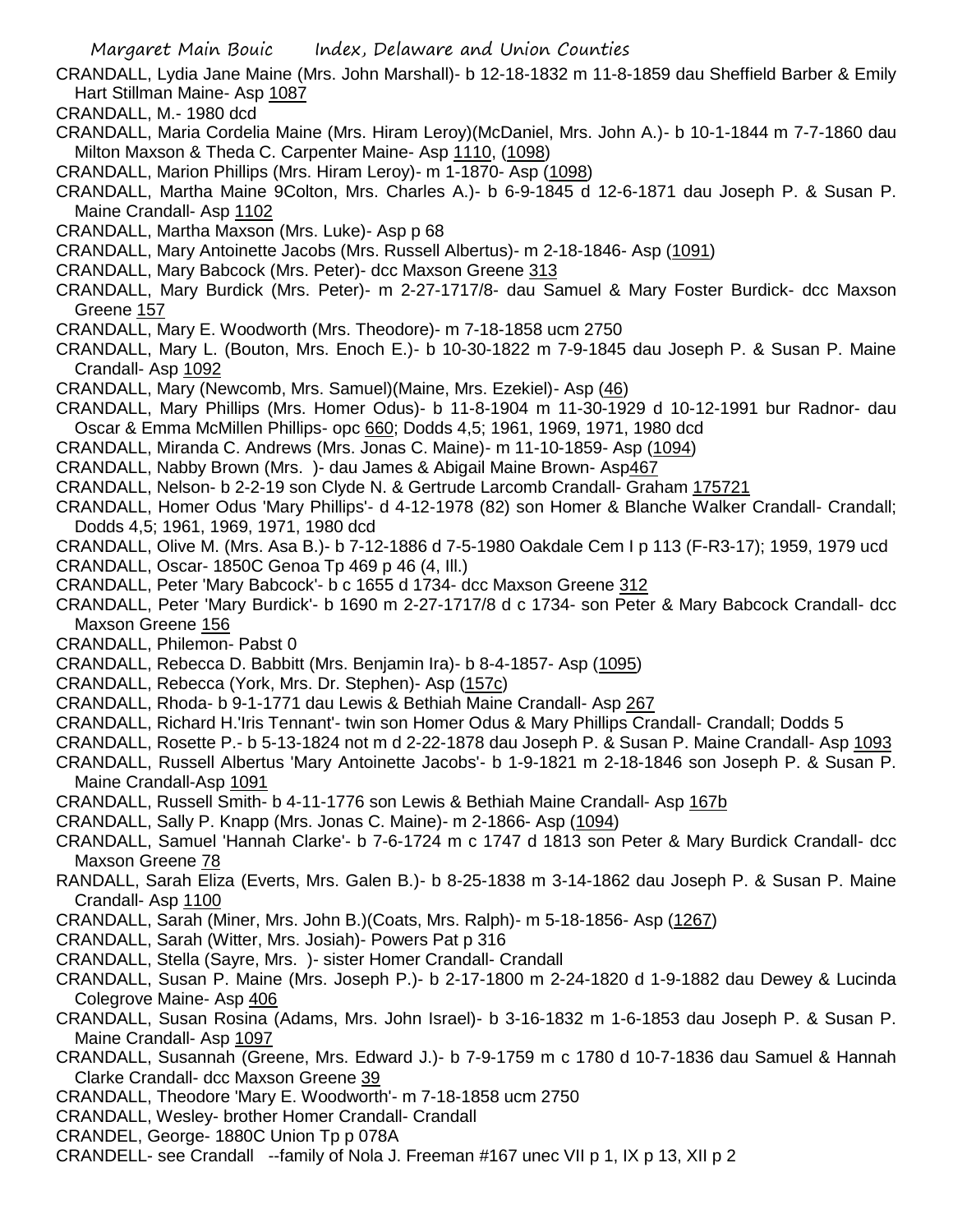- CRANDELL, Asa Burnham 'Olive Gertrude Miller'- b 4-16-1882 m 8-17-1910 d 4-5-1952 Milford Cem son George & Ellen Burnham Crandell- unec VI p 38 Crandell Bible; 1985 uch p 37; Un Al p 38; 1915 uch p 149
- CRANDELL, Bess O'Harra Parker (Mrs. Frank Elden)(Reiselt, Mrs. Bernard)- b 7-19-1885 m 4-16-1938 div 7-1955 d 2-17-1973 dau James S. & Bess Izola O'Harra Parker- 1985 uch p 107, 108; unec VI p 50
- CRANDELL, Betty Ellen (Higerd, Mrs. Ralph)- dau Asa Burnham & Olive Gertrude Miller Burnham- 1985 uch p 37
- CRANDELL, Billy E.- b 5-29-1928- Crandell Bible- unec VI p 41
- CRANDELL, Charles Herbert- b 11-2-1839- unec VI p 41
- CRANDELL, Clara Lula (Clemans, Mrs. Darwin Pierce)(Haignere, Mrs. Louis Eugene)- b 1-11-1885 m 9-17-1902 (2) 12-25-1911 d 10-28-1955 dau George W. & Ellen Adella Burnham Crandell- 1985 uch p 37; unec VI p 38, 41; Crandell Bible
- CRANDELL, David Miller- d 11-28-1993 son George W. & Olive Gertrude Miller Crandell- 1985 uch p 37; **Crandell**
- CRANDELL, David- b 12-20-1914 unec VI p 41
- CRANDELL, Della- b 9-2-1860 d 12-4-1861 (1y3m) Milford Cem
- Un Al p 21 dau Theodore & Mary Ellen Woodruff Crandell- Crandell Bible; unec VI p 40,41
- CRANDELL, Doris Irene Hatfield (Mrs. Herbert McKinley)- m 8-20-1917 d 5-3-1978 (81) bur Forest Lawn- dau Frank Isaac & Mary Etta Jane Hughes Hatfield-1985 uch p 37; unec VI p 38 Crandell Bible; ped Frank
- Crandell 3; ped Nola Crandell Freeeman 3; -unec IX p 70
- CRANDELL, Elden Y.- b 10-18-1919- Crandell Bible- unec VI p 41
- CRANDELL, Elizabeth Campbell (Mrs. Hiram)- ped Frank Crandell 17- unec IX p 70; ped Nola Crandell Freeman #167 17
- CRANDELL, Ellen Adella Burnham (Mrs. George W.)- b 10-19-1860 m 1-7-1880 d 12-21-1938 Milford Cem Un Al p 38- dau Lucius A. & Louisa Maria Converse Burnahm- 1985 uch p 37; 1915 uch p 149; unec VI p 38, 40, IX p 70; Crandell Bible; ped Frank Crandell 5 ped Nola Crandell Freeeman 5
- CRANDELL, Ethel Cook (Mrs. Glenn)- div Mar 1945- unec VI p 41
- CRANDELL, Floyd Guy- b 4-11-1864 d 5-13-1943 son Theodore & Laura Benton Crandell- unec VI p 41
- CRANDELL, Frank Elden 'Bess O'Harra Parker'- m 4-16-1938 div 7-1955 son Herbert McKinley & Doris Irene Hatfield Crandell- 1985 uch p 37, 107, 108; Crandell Bible- unec VI p 41, IX p 70 ped Frank Crandell 1
- CRANDEL, George -1880C Union Tp p 078A
- CRANDELL, George W. 'Ellen Adella Burnham'- b 8-17-1859 m 1-7-1880 d 7-24-1932- Milford Cem Un Al p 38- son Theodore & Mary Ellen Woodworth Crandell- 1985 uch p 37; unec VI p 38, IX p 70; Crandell Bible; ped Frank Crandell 4; ped Nola Crandell Freeman #167 4
- CRANDELL, Glenn 'Ethel Cook'- div Mar. 1945- unec VI p 41
- CRANDELL, Herbert Glenn- b 4-11-1918 Crandell Bible son Herbert McKinley & Doris Irene Hatfield Crandell-1985 uch p 37; unec VI p 41
- CRANDELL, Herbert McKinley 'Doris Irene Hatfield'- b 6-2-1897 m 8-20/30-1917 d 7-17-1965 son George W. & Ellen Adella Burnham Crandell- 1985 uch p 37; Crandell Bible unec VI p 38, 41, IX p 70 ped Frank Crandell 2; ped Nola Crandell Freeman 2
- CRANDELL, Hiram 'Elizabeth Campbell'- ped Frank Crandell 16- unec IX p 70
- CRANDELL, John- unec VI p 40, 41
- CRANDELL, Laura Benton (Mrs. Theodore)- m 3-19-1863 unec VI p 40
- CRANDELL, Laura Benton b 9-22-1894? d 4-22-1927 dau Theodore & Mary Ellen Woodworth Crandellunec VI p 40, 41 Crandell Bible
- CRANDELL, Lottie Wisewood- b 7-9-1879 Crandell Bible- unec VI p 41
- CRANDELL, Lulu Jessie- b 9-10-1867 Crandell Bible- unec Vi p 41
- CRANDELL, Marjorie Louise (Renick, Mrs. Madei-a/Pete) b 11-2-1921 m 3-27-1940- dau Herbert McKinley & Doris Irene Hatfield Crandell- 1985 uch p 37; unec Vi p 41
- CRANDELL, Mary E. (Irwin, Mrs. )- d 3-20-1860 (20-5-11) Milford Cem Un Al p 21
- CRANDELL, Mary Ellen- b 11-11-1928 dau Herbert McKinley & Doris Irene Hatfield Crandell- 1985 uch p 37; unec VI p 41
- CRANDELL, Mary Ellen Woodworth (Mrs. Theodore)- b 10-7-1839 m 7-18-1858 d 3-20-1861- dau Assahel Allen & Hilah Reynolds Woodworth- 1985 uch p 37; unec VI p 40, IX p 70; ped Frank Crandell 9; ped Nola Crandall Freeman #167 9
- CRANDELL, Nola Jeanne (Freeman, Mrs. James Russell)- b 9-23-1939- dau Frank Elden & Bess O'Harra Parker Crandell- 1985 uch p 37, 54, 107, 108; unec VI p 41; 50, IX p 69, 70; O'Harra Bible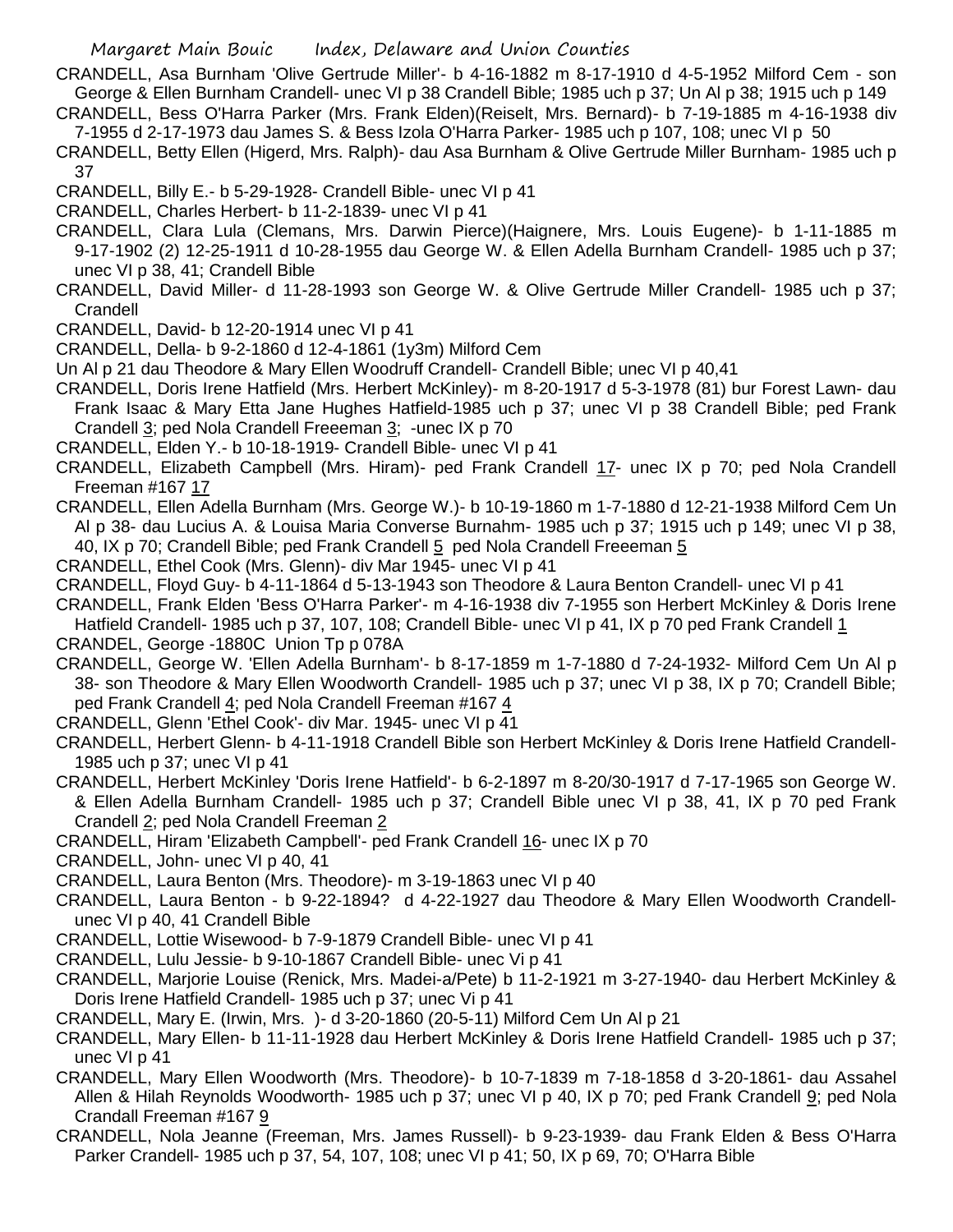CRANDELL, Olive Gertrude Miller (Mrs. Asa Burnham)- b 7-12-1886 Byhalia m 8-17-1910 d 7-5-1980 (93) dau David E. & Etta Boring Miller- 1985 uch p 37

CRANDELL, Thelma Loretta (Hill, Mrs. James)-b 6-4-1911 m 11-19-1934- dau Asa Burnham & Olive Gertrude Miller Crandell- 1985 uch p 37; Crandell Bible unec VI p 41

- CRANDELL, Theodore 'Mary Ellen Woodworth''Laura Benton'- b NY 7-9-1836 m 7-18-1858 (2) 3-19-1863 d 7-6-1920 -son Hiram & Elizabeth Campbell Crandall- 1985 uch p 37; unec VI p 40, IX p 70; Un Al p 21; ped Frank Crandell 8; ped Nola Crandell Freeman #167 8
- CRAN--l- Rhoda d 10-15-1821 (52y)- Hathaway Cem Un Al p 81
- CRANE, see Crain
- CRANE, Major- delge VIII p 63 (1812)
- CRANE, --delge IV p 3i; family of Rebecca Hardin- unec X p 2
- CRANE, Abigail (Goodspeed, Mrs. Albert G.)- m 3-2-1843 dcm
- CRANE, Abner- Bennington Tp- delge V p 37
- CRANE, Abraham- d 2-23-1839 (63 or 65Y 2m Berkshire Cem Powell p 6
- CRANE, Adelbert 'Ellen B. Iler'- 1908 dch p 368; Fowler p 133; 1976 dch p 296- see Elbert
- CRANE, (Mrs. Adelbert)- 1908 dch p 368 see Margaret
- CRANE, Adilla/Ardilla Hopkins (Mrs. Amza)- dumch p 154; 1908 dch p 616
- CRANE, Alson/Alsanson B. 'Mary Wilson'- m 8-22-1835 dcm- son Amza & Adilla Hopkins Crane- 1908 dch p 616; dumch p 155
- CRANE, Albacinda (Noe, Mrs. William)- m 9-30-1835 dcm- dau Amza & Adilla Hopkins Crane- 1908 dch p 616; 1880 dch p 155; Powell p 316
- CRANE, Albert- 1850C Genoa Tp 413 p 42 (14,O)
- CRANE, Alfred 'Evelyn Mary Rideout'- b 8-22-1888 m 2-24-1916- son William & Susanna Kidd Crane-McKitrick p 167
- CRANE, Alice Davis (Mrs. James)- McKitrick p 325
- CRANE, Allen- 1840C Scioto Tp (50-60)
- CRANE, Alma Ellsworth 'Luella Rose Peterson'-b 11-23-1895 m 5-16-1923 son William & Susanna Kidd Crane- McKitrick p 136, 168
- CRANE, Alma Petersen 'Luella Wright Bailey'- b 2-17-1924 m 6-9-1947 son Alma Ellsworth & Luella Rose Petersen Crane- McKitrick p 170
- CRANE, Almira Jane- b 5-6-1840 d 3-4-1904 Southardtown Cem A1 York Tp Cem p 12
- CRANE, Alpha 'Margarrett Clemmons'- m 9-1-1841 Madison Co unec IX p 55
- CRANE, Alson- son Zebulon & Margaret Crane- 1850c Porter Tp 3110 p 167 (1,O)
- CRANE, Alwyn Melville 'Mary Crouch''Susan Johnson'- son Elbert & Ellen B. Iler Crane- 1908 dch p 616; dumch p 155; Fowler p 113; Alwin- 1880C Brown Tp p 386C
- CRANE, Dr. A. M.- brother Adelbert Crane- 1908 dch p 368; 1976 dch p 296
- CRANE, Amah? (McNear, Mrs. )- dcw Bk 2 p 79
- CRANE, Amza 'Adilla Hopkins'- d age 71- son Zebulon Crane- gy154; 1908 dch p 616; Fowler p 113
- CRANE, Annie Jane Stocking (Mrs. Franklin Thomas)- b 5-27-1877 m 1-14-1903 d 5-21-1944 dau Ensign Israel & Emma Cook Stocking- McKitrick p 325
- CRANE, Annie (Madsen, Mrs. Carl)- dau James & Elizabeth Stewart Crane- McKitrick p 325
- CRANE, Annie (Sorensen, Mrs. George Frederick)(Bodell, Mrs. John LaVern)- b 11-6-1903 m(1) 10-24-1935 (2) 8-30-1957 dau Franklin Thomas & Annie Jane Stocking Crane- McKitrick p 326
- CRANE, Azariah 'Mary Treat'- Powers Pat p 308
- CRANE, Bertha Lovina (Smith, Mrs. Archibald)- b 5-4-1893 m 5-12-1915 dau William & Susanna Kidd Crane-McKitrick p 168
- CRANE, Beulah C. (Mrs. Jess J.)- 1969, 1971 dcd
- CRANE, Boyd Lucius 'Lillias Ann Tanner'- b 2-26-1931 m 8-13-1934 son Lucius Ethelbert & Louise Morgan Crane- McKitrick p 168
- CRANE, Brandon Brigham- b 1-18-1975 son Brent Brigham & Elizabeth Sluter Crane- McKitrick p 325
- CRANE, Brent Brigham 'Elizabeth Stoner Sluter'- b 1-30-1950 m 12-19-1973 son Brigham & Wilma Laura Gardner Crane- McKitrick p 325, 326
- CRANE, Brigham 'Wilma Laura Gardner'- b 4-7-1910 m 10-5-1937 son Franklin Thomas & Annie Jane Stocking Crane- McKitrick p 326
- CRANE, Brighan- b 10-19-1872 d 9-16-1875 son James & Elizabeth Stewart Crane- McKitrick p 325
- CRANE, Catherine (Wells, Mrs. George)- m 11-8-1838 dcm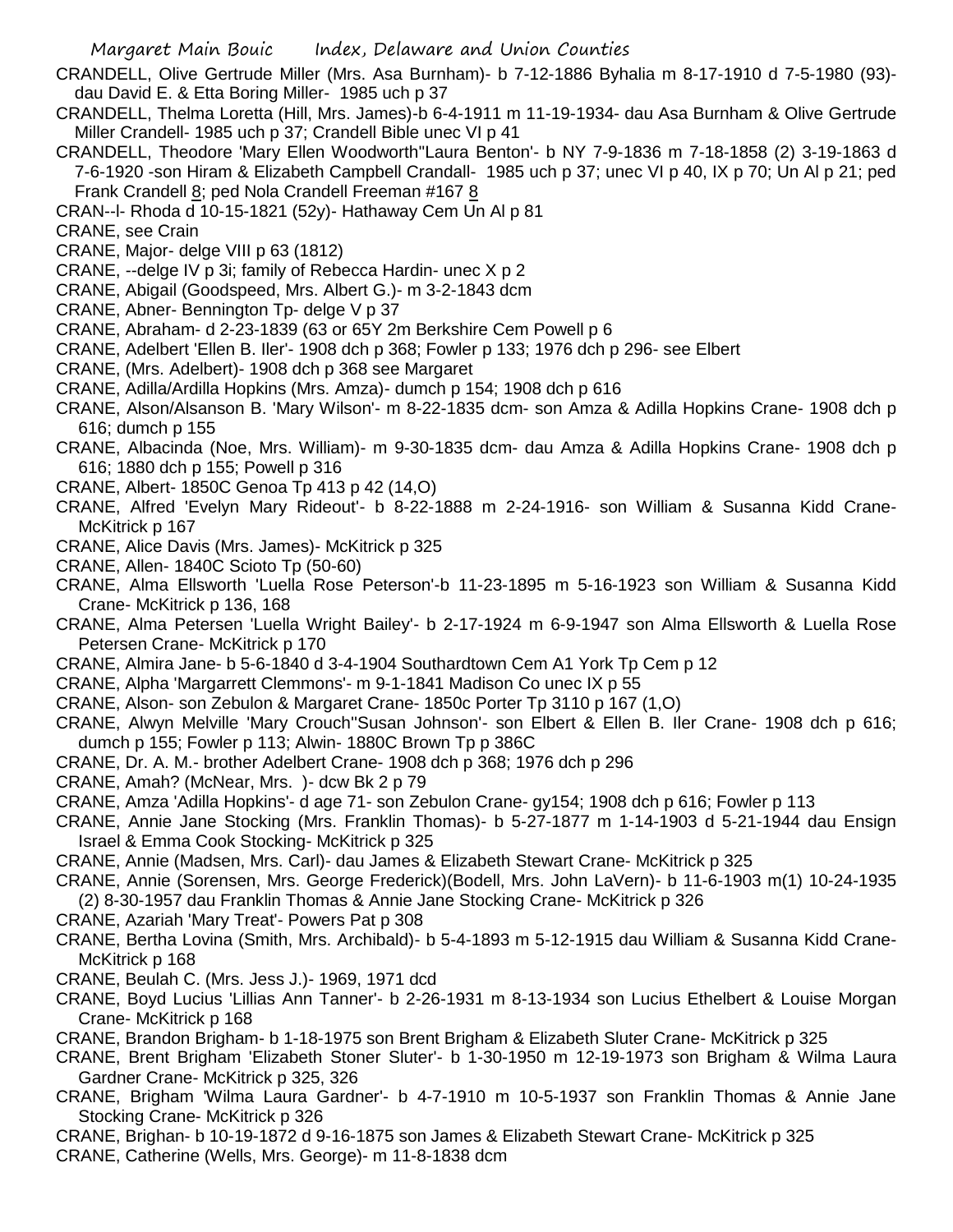CRANE. Clara Barnes (Mrs. Ralph)- b 7-1887 m 8-1910 dau Joseph E. & Lillian Fraser Barnes- Howison 712

- CRANE, Clara E. (Mrs. Clayton)- b 1873 d 1960 Byhalia Cem R10 lptw p 128
- CRANE, Clarisa Wait (Mrs. Lewis)- m 2-1-1827 Madison Co unec V p 27
- CRANE, Clayton 'Clara E.- b 1872 d 1946 Byhalia Cem R10 lptw p 128
- CRANE, Constance J. (Rausch, Mrs. Douglas)- b 2-22-1949 m 4-21-1984, St. Paul p 90
- CRANE, Cora Mae Crumb (Mrs. James Henry)- b 2-17-1889 m 9-10-1905 d 10-3-1968 dau Carlos H. & Elizabeth L. Erb Crumb- ped Estelle Crane Keefer 3; delge III p 53
- CRANE, Danford Bickmore 'Lila Ann Higbee'- dau William & Susanna Kidd Crane- McKitrick p 168
- CRANE, David- 1850c Orange Tp 1790 p 114 (24, Irel)
- CRANE, David D.- Bennington Tp- delge V p 37
- CRANE, Dell A. Goldsmith (Mrs. Morris A.)- m 12-21-1881 ucm 7088
- CRANE, Donna Ann Seat (Mrs. Steven Franklin)- McKitrick p 326
- CRANE, Dorothy- dau Rufus & Helen Crane- Crane
- CRANE, Drusilla/Drucilla (Hogans, Mrs. John Wesley)- m 10-9-1859 dcm- 1908 dch p 825; 1850C Genoa Tp 413 p 42 (16,O)
- CRANE, Edna Mildred- b 9-13-1900 Scioto Tp dau Edbert & Nettie Jones Crane- dcb see Crain
- CRANE, Edna Rae Straw (Mrs. James Reed)- m 7-21-1941- McKitrick p 326
- CRANE, Elbert 'Ellen/Eleanore Iler'- b 4-27-1830 m 5-4-1854 son Amza & Adilla Hopkins Crane- dumch p 154; 1908 dch p 616; 1880C Porter Tp p 448A- see Adelbert
- CRANE, Elbert Sipe- b 3-3-1865 d 1-14-1921 Delaware Mausoleum- delge III p 58
- CRANE, Eleanor/Ellen B. Iler (Mrs. Elbert)- m 5-4-1854 dcm- dau William & Jane C. Grey Iler- 1908 dch p 616; Fowler p 113
- CRANE, Elizabeth- dau Amza & Adilla Hhopkins Crane- dumch p 155; 1908 dch p 616
- CRANE, Elizabeth (Densley, Mrs. Elmo Huffman)- dau Franklin Thomas & Annie Jane Stocking Crane-McKitrick p 326
- CRANE, Elizabeth Furrow (Mrs. James)- m 10-19-1843 Madison Co unec X p 7
- CRANE, Elizabeth (Mrs. George W.)- 1850C Porter Tp 3115 p 168 (28,O)
- CRANE, Elizabeth Gray (Mrs. George W.)- b 6-10-1822 m 10-8-1840 dcm d 7-1894 ped Estell Crane Keefer 9; delge III p 5, 53, IX p 45, X p 40
- CRANE, Elizabeth J.- dau Zebulon & Margaret H. Crane- 1850C Porter Tp 3110 p 167 (2,O)
- CRANE, Elizabeth (Romine, Mrs. Isaac)- b 1791 d 1878 ped Rebecca Romine Hardin #272 9; unec XI p 47
- CRANE, Elizabeth (Sipe, Mrs. John L.)- m 11-30-1862 dcm
- CRANE, Elizabeth Stewart (Mrs. James)- b 2-3-1846 m 2-3-1865 d 12-7-1915- dau William & Sarah Thompson Stewart- McKitrick p 325
- CRANE, Elizabeth Stoner Sluter (Mrs. Brent Brigham)- b 8-20-1950 m 12-19-1973- dau John & Helen Emerson McKitrick Sluter- McKitrick p 324, 326
- CRANE, Elmer- b 8-1878 son John & Mary Crane- 1880C Claibourne Tp 30-33 p 3 (2,O,Pa,O); 1900C Richwood 52-56 p 3A (21,O,O,O) gradnson Eliza Swartz
- CRANE, Elmer Leroy 'Mary Cottrell'- b 12-12-1889 m 5-27-1914- son William & Susanna Kidd Crane-McKitrick p 167
- CRANE, Emeline (Williams, Mrs. John)- m 4-8-1852 dcm; 1850C Genoa Tp 413 p 42 (18,O)
- CRANE, Emily (Mrs. Rex)- 1850C Concord Tp 2239 p 131 (18,NY)
- CRANE, Emma Aele- 1908 dch p 234
- CRANE, Emma- b 10-4-1914 d 12-1-5-1927 dau Franklin Thomas & Annie Jane Stocking Crane- McKitrick p 326
- CRANE, Emma Newhouse (Mrs. William)- dau William & Margaret Jane Loveless Newhouse- Newhouse p 89 13(10)3; opc 249; Loveless p 8; 1880C Scioto Tp p 242
- CRANE, Estelle (Keefer, Mrs. )- b 10-24-1918 dau James Henry & Cora Mae Crumb Crane- ped delge III p 53
- CRANE, Esther (Rasmussen, Mrs. Vester Fitzgerald)- dau Franklin Thomas & Annie Jane Stocking Crane-McKitrick p 326
- CRANE, Evelyn Mary Rideout (Mrs. Alfred)- m 2-24-1916- McKitrick p 167
- CRANE, Rev. Ezra F. 'Lucy Elvira Babcock'- m 1871- Asp (498)
- CRANE, Fannie Jane (Miller, Mrs. George John)- b 10-29-1878 m 1-26-1897 d 11-27-1944- dau James & Elizabeth Stewart - McKitrick p 325
- CRANE, Florence May- dau Elbert & Ellen B. Iler Crane- 1908 dch p 616; dumch p 155
- CRANE, Florence (Van Cleve, Mrs. Charles Frederick)- m 10-23-1910 d 3-18-1982- Greenlawn Cem- Crane;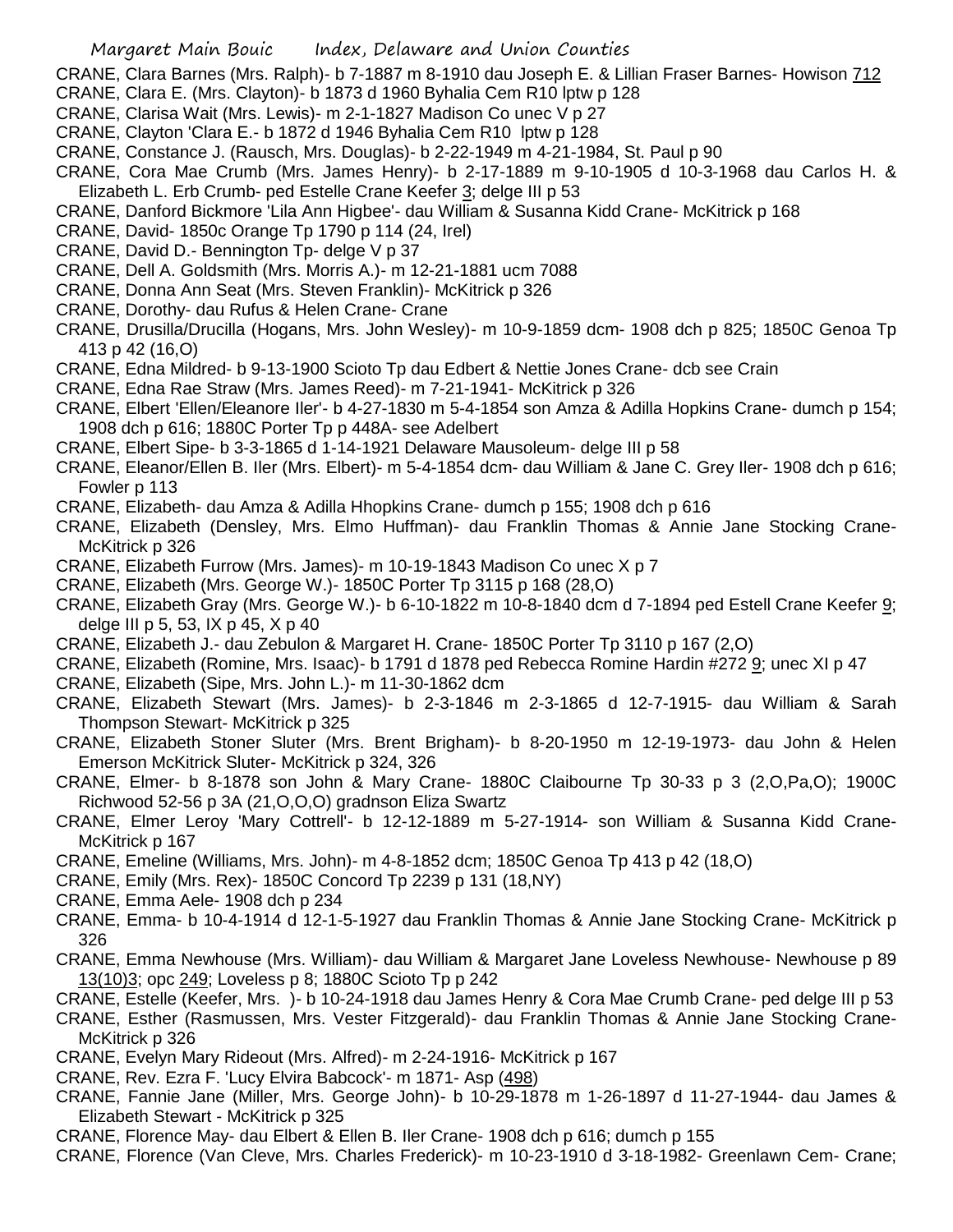Van Cleve

- CRANE, Franklin Thomas 'Annie Jane Stocking'- b 2-3-1875 m 1-14-1903 son James & Elizabeth Stewart McKitrick p 325
- CRANE, Franklin Thomas- b 9-21-1905 d 1-20-1934 son Franklin Thomas & Annie Jane Stocking Crane-McKitrick p 326
- CRANE, George W. 'Elizabeth Gray'- m 10-8-1840 dcm- son Amza & Adilla Hopkins Crane- dumch p 155; delge III p 53, IX p 45, X p 40; Ped Estelle Crane Keefer 8; 1850C Porter Tp 3115 p 168 (31, NY)
- CRANE, George W. Jr. 'Mary E. Clements'- b 10-1852 m 11-1875 d 4-1936 son George W. Sr. & Elizabeth Gray Crane- ped Estelle Crane Keefer 4; delge III p 53
- CRANE, Gertrude- b 7-4-1919 dau Ralph & Clara Barnes Crane- Howison 1509
- CRANE, Gladys (Wells, Mrs. Bryson Bliss)- McKirgan; Wells
- CRANE, Hannah- b 9-14-1862 d 4-10-1863 Sourthardtown York Tp Cem p 12 dau T. R. & J. C.
- CRANE, Heber Stewart 'Mary Jane Miller'- b 8-17-1867 m 9-10-1891 d 2-9-1947- son James & Elizabeth Stewart Crane - McKitrick p 325
- CRANE, Helen Merrill (Mrs. Rufus)- m 12-26-1914 d 9-17-1979 Oak Grove Cem Crane
- CRANE, Henry P. 'Maria Searles'- m 7-28-1846 dcm
- CRANE, Dr. Howard Clifton 'Margaret Ross'- son Elbert & Ellen B. Iler Crane- dumch p 155; Fowler p 113
- CRANE, Isa M. Phelps (Mrs. Walker)- b 8-10-1890 m 1916 d 5-27-1972 York Cem R8 L116 p 29- dau D. J. & Mary J. Seran Phelps- Crane; 1971 ucd
- CRANE, J ?'Mabe'- 1880C Claibourne Tp 60-63 p 6 (36,O,O,O)
- CRANE, James 'Alice Davis''Eliabeth Stewart''Rachel Briggs'- b 4-1-1830 m(2) 2-3-1865 d 7-6-1886 son George & Elizabeth Harris - McKitrick p 325
- CRANE, James 'Elizabeth Furrow'- m 10-19-1843 Madison Co unec X p 7
- CRANE, James- son George W. & Elizabeth Gray Crane- 1850C Porter Tp 3115 p 168 (7,O)
- CRANE, James George 'Sarah Jane Butterfield'- b 1-29-1866 m 3-23-1888 d 9-5-1917- son James & Elizabeth Stewart - McKitrick p 325
- CRANE, Dr. James H.- McKitrick p 313
- CRANE, James Henry 'Cora Mae Crumb'- b 8-1883 d 6-1952 son George W. Jr. & Mary E. Clements Craneped Estelle Crane Keefer 2; delge III p 53
- CRANE, James Reed 'Edna Rae Straw'- b 4-28-1912 m 7-21-1941 son Franklin Thomas & Annie Jane Stocking Crane- McKitrick p 326
- CRANE, Jane- dau Amza & Adilla Hopkins Crane- 1908 dch p 616
- CRANE, Jane- b 1-21-1869 Porter Tp dau Elbert & Ellen B. Crane- dcb
- CRANE, Jemima Keller (Mrs. William Ernest)- m 11-5-1907- McKitrick p 167
- CRANE, Jennie Clare- dau Elbert & Ellen B. Iler Crane- dumch p 155
- CRANE, Jeremiah- son Norah Crane- 1850C Genoa Tp 392 p 41 (1/6,O)
- CRANE, Jess J. 'Beulah C.'- 1969, 1971 dcd
- CRANE, John- 1880C Claibourne Tp p 0211
- CRANE, John Alexander 'Ruth Eugene Bloom'- b 9-1-1886 m 4-27-1911- son William & Susanna Kidd Crane-McKitrick p 167
- CRANE, John L. 'Sarah Stannard'- McKitrick p 167, 325
- CRANE, John 'Mary'- 1880C Clabiourne Tp 30-33 p 0211 (27,O,Pa,Pa)
- CRANE, Joseph- 1880C Brown Tp p 382A (73,O)- delge III p 15, X p 72
- CRANE, Joseph- son George W. & Elizabeth Gray Crane- 1850C Porter Tp 3115 p 168 (9,O)
- CRANE, Julia Leonora Crandall (Mrs. Putnam W.)- b 1-25-1830 d 10-7-1863 dau Joseph P. & Susan P. Maine Crandall- Asp (1096)
- CRANE, Kathleen (Lewis, Mrs. Theras Gordon)- b 3-19-1941 dau Brigham & Wilma Laura Gardner Crane-McKitrick p 326
- CRANE, L. A.- hadc p 16; CCC p 52 Berkshire Tp
- CRANE, Lewis 'Clarisa Wait'- m 2-1-1827 Madison Co unec V p 27
- CRANE, Lila Ann Higbee (Mrs. Danford Beckmore)- m 2-8-1932- McKitrick p 168
- CRANE, Lillias Ann Tanner (Mrs. Boyd Lucius)- m 8-13-1934- McKitrick p 168
- CRANE, Louise Morgan (Mrs. Lucius Ethelbert)- b 12-14-1900 m 1-11-1922 d 1-21-1971- McKitrick p 168
- CRANE, Lucius Ethelbert 'Louise Morgan'- b 2-4-1899 m 1-11-1922- son William & Susanna Kidd Crane-McKitrick p 168
- CRANE, Lucy Ann (Mead, Mrs. Caleb)- m 10-18-1849 dcm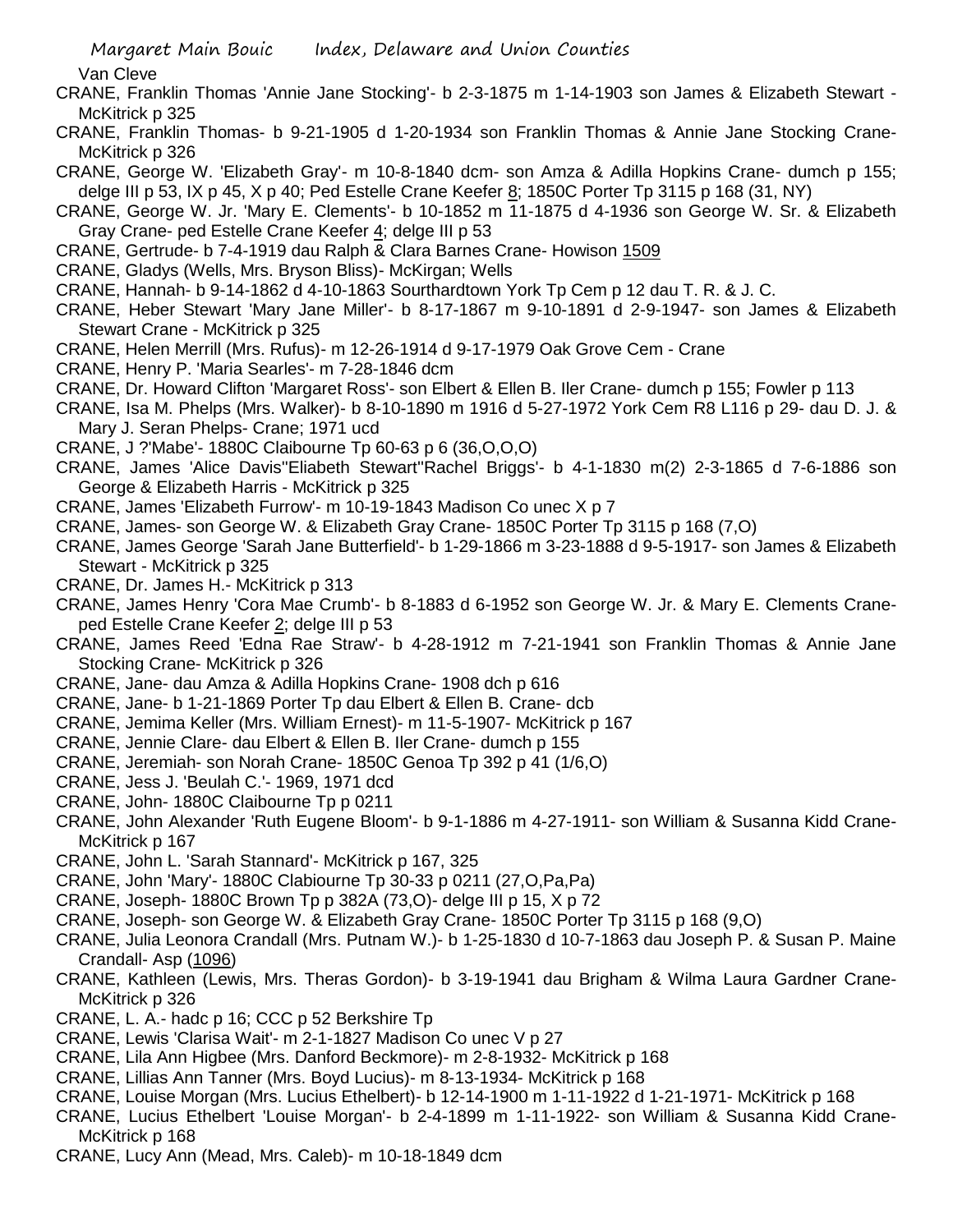CRANE, Lydia E.- dau George W. & Elizabeth Gray Crant- 1850C Porter Tp 3115 p 168 (3,O)

CRANE, Lucy Elvira Babcock (Sibley, Mrs. Dr. Joseph Crocker)(Mrs. Rev. Ezra E.)- b 11-7-1822 m(1) 10-8-1845 (2) 1871 dau Capt. Luke & Betsey Maine Babcock- Asp 498

- CRANE, Luella Rose Paterson (Mrs. Alma Ellsworth)- m 5-16-1923- McKitrick p 168, 170
- CRANE, Lyman- son George W. & Elizabeth Gray Crane- 1850C Porter Tp 3115 p 168 (5,O)
- 
- cRANE, Mab-e (Mrs. J--)- 1880C Claibourne Tp 60-63 p 6 (32,O,O,O)
- CRANE, Margaret Crouch (Mrs. Alwyn M.)- 1908 dch p 616
- CRANE, Margaret Ross (Mrs. Dr. Howard Clifton)- dau Melancthon J. & Ada Matthews Ross- 1908 dch p 616, see also 368; Fowler p 113
- CRANE, Margaret (Mrs. Zebulon)- 1850C Porter Tp 3110 (21, NY)
- CRANE, Margarrett Clemmons (Mrs. Alpha)- m 9-1-1841 Madison Co unec IX p 55
- CRANE, Maria (Bishop, Mrs. Lot G.)- m 9-2-1854 ucm 2162; m consent unec IV p 17, VIII p 19
- CRANE, Maria Searles (Mrs. henry P.)- m 7-28-1846 dcm
- CRANE, Marjorie (Adams, Mrs. )- dau Rufus & Helen Merrill Crane- Crane
- CRANE, Martha Mary Bodell (Mrs. William Abner)- m 1-17-1893- McKitrick p 325
- CRANE, Mary A. (Kelly, Mrs. James d.)- m 4-30-1845 dcm
- CRANE, Mary Ann- dau Amza & Adilla Hopkins Crane- 1908 dch p 616; dumch p 155
- CRANE, Mary Cottrell (Mrs. Elmer Leroy)- m 5-27-1914- McKitrick p 167
- CRANE, Mary E. Clements (Mrs. George W. Jr.)- b ca 1856 dau John & Mary Clements- ped Estelle Crane Keefer 5; delge III p 53
- CRANE, Mary Elizabeth (Jensen, Mrs. Andrew Alexander)- dau James & Elizabeth Stewart McKitrick p 325
- CRANE, Mary Jane Miller (Mrs. Heber Stewart)- m 9-10-1891- McKitrick p 325
- CRANE, Mary (Mrs. John)- 1880C Claibourne Tp 30-33 (24,O,Pa,Eng)
- CRANE, Mary Treat (Mrs. Azariah)- dau Robert Treat- Powers Pat p 308
- CRANE, Mary Wilson (Mrs. Alanson B.)- m 8-22-1835 dcm
- CRANE, Mattie- b 1853 d 8-1-1936 York Cem O52 p 100
- CRANE, Merle(Belnap, Mrs. Parley Kershaw)- b 12-7-1925 m 8-22-1945- dau Lucius Ethelbert & Louise Morgan Crane- McKitrick p 168
- CRANE, Morris- b 1860 d 6-27-1936 York Cem O52 p 100
- CRANE, Morris A. 'Dell A. Goldsmith'- m 12-21-1881 ucm 7088
- CRANE, Nathan J.- 1835 men 24 #190 p 40 Delaware Tp
- CRANE, Nell Jones (Mrs. )- dau John & Elizabeth Coe Jones- J. Jones 1
- CRANE, Nellie Marguerite- dau Elbert & Ellen B. Iler Crane- dumch p 155; 1908 dch p 616
- CRANE, Nettie- 1880C Washington Tp p 0011
- CRANE, Norah- 1850C Genoa Tp 392 p 41 (25, NY)
- CRANE, Putnam W. 'Julia Leonora Crandall'- m 10-7-1863- Asp (1096)
- CRANE, Rachel Briggs (Mrs. James)- McKitrick p 325
- CRANE, Ralph 'Clara Barnes'- m 8-1910- Howison (712)
- CRANE, Rebecca Jane- dau Amza & Adilla Hopkins Crane- dumch p 155
- CRANE, Rex 'Emily'- 1850C Concord Tp 2239 p 131 (24,O)
- CRANE, Rhoda Ann (Akerman, Mrs. Joseph P.)- m 12-28-1848 dcm see Crain
- CRANE, Rufus 'Helen Merrill'- m 12-26-1914 d 12-25-1980 (94) Oak Grove Cem Crane
- CRANE, Ruth Eugene Bloom (Mrs. John Alexander)- m 4-27-1911- McKitrick p 167
- CRANE, Sally- 1840C Genoa Tp delge IV p 67
- CRANE, Sarah- dau Amza & Ardilla Hopkins Crane- dumch p 155; 1908 dch p 616
- CRANE, Sarah(2)- dau Amza & Ardilla Hopkins Crand- 1908 dch p 616
- CRANE, Sarah (Copeland, Mrs. Weeks)- m 9-10-1842 dcm; Pabst Pion I p 22
- CRANE, Sarah Fidelia (Morgan, Mrs. Edgar P.)- b 8-14-1891 m 11-18-1914- dau William & Susanna Kidd Crane- McKitrick p 167
- CRANE, Sarah Jane Butterfield (Mrs. James George)- m 3-23-1888- McKitrick p 325
- CRANE, Sarah (Simpson, Mrs. William)- m 10-3-1854 ucm 2178; unec VIII p 20
- CRANE, Sarah Stannard (Mrs. John L.)- McKitrick p 167
- CRANE, Stephen- delge VII p 48; Sunbury Tp 1826
- CRANE, Steven Franklin 'Donna Ann Seat'- son Brigham & Wilma Laura Gardner Crane- McKitrick p 316
- CRANE, Susan- dau J-- & Mab-- Crane?- 1880C Claibourne Tp 60-63 p 6 (6,O,O,O)
- CRANE, Susan Johnson (Mrs. Alwyn M.)- 1908 dch p 616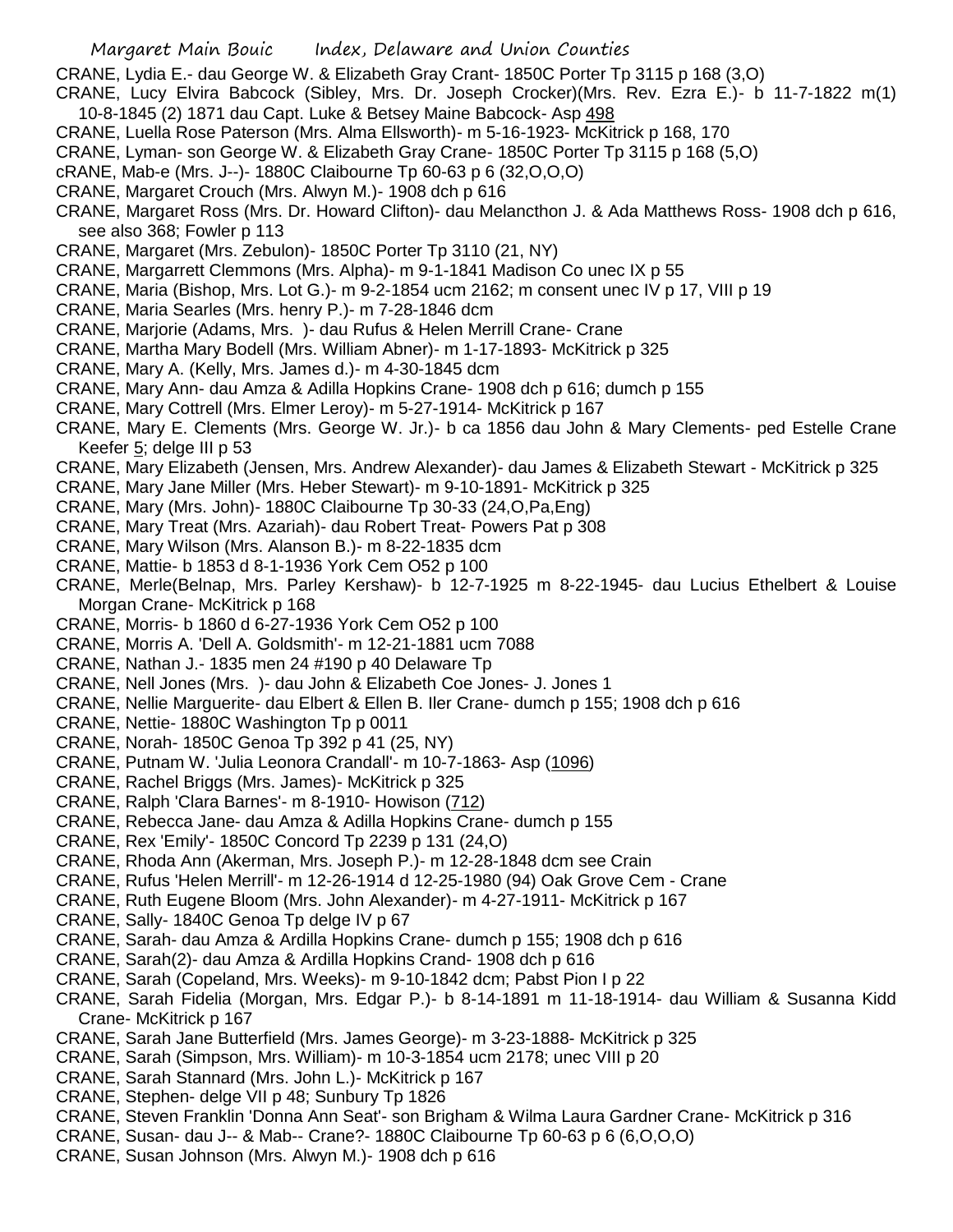- CRANE, Susanna Kidd (Mrs. William)- b 1-8-1863 m 9-11-1884 d 10-15-1939- dau Alexander & Fidelia Bickmore Kidd- McKitrick p 136, 167, 325
- CRANE, Thurston W.- son Elbert & Ellen B. Iler Crane- 1908 dch p 616; dumch p 155
- CRANE, Vauna Louise (Rasmussen, Mrs. Earl W.)- b 12-19-1922 m 11-25-1941 dau Lucius Ethelbert & Louise Morgan - McKitrick p 168
- CRANE, Vesper- b 2-1912 ch Ralph & Clara Barnes Crane- Howison 1508
- CRANE, Walker H. 'Isa M. Phelps'- m 1916 d 7-14-1955 York Cem R8 L115 p 29; WWI
- CRANE, Walter, Mrs. Walter- 1949 ucd
- CRANE, Washington- son Amza & Adilla Hopkins Crane- 1908 dch p 616; dumch p 155
- CRANE, William Abner 'Martha Mary Bodell'- son James & Elizabeth Stewart McKitrick p 325
- CRANE, William 'Emma Newhouse'- Newhouse p 89
- CRANE, William Ernest 'Jemima Keller'- b 6-18-1885 m 11-5-1907 son William & Susanna Kidd Crane-McKitrick p 167
- CRANE, William I. 'Ione Oliver'- son Elbert & Ellen Iler Crane- 1908 dch p 616; dumch p 155
- CRANE, William- son John & Mary Crane- 1880C Claibourne Tp 30-33 p 3 (7,O,Pa,O)
- CRANE, William 'Susanna Kidd'- b 7-16-1859 m 9-11-1884 d 2-8-1901 son John L. & Sarah Stannard Crane-McKitrick p 167, 325
- CRANE, Wilma Laura Gardner (Mrs. Brigham)- b 8-5-1910 m 10-5-1937 dau William Henry & Laura Eva Fitzgerald Gardner- McKitrick p 326
- CRANE, Zebulon- son Amza & Adilla hopkins Crane- dumch p 155; 1908 dch p 616
- CRANE, Zebulon 'Margaret Ann Chase'- m 7-25-1847 dcm- dumch p 155; 1850C Porter Tp 3110 p 167 (26,NY)
- CRANEM, Mrs. Fowler p 20
- CRANER, Priscilla- Nash p 190
- CRANER, Suzanne (Mrs. Thomas)(Watts, Mrs. Fred)- Craner
- CRANER, Thomas 'Suzanne''Jean'- Craner
- CRANER, Wendy S.- d 8-19-1983 (20) NH dau Thomas & Suzanne Craner- Craner
- CRANER, William- unec IX p 15
- CRANFORD, Joyce Faye (Woodworth, Mrs. Robert Edgar)- 1985 uch p 150
- CRANK, Anna (Mrs. Otto)- Crank
- CRANK, Bobbie E.- son Otto & Anna Crank- Crank
- CRANK, Delores A. (Millisor, Mrs. )- dau Otto & Anna Crank- Crank
- CRANK, Dorothy- 1980 dcd
- CRANK, Edward T.- son Otto & Anna Crank- Crank
- CRANK, Herbert L.- son Otto & Anna Crank- Crank
- CRANK, Jack A.- son Otto & Anna Crank- Crank
- CRANK, Kathy S. (Verlinden, Mrs. )- dau Otto & Anna Crank- Crank
- CRANK, Lana J. (Robinson, Mrs. )- dau Otto & Anna Crank- Crank
- CRANK, Lowell D.- son Otto & Anna Crank- Crank
- CRANK, Otto 'Anna'- d 11-5-1986 (86) bur Calif.- Crank
- CRANK, Ruth A. (Matos, Mrs. )- dau Otto & Anna Crank- Crank
- CRANKLETON, infant b 10-25-1868 Liberty Tp son James & Ann Crankleton- dcb
- CRANMER,---Powers p 125
- CRANMER, Edith (Montgomery, Mrs. Burrell L.)- dau E. J. & Lucy Cranmer- Cranmer
- CRANMER, E. J. 'Lucy'- Cranmer; Ostrander p 1
- CRANMER, Eleanor- d 3-2-1844 (12-11-15) Peak Cem Powell p 356 dau J. H. & Susan
- CRANMER, Lucy (Mrs. E. J.)- d 9-17-1955 (84)- Cranmer
- CRANMER, Nell (Hawk, Mrs. )- dau E. J. & Lucy Cranmer- Cranmer
- CRANMER, Ruth (Elias, Mrs. )- dau E. J. & Lucy Cranmer- Ccranmer
- CRANMER, ---(Pugh, Mrs. Frank)- dau E. J. & Lucy Cranmer- Cranmer
- CRANOR, Alice Stevens Torovsky (Mrs. Harvey Schofield)- m 8-1966 dau Rudolph Torovsky- Cranor
- CRANOR, Hannah (Nesham, Mrs. George)- dau James Walter Benjamin & Nell Maynard Cranor- Cranor (13-1975)
- CRANOR, James Walter Benjamin 'Nell Maynard'- d 9-18-1973 (73) bur Richmond, Va- Cranor
- CRANOR, Jonathan (16-1965) son James Walter Benjamin & Nell Maynard Cranor- Cranor
- CRANOR, Millicent (Michalopoulos, Mrs. Costas)- dau James Walter Benjamin & Nell Maynard Cranor- Cranor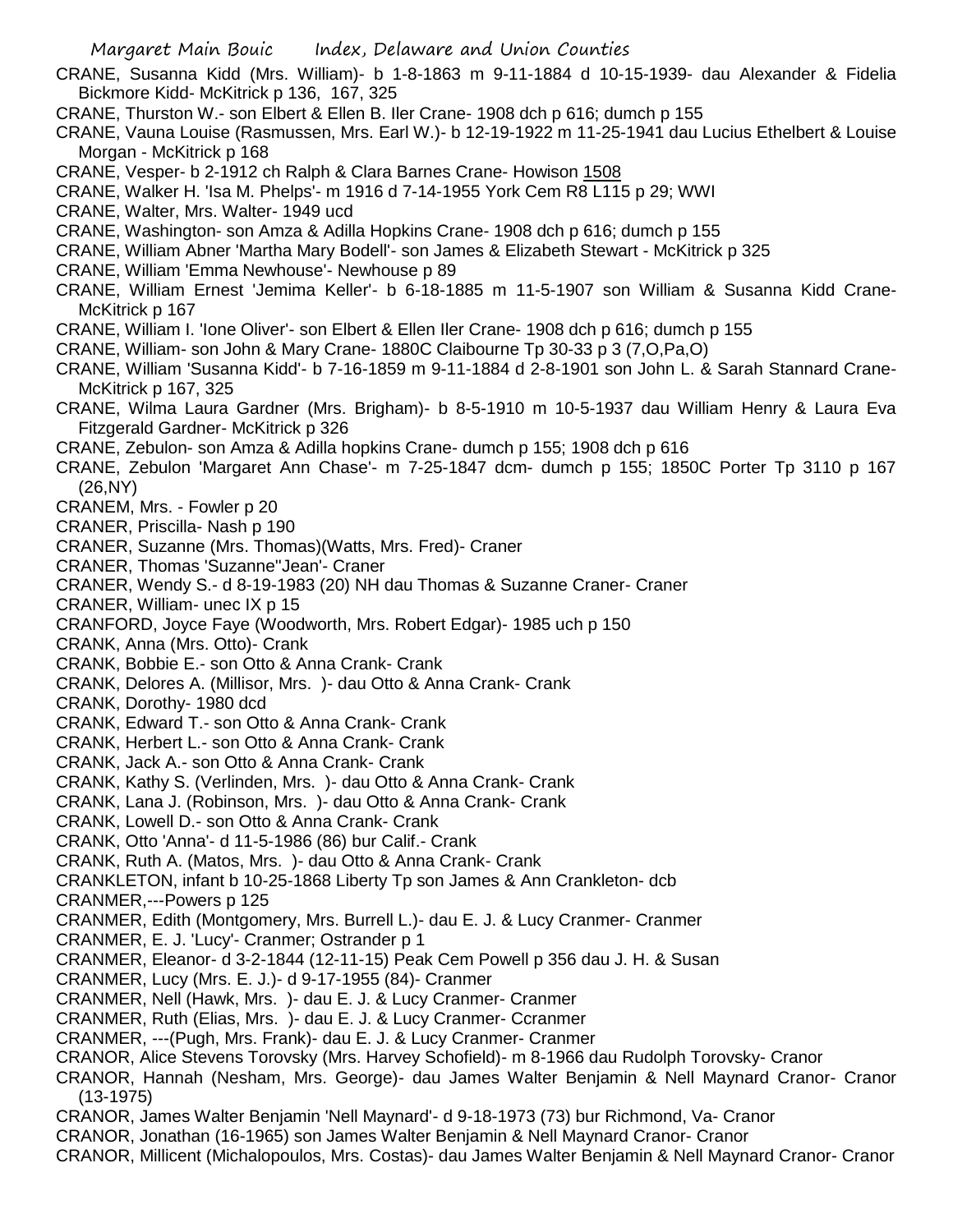- CRANOR, Nell Maynard (Mrs. James Walter Benjamin)- Cranor
- CRANOR- Tom (10-1965) son James Walter Benjamin & Nell Maynard Cranor- Cranor
- CRANSON, Edward- 1840C Union Tp 658 (30-40)
- CRANSON, George 'Margaret McIlroy'- m 4-15-1861 ucm 3173
- CRANSON, Josephine- 1870C Union Tp 36 p 6 (38,O)
- CRANSON, Louise (Mrs. Walter F.)- b 11-1874; 1900C Taylor Tp 228-233 p 10B (25,Mich,Eng,Eng)- m 6 m CRANSON, Margaret McIlroy (Mrs. George)- m 4-15-1861 ucm 3173
- CRANSON, Mary A. (Mrs. Peleg)- b 6-1827; 1900C Taylor Tp 228-233 p 10B (72,Va,Va,Va,) m 53y, 4 ch, l living; see Cranston
- CRANSON, Mary L.- 1870C Union Tp 36 p 6 (35,O)
- CRANSON, Peleg 'Mary A.'- b 11-1826; 1900C Taylor Tp 228-233 p 10B (73,O,RI,CT) m 53y; see Cranston
- CRANSON, Walter F. 'Louise'- b 7-1856; 1900C Taylor Tp 228-233 p 10B (43,O,o,Va) m 6 m son Peleg & Mary A. Cranson
- CRANSTON, Ann B.- dau John B. & Betsey Lathrop Cranston- dumch p 265
- CRANSTON, Anna B. dau John & Emeline Bland Cranston- 1883 uch V p 203; 1870C Union Tp 176-175 p 21 (1,O); 1880C Union Tp 182 p 42 (11,O,O,O)
- CRANSTON, Anna (Secrist, Mrs. Henry Thomas)- b 1868 d 1939 Milford Cem Un Al p 12
- CRANSTON, Artemita- dau George & Matilda Cranston- 1850C Liberty Tp Union Co 1056-1073 p 157 (1,O)
- CRANSTON, Bartlet- b 1869 d 3-18-1930 York Cem R2 L84- son James & Viola A. Corey Cranston- 1870C Liberty Tp Un Co 126 p 16 (1,O); 1880C York Tp 287 p 28 (11,O,O,O)
- CRANSTON, Betsey Lathrop (Mrs. John B.)- b Conn 6-16-1802 m 4-22-1823 d 3-1-1879- dumch p 265; 1883 uch V p 202, 686
- CRANSTON, Betsey (Smith, Mrs. Rosalvo)- dau John B. & Betsey Lathrop Cranston- dumch p 265
- CRANSTON, C. E. 'H. T. Park- m 3-15-1860 ucm 3004
- CRANSTON, Christopher- d 11-8-1858 (55y) mt 10-17-1858- 1883 uch V p 178
- CRANSTON, Clara- dau John & Sarah Jane Bland Cranston- 1883 uch V p 203
- CRANSTON, Clarence- son John & Emeline Bland Cranston- 1915 uch p 200; 1883 uch III p 393, V p 203; 1860C Darby Tp 367-368 p 52 (8,O); 1870C Union Tp 176-175 p 21 (18,O); 1880C Union Tp 182 p 42 (28,O,O,O)
- CRANSTON, Dollie (Robinson, Mrs. William H.)- dau John B. & Betsey Lathrop Cranston- dumch p 265
- CRANSTON, Don- son George A. Cranston- 1860C Liberty Tp 941-951 p 129 (5,O)
- CRANSTON, Dor- son George A. Cranston- 1860C Liberty Tp 941-951 p 129 (8,O)
- CRANSTON, E.- uca p 80
- CRANSTON, Edwin- son Stephen Sr. & Esther Hammond Cranston 1915 uch p 482; 1883 uch V p 404, 528
- CRANSTON, Elizabeth J. (Bates, Mrs. Asa)- b 1759 RI d 1822 ped Loraine Miller Heider # 106 29; unec VII p 29
- CRANSTON, Emeline Bland (Mrs. John)- b 12-2-1831 m 1852 d 3-20-1908 Milford Em Un Al p 12; 1883 uch V p 203; 1860C Darby Tp 367-368 p 52 (29,O); 1870C Union Tp 176-175 p 21 (39,O); 1880C Union Tp 182 p 42 (49, O,Va,Va)
- CRANSTON, Emma E.- b 12-17-1863 dau Stephen Jr. & Jane E. Rogers Cranston- 1883 uch V p 404; 1870C Liberty Tp 93 (6,O); 1880C Liberty Tp un Co 130-134 p 14 (17,O,O,O)
- CRANSTON, E. R. 'Mary Weston'- m 10-3-1861 ucm 3229; lptw p 29
- CRANSTON, Esther Hammond (Mrs. Stephen)- b 1-1-1802 m 7-25-1819 d 10-19-1887 Baughan Cem lptw p 8- dau Ezekiel & Susanna Hammond- 1883 uch V p 404; 1860C Liberty Tp Un Co 960-970 p 131 (58,RI); 1880C Liberty Tp 131-134 p 14 (78,RI,RI,RI)
- CRANSTON, Esther M.- b 12-1-5-1869 dau Stephen Jr. & Jane E. Rogers Cranston- 1883 uch V p 404; 1880C Liberty Tp Un Co 130-134 p 14 (10,O,O,O)
- CRANSTON, Ettie- d 8-16-1863 (1-4-4) Raymond Cem lptw p 29 dau E. R. & M. C.
- CRANSTON, F.- 1915 uch p 266
- CRANSTON, Fred 'Martha Reed'- 1985 uch p 114
- CRANSTON, French- son Peleg & Mary A. Bland Cranston- dumch p 266; 1883 uch V p 686
- CRANSTON, George A. 'Matilda Clark'- m 7-6-1848 ucm 1323 unec VII p 39; son Stephen Sr. & Esther Hammond Cranston- 1883 uch V p 404; 1850C Liberty Tp 1056-1073 p 157 (24,O) 1860C Liberty Tp Un Co 941-951 p 129 (36,O)
- CRANSTON, George 'Mary Alexander'- m 7-13-1854 ucm 2146; unec VI p 23, VIII p 19
- CRANSTON, Hagar (Zimmer/Zeminar, Mrs. Henry A.)- m 10-10-1872 ucm 5152 dau John & Emeline Bland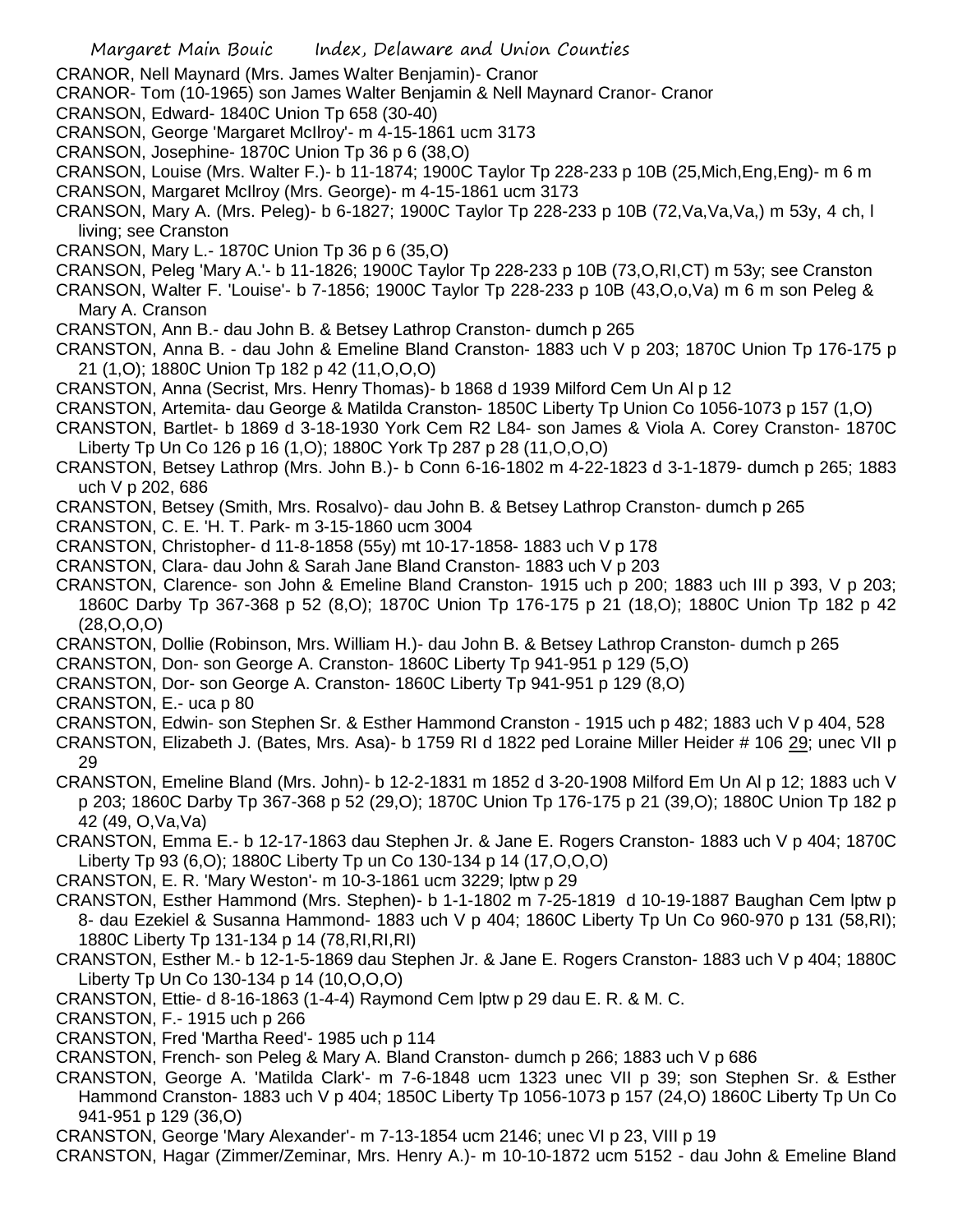Cranston- 1883 uch V p 203; 1860C Darby Tp 367-368 p 52 (6,O); 1870C Union Tp 176-175 p 21 (16,O) CRANSTON, Hannah Sabrina Griffin (Mrs. Stephen)- m 2-18/24-1858 ucm 2679 d 12-18-1858 dau Loin &

Emily Griffin- 1883 uch V p 404; m consent unec IV p 27, XII p 29

CRANSTON, Harry- son James & Viola A. Corey Cranston- 1880C York Tp 287 p 28 (5,O,O,O)

CRANSTON, Harry- son Mary Cranston- 1880C Allen Tp 113-122 p 12 (9,O,O,O)

CRANSTON, H. T. (Mrs. C. E.)- m 3-15-1860 ucm 3004

CRANSTON, Ida M. Vigor (Mrs. W. P.)- dau Henry & Joanna Cary Vigor- 1915 uch p 586; lptw p 70

CRANSTON, Inez- dau Peleg & Mary A. Bland Cranston- dumch p 266

CRANSTON, J.- uca p 100; unec III p 12, 53

CRANSTON, James- son Stephen Sr. & Esther Hammond Cranston- 1883 uch V p 403, 404

CRANSTON, James 'Viola A. Corey'- b 1833 m 3-15-1866 ucm 3925-d 7-17-1899 GAR York Tp Cem R2 L84 p 43; 1883 uch IV p 510,512; 1870C Liberty Tp Un Co 126 p 16 (38,O); 1880C York Tp 287 p 28 (48,O,RI,Conn) p 031A

CRANSTON, Jane E. Rogers (Mrs. Stephen Jr.)- b 9-15-1835 m 8-30-1860 dau Alexander & Abigail Rogers-1883 uch V p 404; 1870C Liberty Tp 93 p 11 (36,O); 1880C Liberty Tp Un Co 130-134 p 15 (44,O,O,O)

CRANSTON, Jane- dau Peleg & Mary A. Bland Cranston- 1860C Taylor Tp 911 (1,O)

CRANSTON, John- 1820C Union Tp p 204 (45+); dumch p 265; 1883 uch V p 196

CRANSTON, John B. 'Betsey Lathrop'- b 9-15-1798 R. I. m 4-22-1823- dumch p 265; 1915 uch p 399; 1883 uch V p 202, 686

CRANSTON, John B.- son John & Emeline Cranston- 1883 uch V p 203; 1870C Union Tp 176-175 p 21 (7,O); 1880C Union Tp 182 p 42 (18,O,O,O)

CRANSTON, John D.- son Stephen Sr. & Esther Hammond Cranston- 1883 uch V p 404

CRANSTON, John 'Emeline Bland'- b 1-25-1829 d 10-6-1877 Milford Cem Un Al p 12; 1860C Darby Tp 367-368 p 52 (30,O); 1870C Union Tp 176-175 p 21 (41,O); uca p 25, 39

CRANSTON, John L.- son John & Sarah Jane Bland Cranston- 1883 uch V p 202

CRANSTON, John 'Phebe A. Edwards'- d 1824- 1883 uch V p 404

CRANSTON, John 'Sarah Jane Bland'- b 1-25-1829 d 10-6-1876 son John B. & Betsey Lathrop Cranston-1883 uch V p 202

CRANSTON, Julius- son Stephen Sr. & Esther Hammond Cranston- 1883 uch V p 404

CRANSTON, L.- uca p 83

CRANSTON, Lewis 'Louisa Hush'- son Mary Cranston- 1880C Allen Tp 113-122 p 12 (6,O,O,O); m consent 1893 unec IV p 28

CRANSTON, Louis 'Mary Coolidge'- m 9-4-1869 ucm 4591

CRANSTON, Louisa Hush (Mrs. Lewis)- m consent 1893 unec IV p 28

CRANSTON, Lovina- b 1878 Un Co d 10-20-1918 SR Oakdale Cem I p 7

CRANSTON, Lulia F.- stepdau Elensa W. Argo- 1870C Liberty Tp 5 (6,O); 1880C Liberty Tp Un Co 193-198 p 21 (16,O,O,O) p 0044

CRANSTON, Martha Reed (Mrs. Fred)- dau James & Sarah E. Jones Reed- 1985 uch p 114

CRANSTON, Mary- grad Broadway 1919- unec III p 19

CRANSTON, Mary/May A. Bland (Mrs. Peleg)- b 6-9-1827 m 12-24-1846 d 11-9-1910 Broadway Cem lptw p 70; 1883 uch V p 681, 686; unec III p 2 (54-1882) 1860C Taylor Tp 911 (33, Va); 1870C Taylor Tp 66-65 p 8 (43, Va); 1880C Taylor Tp 50-51 p 5 (53, Vt,Vt,Vt)

CRANSTON, Mary Alexander (Mrs. George)- m 7-13-1854 ucm 2146; unec VIII p 19

CRANSTON, Mary Coolidge (Mrs. Louis)- m 9-4-1869 ucm 4591; 1880C Allen Tp 113-122 p 12 (30,O,Mass) p 055A

CRANSTON, Mary C. (Rathbun, Mrs. John N.)- m 3-24-1881 ucm 6945; 1883 uch V p 132

CRANSTON, Mary (perhaps Mrs. G. A.)- d 2-17-1853 (24y4m) broken stone Liberty Tp Un Co Cem Records; unec VII p 5

CRANSTON, Mary (Johnston, Mrs. Joseph)- dau John B. & Betsey Lathrop Cranston- dumch p 265; 1883 uch V p 681

CRANSTON, Mary Weston (Mrs. E. R.)- m 10-3-1861 ucm 3229; lptw p 29

CRANSTON, Matilda Clark (Mrs. George A.)- m 7-6-1848 ucm 1323 d 8-9-1856 (27-7-15) Liberty Tp Un Co Cem unec VII p 5, 39; 1850C Liberty Tp Un Co 1056-1073 p 157 (21, Va)

CRANSTON, May- grad Broadway 1919- unec III p 19

CRANSTON, Melissa (Gideon, Mrs. W.)- dau Stephen Sr. & Esther Hammond Cranston- 1883 uch V p 404 CRANSTON, Ormel A.- b 3-16-1868 son Stephen Jr. & Jane E. Rogers Cranston- 1883 uch V p 404; 1880C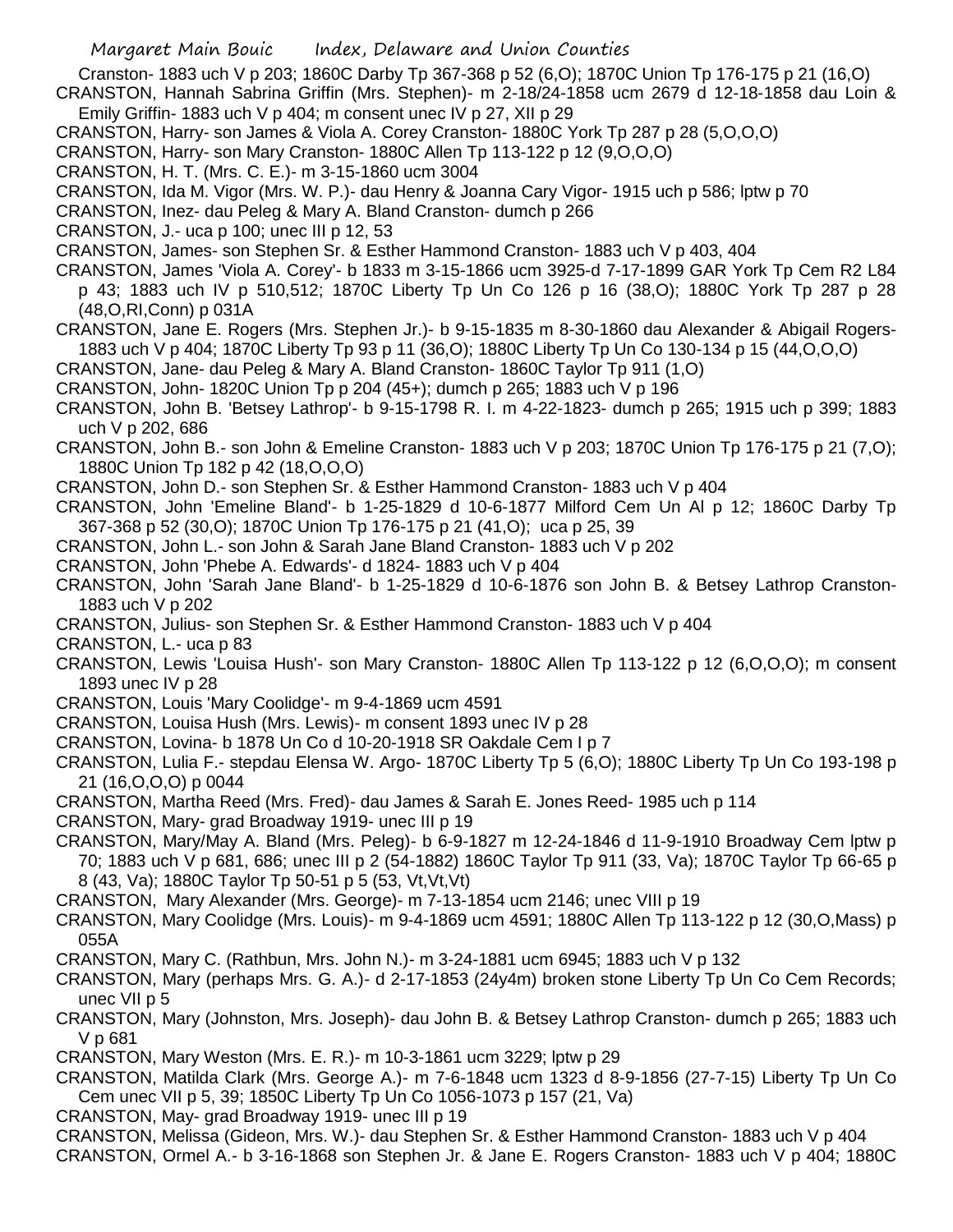Liberty Tp Un Co 130-134 p 14 (12,O,O,O)

CRANSTON, Little Otte- d 8-3-1879 (6m14d) York Cem R2 L84 p 43 son J. T. & W.

CRANSTON, P.- 1915 uch p 134; uca p 24, 57

CRANSTON, Peleg 'Mary A. Bland'- b 11-16-1826 Champaign Co m 12-24-1846 d 11-22-1911 Broadway Cem R5 lptw p 70- son John B. & Betsey Lathrop Cranston- dumch p 265; 1915 uch p 512; 1883 uch III p 330, V picture p 200, 681, 682, 683, 684, 686; uca p 57, 79; 1860C Taylor Tp 911 (33,O); 1870C Taylor Tp 66-65 p 8 (43,O); 1880C Taylor Tp 50-51 p 5 (53,O,RI,Conn) p 0127; unec II (54-1882), III p 4, 17, 34, 54, XI p 57; see Cranson

CRANSTON, Peter- uca p 79

CRANSTON, Phebe A. Edwards (Mrs. John)- d 1805- 1883 uch V p 404

- CRANSTON, Phebe Ann (Savage, Mrs. andrew b.)- m 2-26-1816 unec IV p 29
- CRANSTON, Rowland- son Steven & Esther Hammond Cranston- 1860C Liberty Tp 960-970 p 131 (19,O)
- CRANSTON, Rufina b 12-1869 dau Stephen Jr. & Jane A. Rogers Cranston- 1870C Liberty Tp Un Co 93 p 11 (5/12,O)
- CRANSTON, S.- uca p 83
- CRANSTON, Sarah Jane Bland (Mrs. John)- m 11-11-1847 dau Saul & Abagail Pharas Bland- 1883 uch V p 202
- CRANSTON, Stephen Sr.'Esther Hammond'- b RI 10-1-1793 m 7-25-1819 d 5-10-1884 Baughan Cem lptw p 8-son John & Phebe A. Edwards Cranston- 1883 uch V p 398, 403, 404; uca p 83; unec V p 10, 33, XII p 51; 1870C Liberty Tp Un Co 94 p 11 (76, RI); 1880C Liberty Tp 131-135 p 14 (86,RI.RI.RI) p 040A
- CRANSTON, Stephen Jr. 'Hannah Sabrina Griffin''Jane E. Rogers'- b 5-18-1836 m 2-18-1858 ucm 2679 mt 2-24-1858 m(2) 8-30-1860; 1883 uch V p 404, picture 420: m consent unec IV p 27, XII p 29; mt 3 p 17, 21, 24; son Stephen Sr. & Esther Hammond Cranston- 1870C Liberty Tp 93 p 11 (35,O); 1880C Liberty Tp un Co 130-134 p 14 (44,O,RI.RI) p 040A
- CRANSTON, Susan Marsh (Mrs. Warren)- unec XIV p 15
- CRANSTON, Viola A. Corey (Mrs. James)- m 3-15-1866 ucm 3925- 1870C Liberty Tp un Co 126 p 16 (24,O); 1880C York Tp 287 p 28 (34,O,NY,NY)
- CRANSTON, Viola H.- d 1-21-1929 Newark- York Cem p 103
- CRANSTON, Viola (Erb, Mrs. Charles H.)- b 1858 m 12-24-1878 ucm 6393 d 1930 Milford Cem Un Al p 66 dau John & Emeline Bland Cranston- 1883 uch V p 203; 1860C Darby Tp 367-368 p 52 (2,O); 1870C Union Tp 176-175 p 21 (12,O)
- CRANSTON, Walter Edward- b 8-4-1894 d 2-2-1895 Broadway Cem R4 lptw p 70- son W. F. & I. M.
- CRANSTON, Walter F. 'Ida M. Vigor'- b 7-25-1856- son Peleg & Mary A. Bland Cranston- dumch p 266; 1883 uch V p 686; 1915 uch p 586; 1860C Taylor Tp 911 (3,O); 1870C Taylor Tp 66-65 p 8 (14,O); lptw p 70

CRANSTON, Warren 'Susan Marsh'- first wife- d 11-9-1899 Oregon- unec XIV p 15

- CRANSTON, Webb- son Peleg & Mary A. Bland Cranston- dumch p 266; 1883 uch V p 686
- CRANSTON, William- uca p 20
- CRANSTON, William R.- d 8-21-1864 (23-6-11) Raymond Cem lptw p 26; 1883 uch IV p 512, 541
- CRANSTON, William- son James & Viola A. Corey Cranston- 1870C Liberty Tp Un Co 126 p 16 (3,O); 1880C York Tp 287 p 28 (13,O,O,O)
- CRAPO, Florence May Howell (Mrs. )(Mott, Mrs. O. V.)- dau Cameron Eli & Nettie May Ward Howell- Cowgill p 71
- CRAPO, Philander- 1915 uch p 183; 1883 uch III p 367
- CRAPSEY, Gene E. 'Louise'- 1980 dcd
- CRAPSEY, Janine- 1980 dcd
- CRAPSEY, Louise (Mrs. Gene E.)- 1980 dcd
- CRARY, Alexander- son John & Mary Crary- 1860C Washington Tp 1461-1471 p 198 (4,O)
- CRARY, Amanda- dau John & Mary Crary- 1860C Washington Tp 1461-1471 p 198 (9,O)
- CRARY, Catharine Smith (Mrs. Peter) m 8-20-1857 ucm 2589
- CRARY, Charles F.- b 6-16-1876 son William H. & Olive A. Inskeep Crary- 1883 uch V p 475; 1880C Allen Tp 223-237 p 23 (4,O,O,O)
- CRARY, Christobel Gallup (Mrs. Peter)- Loller letter
- CRARY, Christopher- b 1759 Rev. Soldier unec IV p 34
- CRARY, Christopher 'Elizabeth Rollins'- b 1713 m 3-7-1737 d after 1778 son Robert & Elizabeth Crary- Loller letter
- CRARY, Cyrus W. 'Mary Peabody'- Asp 394-2b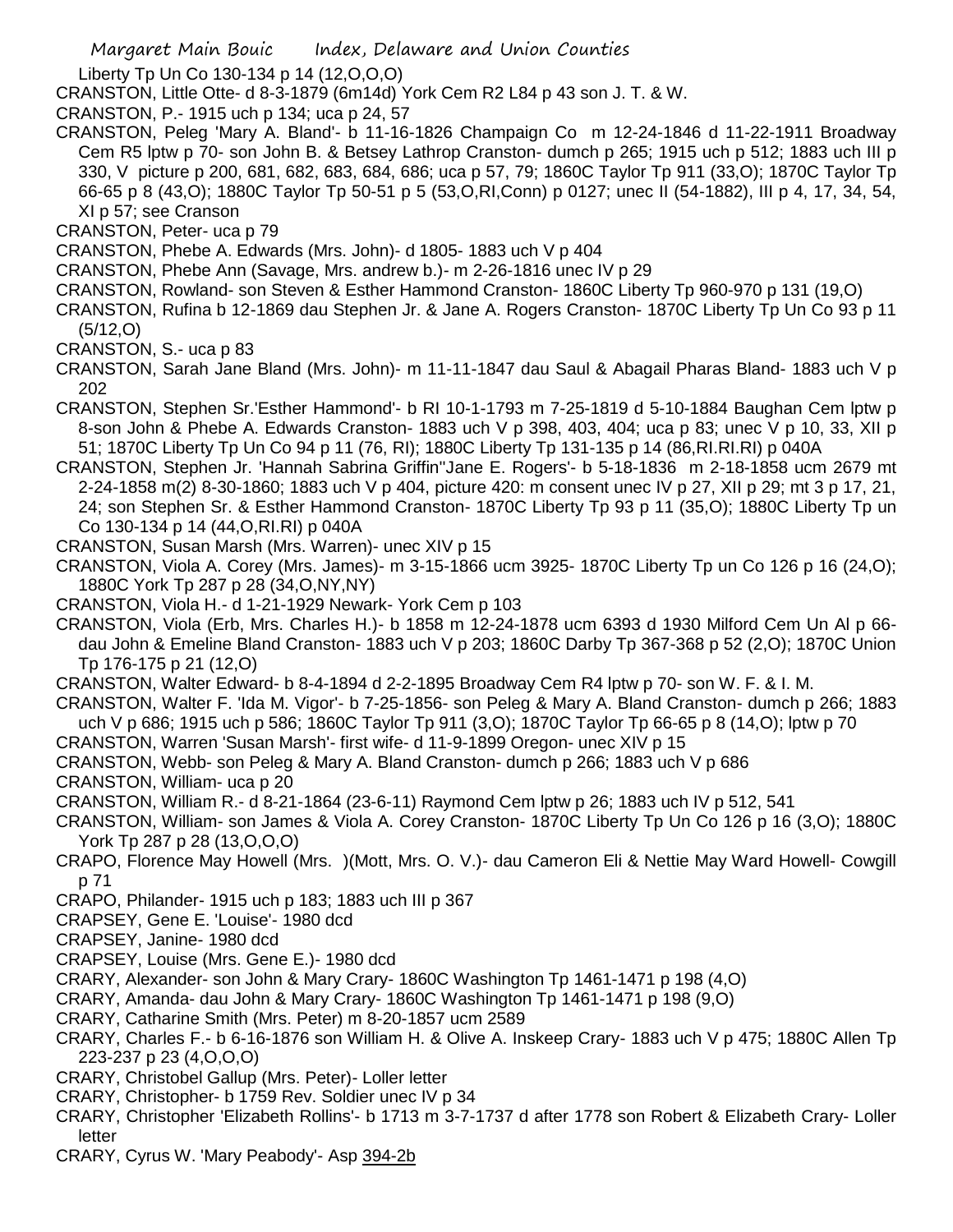- CRARY, David- son John & Mary Crary- 1860C Washington Tp 1461- 1471 p 198 (14,O)
- CRARY, Dorothy Randall (Mrs. Ezra)- b 6-5-1741 m 12-29-1756 d 10-29-1784- Loller letter
- CRARY, E.- 1840C Allen Tp 767 (80-90)
- CRARY, Ebenezer W. 'Harriet M. Morse'- d 10-1846-1883 uch V p 468, 471, 475; uca p 58; Estate 1848 CP222 unec III p 48
- CRARY, Elizabeth (Mrs. Robert)- Loller letter
- CRARY, Elizabeth Rollins (Mrs. Christopher)- d 8-15-1796 Loller letter
- CRARY, Ella C. (Cammann, Mrs. Hermann Henry)- m 6-5-1873- Weiser p 209
- CRARY, Eunice (Stewart, Mrs. )(Arnold, Mrs. Randal R.)- b 4-22-1776 d 7-2-1820- dau Ezra & Dorothy Randall Crary- dcq Mary Arnold Marriott 9; Pabst 6 p 81; Lollier letter
- CRARY, E. W.- unec VI p 4, 15 J.P.
- CRARY, Ezra 'Kesiah''Dorothy Randall'- dcq Mary Arnold Marriott 18; Pabst 8 p 81 son Christopher & Elizabeth Rollins Crary- Lollier letter-
- CRARY, Harriet- dau Lawrence & Martha Crary- 1880C Allen Tp 96-105 p 11 (6,O,O,O)
- CRARY, Harriet M. Morse (Mrs. Ebenezer W.)- d 3-6-1877- 1883 uch V p 475; 1860C Allen Tp 782-789 p 108 (49,NY); 1870C Allen Tp 216-208 p 14 (59, NY)
- CRARY, Jennie M.- b 10-24-1869 dau William H. & Olive A. Inskeep Crary- 1883 uch V p 475; 1870C Allen Tp 217-209 p 14 (7/12,O); 1880C Allen Tp 223-237 p 23 (10,O,O,O)
- CRARY, John 'Mary'- 1860C Washington Tp 1461-1471 p 198 (41,O)
- CRARY, Keziah (Mrs. Ezra)- dcq Mary Arnold Marriott 19
- CRARY, Lawrence 'Martha'- b 4-1846 1860C Allen Tp 782-789 p 108 (14,O); 1870C Allen Tp 218-210 p 14 (24,O); 1880C Allen Tp 96-105 p 11 (34, O, Mass,NY) p 0055; 1900C Allen Tp 137-191 p 9A (54,O,Mas,NY) m 31y
- CRARY, L. M.- unec II p 39; 1883 uch V p 471
- CRARY, Louisa I- dau John & Mary Crary- 1860C Washington Tp 1461-1471 p 198 (17,O)
- CRARY, Lucy- dau Lawrence & Martha Crary- 1880C Allen Tp 96-105 p 11 (9,O,O,O)
- CRARY, Martha (Mrs. Lawrence)- b 9-1849 1870C Allen Tp 218-210 p 14 (20,O); 1880C Allen Tp 96-105 p 11 (30,O,O,O); 1900C Allen Tp 187-191 p 9A (50,O,Va,Va) m 31y, 2 ch
- CRARY, Mary E.- dau John & Mary Crary- 1860C Washington Tp 1461-1471 p 198 (11,O)
- CRARY, Mary E.- b 7-29-1878 dau William H. & Olive A. Inskeep Crary- 1883 uch V p 475; 1880C Allen Tp 223-237 p 23 (2,O,O,O); unec XIV p 23
- CRARY, Mary (Mrs. John)- 1860C Washington Tp 1461-1471 p 198 (30, Del)
- CRARY, Mary Peabody (Mrs. Dyrus W.)- dau Benjamin & Martha Peckham Peabody- Asp (394-2b)
- CRARY, Minerva M.- b 8-30-1870 Genoa Tp dau Wm & Cynthia A. Mathers Crary- dcb
- CRARY, Nathaniel M.- Powers Pat p 10, 116
- CRARY, Olive A. Inskeep (Mrs. William H.)- m 6-14-1866 ucm 3975 dau William & Mary Stokes Inskeepdumch p 476; 1883 uch V p 456, 475, 476; 1870C Allen Tp 217-209 p 14 (28,O); 1880C Allen Tp 223-237 p 23 (39,O,O,O); unec XIV p 23
- CRARY, Peter 'Catharine Smith'- m 8-20-1857 ucm 2589
- CRARY, Peter 'Christobel Gallup'- Loller letter
- CRARY, Robert 'Elizabeth'- son Peter & Christobel Gallup Crary- Loller letter
- CRARY, Sarah E.- dau John & Mary Crary- 1860C Washington Tp 1461-1471 p 198 (6,O)
- CRARY, Sarah H. (Maine, Mrs. Charles E.)- b 6-19-1830 m 10-6-1850 d 1-15-1875- Asp (1599)
- CRARY, Virginia H.- 1880C Concord Tp p 276A
- CRARY, William H. 'Olive Inskeep'-- b 8-12-1840 m 6-14-1866 ucm 3975- son Ebenezer & Harriet M. Morse Crary- dumch p 476; 1915 uch p 134; 1883 uch III p 339, 340V p 456, 465, 468, 471, 475, 476; 1860C Allen Tp 782-789 p 108 (19,O); 1870C Allen Tp 217-209 p 14 (29,O); 1880C Allen Tp 223-237 p 23 (39, O,Conn,NY) p 0061; uca p 55, 58; unec XIV p 23, 51
- CRASS, E. E.- 1971 dcd
- CRATER, James W. 'Jo Ann D.'- 1980 dcd
- CRATER, Jo Ann D. (Mrs. James W.)- 1980 dcd
- CRATH, Elizabeth Bowers (Mrs. James)- Madison Co 1821 unec IV p 52
- CRATH, James 'Elizabeth Bowers'- Madison Co 1821 unec IV p 52
- CRATH, Nancy Dennison (Mrs. Samuel C.)- m 12-3-1829 Madison Co unec VII p 24
- CRATH, Samuel C. 'Nancy Dennison'- m 12-3-1829 Madison Co unec VII p 24
- CRATINGER, Helena (McCleary, Mrs. William)- m 1-23-1848 ucm 1287; unec VII p 26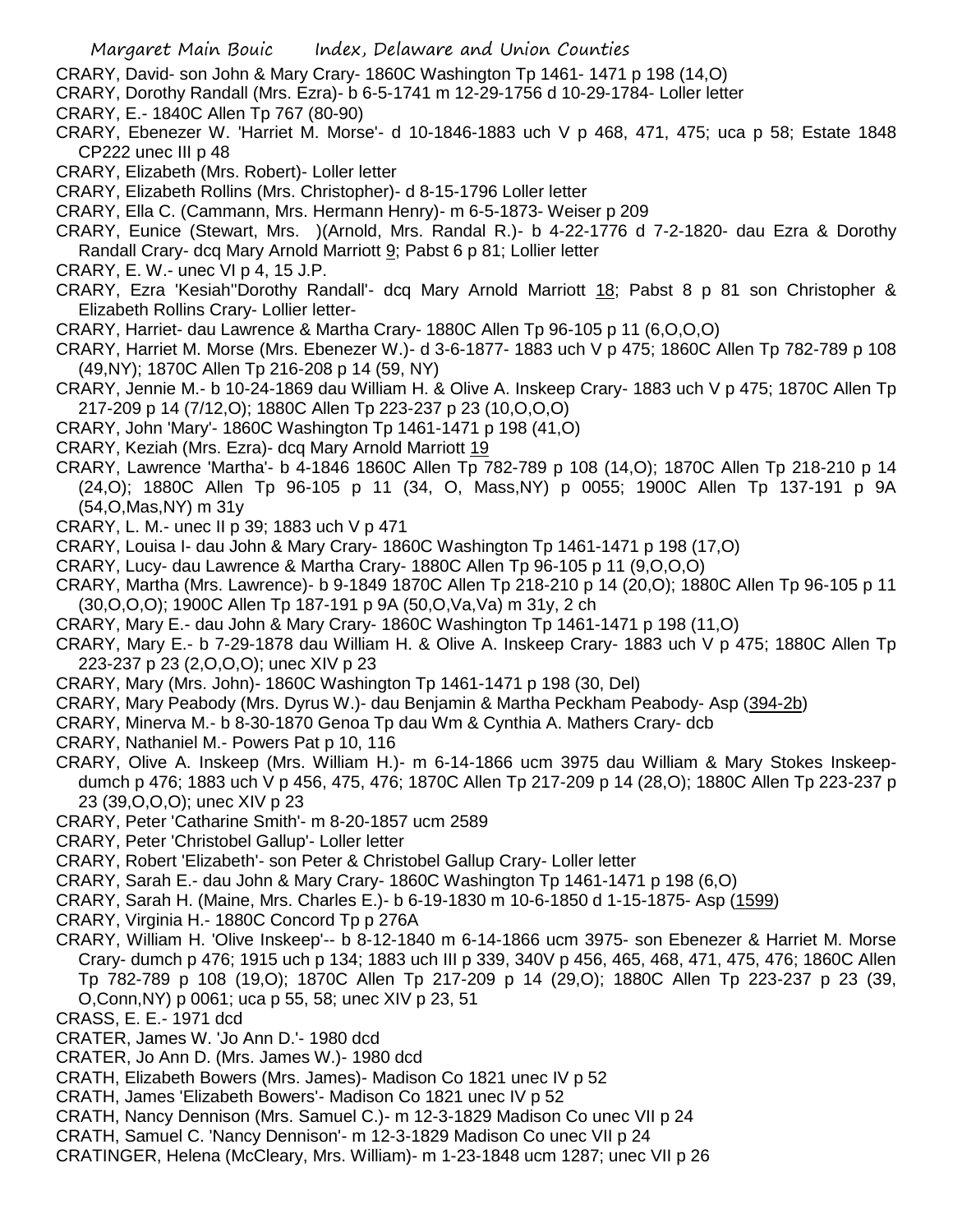- Margaret Main Bouic Index, Delaware and Union Counties CRATINGER, John- unec X p 43 CRATINGER, Peter 'Susan McDonald'- m 2-12-1843 ucm 867 unec VI p 3 CRATINGER, Susan McDonald (Mrs. Peter)- m 2-12-1843 ucm 867 unec VI p 3 CRATT, Catherine- d 10-26-1885 (19-3-7) dau Christopher & Christenia Cratt- Westfield Baptist Cem Powell p 35 C(K)RATT, Christenia- d 6-11-1897 (86y18d( Westfield Baptist Cem Powell p 35 CRATT, Christopher- d 9-23-1875 (64-6-3) Westfield Baptist Cem- Powell p 35 CRATT, Doretha (Mrs. Michael)- d 12-30-1871 (30-11-22) Mayfield Cem Powell p 171 CRATTA, James- 1840C Union Tp 593 (30-40) CRATTINGER- see Crottinger CRATTINGER, Catharine Mckitrick (Mrs. Henry)- m 7-25-1846 ucm 1132 CRATTINGER, Celesta (Smith, Mrs. William)- m 2-2-1843 ucm 864 CRATTINGER, Harriet L. (Patch, Mrs. Daniel B.)- m 11-7-1872 ucm 5169 CRATTINGER, Henry 'Catharine McKitrick'- m 7-25-1846 ucm 1132 CRATTINGER, Lucinda (Doudna, Mrs. Joseph B.)- m 3-16-1851 ucm 1643l unec XIV p 47, see Crottinger CRATTINGER, Peter 'Susan McDonal'- m 2-12-1843 ucm 867 CRATTINGER, Susan McDonal (Mrs. Peter)- m 2-12-1843 ucm 867 CRATTY, ---Powers p 95, 131; delge III p 3, VII p 23, dg 1-3-1902 CRATTY, --family of Florence Reed Lane0 unec XIV p 50; Lisa J. Porter-Burt, delge X p 38 CRATTY, --- b 10-18-1869 Oxford Tp dau Samuel R. & Elizabeth Cratty- dcb CRATTY, Agnes Fleming (Mrs. Thomas)- dau James Fleming- Powers p 127 CRATTY, Amanda (Wauses, Mrs. Dr. C.)- dau David & Martha J. Crain Cratty- opc 200; 1880 dch p 722; Crain 2; dumch p 445; mt 3 p 23, 3-29-1876 CRATTY, Ann Eliza Fish (Mrs. Thomas P.)- dau Samuel Fish- 1883 uch V p 615; 1870C Richwood 77-73 p 8 (39,O); 1880C Richwood 351-368 p 33 (49,O,RI,RI); 1900C Richwood 288-302 p 113 (69,O,RI,RI) m 38y 4 ch, 3 living CRATTY, Anna- dau Mary Cratty- Cratty CRATTY, Anna L.- grad Delaware H. S. 1888 delge IV p 46, 47, VII p 20 CRATTY, Candace Bennett (Mrs. William)- opc 75; Pabst 8 p 5; 1850C Delaware Tp 1307 p 94 (44, Conn); unec XIII p 44 CRATTY, Carl F.- 1908 dch p 414 CRATTY, Carl- son Mary Cratty- Cratty CRATTY, Catherine/Sarah Maugans (Mrs. Obediah Levi)- b 6-18-1851 d 1-1920 bur New Millcreek p 38; dau Tobias & Hagar Carr Maugans- Maugans Anc p 10; Crain 2,3; 1880C Scioto Tp 296 CRATTY, Christiana- 1850C Scioto Tp 2315 (42, Va); mt 3-29-1854 CRATTY, Clyde McGlade Thompson (Mrs. Porter)(Fish, Mrs. Robert)- b 8-24-1877 d 9-10-1948 dau Russell & Elizabeth Baughman Thompson- Maugans Anc p 13; Thompson 3,4; Fish 2,3 CRATTY, Daisy- d 10-3-1883 (6m) Oakdale Cem 664 (172C)
- CRATTY, David- 1850C Scioto Tp 2377 p 144 (21,O)
- CRATTY, David Gabriel 'Elnora Lucinda Wolpert'- b 8-12-1904 m 8-8-1925 d 9-12-1986 (82) Oakdale Cem -son Harry & Nellie Jane Gabriel Cratty- Gabriel; Cratty; Maugans Anc p 10, 11
- CRATTY, David G. 'Martha Crain'- b 11-6-1828 m 11-18-1852 dcm Fairview Cem p 11- son John & Eleanor Porter Cratty- Crain 1,2; 1880 dch p 302, 484, 490, 721; 1908 dch p 391, 411, 431, 486; uccp p 53; Powell p 243; dumch p 444, 445; Maugans Anc p 10; 1850C Dover Tp 806-822 p 122 (22,O); 1880C Scioto Tp 313 p 292A; Pabst 0; rec p 17; delge VI p 51
- CRATTY, David- son Robert & Ellen Porter Cratty- 1883 Marion Co His. p 916
- CRATTY, D. B.- mayor Ostrander- 1976 dch p 119
- CRATTY, Dessie M.- d 10-3-1883 (6m) Oakdale Cem I p 176 (C-13)
- CRATTY, Don- son Mary Cratty- Cratty
- CRATTY, Dorcas/Dodie Smith (Mrs. S. Frank)- b 9-1864 m 8-5-1882 ucm 7203 d 1-19-1888 Oakdale Cem I p 176 (C-13)
- CRATTY, D. S.- Pabst Pion II p 172
- CRATTY, Eleanor Jane (Filler, Mrs. Davidson)- b 5-29-1850 m 12-15-1870 ucm 4836 dau William P. Jr. & Elizabeth Carr Cratty- Maugans Anc p 97; Bean 111(10)2; opc 140; 1850C Concord Tp 2291 p 133 (8/12,O); 1860C Dover Tp 341 (10,O); 1870C Dover Tp 39-40 p 5 (20,O)
- CRATTY, Eleanor Porter (Mrs. John)- d 2-10-1873 (74-11-2) dau William & Rosannah Cochran Porter- opc 12;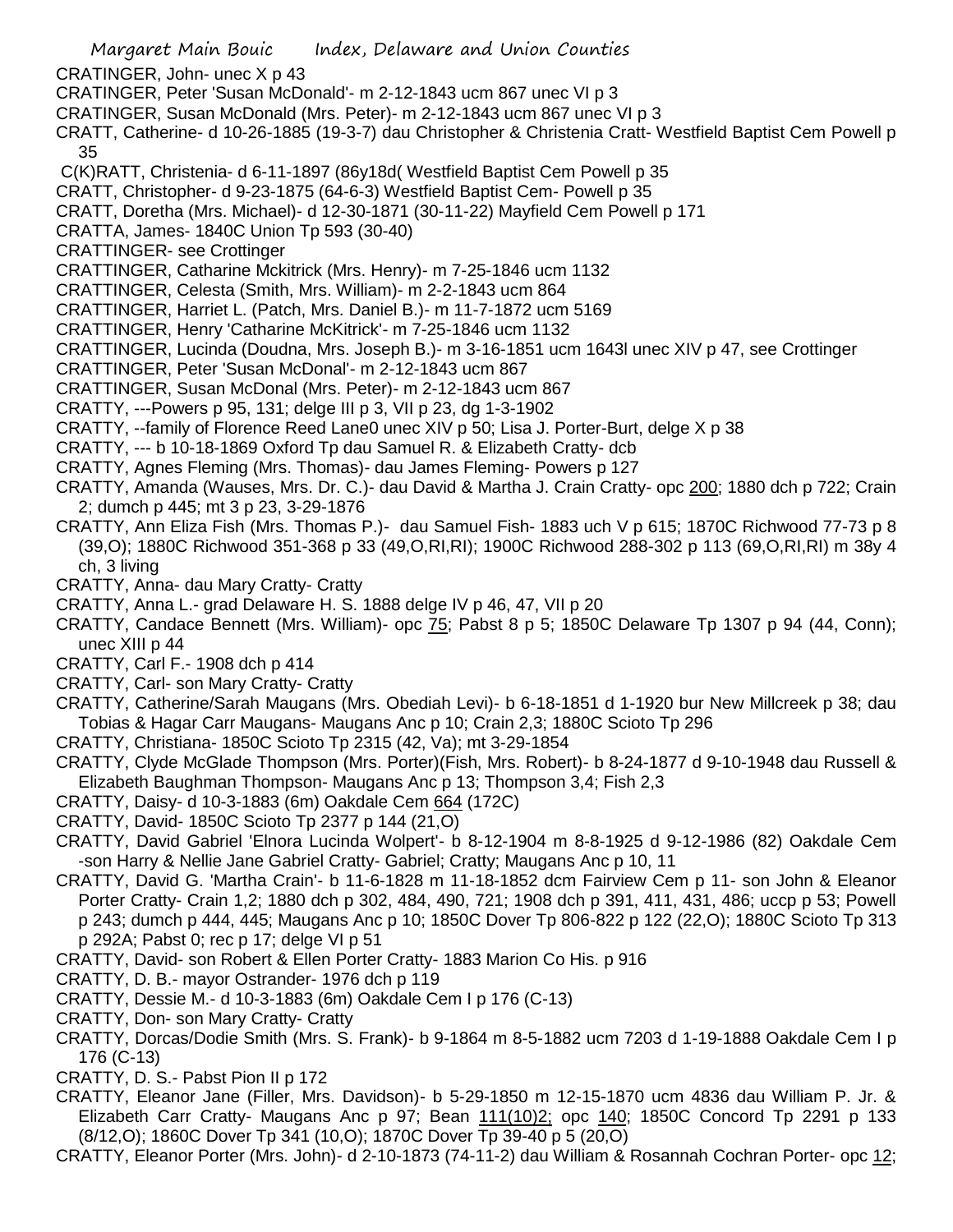1908 dch p 288; dumch p 444; 1880 dch p 487, 721; dcw Bk 2 p 301; Pabst 8 p 2,5; delge I p 14; 1850C Dover Tp 806-822 (52, Pa); 1860C Dover Tp 342 (62, Pa);(1870C Dover Tp 41-42 p 5 (72, Penn); Powell p 245

- CRATTY, Elenor Porter (Mrs. Robert)- m 9-3-1822 ucm 34; hmp p 168; 1883 uch III p 283, V p 318; delge I p 13; unec II p 13; Cratty
- CRATTY, Eleanor- dau Robert & Isabella Cratty- 1850C Dover Tp 807-823 p 122 (5,O)
- CRATTY, Eliza (Clay, Mrs. George)- m 2-14-1841 dcm- dau Robert & Elizabeth English Cratty- 1883 Marion Co Hist p 916
- CRATTY, Elizabeth- 1850C Delaware Town 1021 p 80 (16, Eng)
- CRATTY, Elizabeth English (Mrs. Robert)- dau Samuel English- hmp p 168; 1883 Marion Co Hist p 916- Cratty CRATTY, Elizabeth (Gossage, Mrs. Adam)- m 5-8-1856 ucm 2416 unec VIII p 65
- CRATTY, Elizabeth H. Carr (Mrs. William Porter)- b 9-9-1823 m 10-31-1844 dcm d 12-9-1900 Fairview Cem p 9; Powell p 243- dau Solomon & Priscilla Bean Carr- opc 160; Bean 111(10); Maugans Anc p 88, 97; 1850C Concord Tp 2291 p 133 (27,O); 1860C Dover Tp 341 (37,O); 1870C Dover Tp 39-40 p 5 (47,O);
- 1880C Dover Tp 12 p 28 (56,O,Pa,Va); 1900C Dover Tp 81-83 p 4B (76,O,Va,Va) wid, 2 ch
- CRATTY, Elizabeth- dau Robert & Isabella Cratty- 1850C Dover Tp 807-823 p 122 (9,O)
- CRATTY, Elizabeth W. (Tanner, Mr. Holly/Halley A.)- m 5-23-1850 dcm; mt 5-29-1850; unec VI p 23
- CRATTY, Elnora Lucinda Wolpert (Mrs. David Gabriel)- b 8-8-1903 m 8-8-1925 d 6-27-1993 (89) Oakdale Cem -dau Jacob & Katharine Bandel/Bantel Wolpert- Maugans Anc p 11
- CRATTY, Emily M.- dau William & Candace Cratty- 1850C Delaware Tp 1307 p 94 (7,O)
- CRATTY, Esther- dau William & Candace Cratty- 1850C Delaware Tp 1307 p 94 (9,O)
- CRATTY, Francisco Castater (Mrs. William)- m 12-22-1840 dcm
- CRATTY, Frank- b 9-1862 Marion Co d 1-30-1892 (29y4m) Oakdale Cem 708 I p 176 (13)
- CRATTY, S. Frank 'Dodie Smith'- m 8-5-1882 ucm 7203- son Thomas P. & Ann Eliza Fish Cratty- 1883 uch V
- p 615; 1870C Richwod 77-73 p 8 (7,O); 1880C Richwood 351-368 p 33 (17,O,O,O)
- CRATY, Fred- b 10-24-1877 Oxford Tp son Samuel & ELizabeth Shults Cratty- dcb
- CRATTY, Fred T. d 3-15-1884 (7d) Oakdale Cem 665 (172C) I p 176 (C-13)
- CRATTY, George- guardianship 195 1845 unec III p 48
- CRATTY, George 'Susannah Dix'- m 11-28-1850 dcm
- CRATTY, Geraldine (Troutman, Mrs. Lawrence)- b 6-27-1907 m 9-22-1933 dau Harry & Nellie Gabriel Cratty-Maugans Anc p 10,11; Gabriel
- CRATTY, Hannah Archer (Mrs. Reuben)- m 2-24-1865 dcm
- CRATTY, Harry 'Nellie Gabriel'- b 9-3-1875 m 11-22-1897 d 1-14-1962- son Obe L. & Catherine Maugans Cratty- Maugans Anc p 10; Gabriel (1643); Crain 3,4; Ostrander p 2; unec VIII p 39; 1880C Scioto Tp 2961
- CRATTY, H. C.- b 4-24-1902 Scioto Tp dau Harry C. & Nellie Gabriel Cratty- dcb
- CRATTY, Harty- b 1-14-1880 Oxford Tp son Damuel & S. Shultz Cratty- dcb
- CRATTY, Harvey- son Robert & Ellen Porter Cratty- 1883 Marion Co. History p 916
- CRATTY, Henry Harrison- son William & Candace Cratty-1850C Delaware Tp 1307 p 94 (10,O)
- CRATTY, Hiram 'Susannah C. Johnson'- m 5-29-1860 dcm
- CRATTY, Hiram- son Robert & Ellen Porter Cratty- 1883 Marion Co History p 916
- CRATTY, Hugh- 1850C Liberty Tp 1558 p 105 (13,O)
- CRATTY, H. W.'Sarah'- 1880C Claibourne Tp p 115-16 p 2 (49,O,Pa,O) p 191A
- CRATTY, Ilo C. (Goldsberry, Mrs. Frank)- b 4-17-1902 m 7-1-1921 d 2-6-1959- dau Harry & Nellie Gabriel Cratty- Maugans Anc p 10; Gabriel 16432
- CRATTY, Isabel Hamilton (Mrs. Joseph)- dau George G. & Marion Hamilton Hamilton- dumch p 290
- CRATTY, Isabella (Mrs. Robert)- opc 73; 1850C Dover Tp 807-823 p 122 (31, Pa)
- CRATTY, Isabella L.- dau Robert & Isabella Cratty- 1850C Dover Tp 807-823 p 122 (3,O)
- CRATTY, James- 1840C Radnor Tp p 102 (20-30); Pabst 8 p 4; delge IV p 4
- CRATTY, James- d 10-2-1840 (24y4m) Radnor Cem Powell p 228
- CRATTY, James Harvey-d 7-28-1844 Union Tp, gdship 195 (1845) unec III p 48, X p 53, 65- Est CP 184- 1844 Union Tp unec III p 47, X p 53, 65
- CRATTY, James 'Jean Brown Fleming'- m 12-1-1836 Powers p 130
- CRATTY, James M.- son Christiana Cratty- 1850C Scioto Tp 2315 p 140 (6,O)
- CRATTY, James R.- 1850C Radnor Tp 139 p 179 (11,O)
- CRATTY, James- son Robert & Elizabeth English Cratty- 1883 Marion Co Hist. p 916
- CRATTY, James- son William & Sarah Dodds Cratty- opc 35; 1830C Scioto Tp; 1835 men 54 #25 p 100 Scioto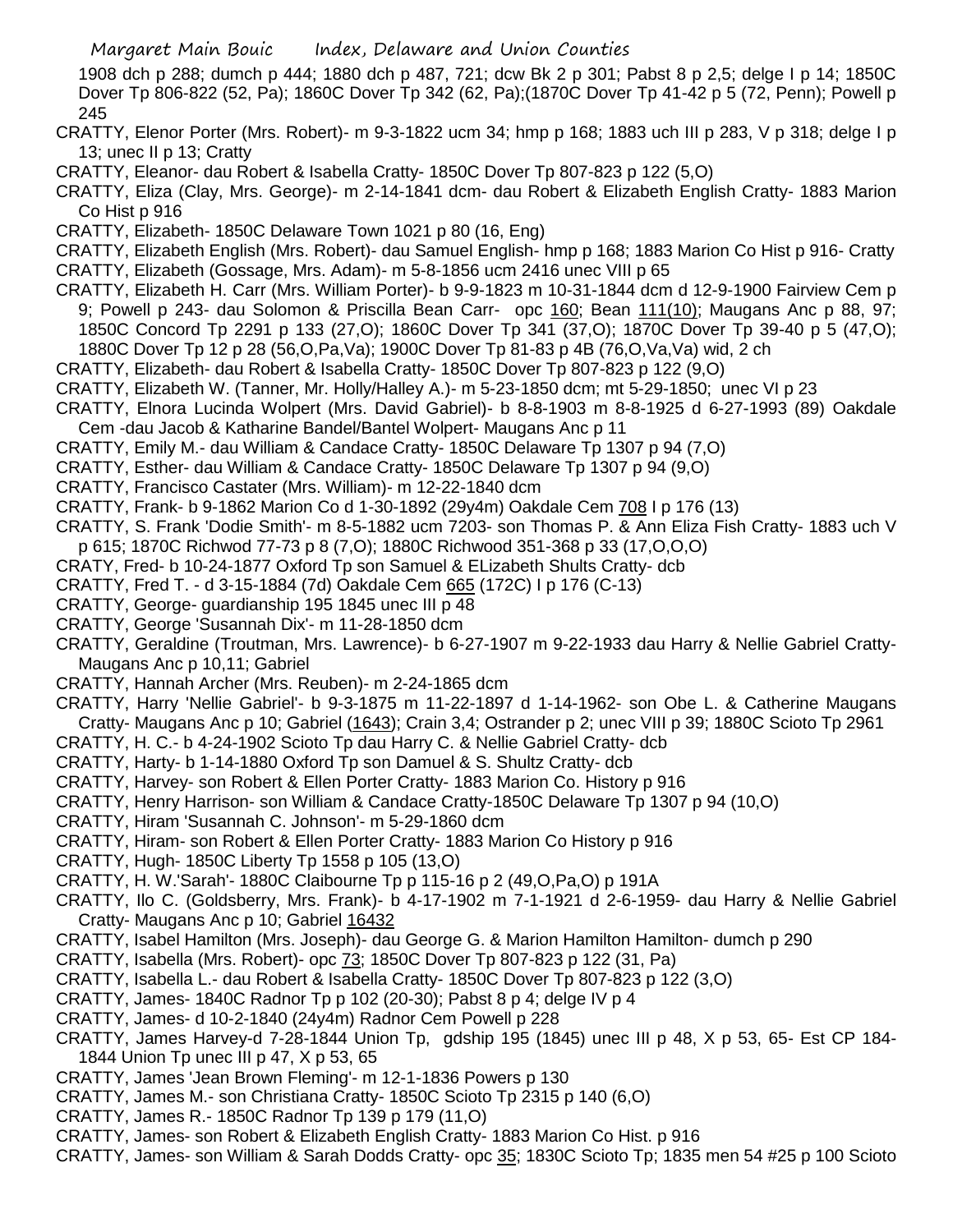Tp; Pabst 0; delge VII p 61

- CRATTY, Jane F.- 1850C Scioto Tp p 144 (4,O)
- CRATTY, Jane Flanegin (Mrs. Robert)- b 1808 m 6-29-1838 dcm d 1846 Fairview Cem p 4 Powell p 246 dau James & Nancy Flanegin- delge I p 13
- CRATTY, Jane Pugh (Mrs. Samuel)- 1883 uch V p 615; 1870C Richwood 79-75 (60,O); 1880C Claibourne Tp 343-360 p 32 (70,O,Wales,Va) p 206A
- CRATTY, Jane- dau Robert & Elizabeth English Cratty- 1883 Marion Co Hist. p 916
- CRATTY, Jane T.- uca p 93
- CRATTY, Jean Brown Fleming (Mrs. James)- m 12-1-1836 dau James & Brown Cratty- Powers p 128, 130
- CRATTY, John- unec XII p 66, Dover Tp 1843
- CRATTY, John- gdship 195 1845 unec III p 48
- CRATTY, John- son Christiana Cratty- 1850C Scioto Tp 2315 p 140 (16,O)
- CRATTY, John 'Eleanor Porter'- b 1-23-1792 d 1-21-1880 (87-11-28) Fairview Cem Powell p 245- son William & Sarah Dodds Cratty- 1880 dch p 484, 486, 721; 1908 dch p 485, 486; 1915 uch p 272; dumch p 444; opc 36; Pabst 7 p 3; 1883 uch IV p 433, V p 318, 362; 1976 dch p 119; 1820C Concord Tp; 1830C Scioto Tp; 1835 men 54 #11 p 99 Scioto Tp; 1850C Dover Tp 806 p 122 (58, Pa); 1860C Dover Tp 342 (68, Pa); 1870C Dover Tp 41-42 p 5 (78, Penn); 1880C Scioto Tp 313 p 292A; Marysville p 12; mt 10-8-1859 (67); 8-15-1860 (69); delge VII p 48, 61; unec XIII p 34
- CRATTY, John L.- b 2-7-1900 Scioto Tp son H. C. & Nellie Gabriel Cratty- dcb
- CRATTY, John Philip 'Susan H.'- b 5-7-1943 son David Gabriel & Elnora Lucinda Wolper Cratty- Gabriel; Maugans Anc p 11
- CRATTY, John- son Robert & Ellen Porter Cratty- 1883 Marion Co Hist. p 916
- CRATTY, John T.- mt 3-29-1854
- CRATTY, John- ex. estate of William Cratty- unec VI p 55
- CRATTY, Joseph- 1870C Richwood 79-75 (28,O)
- CRATTY, Joseph H.- 1850C Radnor Tp 139 p 179 (7,O)
- CRATTY, Joseph 'Isabel Hamilton'- dumch p 290; 1915 uch p 262
- CRATTY, Josiah- son William & Candace Cratty- 1850C Delaware Tp 1307 p 94 (4,O)
- CRATTY, Kathryn Elizabeth (Rausch, Mrs. Harold A.)- b 6-13-1905 m 10-8-1929 d 2-11-1989(83) bur Glen Rest Cem- dau Porter Carr & Clyde McGlade Thompson Cratty- Maugans Anc p 13; Cratty; Rausch (1734) II p 276
- CRATTY, L.- uca p 92
- CRATTY, Lawrence- son Harry & Nellie Jane Gabriel Cratty- Gabriel 16431; Maugans Anc p 10
- CRATTY, Lenna Bernice (Evans, Mrs. Frederick)- b 10-3-1878 d 4-18-1946 Oak Grove Cem dau Obe L. & Catherine Maugans Cratty- Maugans Anc p 10,12; 1880C Scioto Tp 296
- CRATTY, Lucinda A.- dau H. W. & Sarah Cratty- 1880C Claibourne Tp 15-16 p 2 (14, Ill,O,O)
- CRATTY, Lucinda (Jones, Mrs. Andrew)(Winget, Mrs. William)- m 8-20-1860 Fairview Cem p 7; dau John & Eleanor Porter Cratty - 1880 dch p 738; opc 102; dumch p 444; 1850C Dover Tp 806-822 p 122 (16,O); 1880C Scioto Tp 304; mt 9-5-1860
- CRATTY, Lucinda P.- dau Samuel & Jane Pugh Cratty; 1870C Richwood 79-75 (30,O); 1880C Claibourne Tp 343-360 p 30 (40,O,Penn,O) p 206A
- CRATTY, Lucy (Howison, Mrs. John Henry Boyd)- m 3-1-1887- Howison (502)
- CRATTY, Mabel/Nable- dau Mary Cratty- (YWCA, Ohio Wesleyan)-Cratty; 1976 dch p 196
- CRATTY, Madison P.- son Robert & Ellen Porter Cratty- 1883 Marion Co hist. p 916
- CRATTY, Margaret J.- dau H. W. & Sarah Cratty- 1880C Claibourne Tp 15-16 p 2 (7, Ill,O,O)
- CRATTY, Marjorie (Anderson, Mrs. Fern)- b 6-28-1892 dcb, d 1972 bur Van Wert- dau Oebdiah Levi & Catherine Maugans Cratty- Anderson 3; Maugans Anc p 10, 13; Jones 2
- CRATTY, Martha J. Crain (Mrs. David G.)- b 1833 m 11-18-1852 dcm d 10-25-1909 Fairview Cem p 11; Powell p 243- dau Aaron & Mary Elizabeth Crain- Crain 1,2; dumch p 445; 1880 dch p 721; opc 271; 1850C Scioto Tp 2385; 1880C Scioto Tp 313; delge VI p 51
- CRATTY, Mary Ann Honeter (Mrs. William M.)- m 1-20-1853 dcm
- CRATTY, Mary (Gast, Mrs. Christian)- m 2-17-1842 dau Robert & Ellen Porter Cratty- 1883 Marion Co Hist. p 916; Cratty
- CRATTY, Mary Juanita (McAllister, Mrs. Richard)- b 8-17-1908 dau Porter Carr & Clyde McGlade Thompson-Maugans Anc p 13; Thompson
- CRATTY, Mary- dau Robert & Ellen Porter Cratty- 1883 Marion Co Hist. p 916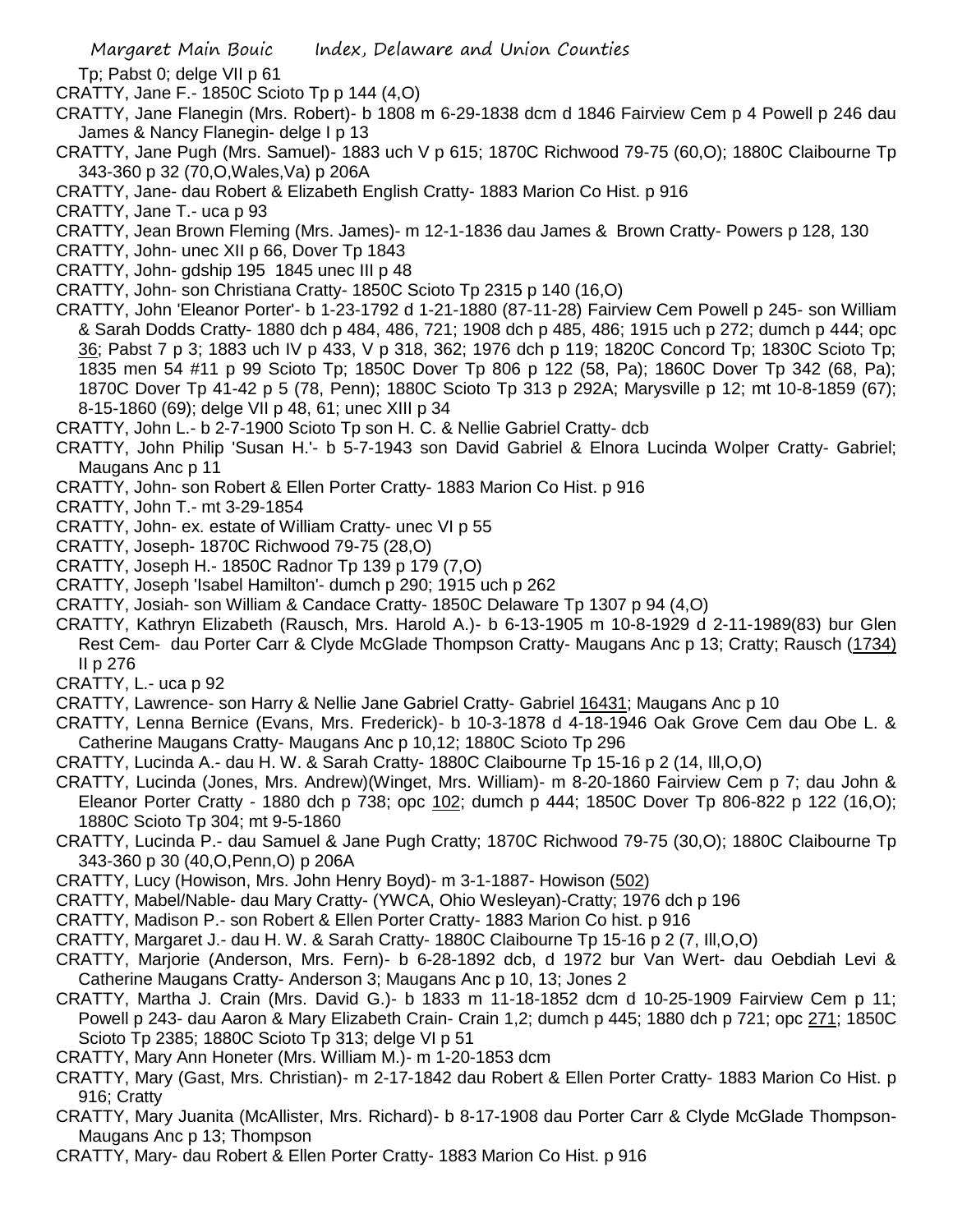- CRATTY, Maxine (Smith, Mrs. Walter)- b 12-19-1909 m 12-26-1928 dau Harry & Nellie Jane Gabriel Cratty-Gabriel 16435
- CRATTY, Mina J.(Winter, Mrs. Lloyd)- dau Thomas P. & Ann Eliza Fish Cratty- 1883 uch V p 615; Cowgill p 28; 1870C Richwood 77-73 p 8 (1,O);1880C Richwood 351-368 p 33 (11,O,O,O)
- CRATTY, Nellie Jane Gabriel (Mrs. Harry)- b 12-25-1879 m 11-27-1897 d 3-29-1960 dau Joseph & Florence L. Dodds Gabriel- Maugans Anc p 10; opc 389; Crain 3,4; Dodds 4,5; Gabriel 1643; 1880C Scioto Tp 313
- CRATTY, Nellie May (Bell, Mrs. Charles)- b 10-21-1869 dcb -dau David & Martha J. Crain Cratty- Crain 2,3; dumch p 445; 1883 uch V p 722; opc272
- CRATTY, Nora A.- dau H. W. & Sarah Cratty- 1880C Claibourne Tp 15-16 p 2 (3,O,O,O)
- CRATTY, William Newton- son Robert & Jane Flanegin Cratty- 1850C Scioto Tp 2315 p 140 (8,O)
- CRATTY, Nina May- dau Thomas P. & Ann Eliza Fish Cratty- 1883 uch V p 615; 1870C Richwood 77-73 p 8 (4,O); 1880C Richwood 351-368 p 33 (14,O,O,O)
- CRATTY, Obediah/Obe Levi 'Catherine Maugans'- b 1854 m 11-8-1873 d 1923 New Millcreek Cem p 38- son David G. & Martha J. Crain Cratty- 1880 dch p 722; dumch p 445; Crain 2,3; Maugans Anc p 10; unec VIII p 40; 1880C Scioto Tp 296 p 291C; delge VIII p 13, dg 2-14-1908
- CRATTY, Philip Theodore- b 4-22-1971 son John Phillip & Susan Cratty- Cratty- engaged to Amy Kuipers CRATTY, Polly (Gast, Mrs. Christian0- dau Robert Cratty- Powell p 308
- CRATTY, Porter Carr 'Clyde McGlade Thompson'- b 12-11-1880 d 2-11-1947 son Obediah Levi & Catherine Maugans Cratty- Maugans Anc p 10, 13; Crain 3,4; b 1-3-1881 dcb; 1900C Marysville 1st ward 298-308 p 13B (19,O,O,O)
- CRATTY, Priscilla (Beck, Mrs. Thomas M.)- b 10-3-1845 m 4-21-1864 ucm 3582 -dau William P. & Elizabeth Carr Cratty- Bean 111(10)1; Maugans Anc p 87, 97 1850C Concord Tp 2291 (5,O); 1860C Dover Tp 341 (15,O)

CRATTY, Princess Eva- dau Thomas P. & Ann Eliza Fish Cratty- 1883 uch V p 615

- CRATTY, Reuben 'Hannah Archer'- m 2-24-1865 dcm son John & Eleanor Porter Cratty- opc 119; dumch p 444; 1850C Dover Tp 806-822 p 122 (11,O)
- CRATTY, R. F.- 1883 uch IV p 493
- CRATTY, Richard- Pabst 2 p 44
- CRATTY, Robert- 1830C Radnor Tp delge III p 71, IV p 5; 1840C Radnor Tp p 105 (50-60)
- CRATTY, Robert 'Eleanor Porter''Elizabeth English''Sarah Burnett''Sarah Wyatt' -m 9-3-1822 ucm 34; son Thomas & Jane Mckinney Cratty- hmp p 167, 168; 1883 Marion Co Hist. p 916; 1883 uch III p 283; 1820C Concord Tp ; delge I p 13; Pabst 7 p 3; mt 8-15-1860 (76); unec II p 13, VI p 55; Powell p 308
- CRATTY, Robert I./J.- 1840c Radnor Tp p 105 (20-300; hadc p 48; 1835 men 51 #4 p 94 Radnor Tp delge IV p 5, VII p 19
- CRATTY, Robert 'Isabella'- 1850C Dover Tp 807-823 (37, Pa)
- CRATTY, Robert 'Jane Flanegin'- b 1811 m 6-29-1838 dcm d 1891 Fairview Cem p 4- son Robert & Elizabeth English Cratty- Powell p 246; opc 55; 1835 men 54 #38 p 100 Scioto Tp; 1840C Scioto Tp (20-30)
- CRATTY, inf dau Robert & Jane Cratty- d 11-28-1839 Fairview Cem Powell p 244
- CRATTY, Rosa M.- b 10-8-1871 Oxford Tp dau Samuel & Elizabeth Schultz Cratty- dcb
- CRATTY, Rosannah (McCampbell, Mrs. Alfred)- b 4-23-1826 m 12-27-1853 ucm 2048 dau John & Eleanor Porter Cratty- 1883 uch V p 318; dumch p 444; opc 54; mt 1-4-1854; unec VIII p 10; 1850C Dover Tp 806-822 (24,O)
- CRATTY, Samuel- guardianship 195 1845 unec III p 48; 1880C Oxford Tp p 397A
- CRATTY, Samuel 'Jane Pugh'- son Robert & Eliabeth English Cratty- hmp p 120, 150; 1883 Marion Co History p 916; 1883 uch V p 615
- CRATTY, Sarah A.- 1850C Scioto Tp 2375 (6,O)
- CRATTY, Sarah Ann W. (Tanner, Mrs. N. B.)- m 8-10-1850 ucm 1558- dau John & Eleanor Porter Crattydumch p 444; unec VII p 60, XIV p 18; mt 8-14-1850; 1850C Dover Tp 806-822 p 122 (19,O)
- CRATTY, Sarah Burnett (Mrs. Robert)- hmp p 168; Cratty
- CRATTY, Sarah Catherine Maugans- see Catherine
- CRATTY, Sarah Dodds (Mrs. William A.)- d 3-15-1846/8 (80y6m) Fairview Cem p 7- 1880 dch p 487, 721; 1908 dch p 288; Maugans Anc p 97; Powell p 244; delge I p 13; opc 8
- CRATTY, Sarah (Mrs. H. W.)- 1880c Claibourne Tp 15-16 p 2 (37, O,Penn,Penn)
- CRATTY, Sarah Jane (Dodds, Mrs. William S.)- m 6-8-1853 dcm- dau Christiana Cratty- 1850C Scioto Tp 2315 p 140 (14,O)
- CRATTY, Sarah Jane- gdship 195 1845 unec III p 48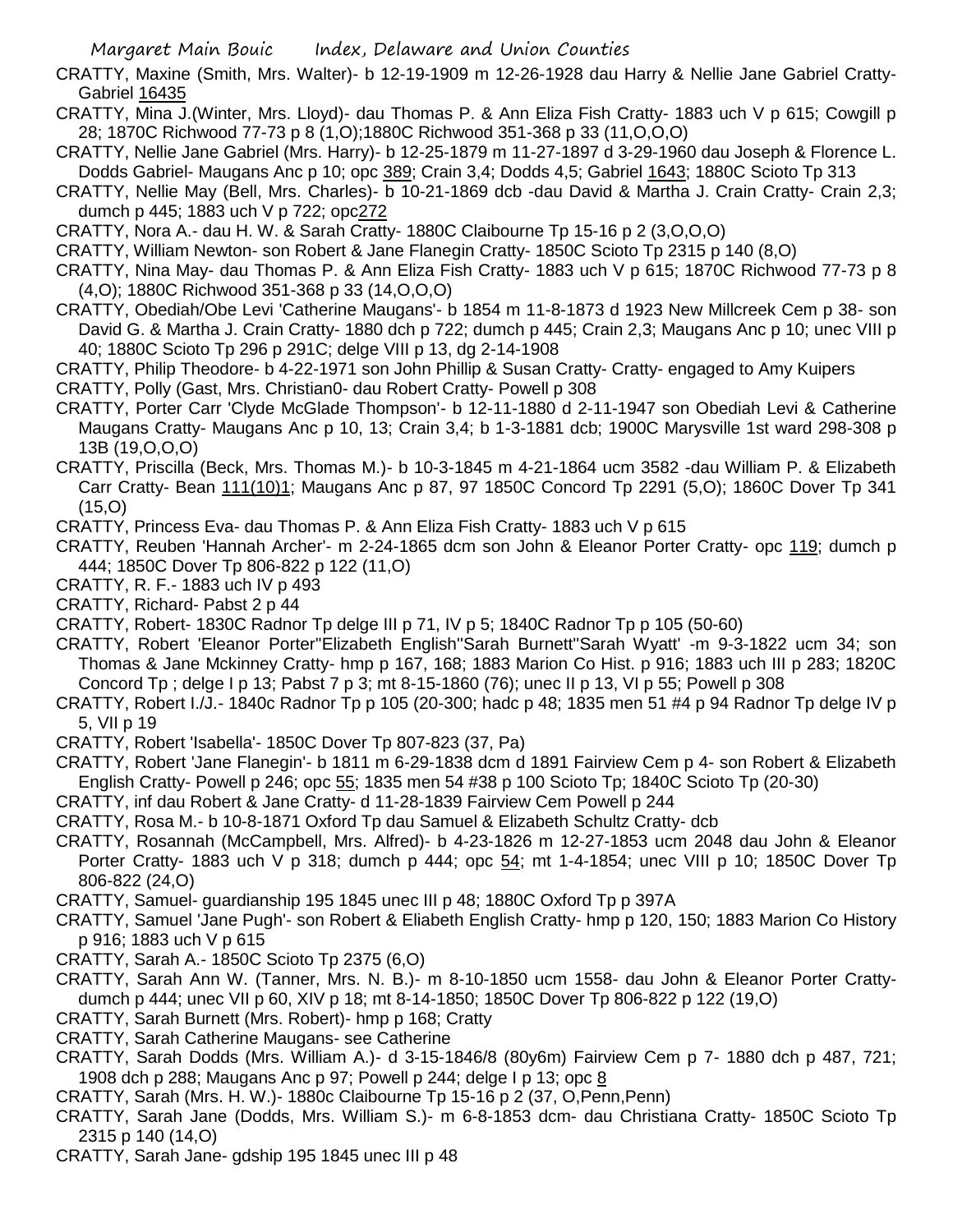CRATTY, Sarah J. Smith (Mrs. William)- b 10-1828 Pa m 4-22-1879 d 5-13-1920 Oakdale Cem I p 161 (C-16); 1900C B 4th ward 2259-267 p 10B (71,Pa,Pa,Pa); uneec XIII p 44

CRATTY, Sarah M. (Ferguson, Mrs. Henry)(Mrs. Thomas)- m 2-12-1863 dcm- dau James & Nancy McIlvain Dodds- Dodds 2,3; opc 118; 1880C Scioto Tp 180 p 286A

- CRATTY, Sarah (Vroman, Mrs. Adam)- m 2-12-1846 dcm- dau William & Sarah Dodds Cratty- opc 33
- CRATTY, Sarah W.- b 4-3-1797 d 9-30-1889 Wyatt Cem Powell p 304, 307, bur beside Nathaniel Wyatt
- CRATTY, Sarah- dau William & Candace Cratty- 1850C Delaware Tp 1307 p 94 (11,O) ; delge VI p 51
- CRATTY, Sarah Wyatt, Mrs. Robert)- hmp p 168; Cratty
- CRATTY, Susan H. (Mrs. John P.)- Cratty
- CRATTY, Susannah- gdship 195 1845 unec III p 48
- CRATTY, Susanna- 1850C Scioto Tp 2315 p 140 (12,O); Pabst 0
- CRATTY, Susanna- dau William & Candace Cratty- 1850C Delaware Tp 1307 p 94 (13,O)
- CRATTY, Susannah Dix (Mrs. George)- m 11-28-1850 dcm
- CRATTY, Susannah C. Johnson (Mrs. Hiram)- m 5-29-1860 dcm- Cratty
- CRATTY, T. B.- 1883 uch V p 596
- CRATTY, Thelma Maxine (Smith, Mrs. Walter Earl)- b 12-19-1909 m 12-26-1928 dau Harry & Nellie Gabriel Cratty- Maugans Anc p 10, 12
- CRATTY, Thomas- 1883 uch V p 183
- CRATTY, Thomas- 1835 men 51 #6 p 94 Radnor Tp; 1840C Radnor Tp; delge IV p 5
- CRATTY, Thomas- 1850C Scioto Tp 2313 p 140 (5,O)
- CRATTY, Thomas- hmp p 19, 20, 21, 22, 23, 39, 104, 120, 148, 150, 151, 167, 177
- CRATTY, Thomas 'Agnes Fleming'- Powers p 95, 127, 130,
- CRATTY, Thomas P.'Ann Eliza Fish'- b 12-12-1830 son Samuel & Jane Pugh Cratty- 1915 uch p 154, 498; 1883 uch V p 89, 591, 598, 603; uca p 21, 87, 92; 1870 Richwood 77-73 p 8 (39,O); 1880C Claibourne Tp 351-368 p 33 (49,O,Penn,O) p 0207; 1900C Richwood 288-312 p 11B (69,O,Wales,Wales); m 38y
- CRATTY, Thomas- son Robert & Jane Flanegin Cratty- 1850C Scioto Tp 2315
- CRATTY, Thomas 'Sarah Cratty'- Dodds 2,3; 1908 dch p 286; Pabst 7 p 10
- CRATTY, Thomas 'Sarah Jane Cratty- m 2-12-1863 dcm
- CRATTY, Thomas- son William & Candace Cratty- 1850C Delaware Tp 1307 p 94 (16,O)
- CRATTY, Trintie- dau Thomas P. & Ann Eliza Fish- 1880C Richwood 351-368 p 33 (9,o,O,O)
- CRATTY, Vera- b 12-1887 granddau Thomas P. & Ann Eliza Fish Cratty- 1900C Richwood 288-302 p 11B (12,Ks,O,O)
- CRATTY, Viola V. (Maugans, Mrs. Eli)- Maugans Anc p 114
- CRATTY, William 1883 uch IV p 435, V p 38; mt 7-24-1850
- CRATTY, William- dec. unec VI p 55; 1850C Milford Center,Union Tp 1191-1209 p 177 (24, unknown)
- CRATTY, William- 1840C Scioto Tp (30-40)
- CRATTY, William- guardianship 195 1845 unec III p 48, X p 65
- CRATTY, William- hadc p 48 Radnor Tp 1849; Pabst 8 p 1
- CRATTY, William C. exec.- dcga p 22 Delaware Pat & Fr. Chron 12-24-1823
- CRATTY, William Jr. 'Candace Bennett''Sarah J. Smith' b 6-28-1805 d 2-1-1897 bur Ill- son William & Sarah Dodds Cratty- opc 74; unec XIII p 441830C Scioto Tp; 1850C Delaware Tp 1307 p 94 (44, Pa); hadc p 50
- CRATTY, William 'Francisco Castater'-m 12-22-1840 dcm
- CRATTY, William M. 'Mary Ann honeter'- m 1-20-1853 dcm
- CRATTY, William P.- 1883 uch IV p 512; uca p 53, 97
- CRATTY, William Porter Jr. 'Elizabeth Carr'- b 1-17-1822 m 10-31-1844 dcm d 1-4-1881 Fairview Cem p 9 Powell p 243- son William & Sarah Dodds Cratty- opc 59; Bean (111(10)); Maugans Anc p 87, 97; 1915 uch p 278; 1850C Concord Tp 2291; 1860C Dover Tp 341 (38,O); 1870C Dover Tp 39-40 p 5 (48,O); 1880C Dover Tp 12 p 20 (58,O,Penn,Penn) p 164A; mt 1-19-1881
- CRATTY, William Sr.- Guardianship CP 209 1846 unec III p 48
- CRATTY, William 'Sarah Dodds'- d 11-2-1847 (84y6m) Fairview Cem p 7 Powell p 244; dumch p 444; 1908 dch p 287; 1880 dch p 486, 487, 490, 508, 721; dpc p 17, 18; hmp p 61, 69, 90, 120; Maugans Anc p 97; 1820C Scioto Tp; Pabst 7 p 3; rs p 1; 1835 men 54 #27 p 100 Scioto Tp; delge VII p 45, 48, 61
- CRATTY, William 'Sarah J. Smith'- m 4-22-1879 ucm 6473
- CRATTY, William- son William & Candace Cratty- 1850C Delaware Tp 1307 p 94 (15,O)
- CRATTY, Wilson- son John & Eleanor Porter Cratty- dumch p 444
- CRATY, Dorcas- d 1-19-1888 (23y4m)- Oakdale Cem 367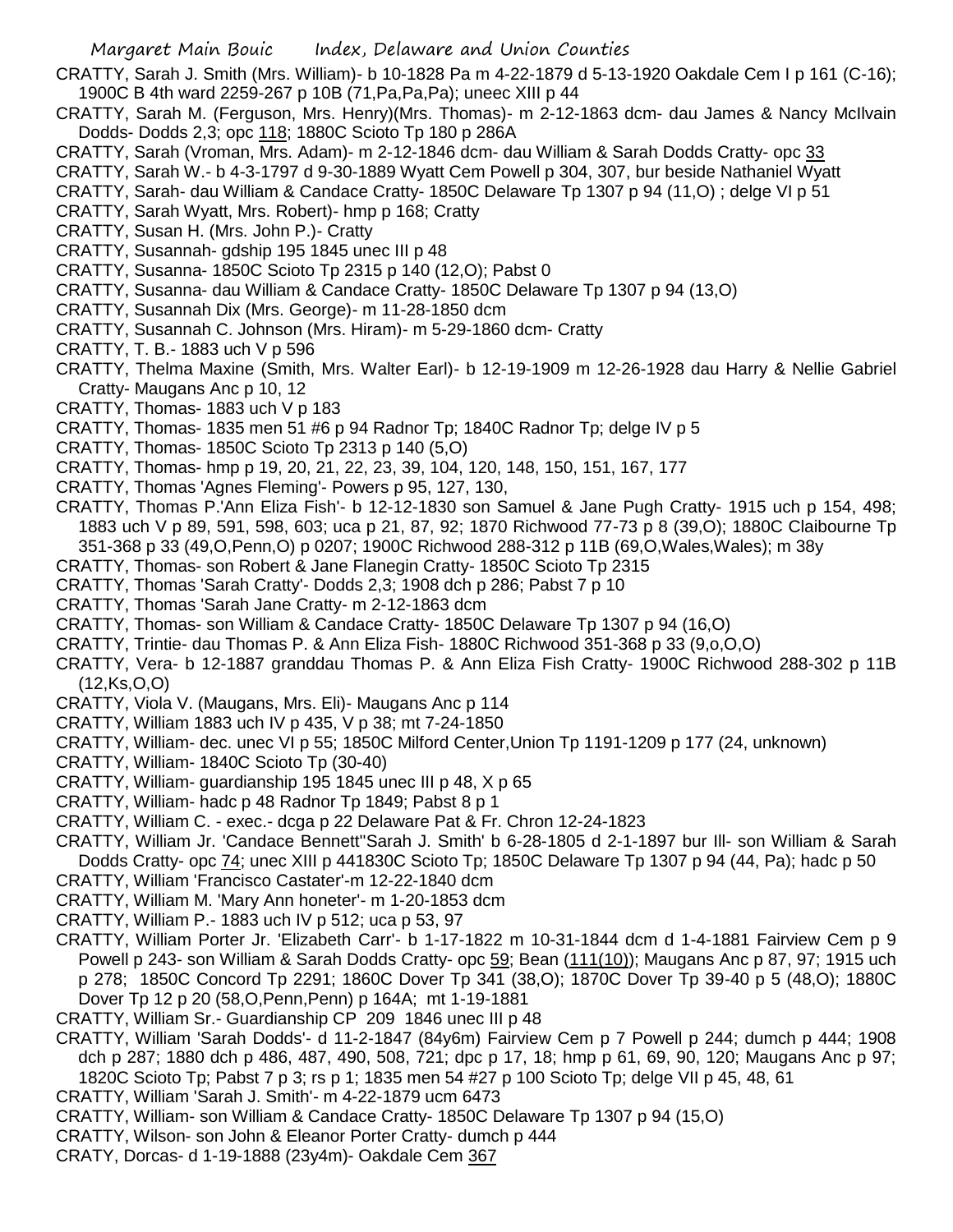- Margaret Main Bouic Index, Delaware and Union Counties CRATZER, Capt.- McKitrick p 261 CRAUCH, Elizabeth (Coover, Mrs. Craeon)- m 2-28-1843 Madison Co unec IX p 65 CRAUFORD, David- Nash p 122 CRAUFORD, Elizabeth (Howison, Mrs. John)- Howison p 1 CRAUN, Elizabeth (Green, Mrs. Edward)- m 7-9-1810 onwq I CRAVAT, David 'Rachel'- unec XII p 39,Logan Co (Hays Petition)- unec XII p 39 CRAVAT, Rachel (Mrs. David)- unec XII p 39, Logan Co, unec XII p 39 CRAVATT, Kenneth'Mary'- 1981 ucd CRAVATT, Mary (Mrs. Kenneth)- 1981 ucd CRAVEN, Mr.- unec X p 47, 52 CRAVEN, Abigail D.- b 2-10-1851 d 9-26-1926 Stiners Corners Cem Powell p 330 CRAVEN, Amos- 1880C Oxford Tp p 397A CRAVEN, Amy (Lucas, Mrs. Robert)- m 6-6-1852 dcm CRAVEN, Barbara (Mahoney, Mrs. Phil)- dau Max R. Craven- Craven CRAVEN, Benjamin F.- 1883 uch IV p 470, 535 CRAVEN, Benjamin 'Margaret Ross'- m 11-11-1862 ucm 3372 CRAVEN, Catherine E. Crawford (Mrs. John H.)- m 1-25-1862 dcm CRAVEN, Rev. Chilton- 1880 dch p 409; 1985 uch p 259 CRAVEN, G. Dale 'Martha L. McKee'- Craven CRAVEN, David- Pabst Pion I p 122; 1880C Oxford Tp p 388C CRAVEN, Diane C.- 1991 ucd CRAVEN, Dulcie Evelyn (Mrs. Vergil Ray)- b 1914 dau William Dell & Adele Clara Sander-Maker Mathis- ped Evelyn Rey Monson #143 3; unec IX p 8 CRAVEN, Elanor Dockum (Mrs.John)- m 1-27-1850 Madison Co unec XI p 45 CRAVEN, Elizabeth Hunt (Mrs. joseph)- b 1797 d 1830- ped Evelyn Rey Monson 17- unec IX p 8 CRAVEN, Frederick Ulysses 'Mary Ann Moore'- b 1851 d 1939 son Gershom Horatio & Mary Swarthout Craven- ped Evelyn Rey Monson 4- unec IX p 8 CRAVEN, Gary 'Idaho'- son Max R. Craven- Craven CRAVEN, George- 1880C Oxford Tp p 391A CRAVEN, Gershom Horatio 'Mary Swarthout'- b 1823 d 1881 son Joseph & Elizabeth Hunt Craven- ped Evelyn Rey Monson  $\#143$   $\underline{8}$ - unec iX p 8 CRAVEN, Janet Germaine (Mrs. Max R.)- Craven CRAVEN, John- Pabst Pion I p 122 CRAVEN, John 'Elanor Dockum'- m 1-27-1850 Madison Co unec XI p 45 CRAVEN, John H. 'Catherine E. Crawford'- m 1-25-1862 dcm CRAVEN, Joseph- Pabst Pion I p 122 CRAVEN, Joseph 'Elizabeth Hunt'- b 1785 d 1851 ped Evelyn Rey Monson #143 16- unec IX p 8 CRAVEN, Adrian Kenneth Sr. 'Barbara'- Craven CRAVEN, Adrian Kenneth III- b 10-6-1983 son A. Kenneth Jr. & Legge Craven- Craven CRAVEN, A. Kenneth,Jr. ' Legge'- son Adrian Kenneth Sr. & Barbara Craven- Craven
- CRAVEN, Margaret- 1870C Claibourne Tp 298-293 p 38 (25,O)
- CRAVEN, Margaret E.- d 8-27-1851 (3-6-3) Mound Cem Powell p 367 dau John & Mary E. Craven
- CRAVEN, Margaret Ross (Mrs. Benjamin)(Parson, Mrs. Pansler)- m 11-11-1862 ucm 3372 (2) 1-15-1872) ucm 5042
- CRAVEN, Marshall- 1880C Oxford Tp p 388C
- CRAVEN, Martha L McKee (Mrs. G. Dale)- Craven
- CRAVEN, Mary Ann Moore (Mrs. Frederick Ulysses)- b 1859 Un Co d 1928 dau John C. & Mariah M. Miller Moore- ped Evelyn Rey Monson #143 5- unec IX p 8
- CRAVEN, Mary M. (Mrs. John)- d 9-9-1852 (33-8-11)- Mounds Cem Powell p 347
- CRAVEN Mary Swarthout (Mrs. Gershom Horatio)- b 1826 d 1909 dau James A. & Nancy Hunt Swarthoutped Evelyn Rey Monson #143 9- unec IX p 8
- CRAVEN, Max R. 'Janet Germaine'- b 3-18-1921 d 12-30-1993 bur Mt. Gileac- son G. Dale & Martha McKee Craven- Craven
- CRAVEN, Melville- Sand p 2; 1880C Oxford Tp p 397A
- CRAVEN, Mildred (Nash, Mrs. Esley)- b 10-2-1896 m 3-3-1918- Nash p 352
- CRAVEN, Newton- 1880C Oxford Tp p 397A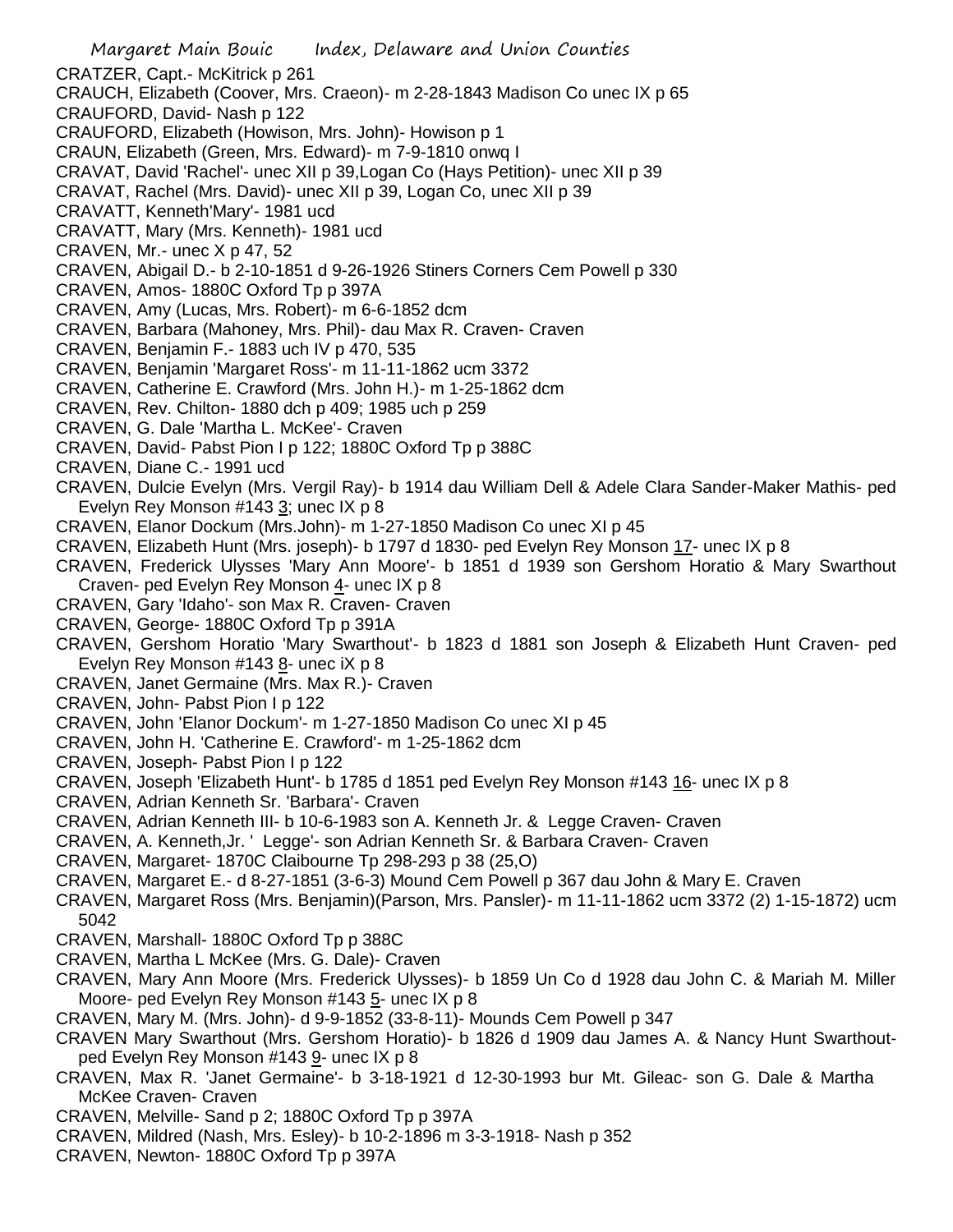Margaret Main Bouic Index, Delaware and Union Counties CRAVEN, Rebecca (Drew, Mrs. Amos C.)- m 10-21-1855 dcm CRAVEN, Roger 'Sally'- son Max R. Craven- Craven CRAVEN, Sally (Mrs. Roger)- Craven CRAVEN, Samuel A.- son Margaret Craven- 1870C Claibourne Tp 298-293 p 28 (3,O) CRAVEN, Sarah A. Oak Grove Cem Powell p 429 CRAVEN, Tabitha A.- b 8-17-1845 d 1-12-1850 Mound Cem Powell p 347- dau John & Mary M. Craven-Craven CRAVEN, Mrs. T.- delge X p 37, cookbook CRAVEN, Thomas- 1908 dch p 257; CCC Brown Tp CRAVEN, Vergil Ray 'Dulcie Evelyn Mathis'- b 1902 d 1979 son Frederick Ylysses & Mary Ann Moore Cravenped Evelyn Rey Monson #143 2- unec IX p 8 CRAVEN, Virginia A. (Cunard, Mrs. A. H.)- m 1873 Powell p 332 CRAVEN, Virginia (Bennett, Mrs. )- dau G. Dale & Martha L. McKee Craven- Craven CRAVEN, William H.- b 5-18-1846 d 5-27-1905 Stiner's Corner Cem Powell p 330 CRAVENS, Mr.- unec X p 47, 52 CRAVENS, Alice- b 1855 d 1925 Ashley Cem Powell p 187 CRAVENS, Amy- dau David & Mary Cravens- 1850C Concord Tp 2248 p 131 (14, Pa) CRAVENS, Betty J. (Mrs. Gerald E.)- 1967, 1971 ucd CRAVENS, David- b 1964- son Gerald E. & Betty J. Cravnes- 1967, 1971 ucd CRAVENS, David 'Mary'- 1850C Concord Tp 2248 p 131 (34, Pa) CRAVENS, George- son David & Mary Cravens- 1850C Concord Tp 2248 p 131 (2,O) CRAVENS, Gerald E. 'Betty J.'- 1967, 1971 ucd CRAVENS, Ida- Pabst 0 CRAVENS, Isaac N.- son David & Mary Cravens- 1850C Concord Tp 2248 p 131 (5,O) CRAVENS, Judy- b 1952- dau Gerald E. & Betty J. Cravens- 1967, 1971 ucd CRAVENS, Keener- son David & Mary Cravens- 1850C Concord Tp 2248 p 131 (9,O) CRAVENS, Lona-b 3-25-1876 Oxford Tp dau J. W. & Edith Rosevelt Cravens- dcb CRAVENS, Mary (Mrs. David)- 1850C Concord Tp 2248 p 131 (33, Pa) CRAVENS, Mary Jane- dau David & Mary Cravens- 1850C Concord Tp 2248 p 131 (7,O) CRAVENS, Melvin- b 1855 d 1942 Ashley Cem Powell p 187 CRAVENS, Patty- b 1954 dau Gerald E. & Betty J. Cravens- 1967, 1971 ucd CRAVENS, Rebecca- dau David & Mary Cravens- 1850c Concord Tp 2248 p 131 (12, Pa) CRAVENS, Sylvia (Figly, Mrs. Howard)- m 3-24-1935 Genther p 184 CRAVENS, Tammy- b 1954 ch Gerald E. & Betty J. Cravens- 1967, 1971 ucd CRAVENS, Thomas- 1880C Delaware Town p 505C CRAVENS, Willie- d 7-11-1901 (20-4-6) Ashley Cem Powell p 187 CRAVER, Mr.- 1835 men 44 #32 p 79 Oxford Tp CRAVER, Carl F.- b 1967 son C. Frank & Darlene Valot Craver- Craver; engaged to Nancy O'Brien- 1979, 1981, 1983 ucd CRAVER, Darlene V. (Mrs. C. Frank)- 1979, 1981, 1983, 1991 ucd CRAVER, William Dean 'Olive Holes'- d 9-23-1976 (69) Claibourne Cem- Craver CRAVER, Elizabeth Leatherman (Mrs. Peter)- Maugans Anc p 46, 77 CRAVER, C. Frank 'Darlene Valot'- son genevieve Hitchcock Craver- Craver; 1979, 1981, 1983, 1991 ucd CRAVER, Genevieve Hitchcock (Mrs. )- d 1-23-1995 (84) bur Newton Falls- Craver CRAVER, Joyce (Boswell/Bosworth, Mrs. Alfred)- dau William Dean & Olive Holes Craver- Craver CRAVER, Louise (Orcutt, Mrs. Edward)- dau William Dean & Olive Holes Craver- Craver CRAVER, Mary (Maugans, Mrs. Daniel)- b 1806 m 10-20-1834 d 5-14-1866 New Millcreek Cem -dau Peter & Elizabeth Leatherman Craver- Maugans Anc p 46, 77 CRAVER, Olive Holes (Mrs. William Dean)- d 3-14-1984 (73) Claibourne Cem- Craver CRAVER, Peter 'Elizabeth Leatherman (Mrs. Peter)- Maugans Anc p 46, 77 CRAVER, Rev. Ruth C. (Shannon, Mrs. William E.)- dau Genevieve Hitchcock Craver- Craver CRAVER, Sarah M.- b 1976 dau C. Frank & Darlene Valot Craver- Craver; 1979, 1981, 1983, 1991 ucd CRAVER, Valot (Mrs. Frank)- Craver CRAVILLION, Elizabeth Mae Hayes- b 3-30-1930 Delaware d 7-16-1987, Wash.- Cravillion CRAVINS, Lillie- b 1-7-1874 Oxford Tp dau Newton & Rosebet Roser Cravins- dcb CRAVY, Diane Copeland (Stevers, Mrs. )(Mrs. Mike)- b 12-27-1944 m 7-15-1978 d 4-13-1991 (46) bur Ga.-